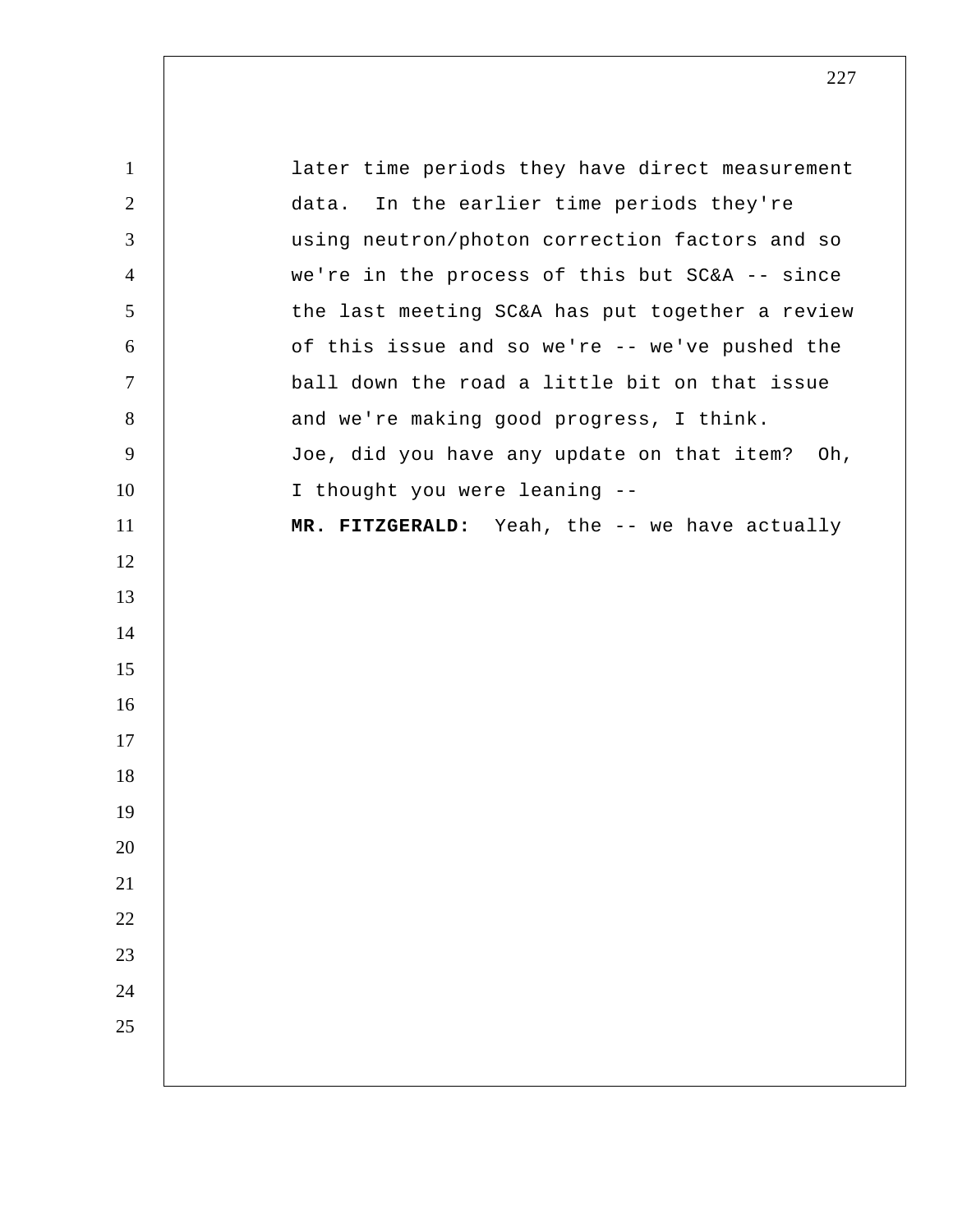1 2 3 4 5 6 7 8 9 10 11 12 13 14 15 16 17 18 19 20 21 22 23 24 25 is we're seeing more anomalies, more zeroes, for a two-year period. Now that's not to - that's not to say that you don't see increased zeroes later on in time, but you know, that - those two years you do see that, and we're also picking up some questions coming out of the data integrity review that we're doing in parallel you'll talk about in a second --  **MR. GRIFFON:** Right.  **MR. FITZGERALD:** -- to also raise questions about missing records for '69 and '70, which of course is the time frame of the fire, so we're trying to pin that down from two directions, one from looking at the records and data on the external dosimetry side, and also looking at it from the question of this -- the data reliability probe that we're doing with NIOSH as well. So we're just trying to pin down what happened in '69/'70, why are certain records apparently not available and what does that mean. We don't have any conclusions yet, though.  **MR. GRIFFON:** Right. Okay. The next item or - I'm not sure it follows with the handouts there, but there's a question on -- on -- and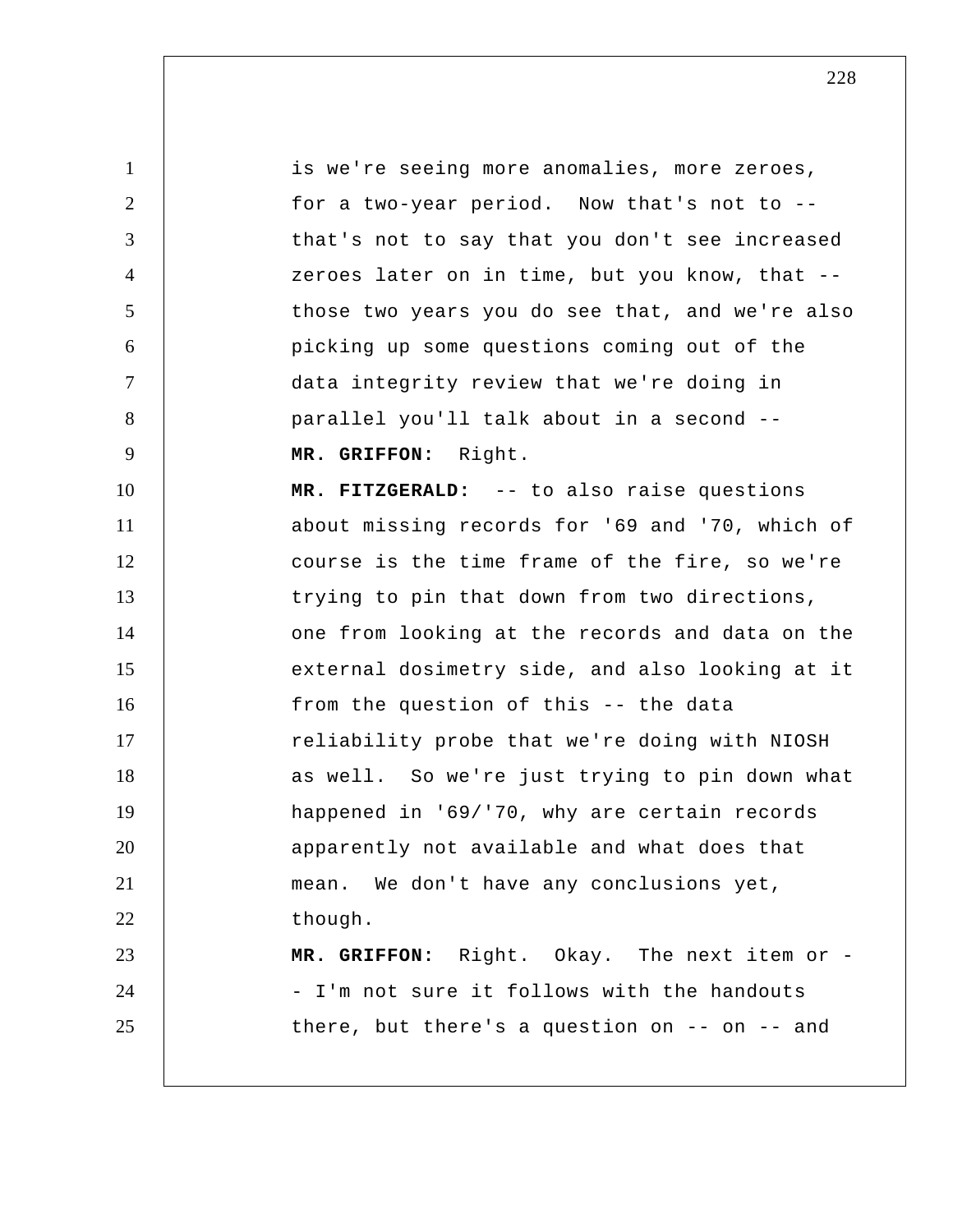1 2 3 4 5 6 7 8 9 10 11 12 13 14 15 16 17 18 19 20 21 22 23 24 25 this was kind of a new item that was raised at the Denver meeting and we pursued it on the workgroup level. It's the decontamination and decommissioning workers -- yeah -- and the - the particular concern here, and NIOSH has just begun -- you know, just to give us some initial responses on this, but the issue raised I guess is that during those late -- that later time period, the -- the program -- it see-- it appears, anyway, that the approach to internal dose measurements was mo-- was -- was changed, and it seemed that they went away from bioassay, at least to some extent, and -- let me finish, Brant -- and -- and had a much more -- an increased reliance on BZA, breathing zone air sampling. And at the last workgroup meeting NIOSH reported back to us that -- that they in fact did still have a routine bioassay component, but -- and they had BZA sampling as well, and the BZAs would trigger a special bioassay. Now when we questioned further on this, it was unclear -- at least to me and from my notes -- as to whether this program applied to everyone. It seemed like it definitely applied to the contractor, but subcontractors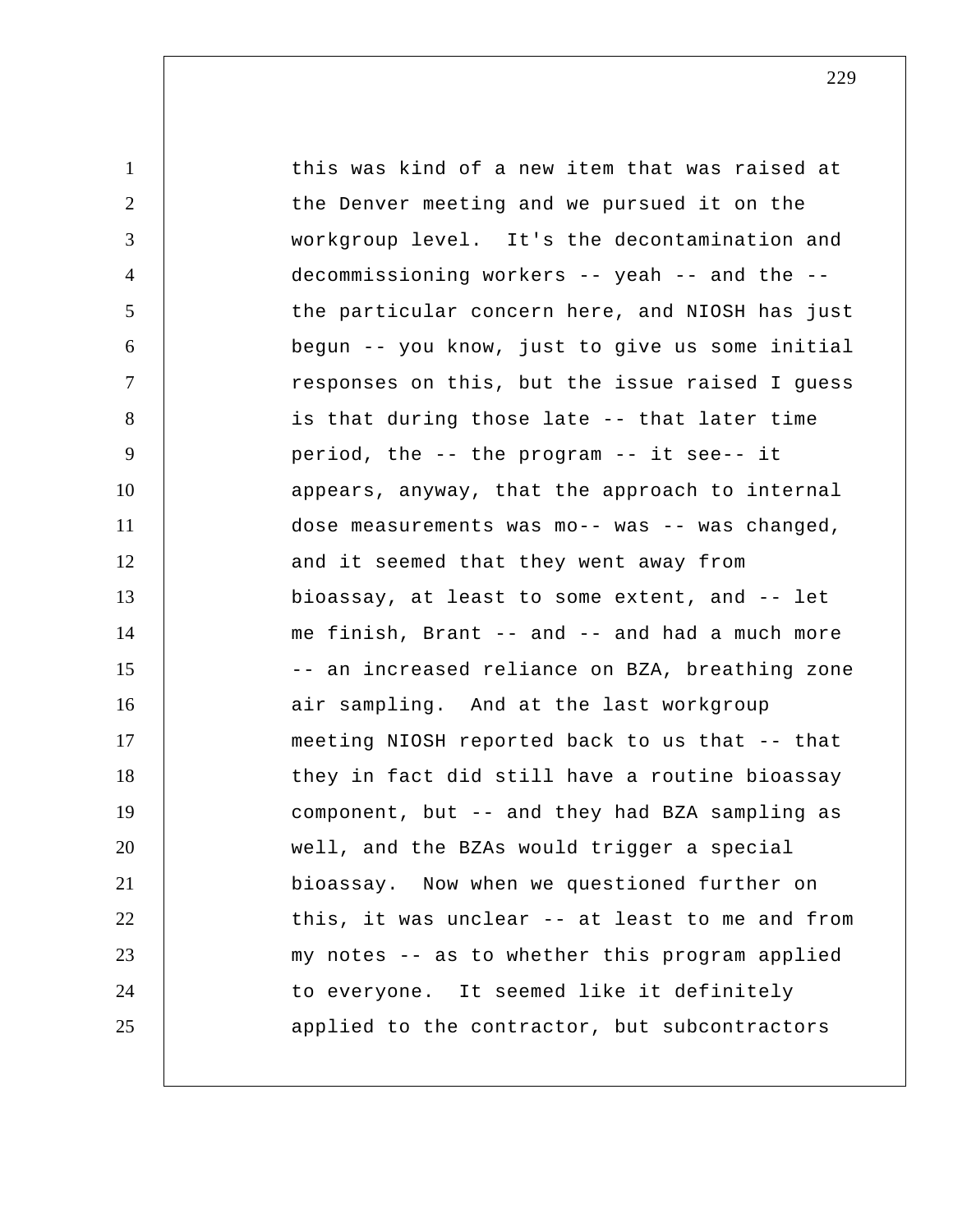| $\mathbf{1}$   | were a question that I thought was still open-         |
|----------------|--------------------------------------------------------|
| $\overline{2}$ | ended. So I -- I think we -- you know, this            |
| 3              | one might be something that we can close out           |
| $\overline{4}$ | easily. The $-$ - the question $-$ - it $-$ - still at |
| 5              | the end of the day if it turns out that there's        |
| 6              | a gap in -- in bioassay, urinalysis type               |
| $\tau$         | records, we're not necessarily saying at this          |
| 8              | point that doses can't be reconstructed 'cause         |
| 9              | they still may have air sampling data, but --          |
| 10             | but they may need to present a different               |
| 11             | approach is what -- what our position is right         |
| 12             | now. But at this point, what we know is that           |
| 13             | there was at least some bioassay sampling done         |
| 14             | during that period, and it -- it appears that          |
| 15             | at least the contract workers were on some --          |
| 16             | some sort of routine bioassay program, so that         |
| 17             | would -- would, you know, probably minimize            |
| 18             | that concern. Still an outstanding question I          |
| 19             | think -- at least in my mind -- on                     |
| 20             | subcontractors and if this program filtered            |
| 21             | down to everyone.                                      |
| 22             | Anything to add, Brant, or did I                       |
| 23             | DR. ULSH: I think in general you adequately --         |
| 24             | or you accurately summarized what we talked            |
| 25             | about in the last workgroup meeting. At the            |
|                |                                                        |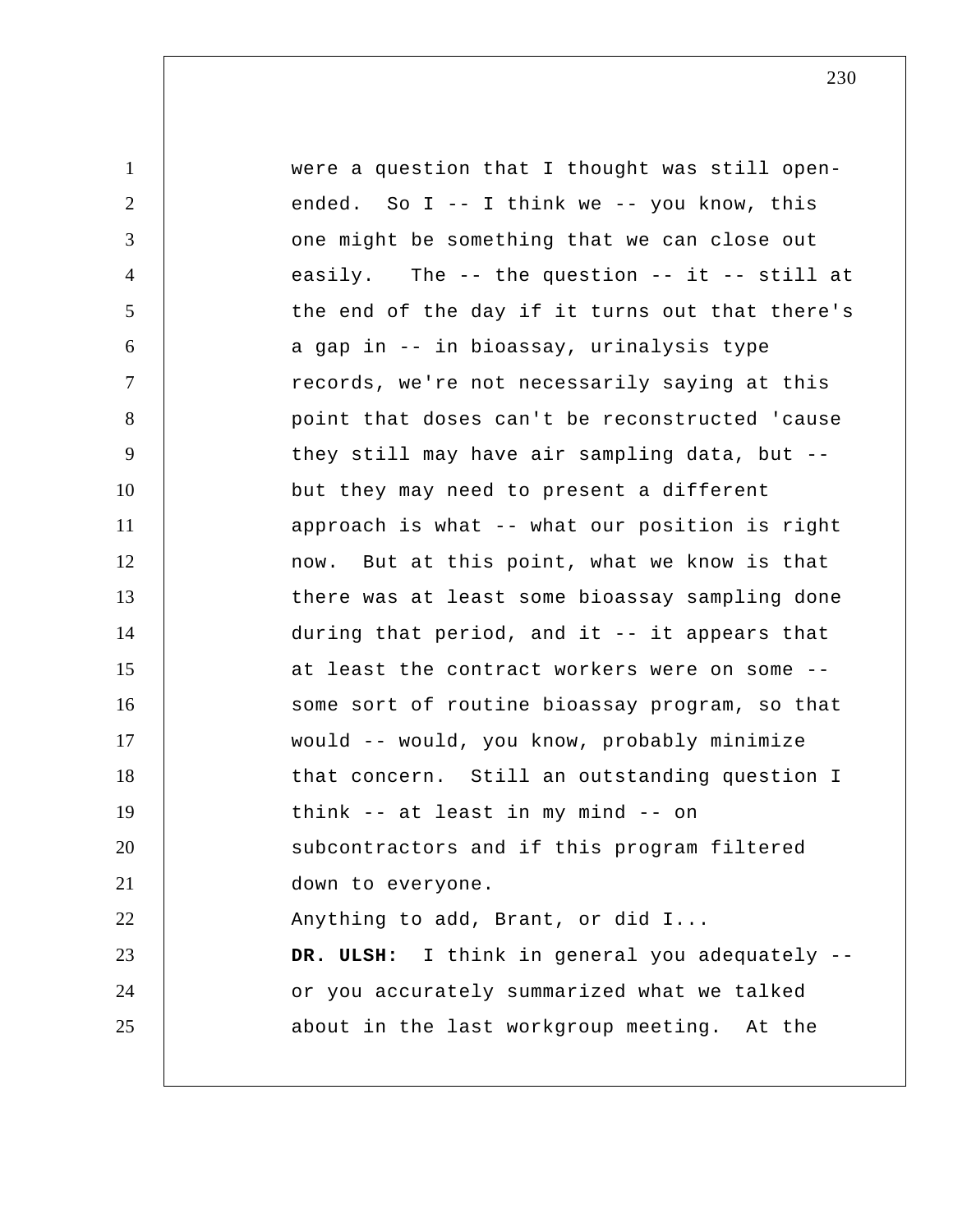1 2 3 4 5 6 7 8 9 10 11 12 13 14 15 16 17 18 19 20 21 22 23 24 25 last workgroup meeting we had some site experts on the line to answer some questions, have some dialogue about the D&D era, and what we heard was that this was, you know, in the '90s and the 2000s. And the philosophy was that anyone who would have had the potential to receive greater than 100 millirem was monitored. And certainly during the D&D era the philosophy was that access to radiation areas was controlled based on rad worker training. You had to have rad worker 2 training to be allowed to go into these areas. And you're correct, Mark, that SC&A asked some questions about the BZ samples and the results of our discussion at the last workgroup meeting clarified that indeed BZs were used not as a substitute for bioassays but rather as a trigger for special bioassays. So that was on top of the routine bioassay program. And yes, some questions did come up about whether or not the subs -- subcontractors were included in the bioassay program, and the site experts confirmed that yes, indeed, they were.  **MR. GRIFFON:** I don't -- I don't quite remember it that -- my notes are a little different than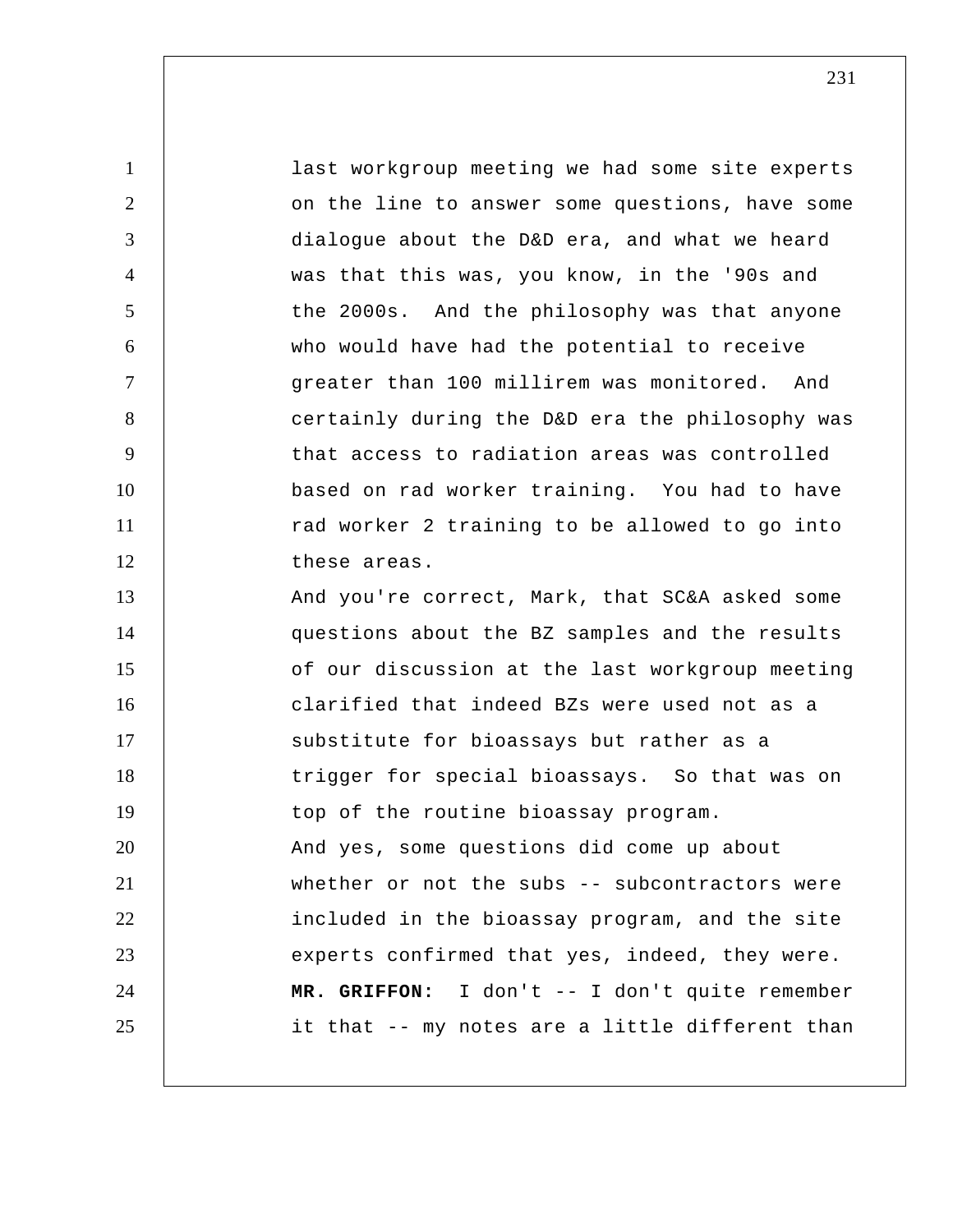1 2 3 4 5 6 7 8 9 10 11 12 13 14 15 16 17 18 19 20 21 22 23 24 25 that, but I'm not going to  $-$ - I mean we  $-$ - we can figure --  **DR. ULSH:** It sounds like we need to --  **MR. GRIFFON:** -- that out as we go --  **DR. ULSH:** -- talk about it some more --  **MR. GRIFFON:** -- yeah, yeah.  **DR. ULSH:** -- at the next workgroup meeting.  **MR. GRIFFON:** Yeah.  **DR. ULSH:** But in general, those are the -- the high points of the D&D concerns.  **MR. GRIFFON:** And I think also we just want to -- want to run back -- I mean I understand philo-- philosophies on this, but I think we need to check reality, too, and just make sure that -- that the program as described was implemented -- you know, as it's being described and I -- I think that, you know, the -- well, the basis of -- of the monitoring program, if it was triggered based on surveys as in the rad worker approach or RWP approach, then -- then we've seen flaws in this in other sites, so we -- you know, we just want to take this to an end and make sure that -- that at least large groups of subcontractors weren't being missed in this sort of approach.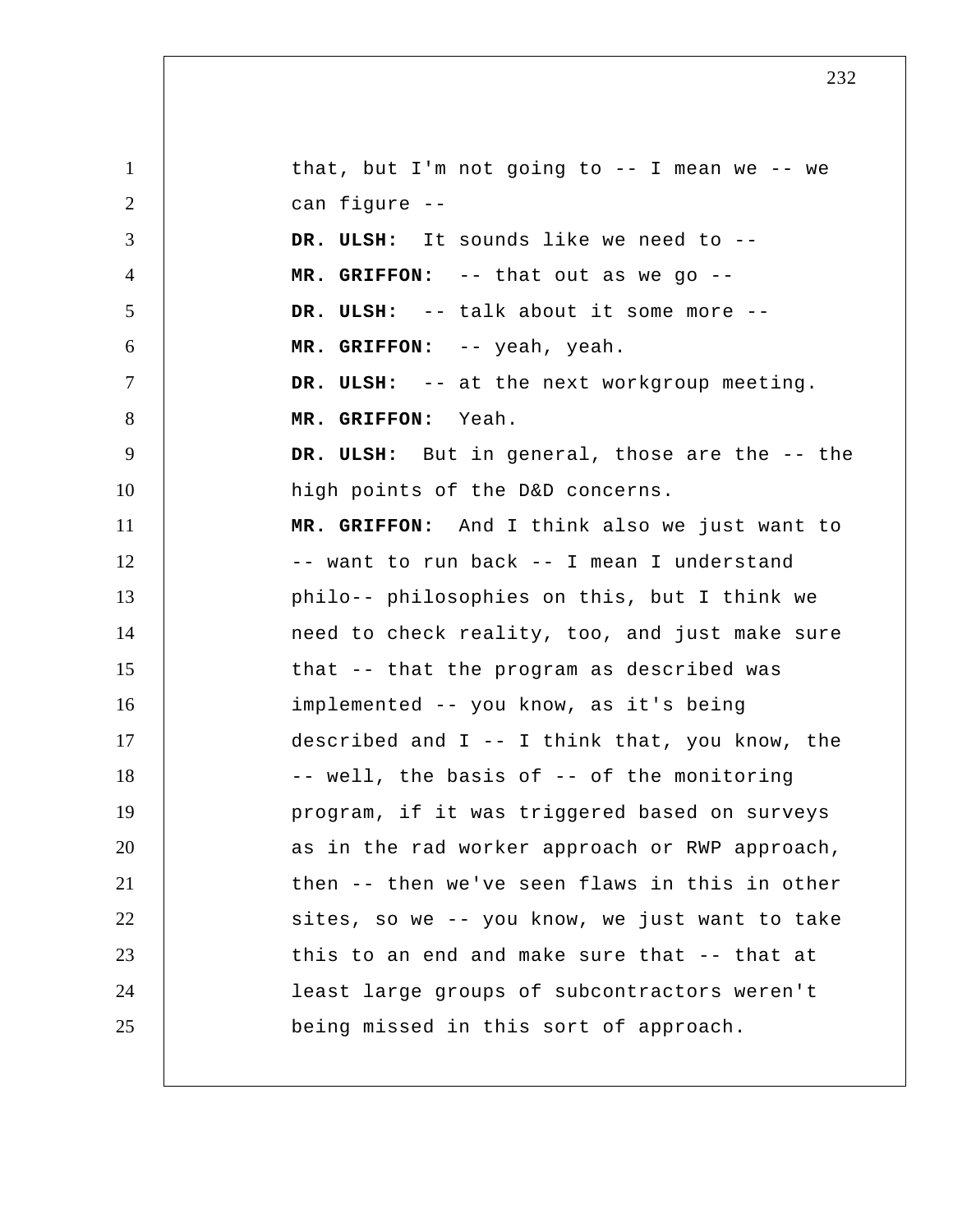1 2 3 4 5 6 7 8 9 10 11 12 13 14 15 16 17 18 19 20 21 22 23 24 25  **MR. FITZGERALD:** Right, and just -- just quickly, another thing that gave us some pause was some contemporary defense (unintelligible) and other audits at that time, early '90s, that raised some questions about whether in fact the second, third tier subcontractors were receiving this bioassay program and their records were being in fact centralized in this database. So I think just to cross that T, to compare the records --  **MR. GRIFFON:** Yeah.  **MR. FITZGERALD:** -- with the data would give us some assurance that that was happening because of some of those doubts.  **MR. GRIFFON:** Right. Okay. Yeah, Mike.  **MR. GIBSON:** (Off microphone) (Unintelligible) recall correctly (unintelligible) there was the issue of -- well, it was called the routine bioassay sampling program during the production years and how that same acronym or same name was used, but it was transferred to a once yearly bioassay sampling once the D&D work started. And so it seems like a similar path at other sites and so that's an issue that - where workers may not be as closely monitored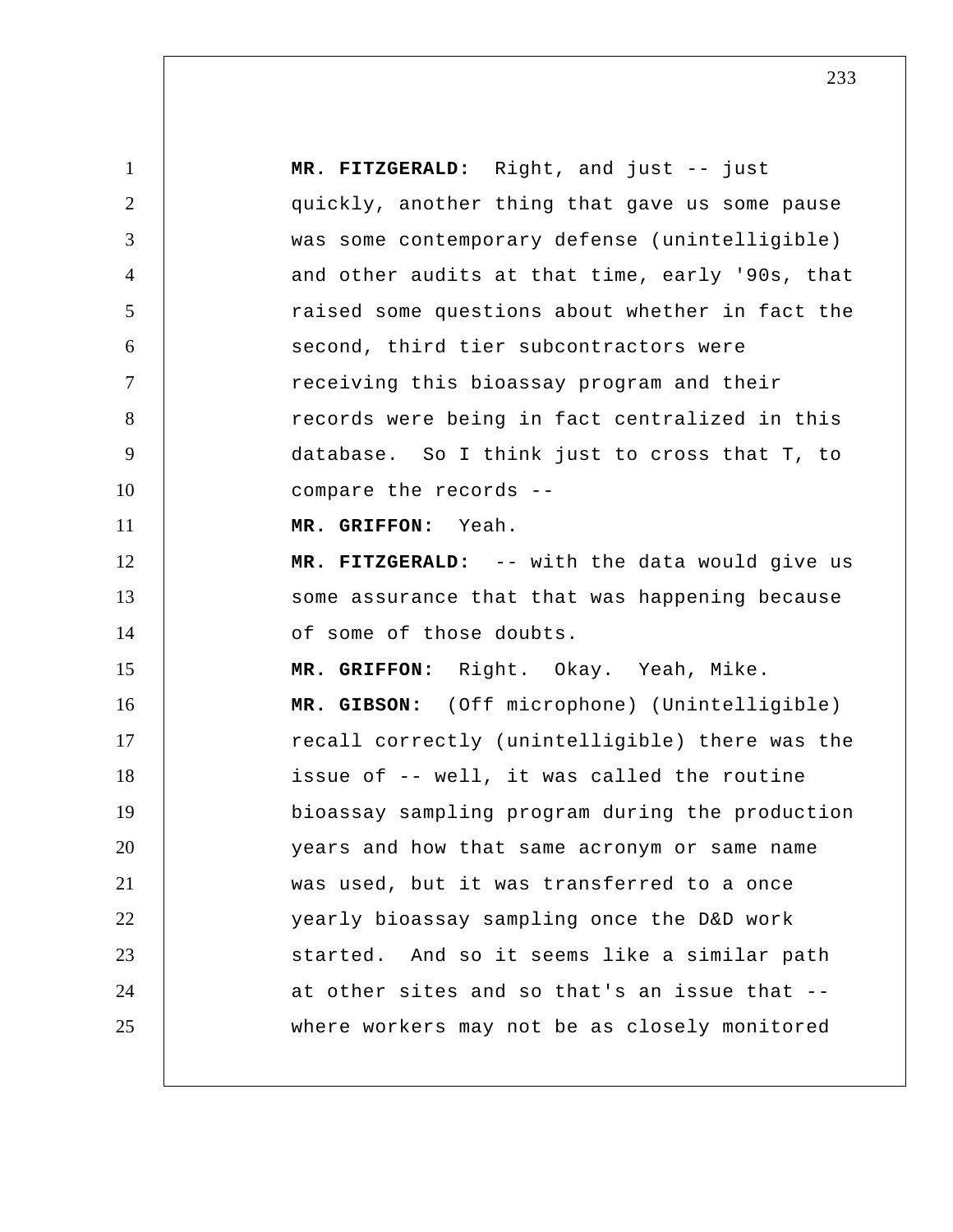(unintelligible) you know, yearly as opposed to quarterly.

1

2

3 4 5 6 7 8 9 10 11 12 13 14 15 16 17 18 19 20 21 22 23 24 25  **MR. GRIFFON:** Yeah, there -- there is some - there's some things we just have to finalize in this and there -- there was a little bit of clarification needed on some -- you know, it - we had some statements that indicated that everybody got a closeout lung count or urinalysis, and then there was some contradiction to that, that -- so I just think we need to -- to ver-- to, you know, walk this through a little further. But we -- we've had some dialogue on it and we're -- and we're making some progress on that. And then -- let's see where I am here. The -the last item and probably the item which requi-- is still the most work for us to do I think is under the big heading of data reliability. And  $I$  -- a -- a couple of items under there. One, the database validation and NIOSH's continuing efforts to check the data reliability for the database. And again, it's -- in the past meeting I think we'd talked about the fact that they don't use -- at least with the current claimants that they have, they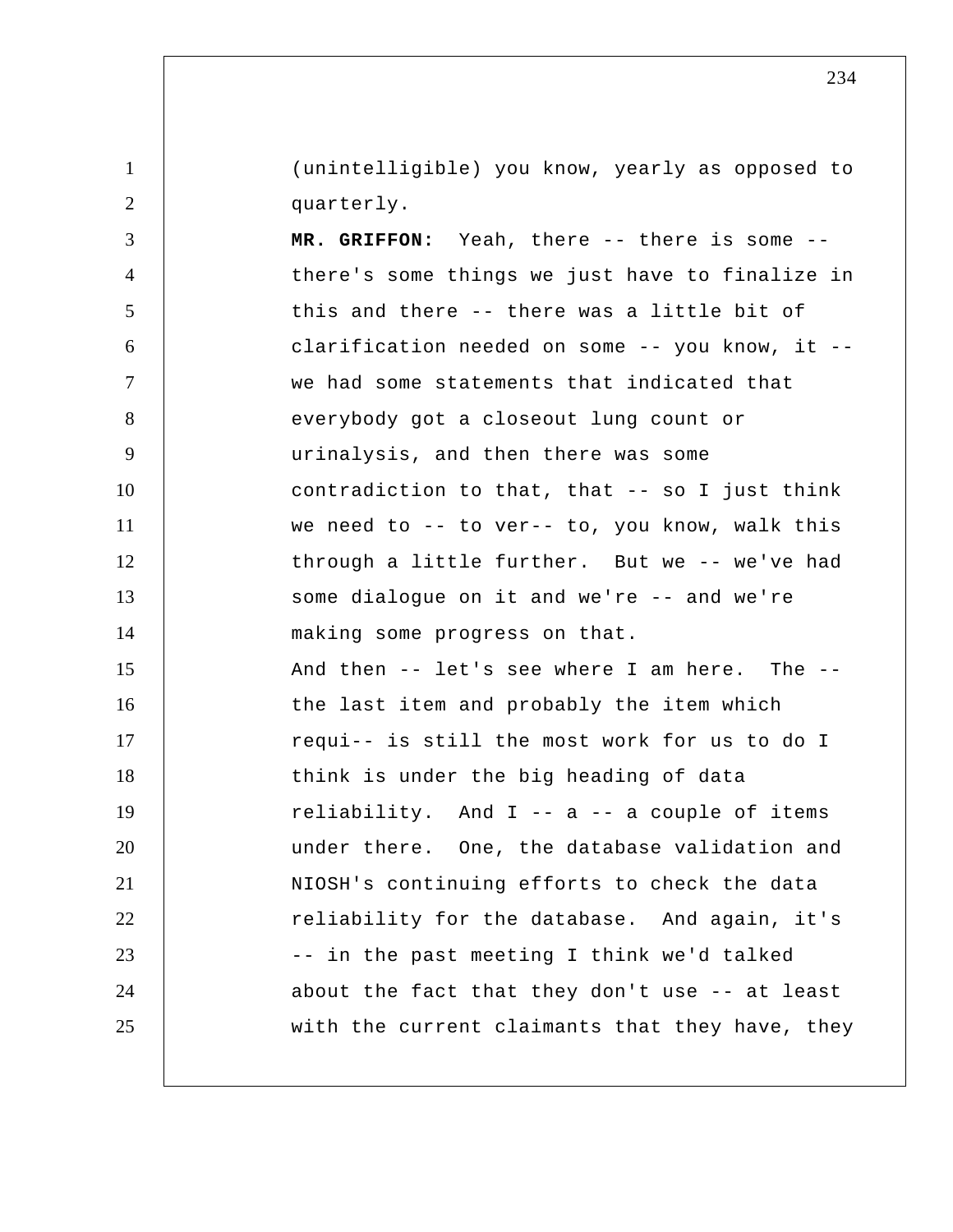1 2 3 4 5 6 7 8 9 10 11 12 13 14 15 16 17 18 19 20 21 22 23 24 25 don't expect a reliance on coworker models. Nonetheless, we -- we wanted -- check this electronic database because I think a lot of the hard copy records that are in claimants' files are actually printouts from the database itself. I don't think they're original raw - what I would consider, you know, original records. So we want to check to make sure that this data is in fact reliable. And to the extent we can go back to -- as I always say, go back to the laboratory counts if you can, but we want to get back to origi-- more original sources and confirm that this electronic database is -- is reliable and accurate and can be used in the dose reconstruction program. And recently, in one of the last workgroup meetings actually, this item has been expanded a little bit to include -- we -- we discussed that there were urine log books, as identified in -- in the -- in the tech basis document itself, the internal dosimetry tech basis document at the end -- one of the attachments notes the use of urinalysis log books. And NIOSH has indicated that they will make efforts to -- to retrieve these and -- and again, we're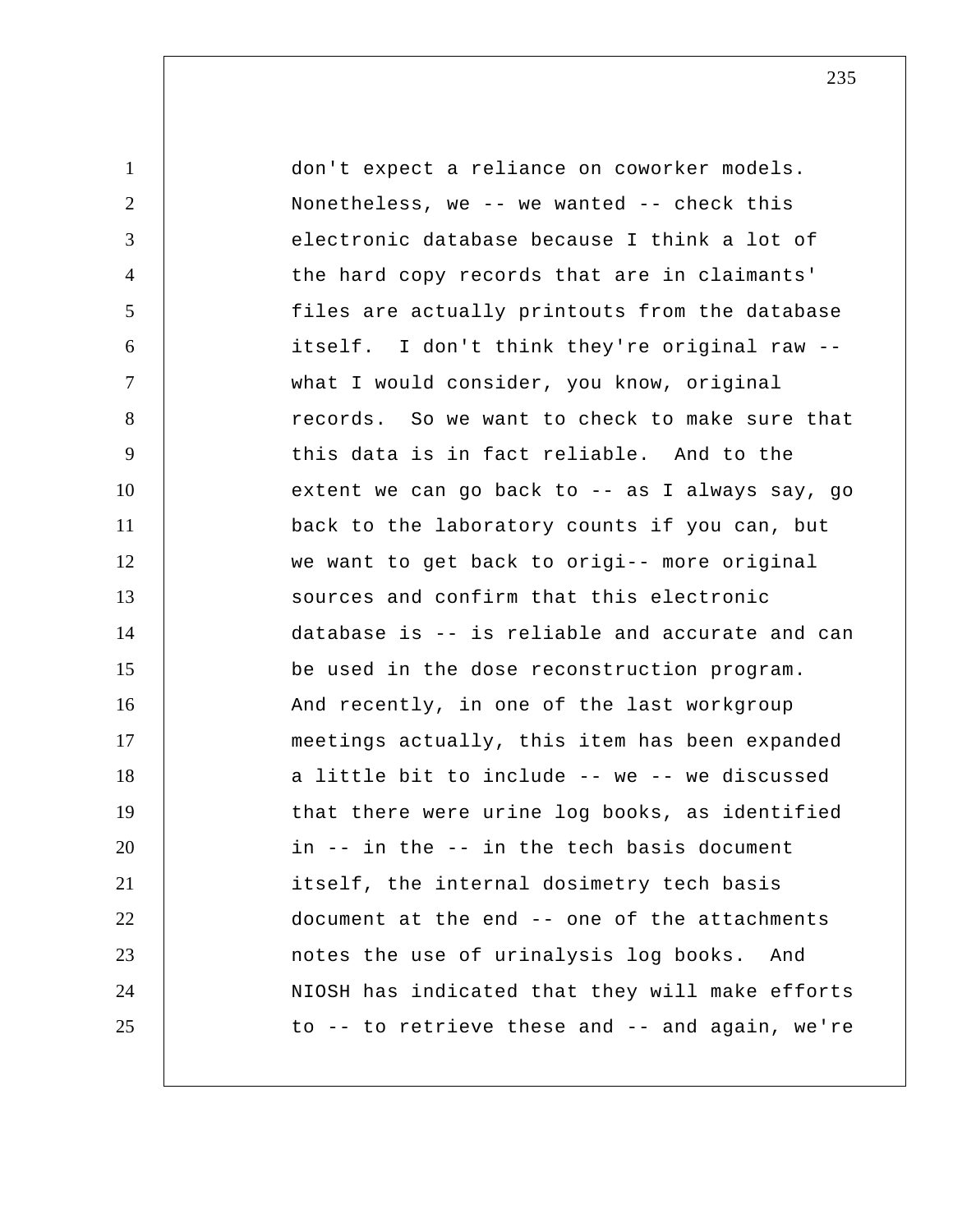1 2 3 4 5 6 7 8 9 10 11 12 13 14 15 16 17 18 19 20 21 22 23 24 25 talking about retrieving a sampling of these log books and comparing to the electronic data. The other thing that NIOSH is -- has indicated they will do for the workgroup is -- and I think it's under way -- they're going to provide the databases in an identified form with identifiers, and this -- this has come up in both the Y-12 workgroup and -- and this Rocky Flats workgroup, that oftentimes, especially with several of the things we're going to discuss in a minute, there's specific cases -- specific allegations by individuals, and NIOSH has had access to the individual's record, but we have de-identified data, as SC&A and the workgroup. So it would expedite matters if we were both looking at a identified version of the data and we could cross-walk this together and -- and, you know, take this to an end. So they are providing that identified database. The third item is what I'm terming investigation and follow-up on data validity questions raised by the petitioners. And it's not only raised by the petitioners, but also as a result of SC&A's interviews with some of the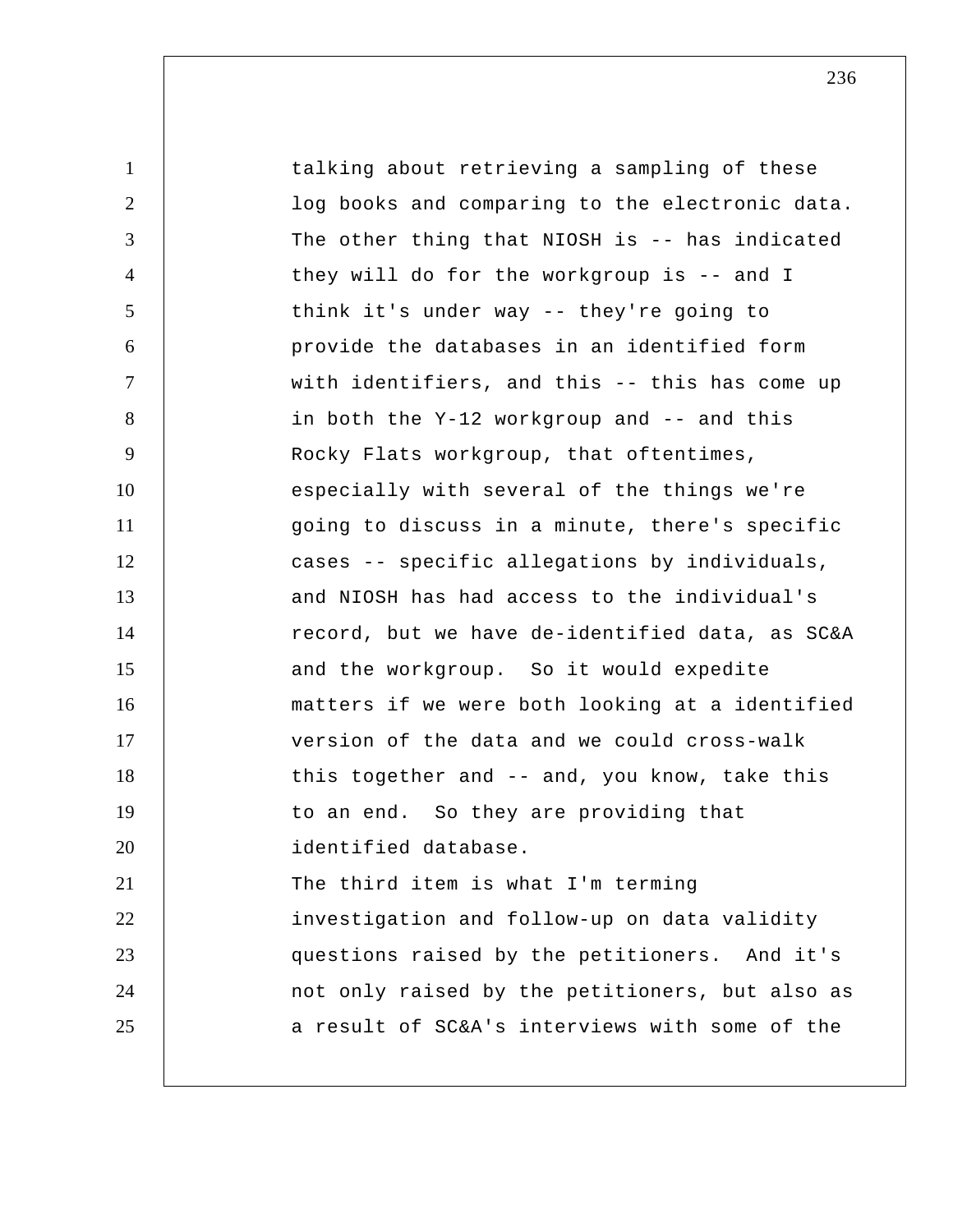| $\mathbf{1}$   | petitioners, and I think as a result of -- of  |
|----------------|------------------------------------------------|
| $\overline{2}$ | NIOSH's interviews with the petitioners, so    |
| 3              | it's kind of a combination -- but these are    |
| $\overline{4}$ | basically inve-- basically, to use Jim's       |
| 5              | terminology, pulling the thread on some of     |
| 6              | these specific allegations to see if -- and -- |
| $\overline{7}$ | and some of the claims that were raised in the |
| 8              | petition involve allegations that people were  |
| 9              | working in high exposure areas for a couple of |
| 10             | quarters, and for those quarters their records |
| 11             | said no data available. And so we want to --   |
| 12             | and we are in the process of walking some of   |
| 13             | these back and checking them. And I think the  |
| 14             | bigger question is was there any kind of       |
| 15             | systemic problem of that nature. So along      |
| 16             | those lines, Joe -- Joe, did you hand that --  |
| 17             | was that a draft that you gave me or was that  |
| 18             | available for                                  |
| 19             | MR. FITZGERALD: No, that --                    |
| 20             | MR. GRIFFON: This -- this update --            |
| 21             | MR. FITZGERALD: -- that was actually -- that   |
| 22             | was actually Kathy DeMers' status as of a      |
| 23             | couple of days ago --                          |
| 24             | MR. GRIFFON: Oh, okay.                         |
| 25             | MR. FITZGERALD: -- you know, accounting for    |
|                |                                                |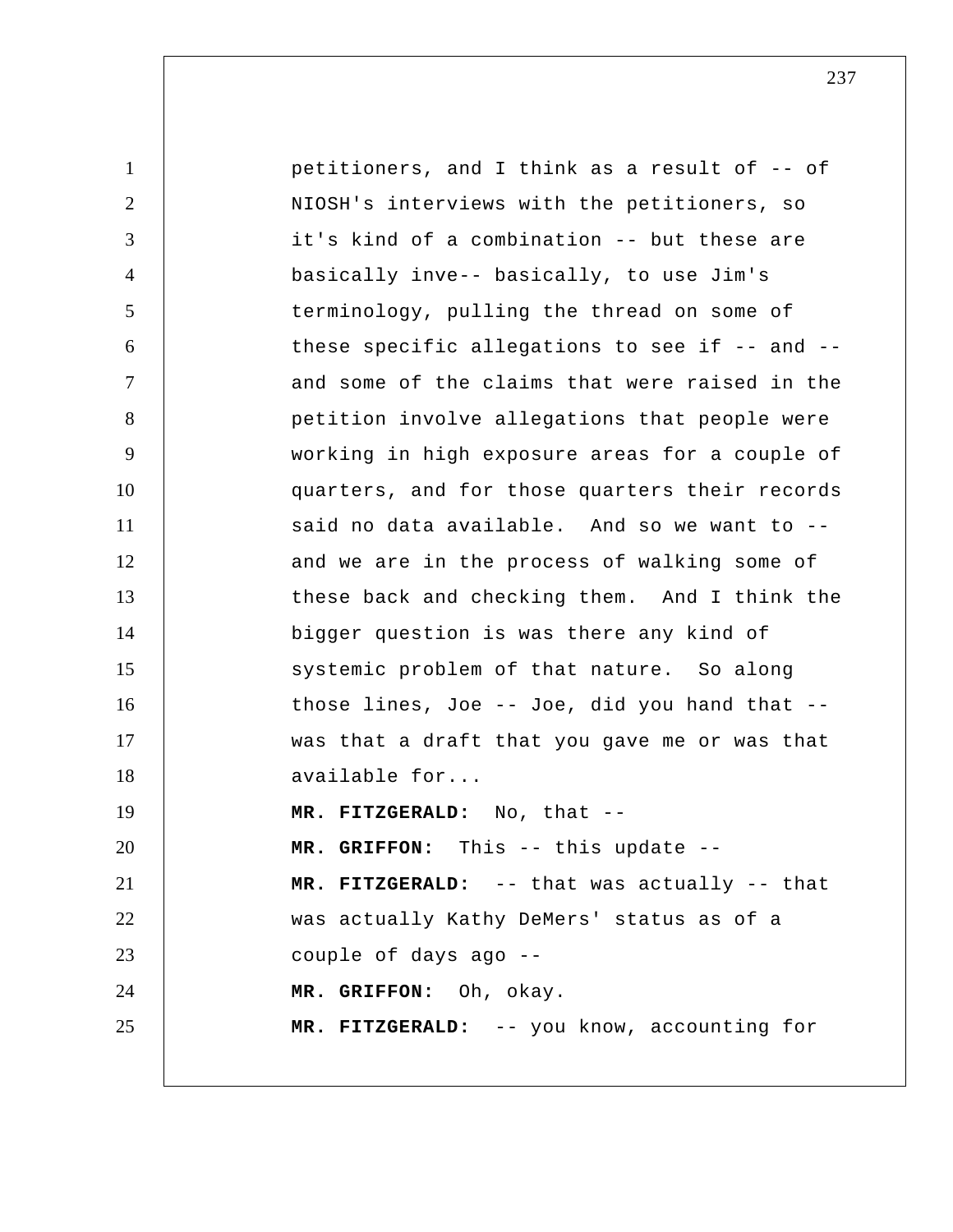1 2 3 4 5 6 7 8 9 10 11 12 13 14 15 16 17 18 19 20 21 22 23 24 25 where things stood on the different tasks, but that wasn't circul-- I can certainly --  **MR. GRIFFON:** This is still -- **MR. FITZGERALD:** -- circulate that.  **MR. GRIFFON:** -- an internal -- **MR. FITZGERALD:** That's internal to just what we're doing.  **MR. GRIFFON:** Okay.  **MR. FITZGERALD:** But in a sense, we're still going through the log books and I think reviewing what safety concerns that NIOSH has given. It turns out we're pretty much in agreement with NIOSH on safety concerns, so --  **MR. GRIFFON:** Yeah, I'm -- **MR. FITZGERALD:** -- things are -- things are moving ahead.  **MR. GRIFFON:** Yeah, I'm -- I'm just going to go down these items -- **MR. FITZGERALD:** Yeah.  **MR. GRIFFON:** -- from this dra-- this internal report on the -- and -- and I'm basically taking Joe's language on the status of some of these items. It's really been NIOSH and SC&A working together on checking some of this and - and they're -- they will report back to the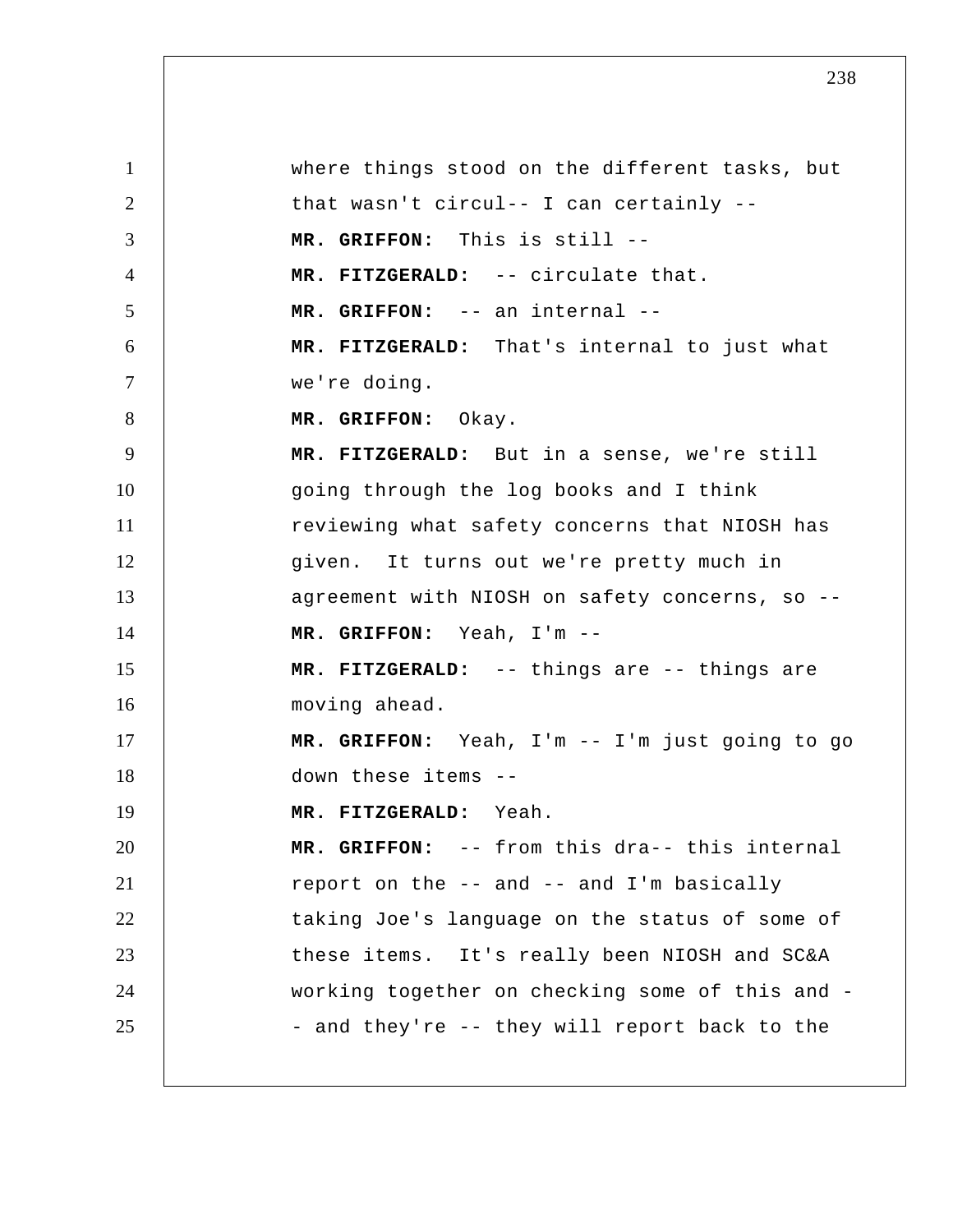1 2 3 4 5 6 7 8 9 10 11 12 13 14 15 16 17 18 19 20 21 22 23 24 25 workgroup, but we've kind of let them work together on these issues to bring these to - to a conclusion. The -- the first item in -- in this -- it's sort of a report on all of these investigations of various subgroups involving data reliability, but one is under safety concern reports, and these are reports that were - over the years I guess any employee could issue a safety concern and there'd be a follow-up by the safety office at the site. And some of these were noted by the petitioners and they were -- NIOSH reviewed -- I think there were -- I'm guessing around eight or -- eight or ten of them, or was it that many? I don't know.  **MR. FITZGERALD:** Roughly that number.  **MR. GRIFFON:** Yeah, roughly eight to ten of these. And NIOSH reviewed and determined that -- that these -- ones cited in the original list were not pertinent really to data integrity issues and one of the problems here is that the title often looks like it will be something that's related to dosimetry issue, and then you actually find the report and it's not quite the -- what you thought it was. So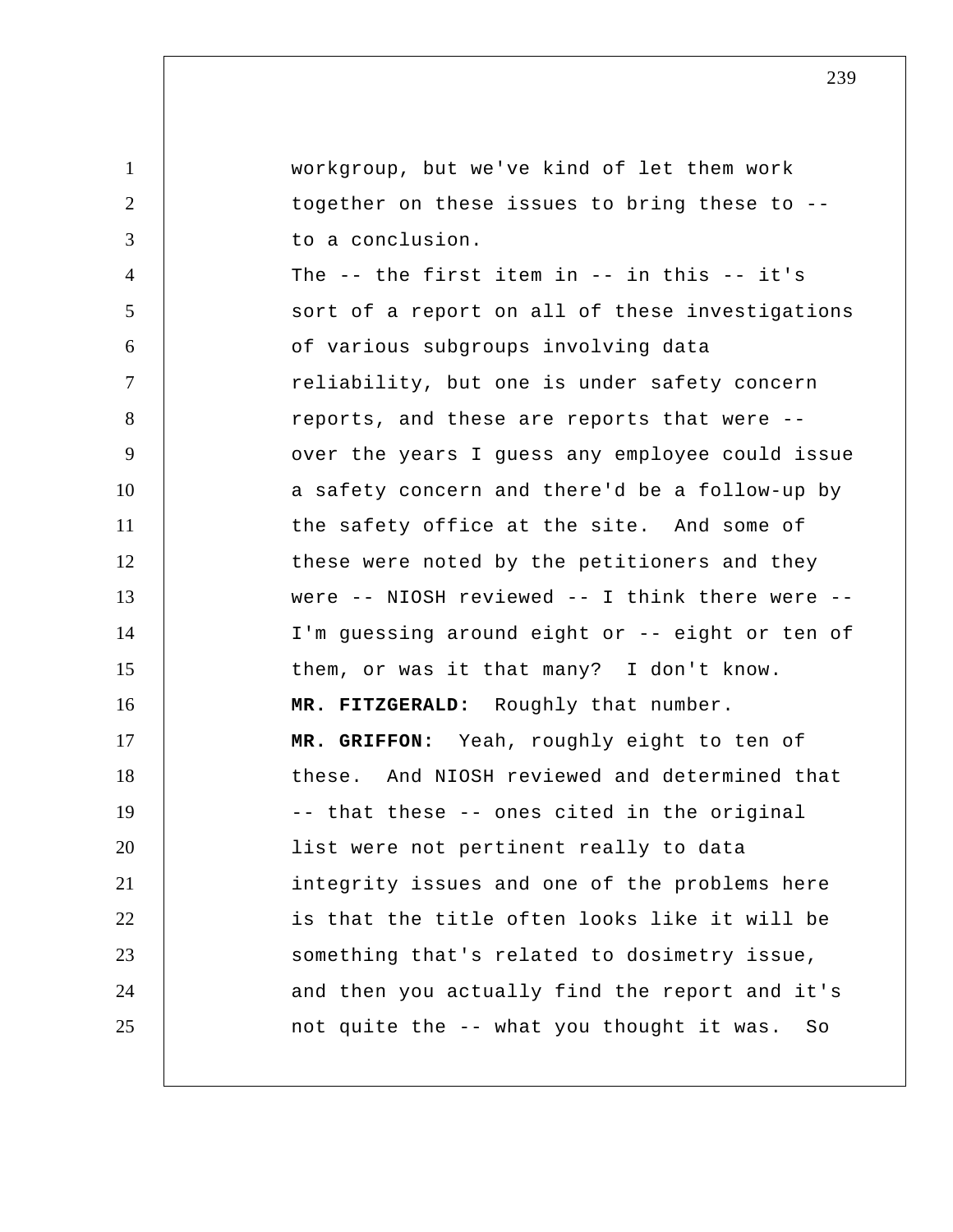1 2 3 4 5 6 7 8 9 10 11 12 13 14 15 16 17 18 19 20 21 22 23 24 25 most of those were not pertinent to the data integrity issue. SCA -- SC&A had a question on one of them that might -- they feel might still be pertinent so we're -- we're -- we're going to continue on this path with the workgroup. The other question we asked NIOSH if they - and I believe I made this request of NIOSH - was to see if there was any listing of the safety concern reports over time and if they could -- because the ones that were listed here were primarily from the petitioners and they - their work experience was primarily from the '80s and '90s and therefore most of the safety concern reports were dated '90 and after, with one exception in the '70s, and I thought it might be useful to -- if there was a -- again, a simple listing, not to go back and find all these reports, but if there's a listing and try to identify again by title if there were anything of interest here, and NIOSH has agreed to do that.  **DR. ZIEMER:** And if I could insert at this point --  **MR. GRIFFON:** Yeah.  **DR. ZIEMER:** -- that one would wonder what the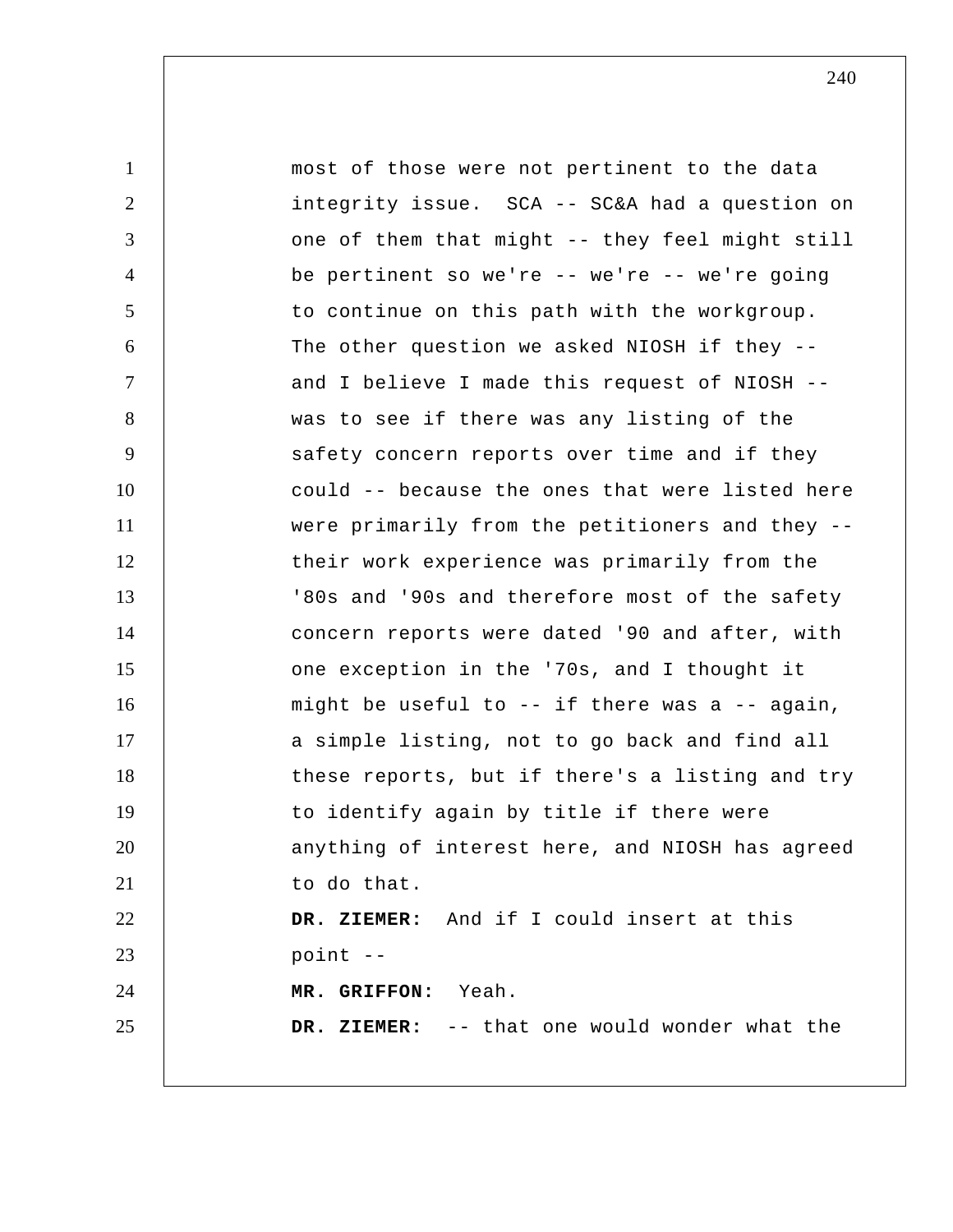1 2 3 4 5 6 7 8 9 10 11 12 13 14 15 16 17 18 19 20 21 22 23 24 25 impact of the FBI -- shall I call it invasion of Rocky had on those kinds of reports surfacing, so it would be of interest to know what -- what occurred prior to -- the FBI visit I think was actually in '89, as I recall - early '89, so  $-$  and then you're  $-$  you're looking at things that occurred after that.  **MR. GRIFFON:** That's true. That's true.  **DR. ZIEMER:** Okay.  **MR. GRIFFON:** Okay. The second item is under external dose procedures. I wasn't quite clear on that title, but basically NIOSH is in the process of reviewing the records of specific individuals in this case, so we have identified -- I think went through the process of -- of identifying people that had allegations, and they're in the process of -- of going back to their original records to see if in fact -- I think these were one of -- some of the people that -- that claimed that either they had no data available in their record or that their - their badge or -- or -- you know, their TLD or badge was in some way mishandled or misrepresented their workplace exposure, and it -- this is a listing of individuals that NIOSH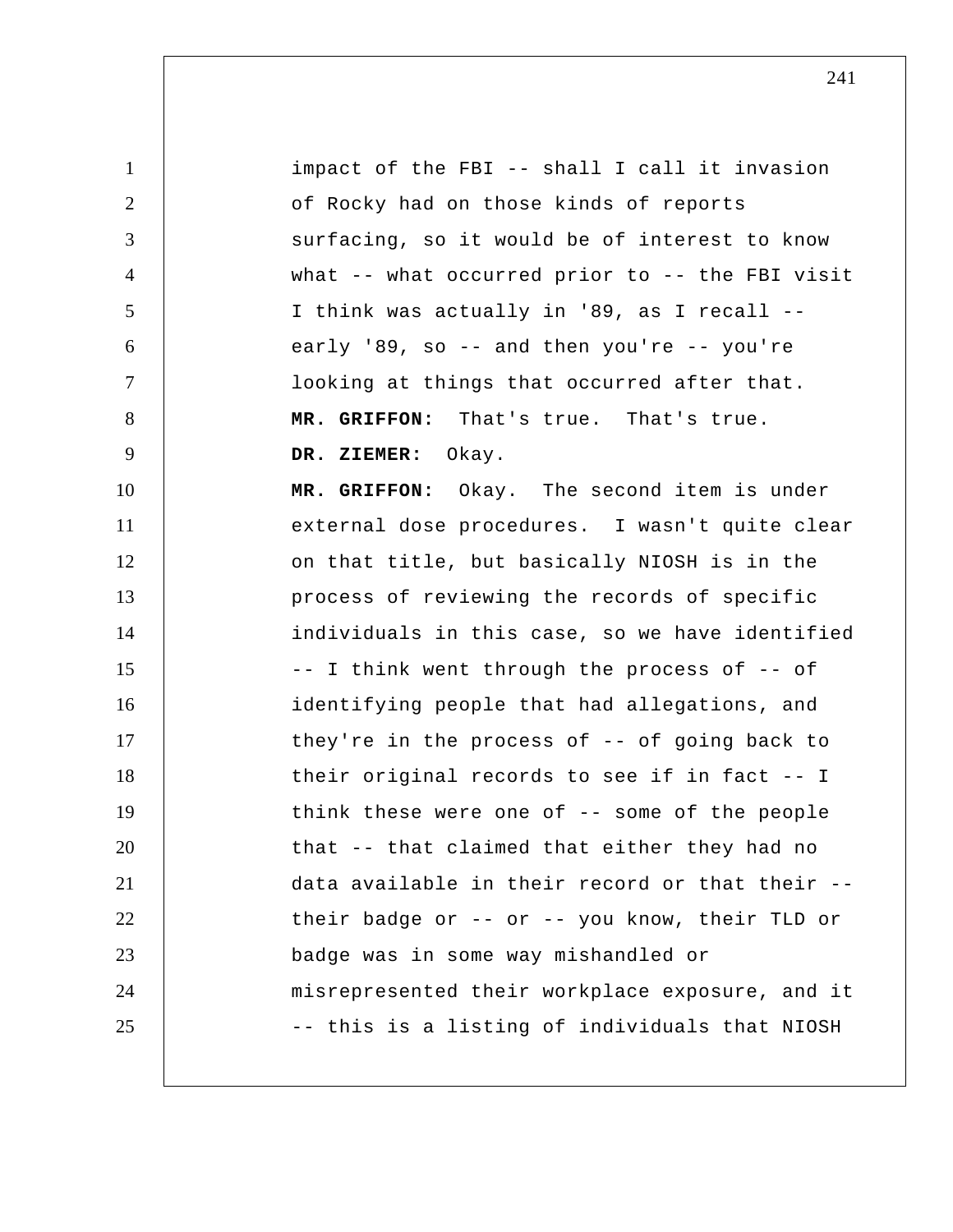| $\mathbf{1}$   | I think is going back to their case data and    |
|----------------|-------------------------------------------------|
| $\overline{2}$ | saying okay, you know, we do or don't see       |
| 3              | anything here related to the allegation.        |
| 4              | And then the third item is -- a question was    |
| 5              | raised on -- on some of the log books, whether  |
| 6              | there -- the -- at least the petition said that |
| $\tau$         | there were log books that would confirm some of |
| 8              | this information, that in fact they worked in a |
| 9              | -- a hot area and there -- they had some        |
| 10             | dosimetry-related information that would        |
| 11             | basically prove that when they had a zero in    |
| 12             | their record and -- and there were very high    |
| 13             | exposures in the workplace, and they pointed to |
| 14             | the rad con -- radiation contamination log      |
| 15             | books and other log books, and I think where we |
| 16             | stand with that is NIOSH and SC&A have been to  |
| 17             | Rocky or are -- worked with the Rocky records   |
| 18             | people. They've identified some of these log    |
| 19             | They've scanned them and they've<br>books.      |
| 20             | initiated reviews -- is that accurate? -- and - |
| 21             | - and they are going to provide the scanned     |
| 22             | versions of these log books for the 0 drive so  |
| 23             | that the workbook and other SC&A members have   |
| 24             | access to those, as well. So that -- that is    |
| 25             | beginning.                                      |
|                |                                                 |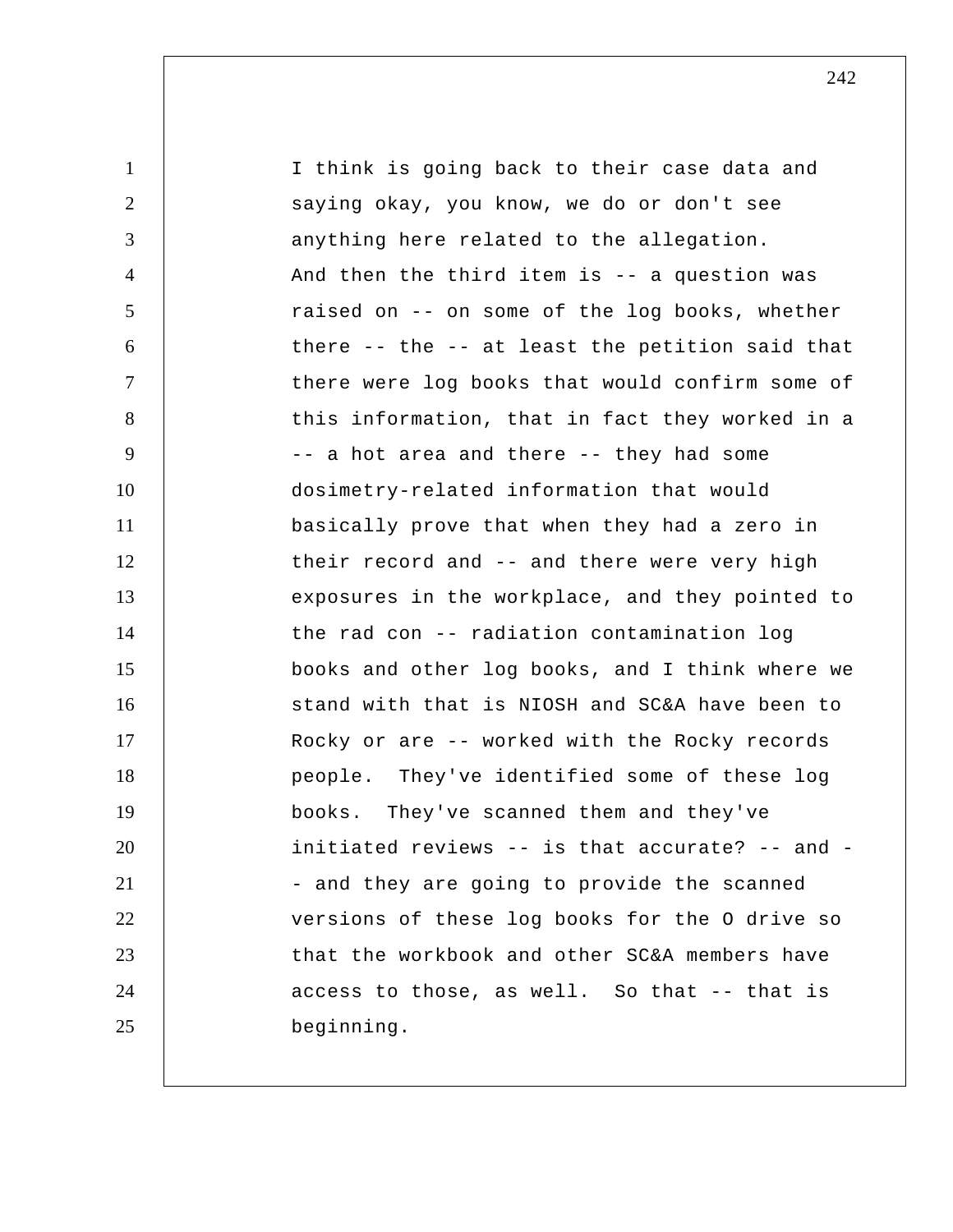1 2 3 4 5 6 7 8 9 10 11 12 13 14 15 16 17 18 19 20 21 22 23 24 25 Then the fourth item -- we're almost done here, two more items. Fourth item is a question of destroyed records. There was an allegation that a bunch of records were taken to a trailer of some sort when there was some sort of inspection taking place at the site, and after the inspection was over the allegation is that these records were then disposed -- destroyed or -- or -- you know, destroyed. And I don't think we have any status on this. NIOSH is attempting to -- to track this down, but no status at this point. And then finally, along the same lines, missing records, and I think this -- this might be related to the one Joe was discussing earlier. NIOSH is tracking at least two individuals that claim that their records were missing after the fire. So this is related to that '69/'70 time period, isn't it, Joe?  **MR. FITZGERALD:** Yes.  **MR. GRIFFON:** Yeah. So -- and that's -- that's -- I think that's where we are with -- with the workgroup.  **DR. ZIEMER:** Okay. Before we have additional discussion, we do have on the line -- Kay, are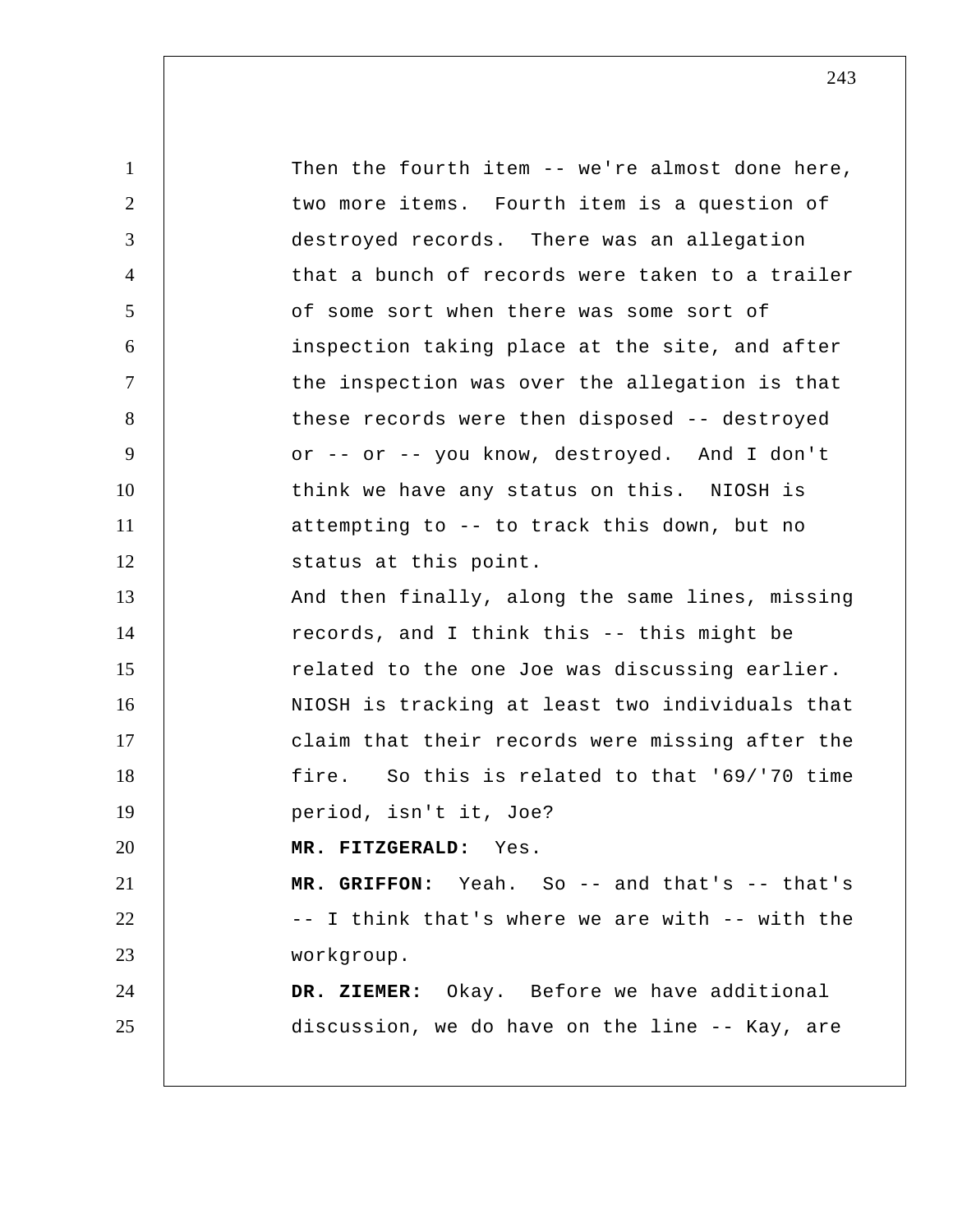1 2 3 4 5 6 7 8 9 10 11 12 13 14 15 16 17 18 19 20 21 22 23 24 25 you still there?  **MS. BARKER:** Yes, I am, Dr. Ziemer.  **DR. ZIEMER:** You wanted to make a statement. Why don't you go ahead and do that now -- **MS. BARKER:** Okay.  **DR. ZIEMER:** -- and then we'll proceed.  **MS. BARKER:** Thank you. Thank you, Dr. Ziemer and Board members, for letting me take a few moments of your valuable time. I just have one question that I would like to ask the Board and that is, since there is a conflict of interest with the Rocky Flats site profile and evaluation report on the petition, what if anything are you going to do about this conflict?  **DR. ZIEMER:** Okay.  **MR. GRIFFON:** You can ask her.  **DR. ZIEMER:** Are you -- you're talking about the conflict of one of the authors, I believe, of the -- **MS. BARKER:** That's correct.  **DR. ZIEMER:** -- the site profile. And I'm --I'm not sure the Board can answer that today. I -- is this -- is it Roger Falk?  **MS. BARKER:** Yes, it is, sir.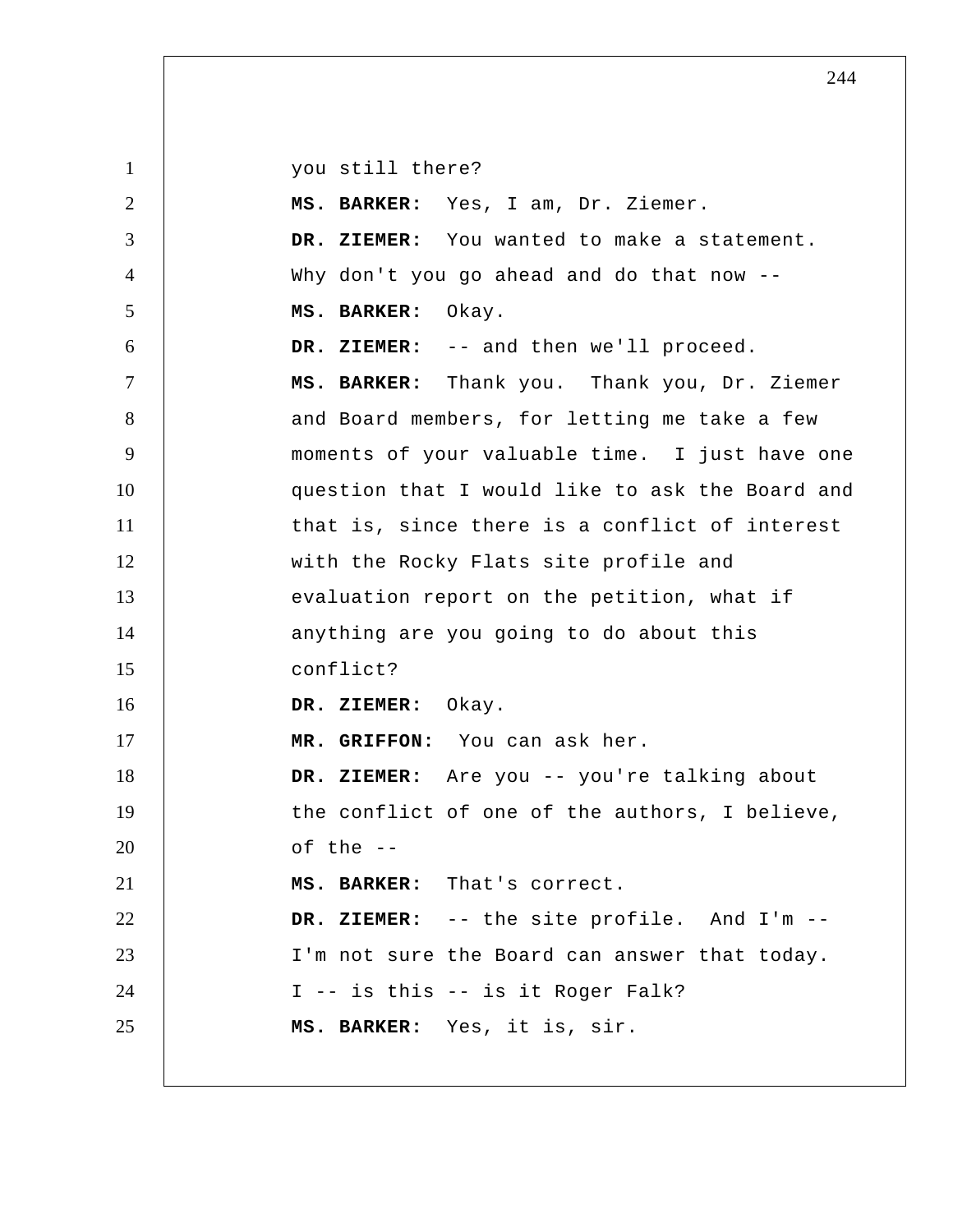1 2 3 4 5 6 7 8 9 10 11 12 13 14 15 16 17 18 19 20 21 22 23 24 25  **DR. ZIEMER:** Okay, yeah. We want to make sure we're on the same page here. Well, let -- let me start generically. I think on conflict of interest issues, certainly ORAU and -- and NIOSH are looking at those issues. I don't know -- Lew, on this particular one, can you enlighten us further on the status or where that one stands?  **DR. WADE:** I can try. I'm going to be speaking for ORAU, and I don't see ORAU represented, so let me speak for them. My understanding of the ORAU process is that ORAU would go through each of the documents that had been prepared prior to the new conflict of interest policy and would produce an annotated document that would show the contribution of all individuals to that document. Following that, that document would be reviewed by an independent group within ORAU to determine if the contribution of those individuals that were conflicted in any way substantially changed the document. If the conclusion of that group was that that was the case, then they would commission that document to be rewritten.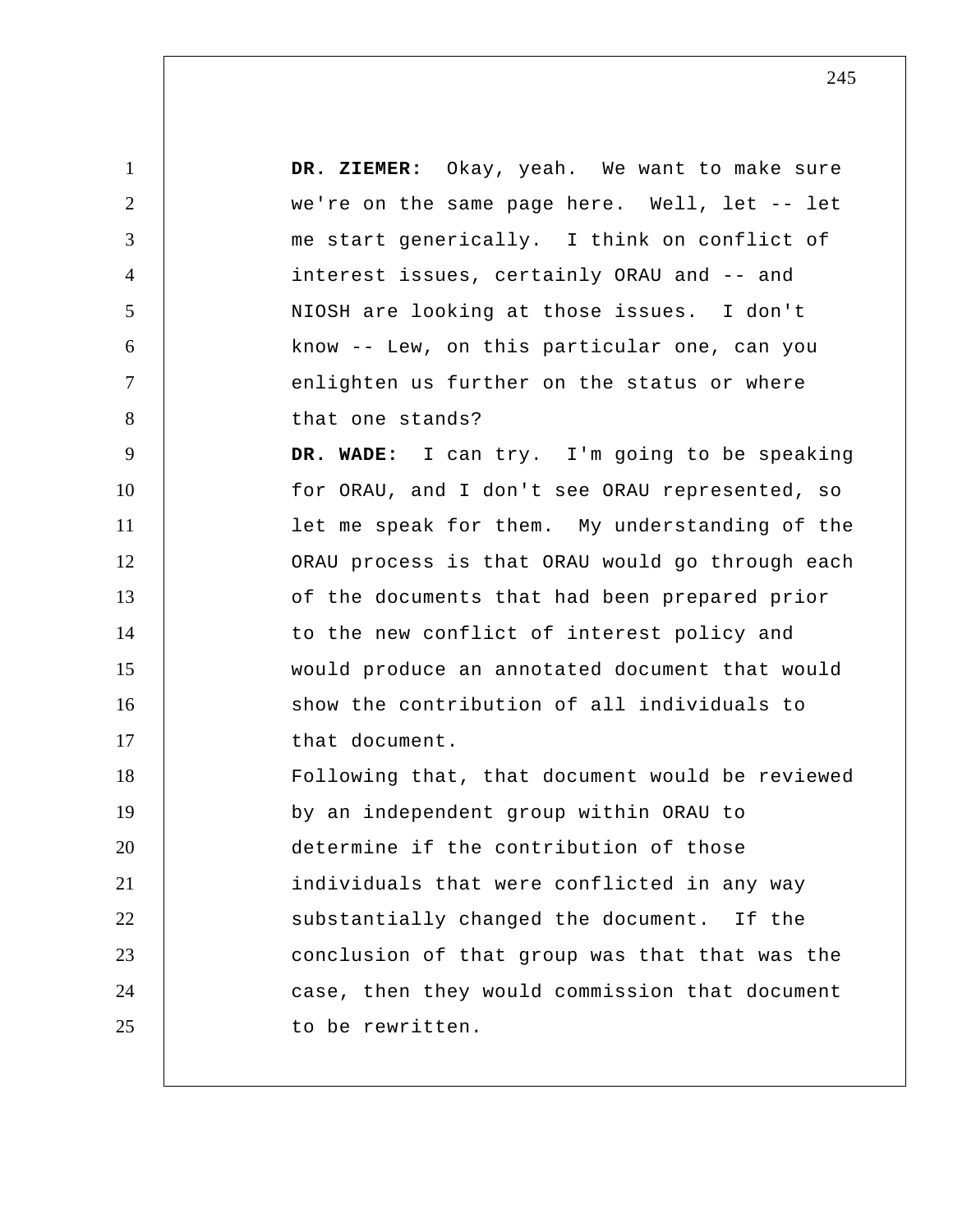1 2 3 4 5 6 7 8 9 10 11 12 13  $14$  --15 16 17 18 19 20 21 22 23 24 25 All of this will be under the review also of NIOSH and then the review of the Board.  **MS. BARKER:** Okay.  **MS. KIMPAN:** Lew, this is Kate -- Dr. Ziemer.  **DR. ZIEMER:** I'm sorry, say it again?  **MS. KIMPAN:** This is Kate Kimpan. I -- **DR. ZIEMER:** Yes.  **MS. KIMPAN:** I actually had to leave for a brief meeting and just came on the 800 a little bit ago.  **DR. ZIEMER:** Oh, okay. Did you hear the question, Kate?  **MS. KIMPAN:** I did, and I -- I (unintelligible)  **DR. ZIEMER:** We have Kay and we have Kate, and Kate is the ORAU person, so she's going to answer as well.  **MS. KIMPAN:** -- exactly what Lew said, Kay, and that is that we're right now in the process of doing a full annotation and attribution of the Rocky Flats site profile. And what that means is all of the findings and conclusions and components of all parts of that site profile, all the component documents, will -- will identify where the findings are from, where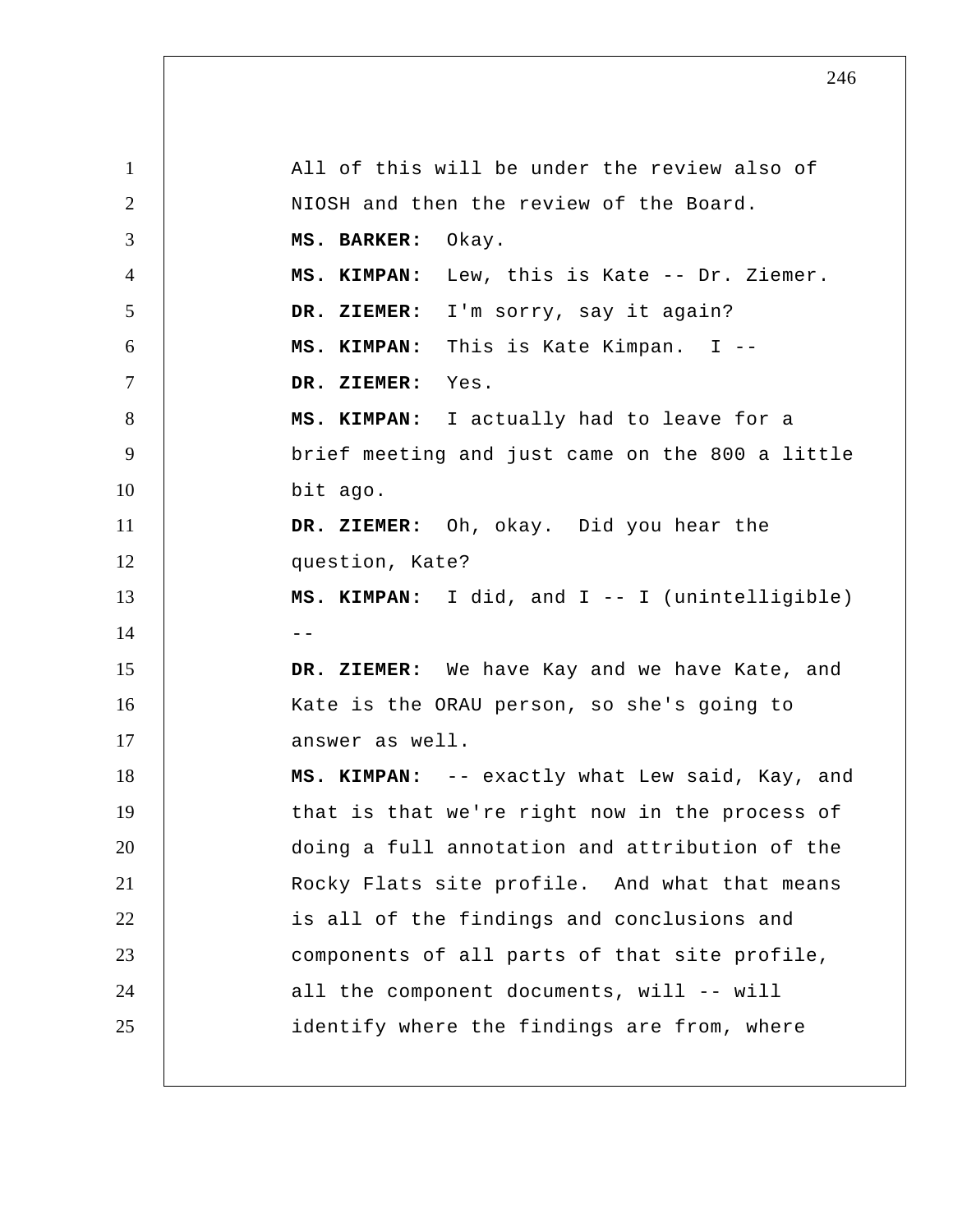| 1              | conclusions are from. And as Lew said, where a  |
|----------------|-------------------------------------------------|
| 2              | document owner had a conflict, if that occurs   |
| 3              | as the policy is finalized, we will verify by   |
| $\overline{4}$ | reviewing again -- even though these documents  |
| 5              | have sustained many reviews on the ORAU side    |
| 6              | and many on the NIOSH side, many via other      |
| $\tau$         | arenas, we will again review all findings and   |
| 8              | conclusions that were contributed by, developed |
| 9              | by or added by someone who, under our new       |
| 10             | policy, is viewed as conflicted. We will        |
| 11             | assure that all of those conclusions are sound  |
| 12             | scientifically. If there was a need to revise   |
| 13             | or renew any findings or conclusions, we will   |
| 14             | absolutely do so.                               |
| 15             | MS. BARKER: Okay. Thank you.                    |
| 16             | DR. ZIEMER: All right --                        |
| 17             | DR. WADE: I'd like to add one follow-up to      |
| 18             | that, as well, and -- and another level of      |
| 19             | review is the SC&A review that we're going      |
| 20             | through now. We -- we are having the document   |
| 21             | -- the site profile and then anything that      |
| 22             | relates to the SEC petition rigorously reviewed |
| 23             | in public by the Board and its contractor.      |
| 24             | DR. ZIEMER: So that will give an additional     |
| 25             | layer of -- of -- of review to the document.    |
|                |                                                 |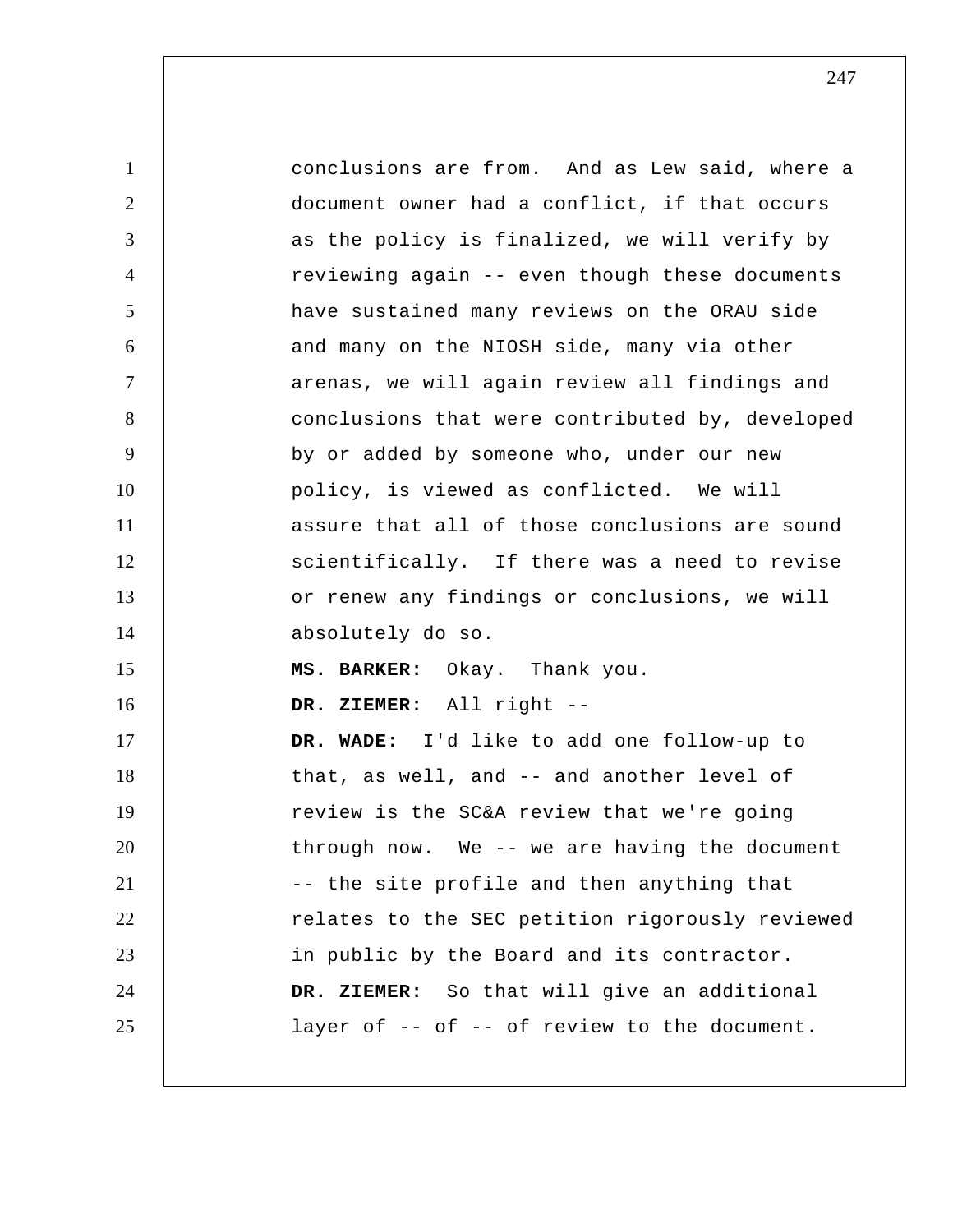1 2 3 4 5 6 7 8 9 10 11 12 13 14 15 16 17 18 19 20 21 22 23 24 25  **MS. BARKER:** Okay.  **DR. ZIEMER:** Kay, did you have any other comments for us at this time?  **MS. BARKER:** No, Dr. Ziemer, other than I still am waiting for the information that you had asked NIOSH and SC&A to provide to me on the Rocky Flats workgroup that was on May 30th.  **DR. ZIEMER:** To -- I'm sorry, provide -- oh, the transcripts.  **MS. BARKER:** Yes.  **DR. ZIEMER:** Yes, yes, and we ourselves don't have those transcripts yet, but --  **MS. BARKER:** Okay.  **DR. ZIEMER:** -- hopefully those'll be ready -- I'm looking -- I'm sitting here looking at our court reporter who we're overwhelming with various transcripts in the last few months, but he -- he is working feverishly to get all of those caught up. So -- **MS. BARKER:** Okay.  **DR. ZIEMER:** -- as soon as we have them, we will get those to you.  **MS. BARKER:** Thank you so much and --  **DR. ZIEMER:** Yeah, you bet.  **MS. BARKER:** -- thank you for letting me speak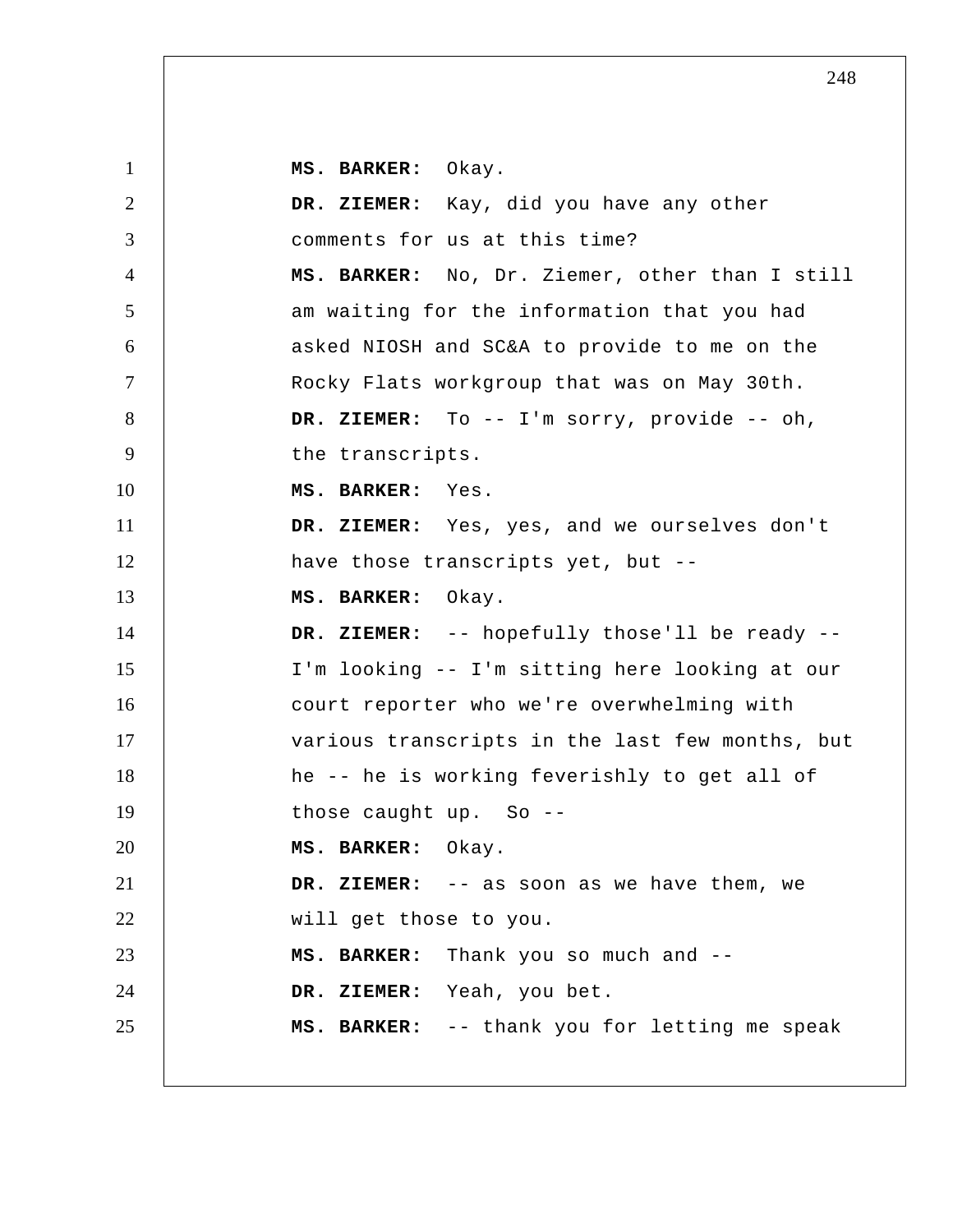today.

| $\overline{2}$ | DR. ZIEMER: You bet. Thank you. Okay, is        |
|----------------|-------------------------------------------------|
| 3              | there -- Board members, do you have comments or |
| $\overline{4}$ | questions on the Rocky Flats report that Mark   |
| 5              | has given, or related comments? Yes, Wanda.     |
| 6              | MS. MUNN: It's not with respect to Mark's       |
| $\overline{7}$ | report necessarily, but I would like to make a  |
| 8              | comment or two about SC&A's draft attachment to |
| 9              | the SCA task 10008 which was provided to us     |
| 10             | back in May, on May 9. I could very easily      |
| 11             | wait until after the break to make that         |
| 12             | comment, if it's all right with everyone here.  |
| 13             | DR. ZIEMER: In fact, you would like to wait     |
| 14             | until after --                                  |
| 15             | MS. MUNN: I would like to, yes.                 |
| 16             | DR. ZIEMER: We will break and then -- then      |
| 17             | learn what your comment is.                     |
| 18             | (Whereupon, a recess was taken from 2:55 p.m.   |
| 19             | to $3:20$ p.m.)                                 |
| 20             | DR. ZIEMER: I think we're ready to resume our   |
| 21             | deliberations. I'll begin with a comment from   |
| 22             | Dr. Wade.                                       |
| 23             | DR. WADE: Yes. Even if we continue our          |
| 24             | deliberations with a comment on Rocky Flats,    |
| 25             | apparently I spoke in error when I asked Dr.    |
|                |                                                 |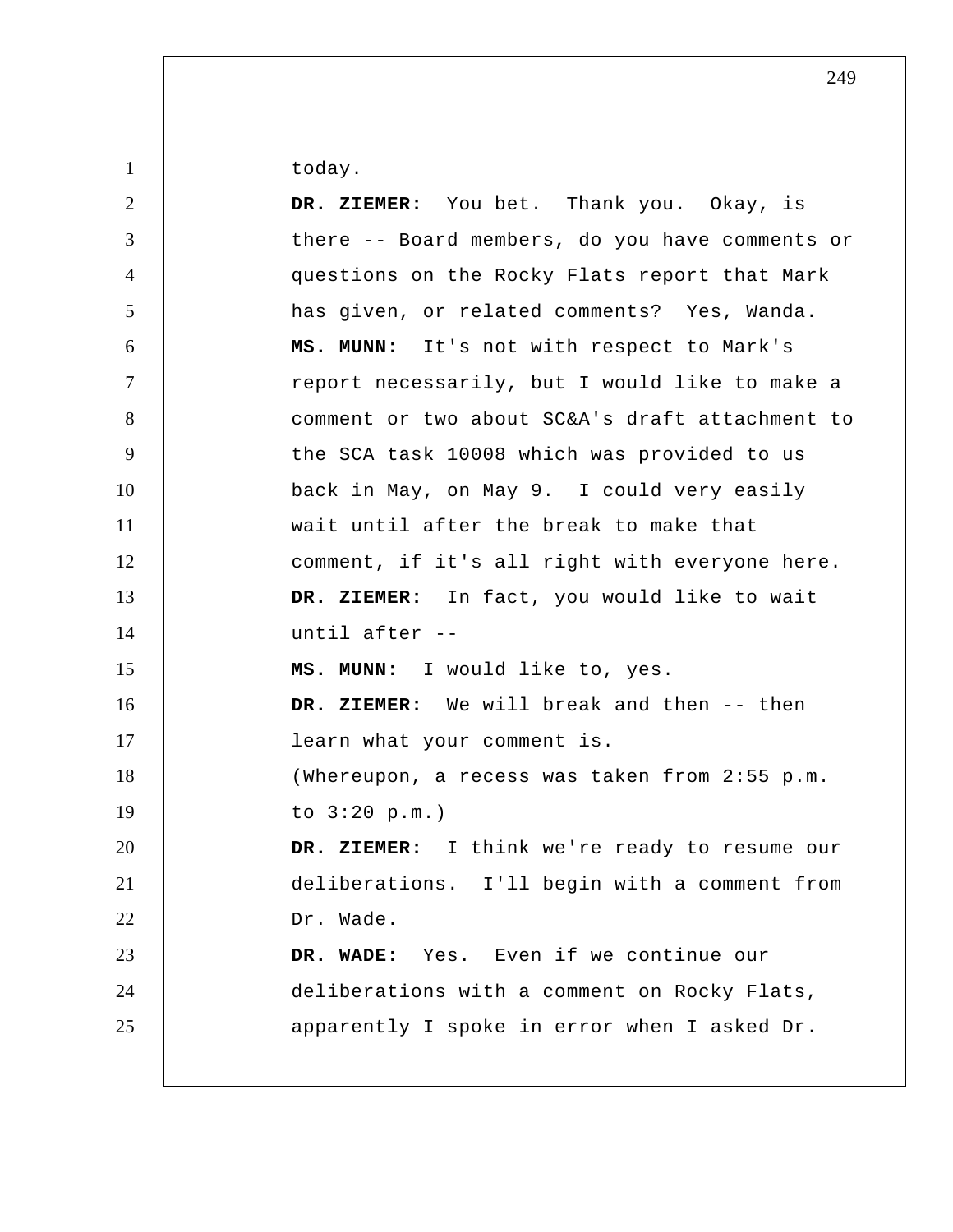1 2 3 4 5 6 7 8 9 10 11 12 13 14 15 16 17 18 19 20 21 22 23 24 25 Poston to leave the table and that, based upon the information I've been given now, he is not conflicted so he's welcome to join us for Rocky Flats, and I apologize for that.  **DR. ZIEMER:** He just wanted to leave the table.  **DR. WADE:** No, I don't think he did. I don't think he did. But yeah, these are complex and ever-evolving issues, and with my apologies. **COMMENT BY MS. WANDA MUNN**  DR. ZIEMER: Okay. Thank you. Well, we were -- we were about to hear some comments from Wanda Munn, and so now the Chair recognizes Wanda for the purpose of presenting those comments.  **MS. MUNN:** Thank you, Dr. Ziemer. With respect, as I noted earlier, to the draft of attachment 2 to SCA -- to your Task I-008, which was submitted to us by SCA on May 9th, this Board chose SC&A as our technical advisor because they had so many qualified individuals available to them and our -- their primary task was to provide us with technical information that might not be obvious to some of us who do not work with this material on a daily basis. This particular attachment 2, site expert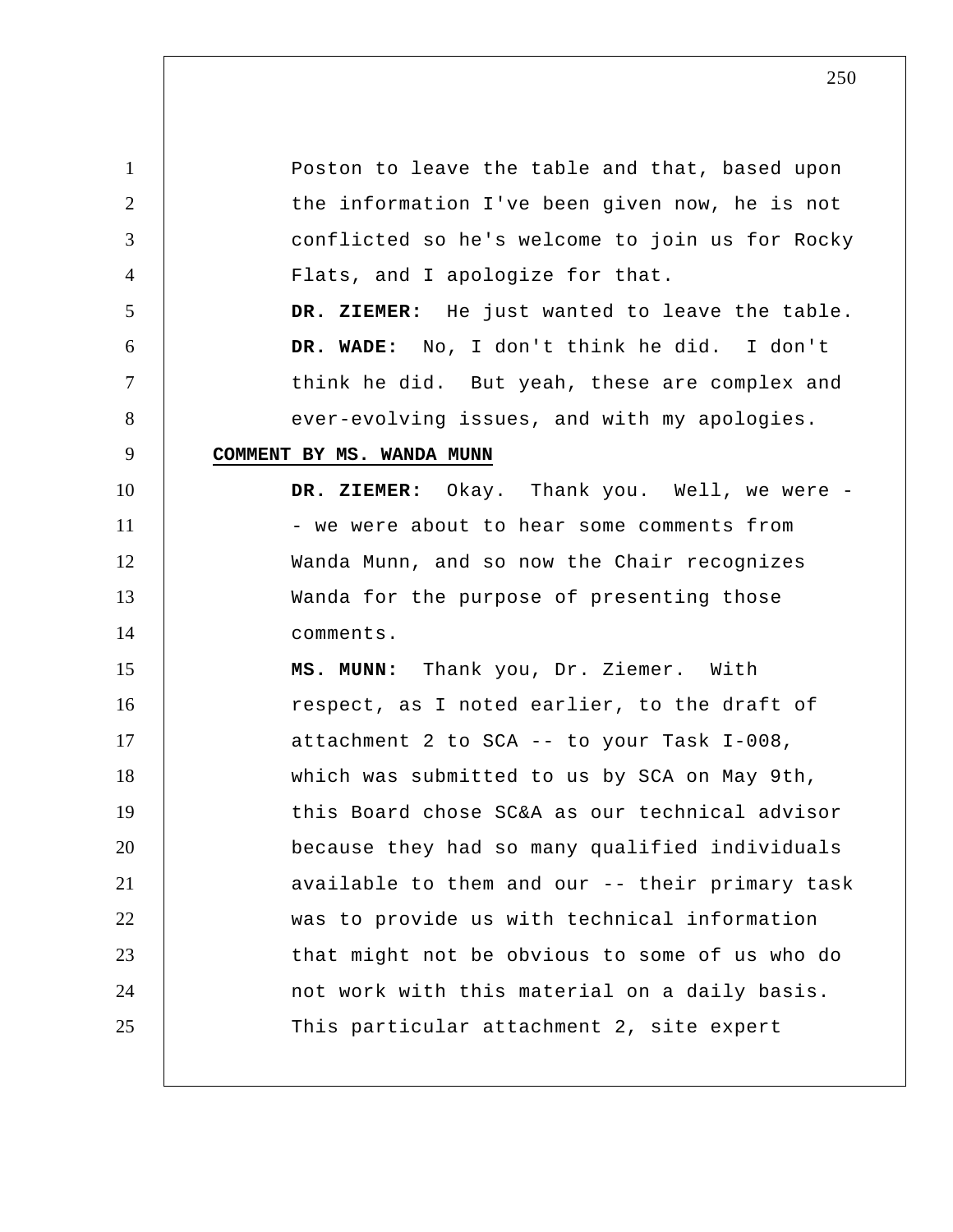1 2 3 4 5 6 7 8 9 10 11 12 13 14 15 16 17 18 19 20 21 22 23 24 25 interview summary, that we received was intended to be added to a document which has already been provided to us earlier, but in which this particular discussion was reserved. When I began to read it, I recognized that although the preliminary paragraphs do point out that these are pieces of information that have been derived from interviews with individuals on site, when one takes the various headings of this document and begins to read them without having paid close attention to the preliminaries, one finds a great many extreme allegations that are made by the individuals who have been interviewed. And it's not clear to the casual reader that these are concerns that have been raised by workers. They are presented rather as matter of fact -- again, to the casual reader. If, for example, I began to read -- under the general information category -- the first thing I see is that the primary goal of the RFP was to meet the commitment made to the government to make a pre-established number of pits. There was less concern with safety in the production years than later. In the '50s and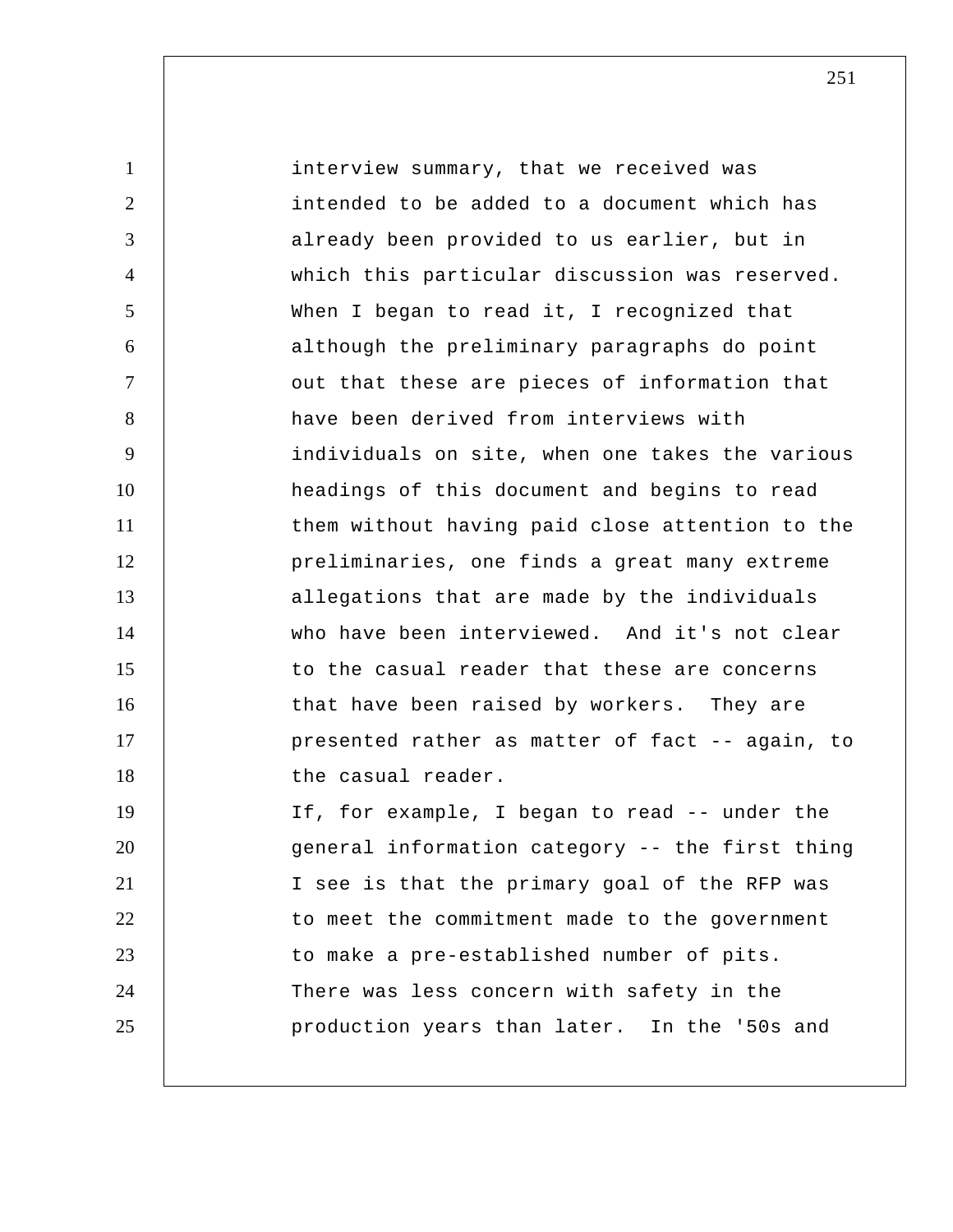1 2 3 4 5 6 7 8 9 10 11 12 13 14 15 16 17 18 19 20 21 22 23 24 25 '60s there was a bull of the woods on the operations floor who would intimidate individuals into completing work, regardless of safety considerations. The safety statistics did not reflect reality. Now these -- these types of statements, presented as fact, are of concern if they are not re-identified as having been concerns expressed by workers. Of particular concern to me was a statement made under the security heading where it's stated that a storage area in building 707 is pictured on the cover of - and the title that's given is an extremely inflammatory title. It's a book written by a journalist/historian whose intent, of course, was to sell books. The storage area is not covered, nor is it pictured. This is not information that's helpful to us, nor is it information that would be helpful to the general reader who is expecting this information to be technical information. I would request that SC&A reread this particular document and perhaps revise it in such a way -- not that any of this material is necessarily changed or revised, but in such a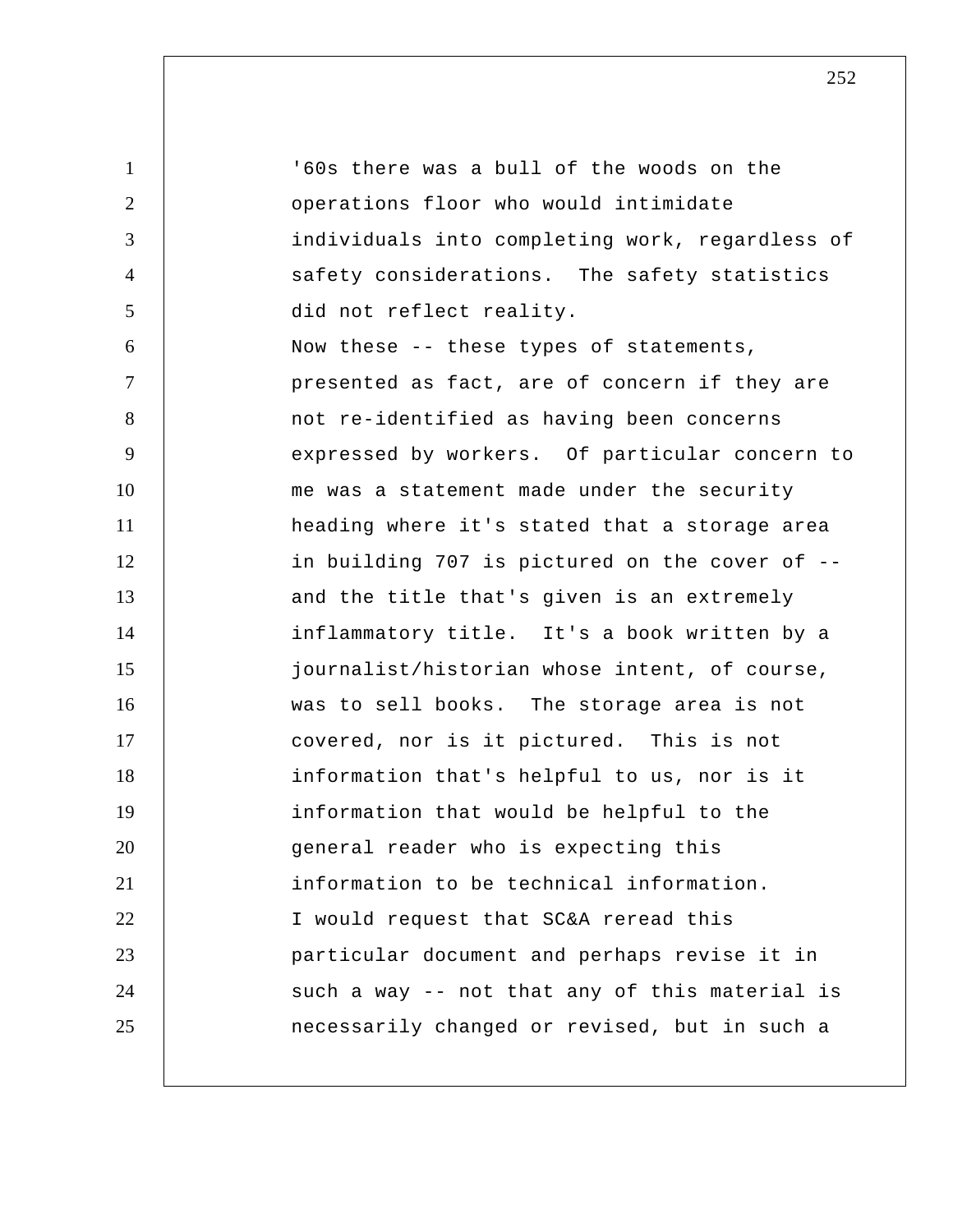1 2 3 4 5 6 7 8 9 10 11 12 13 14 15 16 17 18 19 20 21 22 23 24 25 way that it is very clear and repeatedly referred to as being unconfirmed allegations made by individuals who were interviewed for a site.  **DR. ZIEMER:** Okay. Thank you for that comment. Any other Board members -- this was a document I think we received very recently -- what's the date on that document?  **MS. MUNN:** It was dated May 9. We received it in mid-May.  **DR. ZIEMER:** Yes, it's a few weeks old. Okay, Mike Gibson.  **MR. GIBSON:** Yeah. I guess my only comment to that would be -- would get back to the point I made yesterday, that there's a lot of information been taken by site experts and used by NIOSH that I'm sure they've done some investigation into it and I would imagine that SC&A has probably done some investigation into these -- these worker allegations, and so, you know, it gets back to my point. Are we going to take people who's ran programs, site managers, rad detection managers and use that as gospel, or are we going to take, you know - again, how many -- how many workers, both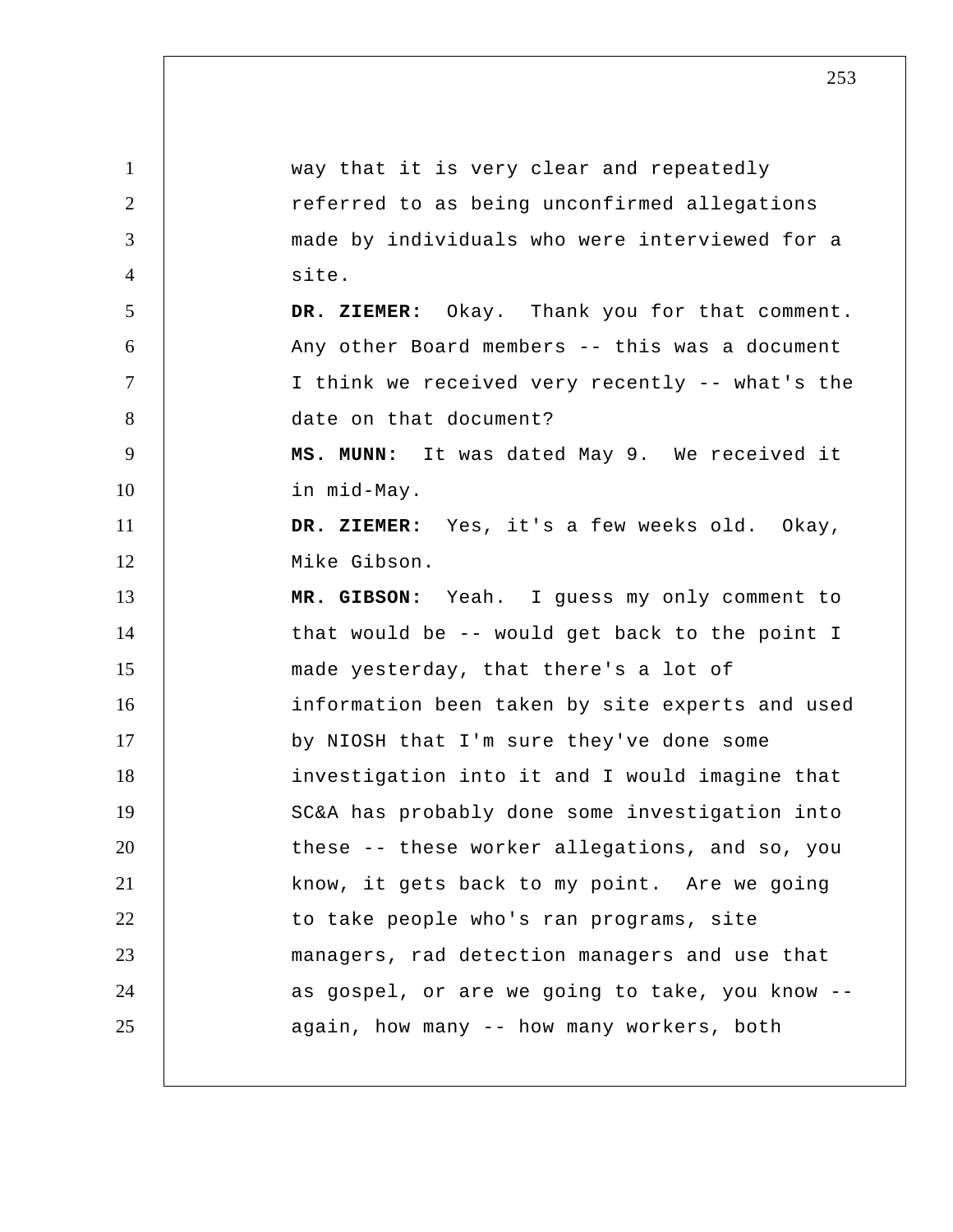1 2 3 4 5 6 7 8 9 10 11 12 13 14 15 16 17 18 19 20 21 22 23 24 25 hourly and salaried, that's been out in the field for years and actually had their hands on the stuff doing the work, how many of them are going to write -- are going to be considered site experts and write -- help write site profiles, et cetera.  **DR. ZIEMER:** Thank you. Wanda, do you have another comment?  **MS. MUNN:** And to SC&A's credit, they were cautious to identify the job titles of the types of individuals that they did interview. They didn't make it very clear that these were the only individuals, so that it was not imminently clear that -- that out of 12 individuals, all of this information was obtained. But nevertheless, they -- they did do an excellent job of covering, in my personal view, the types of individuals who would have been actually involved in the work.  **DR. ZIEMER:** So the concern here is the possibility that these are allegations which have not necessarily been confirmed, but may sound as if they had been. Mike's point is it cuts both ways. We need to assure that whatever is used to characterize the site has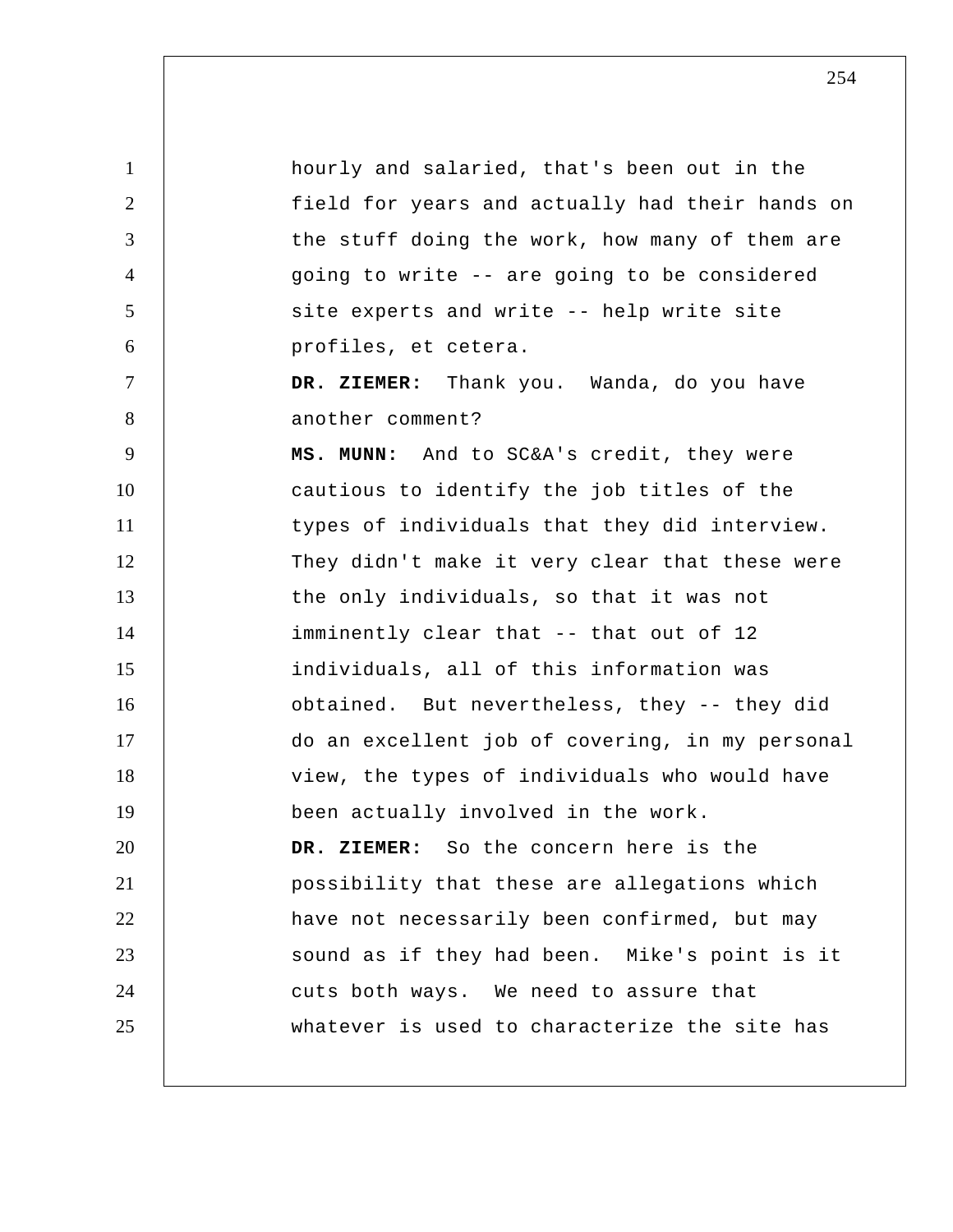| $\mathbf{1}$   | been confirmed as being factual. Yeah.          |
|----------------|-------------------------------------------------|
| $\overline{2}$ | Other comments on this point? And this -- this  |
| 3              | you hear as a request from a Board member.      |
| $\overline{4}$ | Generally if we are tasking our contractor to   |
| 5              | do something, we -- we like to at least have    |
| 6              | some level of -- of consensus so that the --    |
| $\tau$         | the contractor's not taking orders from         |
| 8              | individual Board members. But maybe others can  |
| 9              | weigh in in terms of -- pro or con as to this   |
| 10             | point that Wanda's made. And again, keep in     |
| 11             | mind the related point that Mike has made.      |
| 12             | Others -- Roy.                                  |
| 13             | DR. DEHART: I haven't had the opportunity to    |
| 14             | review that particular document that's being    |
| 15             | referred to, but I do think that we need to be  |
| 16             | clear on any document that we're putting out as |
| 17             | to source and reliability.                      |
| 18             | DR. ZIEMER: Okay. And Brad.                     |
| 19             | MR. CLAWSON: I -- I read that article and       |
| 20             | actually I was quite interested by it. One of   |
| 21             | the things that I did find out, and I thought   |
| 22             | that they spelled out that these were workers   |
| 23             | making these accusations, and maybe from my     |
| 24             | knowledge in the workforce I was taking it as   |
| 25             | that, but both sides have a very valid point.   |
|                |                                                 |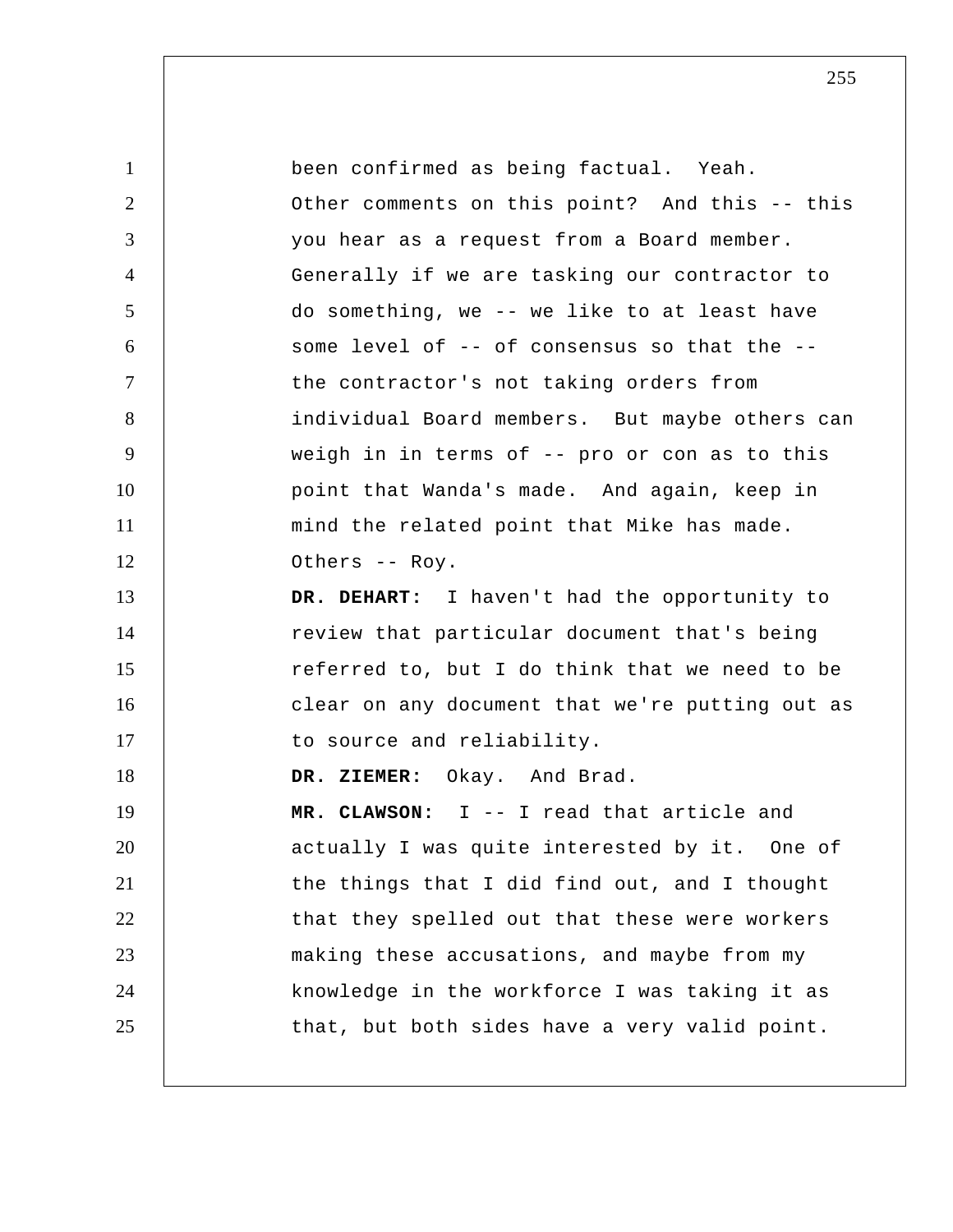| $\mathbf{1}$   | Mike's point -- you know, this is a double-     |
|----------------|-------------------------------------------------|
| $\overline{2}$ | edged sword, and I think SC&A, in my eyes, did  |
| 3              | a good job. I -- I enjoyed this report. I       |
| $\overline{4}$ | enjoyed the information. But -- but you are     |
| 5              | correct that we need to be very careful. But I  |
| 6              | -- I personally felt that they had called out   |
| $\tau$         | that this was workers that made these           |
| 8              | accusations. Now you're right, it -- a casual   |
| 9              | reader just browsing through it, that'd be      |
| 10             | correct. It could be misconstrued. But I felt   |
| 11             | that it was -- I thought it was well put        |
| 12             | together.                                       |
| 13             | DR. ZIEMER: Okay, so your -- you have less      |
| 14             | concern on that point, it appears. Others, pro  |
| 15             | or con on this? I'm not necessarily looking     |
| 16             | for a motion, but I want to get kind of the     |
| 17             | sense of the Board before we ask a contractor   |
| 18             | to spend a lot of time, although it may be an   |
| 19             | easy fix, with a page or something, and maybe   |
| 20             | even a paragraph that maybe Wanda could help    |
| 21             | provide if -- if necessary. I don't know. I'm   |
| 22             | just -- this is top of the head for me, but --  |
| 23             | what would the fix be, in your mind, Wanda?     |
| 24             | MS. MUNN: There's only one item which I would   |
| 25             | request be removed entirely, or changed in such |
|                |                                                 |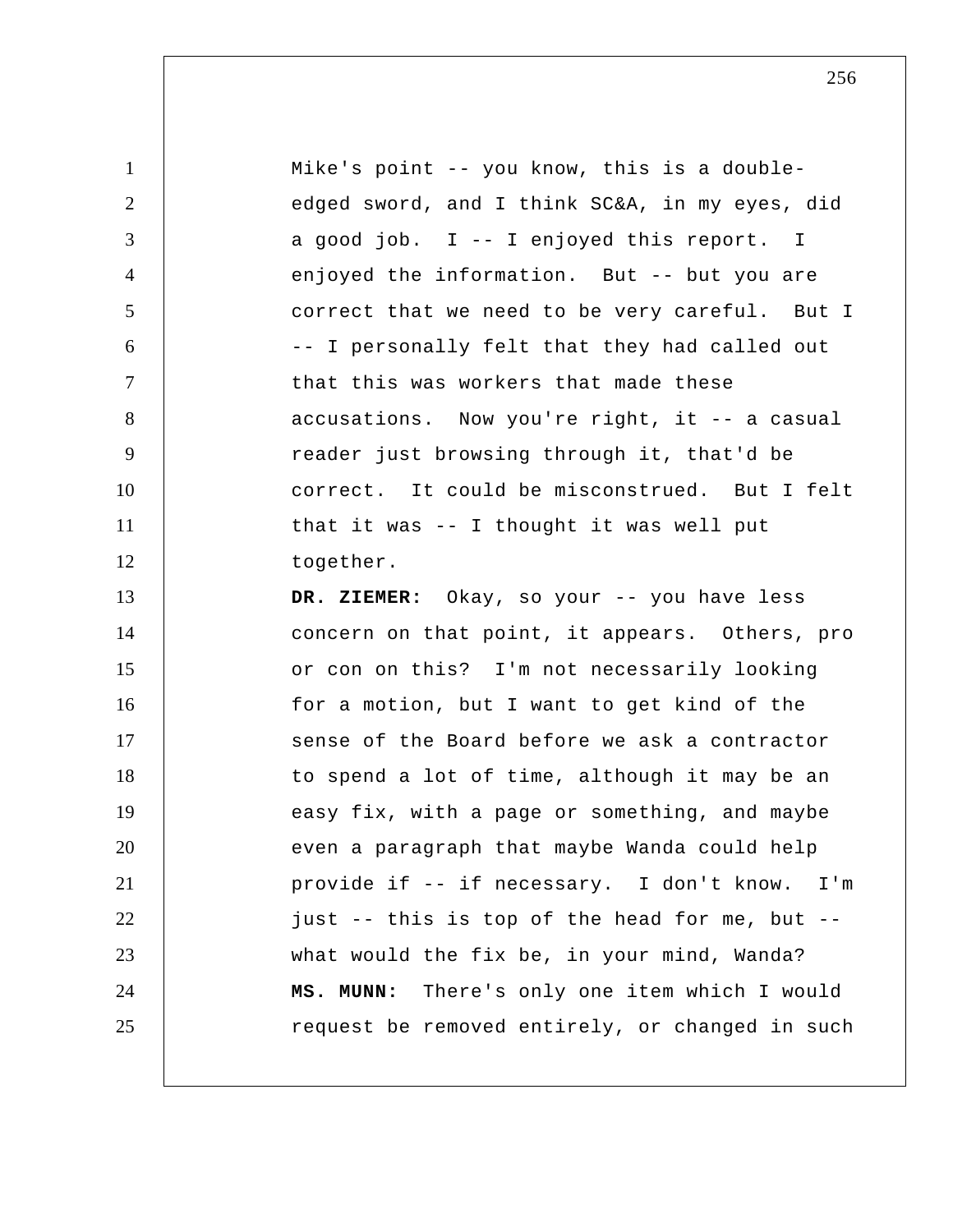1 2 3 4 5 6 7 8 9 10 11 12 13 14 15 16 17 18 19 20 21 22 23 24 25 a way so that it has some relevance, and that's one with the reference to the inflammatory title on the -- on the book, without any further reference to it or without the picture that it refers to as being there. Other than that, my only suggestion would be an occasional reminder, underneath the various topic headings, that among the allegations from the 12 members -- the 12 workers interviewed, were these comments. If that were inserted occasionally, I think it would resolve the primary concern.  **DR. ZIEMER:** Other Board members have any - yes, Mike, another comment.  **MR. GIBSON:** Yeah, I guess I would say that, you know, again, on the other side of the coin, if there's any of these site experts that's written up parts of these reports, they've been in any -- any incidents where they've been in a supervisor position or in charge in any event and there's been an -- an occurrence or Price Anderson violation or anything else, then I think that should be also referenced. DR. ZIEMER: And perhaps that is the case. I -- I get the idea that the annotation approach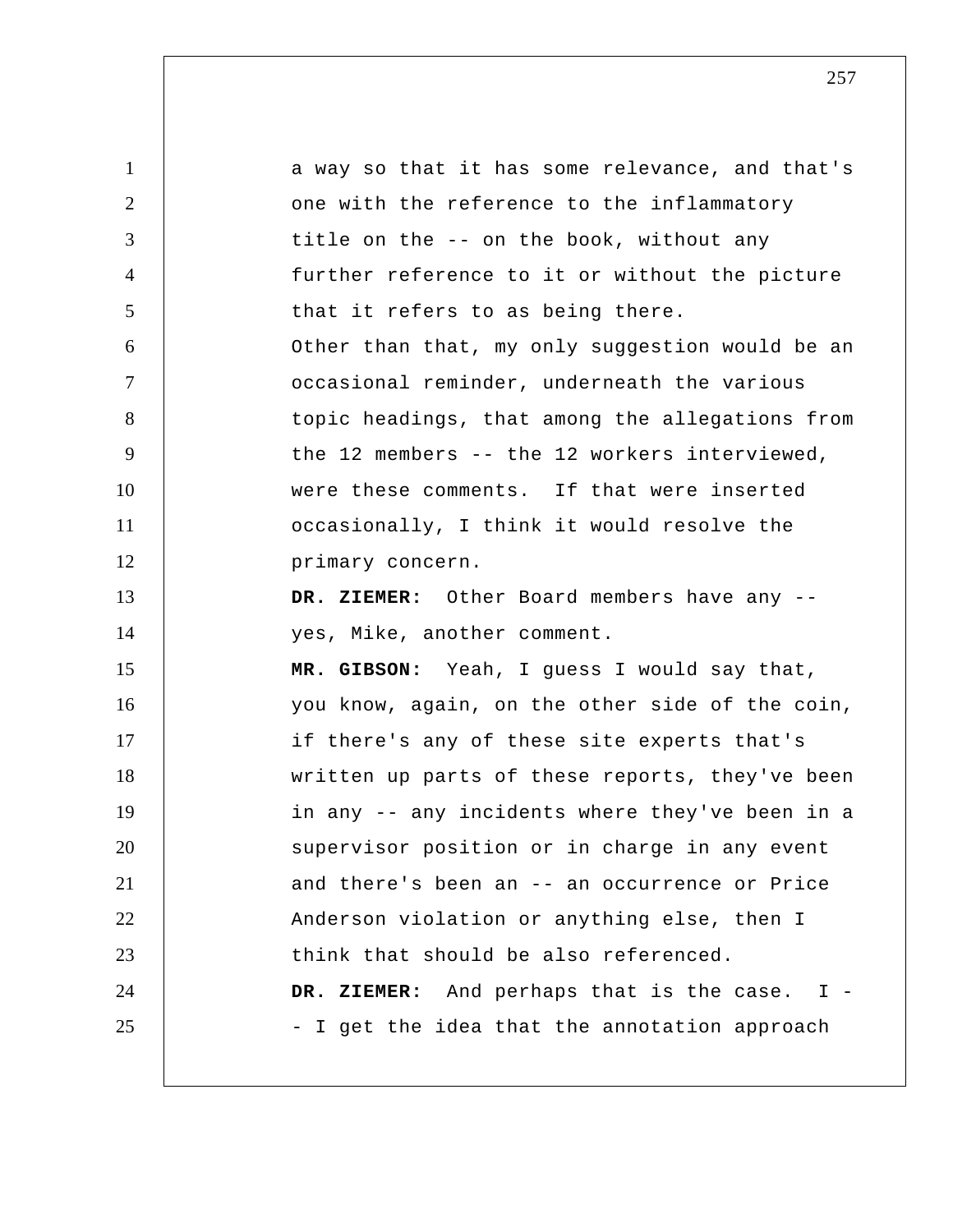1 2 3 4 5 6 7 8 9 10 11 12 13 14 15 16 17 18 19 20 21 22 23 24 25 that ORAU is going to use may in part help to address that. At least it will identify who the information is from, and that helps the individual reading it to weigh its value. I guess we also will know not only who that individual is, but there will be on file the conflict of interest information on each of those. Other comments on this? (No responses) I don't know, John, if -- if you -- if you want to react to this at all. I don't want to put you on the spot, necessarily -- well, maybe I do. **DR. MAURO:** That -- that's fine. We're -we're -- we're very much aware of the concern and we have spoken about it before. We agree that we do need to do some editing to make it clear who's saying what and that's very minor effort. It'll take just some paragraphs to be rewritten, some proper attribution, who's saying what -- easy fix. And we apologize for the concerns that were raised here and we will in future certainly make it very clear who is saying what and it's -- it's done.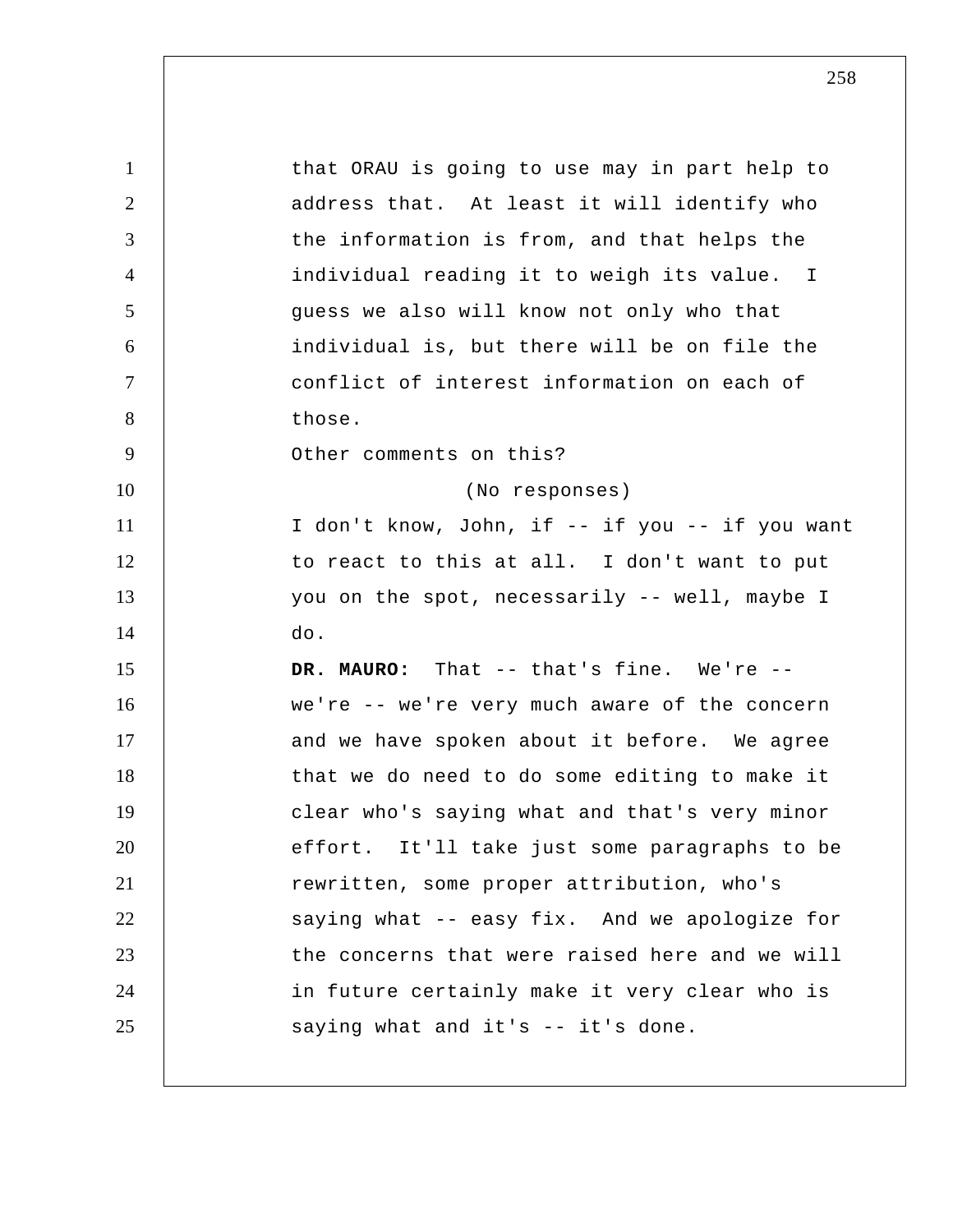1 2 3 4 5 6 7 8 9 10 11 12 13 14 15 16 17 18 19 20 21 22 23 24 25  **DR. ZIEMER:** Thank you. It appears then that we need to take no further action. The concern has been noted both ways and it's an ongoing concern that the Board will need to keep in mind as we look at future documents, both of our contractor and of NIOSH's contractor.  **DR. WADE:** And for the record, I was there when this issue was raised and John's reaction was immediate and -- and very positive, and I think it's a problem that's really behind us, so --  **DR. ZIEMER:** Thank you.  **DR. WADE:** -- I appreciate their professionalism.  **MS. MUNN:** Thank you.  **DR. WADE:** (Off microphone) (Unintelligible) Y-12.  **DR. ZIEMER:** Yeah, I'm -- I'm looking at the schedule here because we also have -- we have an SCA report on the fourth round of cases that we also  $-$  **DR. WADE:** There are three agenda items we've skipped over.  **DR. ZIEMER:** That we need -- yeah.  **DR. WADE:** The status of the SECs, the fourth round report from SC&A, and then the Board's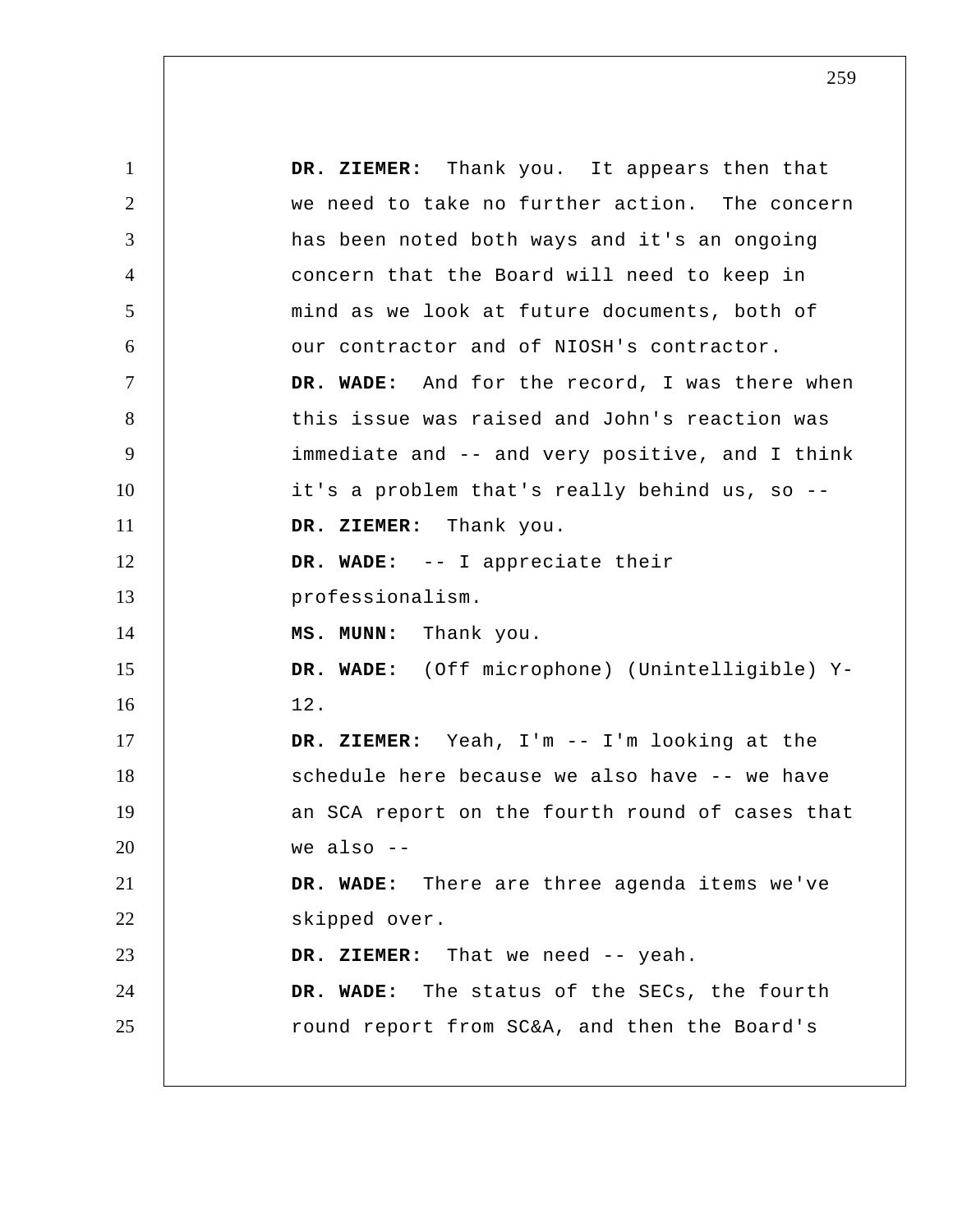1 2 3 4 5 6 7 8 9 10 11 12 13 14 15 16 17 18 19 20 21 22 23 24 25 discussion of its -- its working groups. I've been completely unable to predict the time it would take to do an agenda item, but I'm operating on the assumption that Rocky -- that, excuse me, Y-12 might not take as long. If we have time after Y-12, then we'll hear from SC&A on the fourth round. If we have time then, we'll hear from LaVon on the SEC petitions. And if we have time then, we'll deal with the Board's discussion. But more likely the Board's discussion will go to tomorrow.  **DR. ZIEMER:** Will go to tomorrow, and on the fourth round, the point is that I think Kathy and Hans will be leaving this evening --  **DR. WADE:** No, no, they've made adjustments.  **DR. ZIEMER:** Oh, they have. Oh, okay. Okay, good. **Y12 SEC UPDATE: DR. WADE:** And -- but we would like to accommodate them if at all possible, so let's - let's take the step off the pier on Y-12 and see where we wind up.  **MS. MUNN:** Okay.  **DR. ZIEMER:** The first one to step off the pier will be Jim Neton.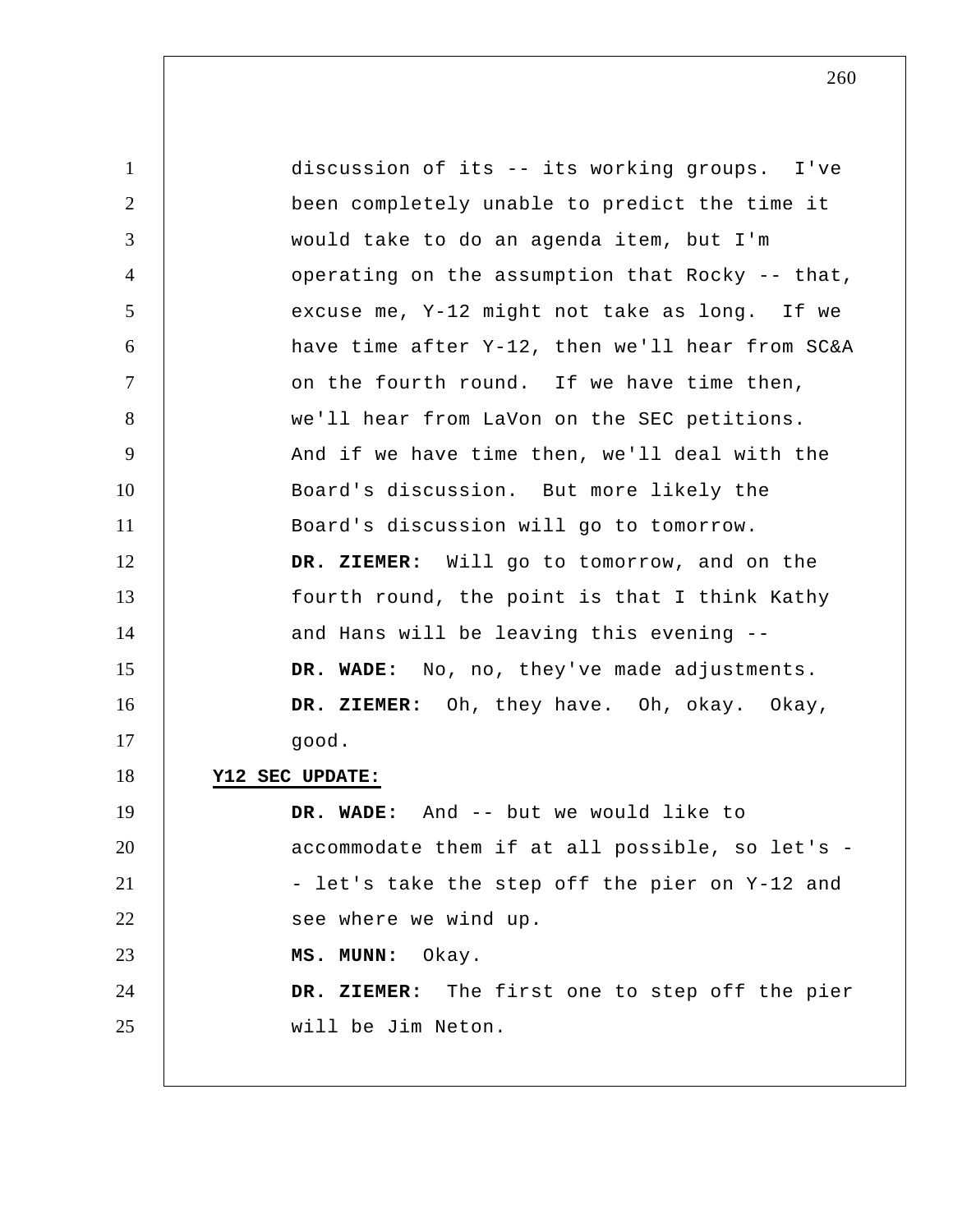1 2 3 4 5 6 7 8 9 10 11 12 13 14 15 16 17 18 19 20 21 22 23 24 25  **DR. WADE:** I've got the list -- there are many conflicts on Y-12. Unfortunately I have to ask Drs. DeHart, Presley and Ziemer to leave the table, and I hope I got that right.  **DR. ZIEMER:** That's correct. **UNIDENTIFIED:** (Off microphone) If not, we'll let you know.  **DR. WADE:** I have no doubt. I do think that there's -- in keeping with the venue and our political bent, I think there is a letter from the Senators from the great state of Tennessee to be read. Jason, are you going to do that? Could we have the lights up a bit, please? I don't know who I'm calling to, but -- to a higher power -- let there be light.  **MR. BROEHM:** Hi, Jason Broehm from the CDC Washington office, and I have a letter here from Senators Bill Frist and Lamar Alexander of Tennessee related to the Y-12 site, and neither -- none of their staff were able to be here today so they asked me to read this into the transcript. (Reading) Dear Chairman Ziemer, we are writing to express our support for adding workers who were engaged in uranium enrichment and other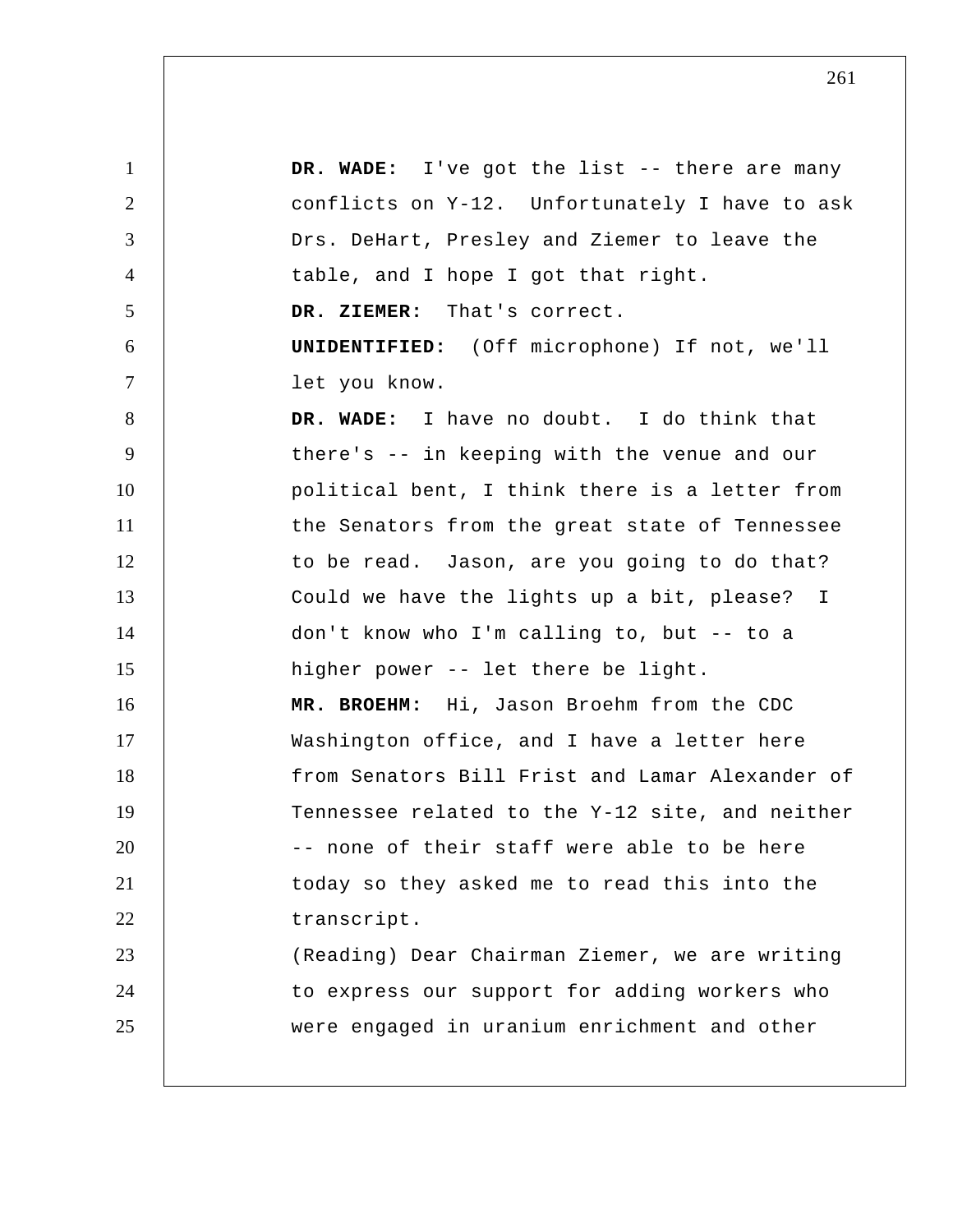1 2 3 4 5 6 7 8 9 10 11 12 13 14 15 16 17 18 19 20 21 22 23 24 25 radiological activities at the Y-12 national security complex in Oak Ridge between 1948 and 1957 to the Special Exposure Cohort. On July 26th, 2005 the Board recommended granting SEC status to workers employed at Y-12 between 1943 and 1947 in response to the first part of the petition submitted on behalf of Y-12 workers. The designation became effective on September 24th, 2005, and we commend the Board for thoroughly and expeditiously reviewing the petition. It is our understanding that more than 800 cases would be affected by the Board's recommendation on part two of the petition, years 1948 through 1957, which is of utmost importance to us and our constituents. Y-12 was among our nation's first nuclear production facilities, and began operating at a time when there was very limited knowledge about the effects of radiation exposure, and little or no monitoring of workers. Congress enacted the Energy Employees Occupational Illness Compensation Program Act to ensure that workers who were harmed by their service would receive compensation, and specifically created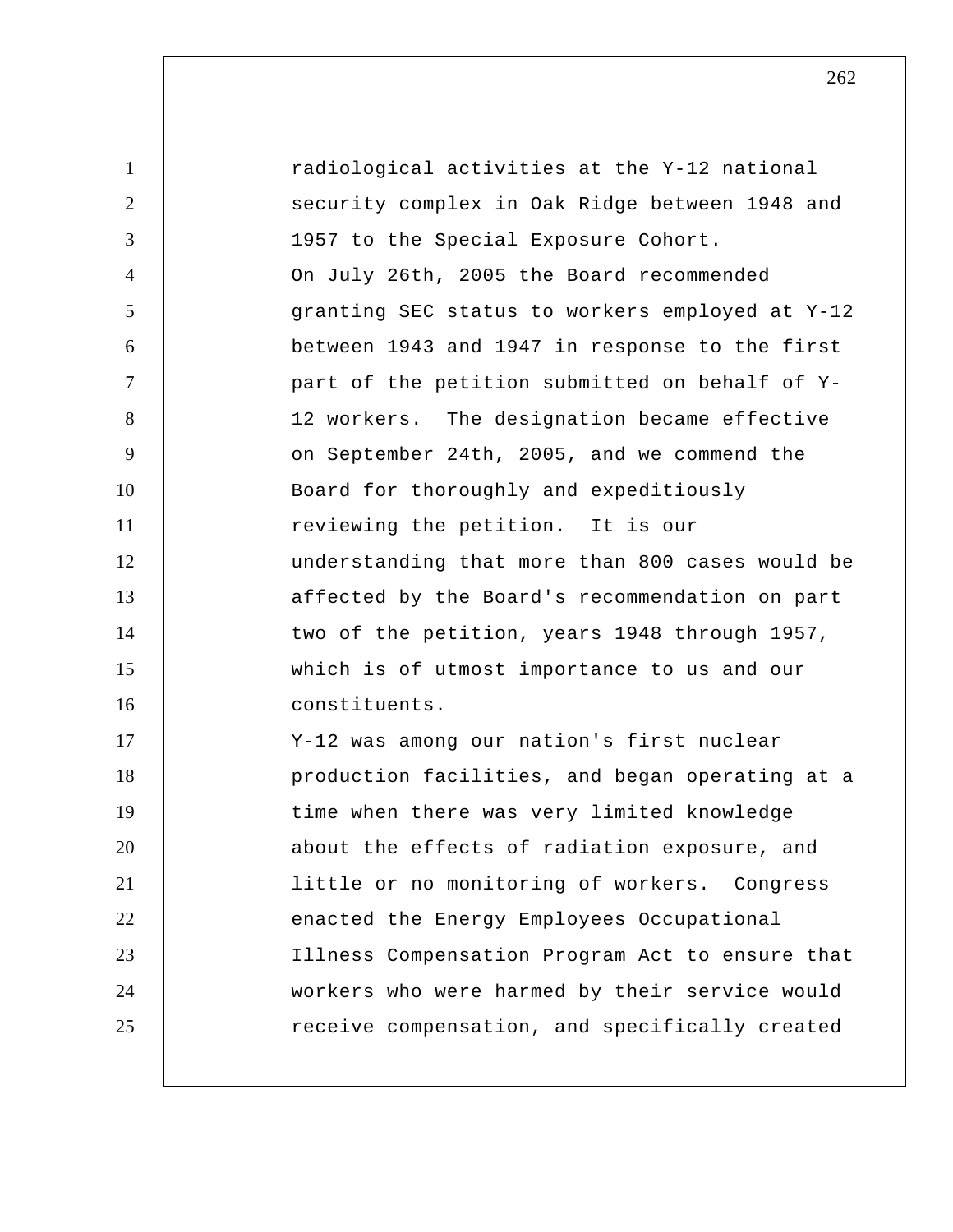1 2 3 4 5 6 7 8 9 10 11 12 13 14 15 16 17 18 19 20 21 22 23 24 25 the SEC to grant presumption of causation when there is incomplete information regarding radiation exposures and it is reasonable to believe that such exposures may have endangered the health of workers. The men and women who worked at Y-12 between 1948 and 1957, and their families, should be awarded the same benefits and compensation as those who worked at the facility between 1943 and 1947 if it is determined that health of employees may have been endangered and there is insufficient information to accurately determine the level of radiation exposure. Thank you for your attention to this matter, and your continued efforts to ensure that our nation's atomic workers and their families received the benefits they deserve. Sincerely, William H. Frist, M.D., Majority Leader, United States Senate, and Lamar Alexander, United States Senator. Thank you.  **DR. WADE:** Thank you, Jason. I know that that letter was electronically sent to Board members. We'll have hard copies put in front of Board members now, and there'll be copies on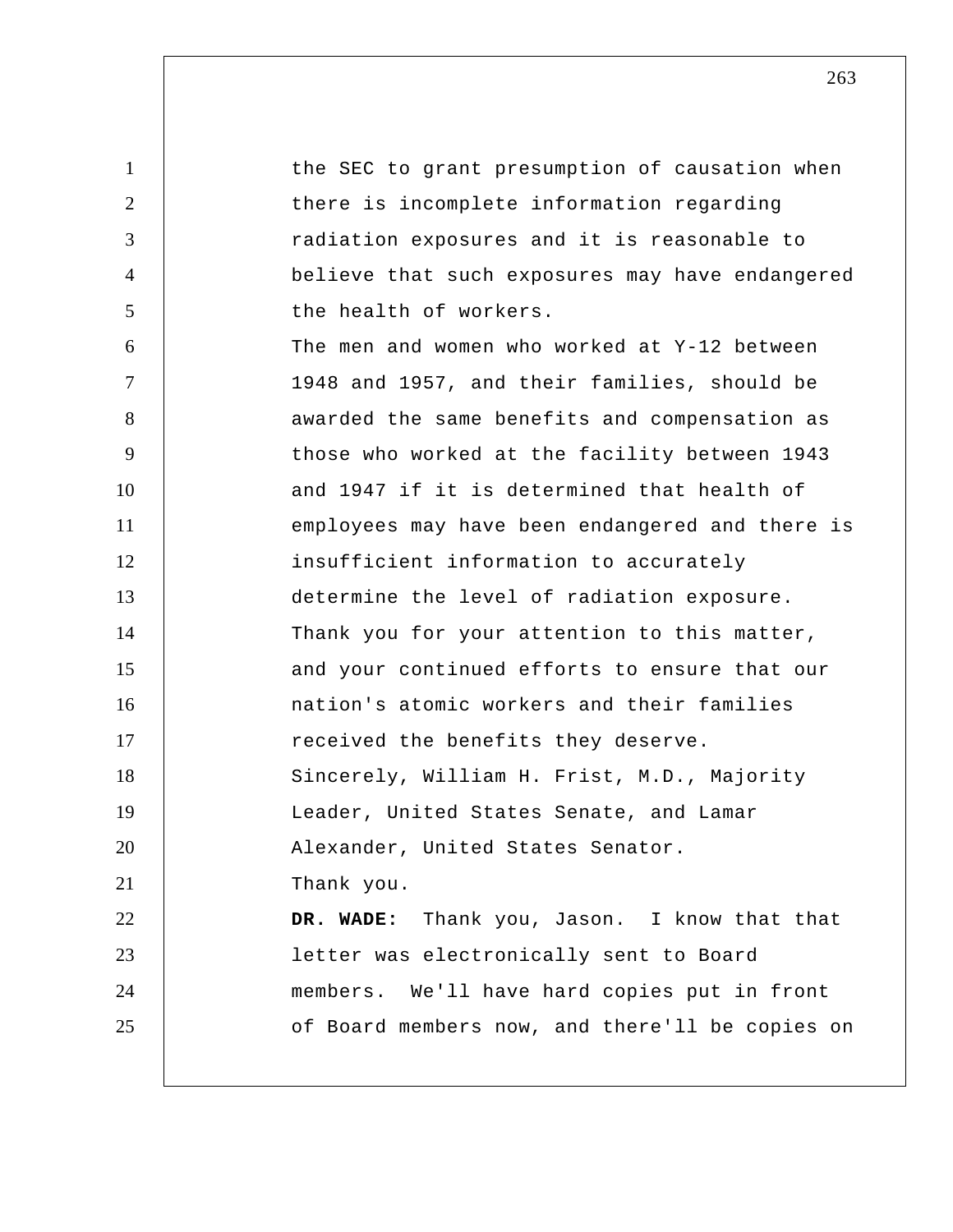1 2 3 4 5 6 7 8 9 10 11 12 13 14 15 16 17 18 19 20 21 22 23 24 25 the back table as well. LaShawn, if you could see that Board members get hard copies of that letter, I'd appreciate it. Okay, now we're on to the presentation by NIOSH. Dr. Neton. **NIOSH PRESENTATION, DR. JAMES NETON, NIOSH DR. NETON:** Thank you, Dr. Wade. Before I take a step off this pier, I'd just make sure the Board's aware that I'm not a particularly strong swimmer, so with that... I'm here to talk about an update to the SEC evaluation report for the Y-12 SEC class. And in particular I'm here to talk about an update that we issued to the SEC evaluation report that was sent -- it was published on June 9th, and I believe it was put out on our web site, sent to the petitioners and members of the Board as well. But before I get into the contents of the supplement to the petition, I'd like to take a step back and just sort of refresh your memory as to what -- what transpired at the Board meeting in Denver related to SEC petition 28. That is we had a petition submitted under Paragraph 83.13 with an initial class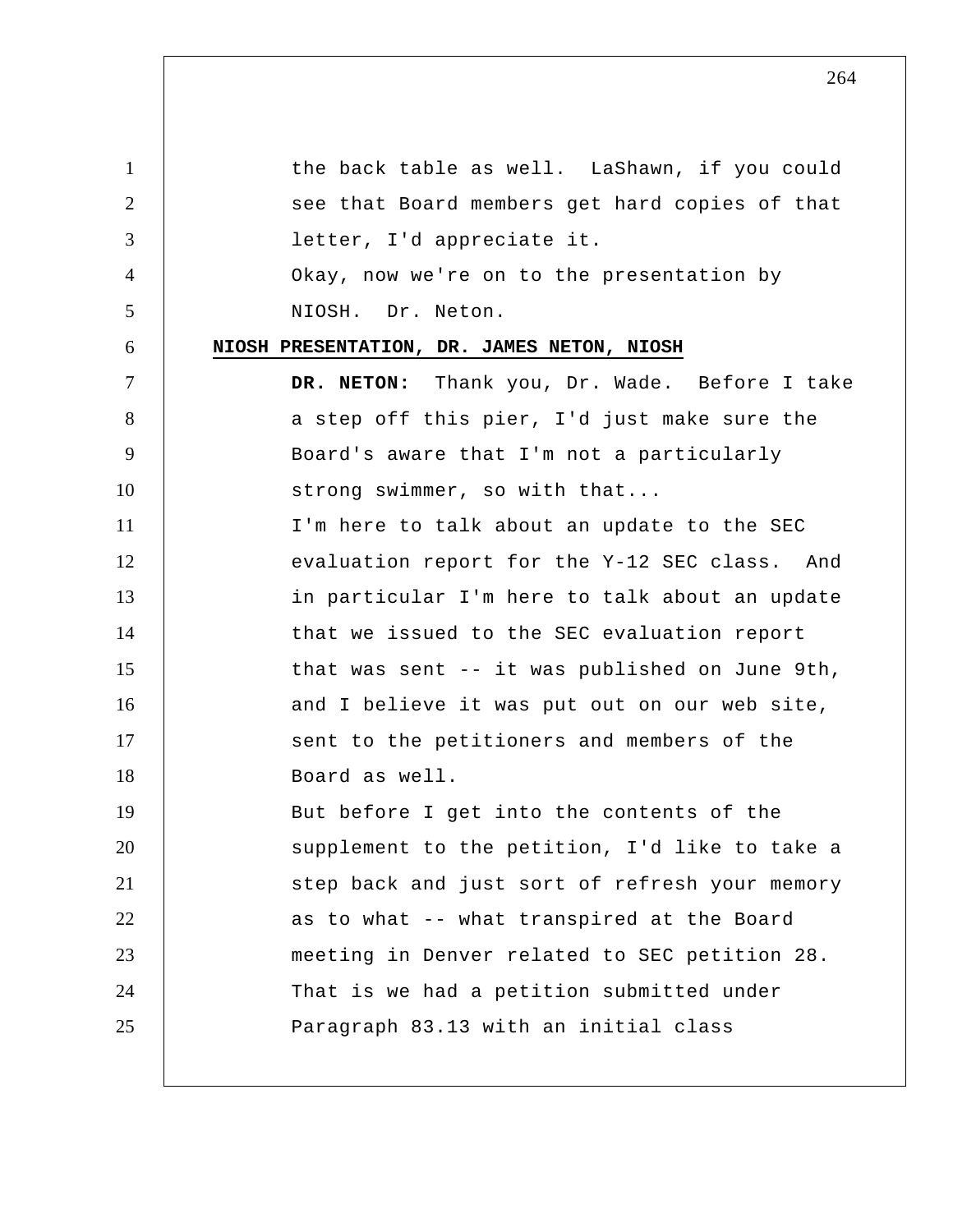1 2 3 4 5 6 7 8 9 10 11 12 13 14 15 16 17 18 19 20 21 22 23 24 25 definition that you see here, which was all steam fitters, pipe fitters and plumbers who worked from October '44 through '57. As you recall, we expanded our evaluation to include a review of all workers who were at the site between 1948 and '57. And the reason that we started in '48 was because there were several other petitions -- that is, petition 18 and 26 -- that had already been reviewed and a class was added for all workers prior to 1948. So the bottom line was that the period left to evaluate was '48 to '57 at Y-12. And of course, you've heard this many times, there's a two-pronged test. We evaluated whether we could estimate the doses with sufficient accuracy; and if we could not, then was there a reasonable likelihood that the dose may have endangered the -- the health of the members of the class. Based on our analysis, we reported in our evaluation report that the sources of internal exposures were there in five different buildings -- which are listed here -- and that we lacked sufficient accuracy to estimate the internal dose for exposures in those buildings,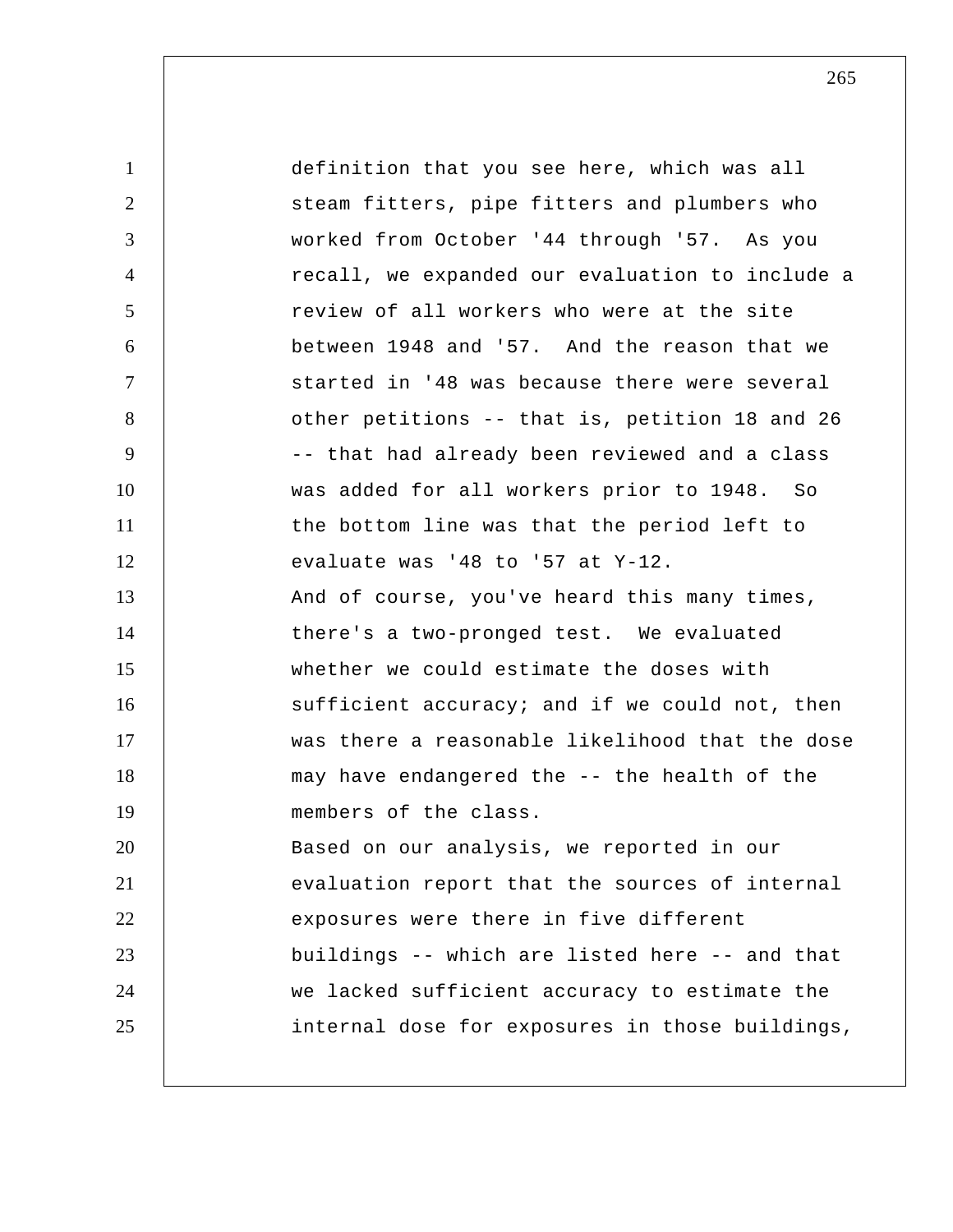| 1               | and particularly the exposures for thorium.     |
|-----------------|-------------------------------------------------|
| $\overline{2}$  | And as I just said, that we believed that we    |
| 3               | could not reconstruct -- that health was        |
| $\overline{4}$  | endangered from this exposure. And our          |
| $5\overline{)}$ | evaluation was that the exposures that were     |
| 6               | incurred in these buildings were the result of  |
| $\overline{7}$  | episodic exposures, chronic and episodic        |
| 8               | exposures to thorium where we had little to no  |
| 9               | monitoring data. And we recommended a proposed  |
| 10              | class -- if I can get this thing to move -- as  |
| 11              | you see on the screen here, which was five      |
| 12              | buildings, Building 9202, 9204-1, 9204-3, 9206  |
| 13              | and 9212. So anyone who worked in those         |
| 14              | buildings for at least 250 days between         |
| 15              | December -- January '48 and 1957 were           |
| 16              | recommended to be members of the -- of the      |
| 17              | class.                                          |
| 18              | That's the background. Now let's talk about     |
| 19              | what happened with the supplement.              |
| 20              | After the Board meeting we had a working group  |
| 21              | meeting in Cincinnati that I thought was pretty |
| 22              | productive, and we've had these ongoing         |
| 23              | meetings and I've lost count now how many, but  |
| 24              | they've always been pretty productive. And in   |
| 25              | our minds, two particular issues came up that   |
|                 |                                                 |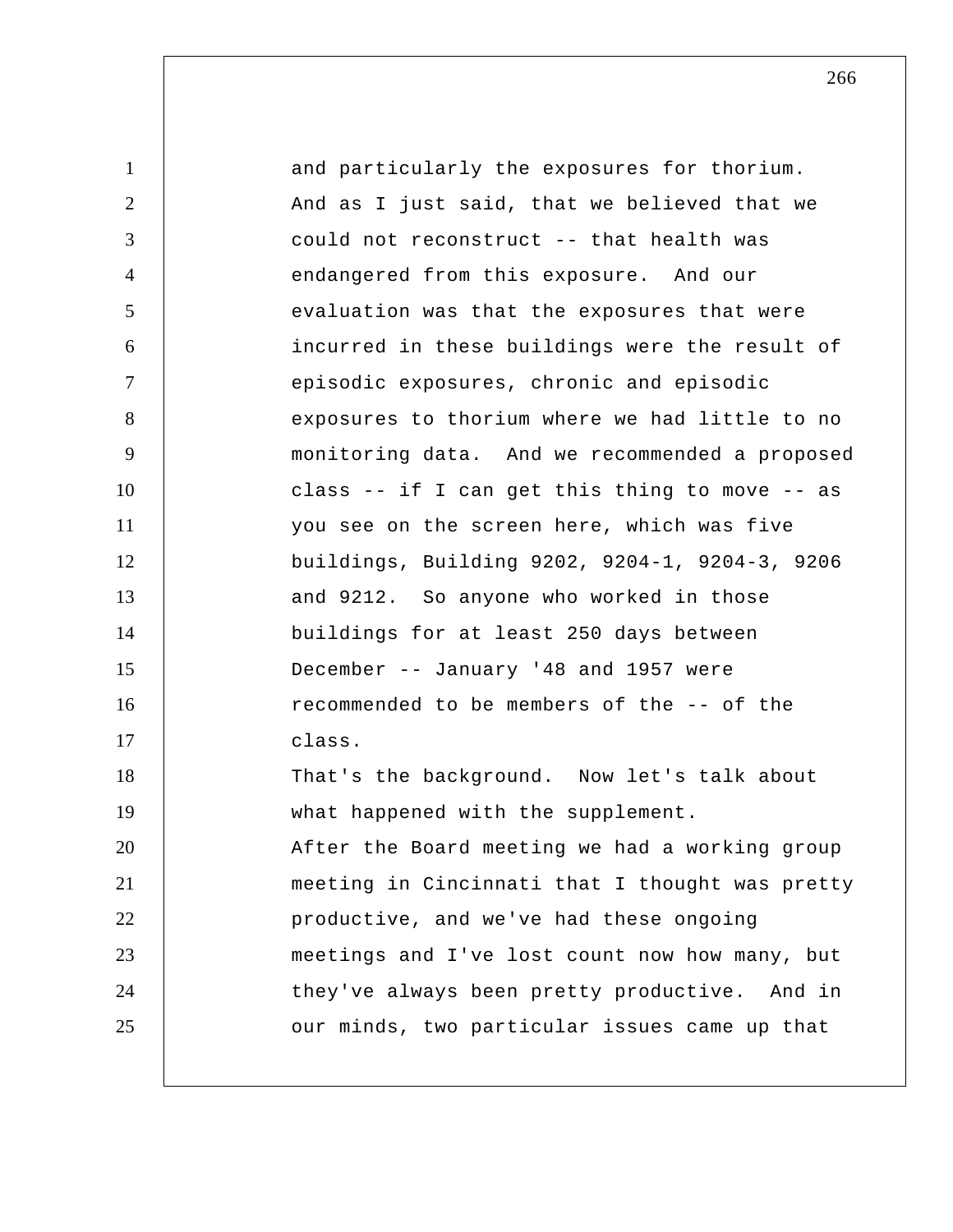1 2 3 4 5 6 7 8 9 10 11 12 13 14 15 16 17 18 19 20 21 22 23 24 25 really merited further research on our part, after a fairly good, robust discussion of all topics. And those two issues I've listed here. One is that -- has NIOSH really identified all buildings that were involved in thorium production. How confident were we that we've covered the waterfront on all the buildings, how do we know where this thorium was. Our initial five buildings were based on reported incidents in buildings and health physics reports where there may have been some surveys done. But we really didn't have a comprehensive listing that we could hang our hat on for those buildings. And the second issue was can the incident reports for Cyclotron operations that we portrayed in our evaluation report, could they really adequately bound the internal exposures for -- for workers during that period. So we set out to do some research, and I want to report on those two specific issues today. The first -- the first issue with the thorium operations, I think the Board members are aware that we had access to these records which were called material balance ledgers. Some of our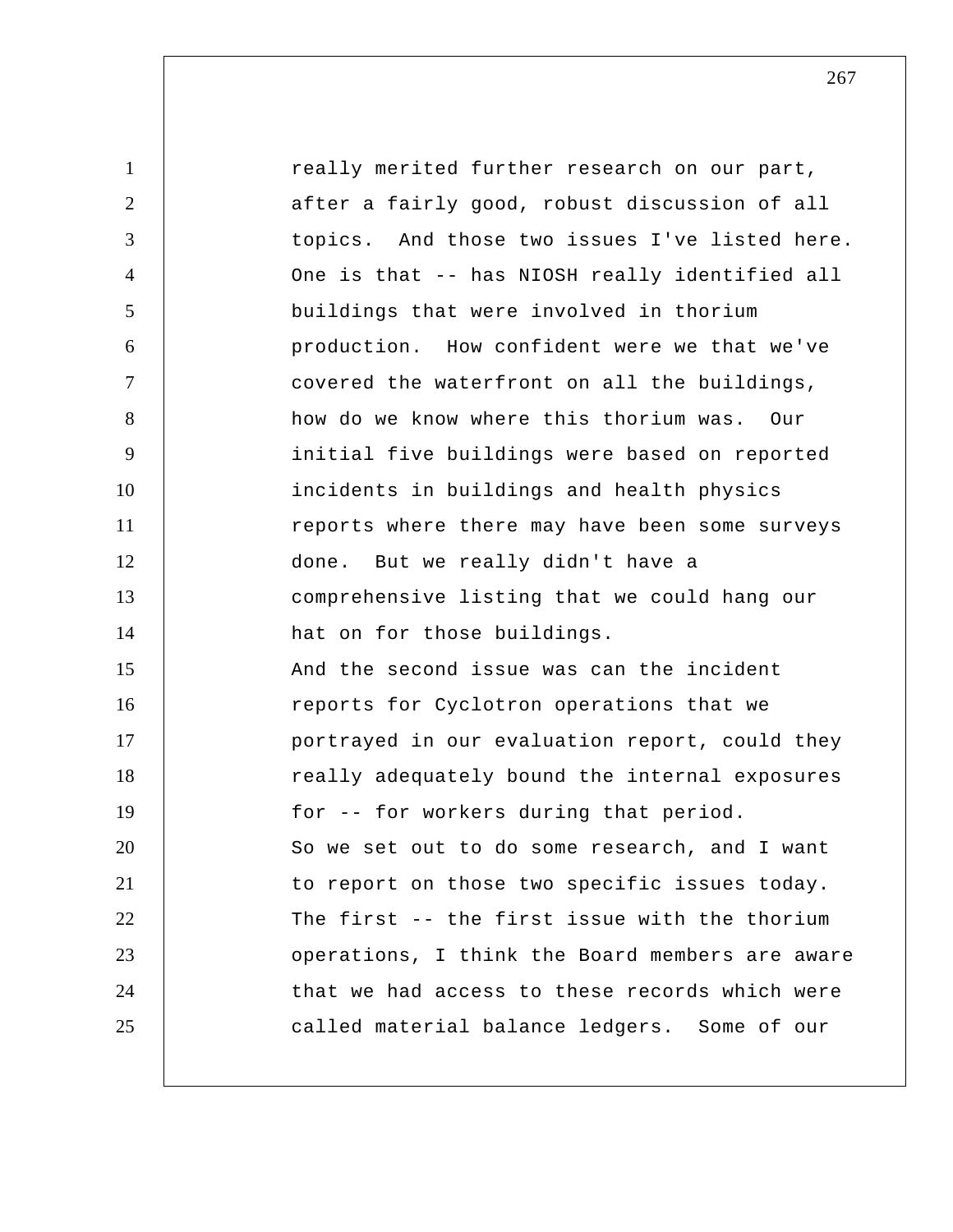1 2 3 4 5 6 7 8 9 10 11 12 13 14 15 16 17 18 19 20 21 22 23 24 25 information came from those ledgers, but at the point that we issued our evaluation report, we had not tracked down all these ledgers. These are still classified documents that one has to have a  $0$  clearance to read and  $-$  and observe  $-$ - or, you know, to read and digest, and there were still a few missing. Well, subsequent to the Board meeting, we had a couple of people with the appropriate clearances go and review these material mass balance ledgers, and in fact they found a mass balance ledger for every year of the SEC period. And in a review of those ledgers we discovered an additional building, 9201-3, where there appeared -- or there was, according to the ledger, a very large quantity of thorium that was handled. It was in the range of thousands of kilograms. We really don't know exactly what happened in this building. It seems to have been tied to some type of reactor experimentation. But we have no process knowledge, no source term -- well, we knew the source term, we know how much was - approximately how much was there -- or any indication of what type of monitoring was done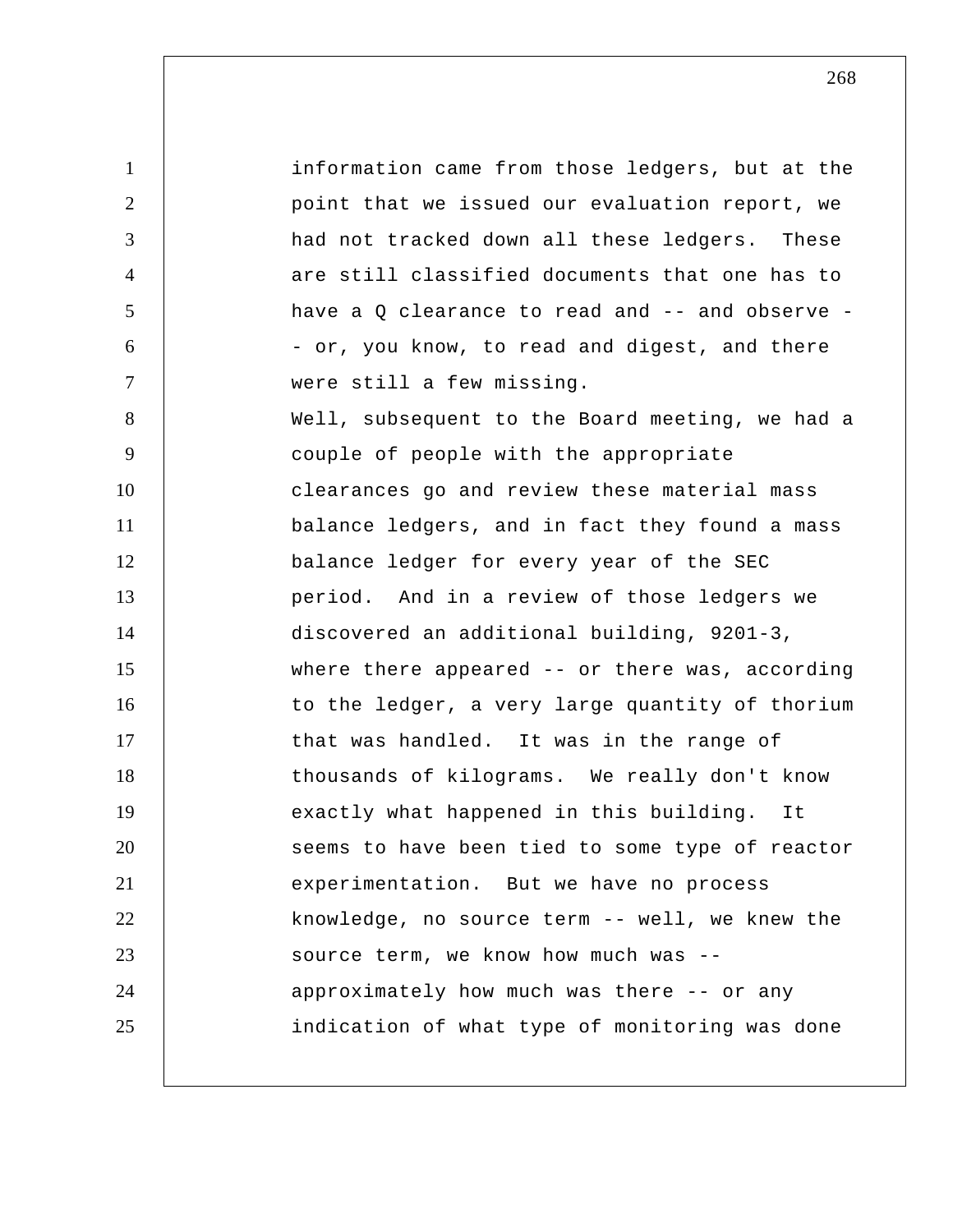1 2 3 4 5 6 7 8 9 10 11 12 13 14 15 16 17 18 19 20 21 22 23 24 25 to evaluate exposures. So this gave us some -some reason for pause. There were other buildings, three listed here -- 9203, 9213 and 9995 -- that also were indicated to have thorium during the SEC period, but they were much smaller quantities. I mean much, much, much less than a kilogram of material, on the order of grams of material. And they were clearly associated with buildings that appeared to be related to laboratory assays, that type of -- of operation where one might have calibration source quantities. Although I will say that one building I think was listed -- it was abbreviated, but I think we can interpret it to mean production experimentation, but it was, again, a very small quantity of grams of material. And there were such discrete amounts that, based on our opinion, our looking at these values, that we believe that we could use a source term model to reconstruct internal exposures for these buildings. And in fact, we have proposed to use something akin to the logic that's contained in new Reg. 1400, which is a document written -- it talks about how -- when -- when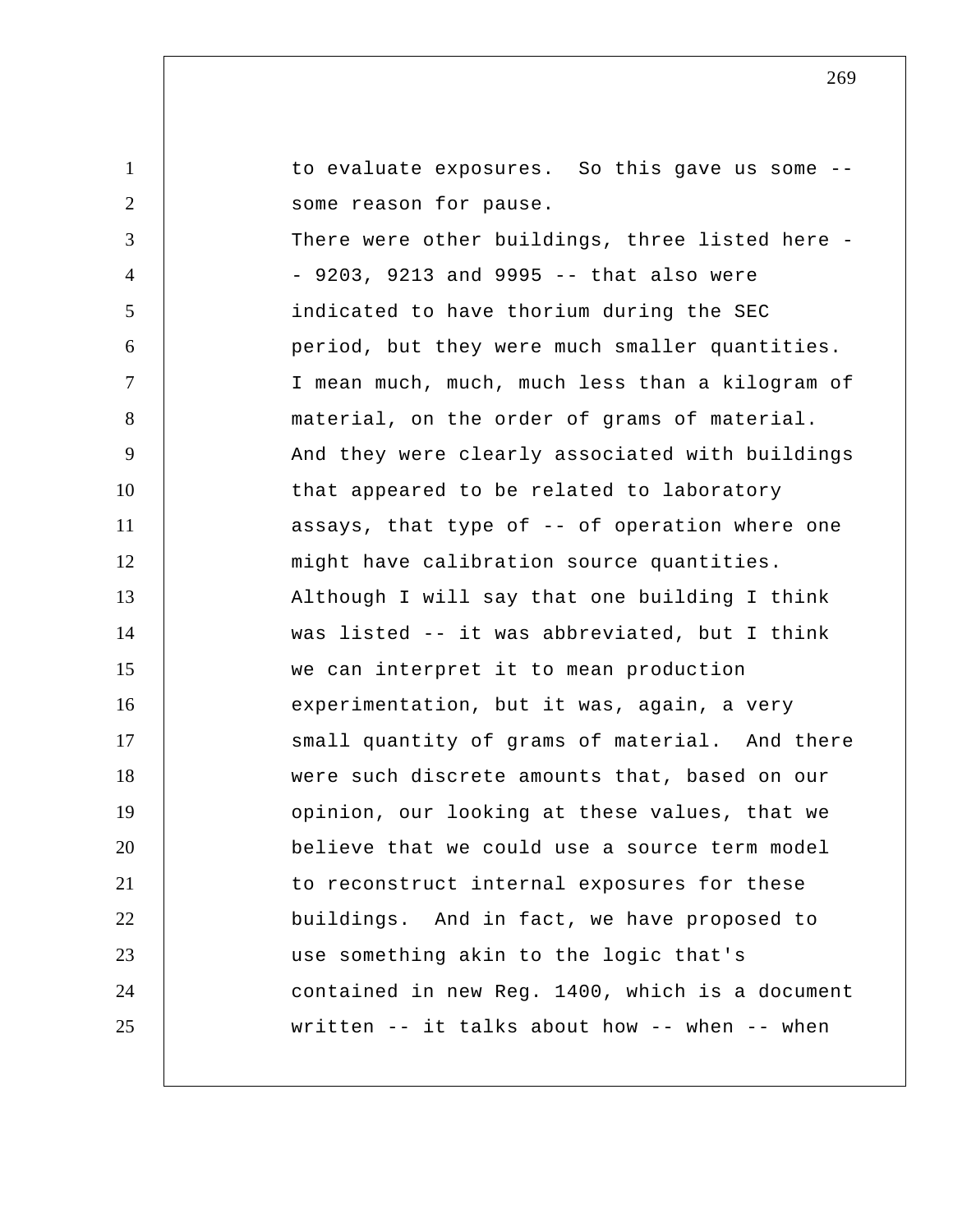| $\mathbf{1}$   | there's a need for air sampling in the           |
|----------------|--------------------------------------------------|
| 2              | workplace. And in fact, we would do a            |
| 3              | backwards calculation and say what would be the  |
| $\overline{4}$ | projected exposure from this source term in the  |
| 5              | air -- air -- in the work environment, and       |
| 6              | using some conservative factors that would be    |
| $\overline{7}$ | claimant-favorable, we believe we could bound    |
| 8              | the exposures to workers in these three          |
| 9              | buildings.                                       |
| 10             | So as such, based on this, this is the -- then   |
| 11             | this is the only building, 9201-3, that was not  |
| 12             | in the original list, those five buildings that  |
| 13             | I mentioned, that we're proposing now to add to  |
| 14             | the proposed class definition for thorium        |
| 15             | exposures, which would bring the total number    |
| 16             | up to six buildings now. Okay. And that's        |
| 17             | defined or outlined in the -- it's a fairly      |
| 18             | brief supplement, I think it's four or five      |
| 19             | pages, but we have a page or two that discusses  |
| 20             | the issues behind that.                          |
| 21             | Okay, let's turn now to the second issue, which  |
| 22             | is the Cyclotron dose reconstructions.<br>NIOSH, |
| 23             | in our evaluation report in Denver, proposed an  |
| 24             | approach to reconstruct doses to Cyclotron       |
| 25             | workers during the period using what we believe  |
|                |                                                  |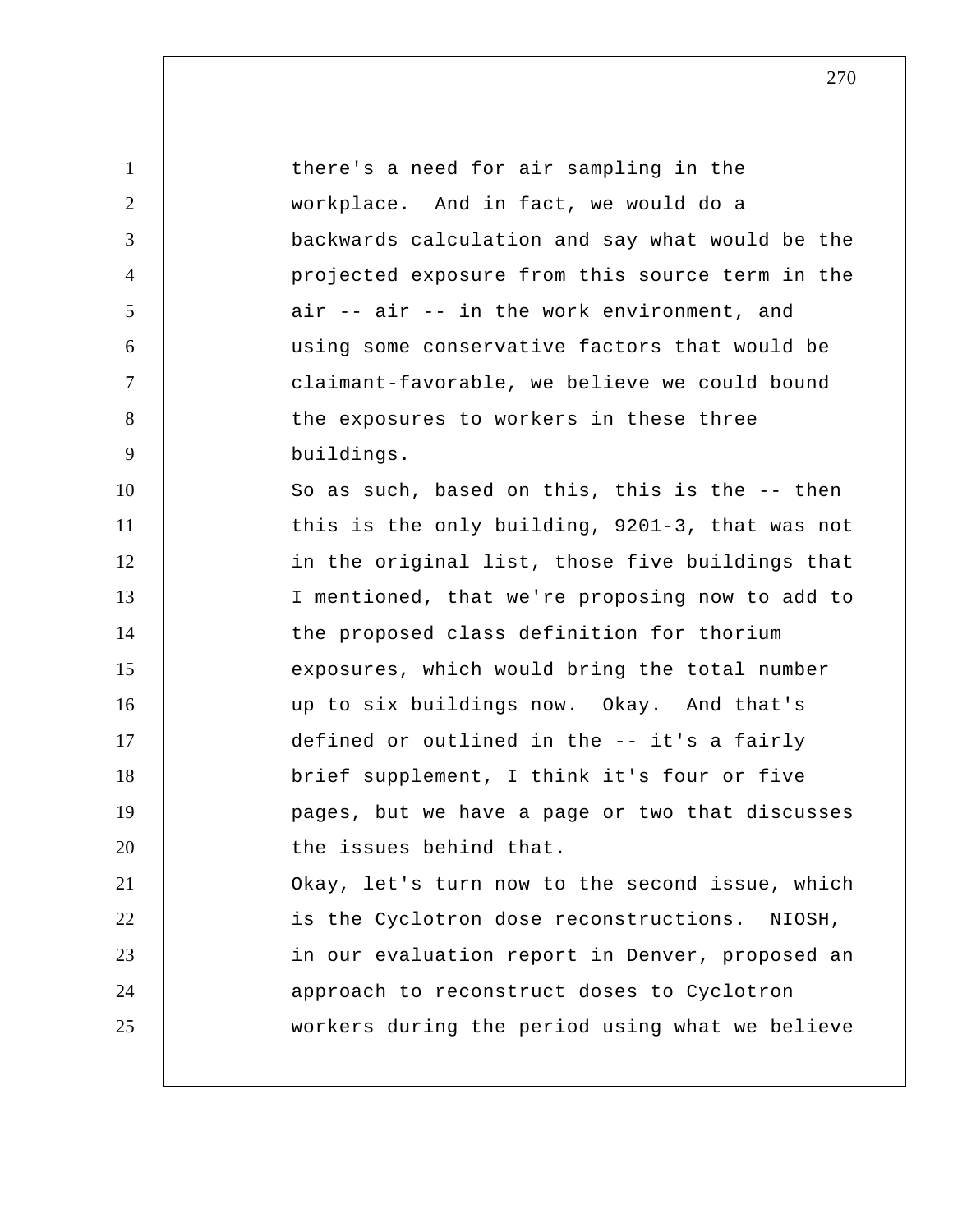1 2 3 4 5 6 7 8 9 10 11 12 13 14 15 16 17 18 19 20 21 22 23 24 25 to be a large cadre of incident reports. Now this goes under the paraphrase you can't judge an incident report by its cover or its title, because we had access to  $-$ - we had indications -- several indicators that there were a large number of incident reports available, and the titles appeared to indicate that they were fairly good treatments of what happened with incidents at these Cyclotrons. And in fact, there's a database that we talked about before called the Delta View database that had an indication that there were around 800 reports that were on file that we could use to look and figure out exactly what the nature of the exposures were during these incidents. 'Cause if you remember, at the Cyclotrons - with the exception of the polonium 208 production -- the sources are sealed sources. They're sealed in  $--$  in a  $--$  some  $--$  some sort of a container during irradiation, and only when they're opened -- which they're opened in the X-10 facility -- would there be any potential for exposure. We do know, though, based on some incident reports in the 1960s, that sometimes these -- cladding, containers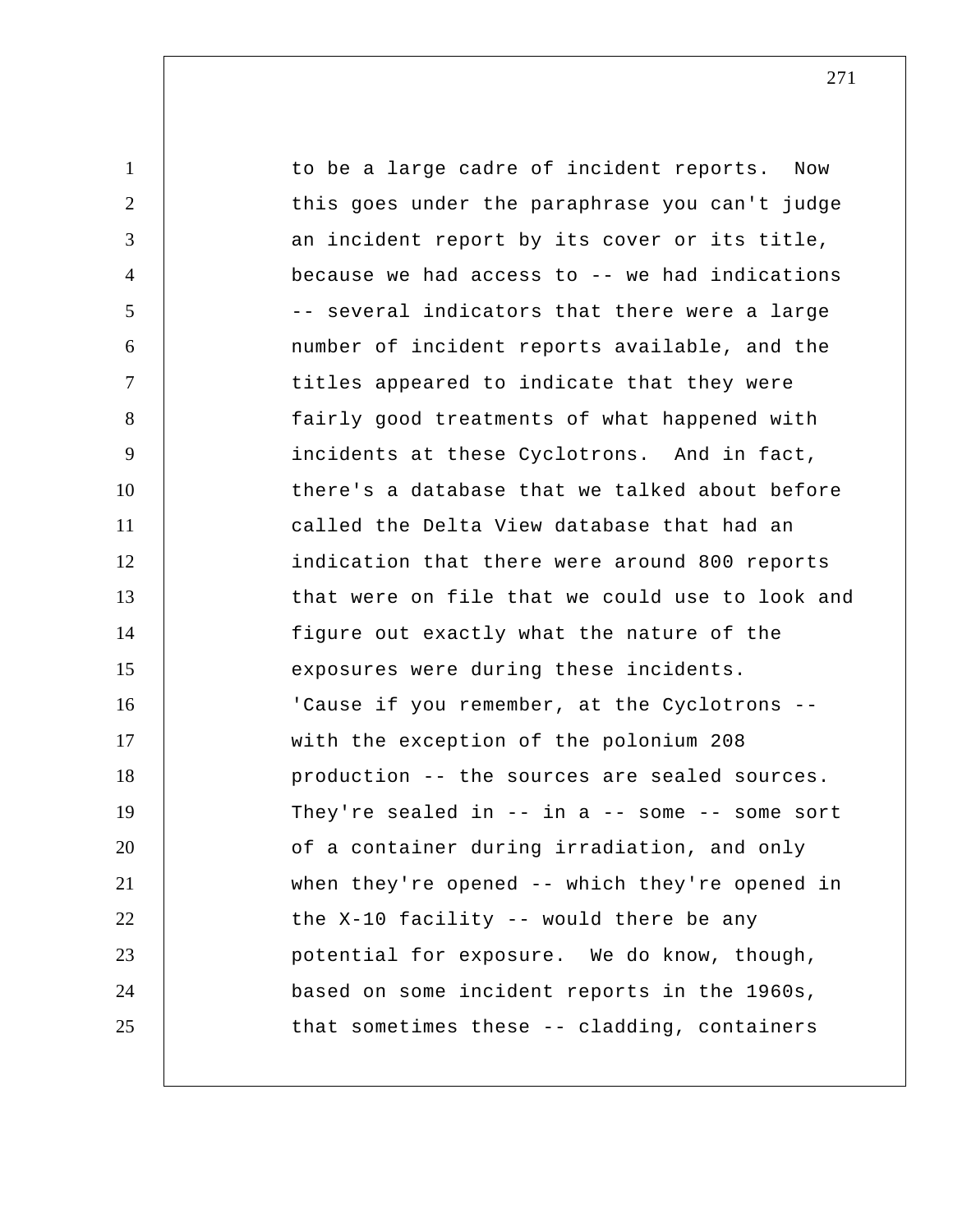1 2 3 4 5 6 7 8 9 10 11 12 13 14 15 16 17 18 19 20 21 22 23 24 25 around the sources, ruptured and did release significant quantities of -- of material, airborne activity to the workplace. At any rate, we looked through this -- ORAU looked through this database of the 800 incident reports and, to our surprise, we could not find any useful incident reports for reconstructing internal exposures during the SEC period. There were a lot of incident reports, but they did not deal with internal exposures. And that, coupled with the fact that we know incidents -- incident reports existed in the '60s that documented some fairly large internal exposures, we knew there -- they probably existed, we just -- we just don't have the thread as to where they are. They must be somewhere -- they're certainly not where we've been looking, and in fact, we've sort of run out of avenues at this point and don't believe that we're going to be able to find any of these reports in a timely manner. So because of this, we've looked at the definition and -- or looked at the evaluation report and decided to revise our class definition to include Cyclotron workers who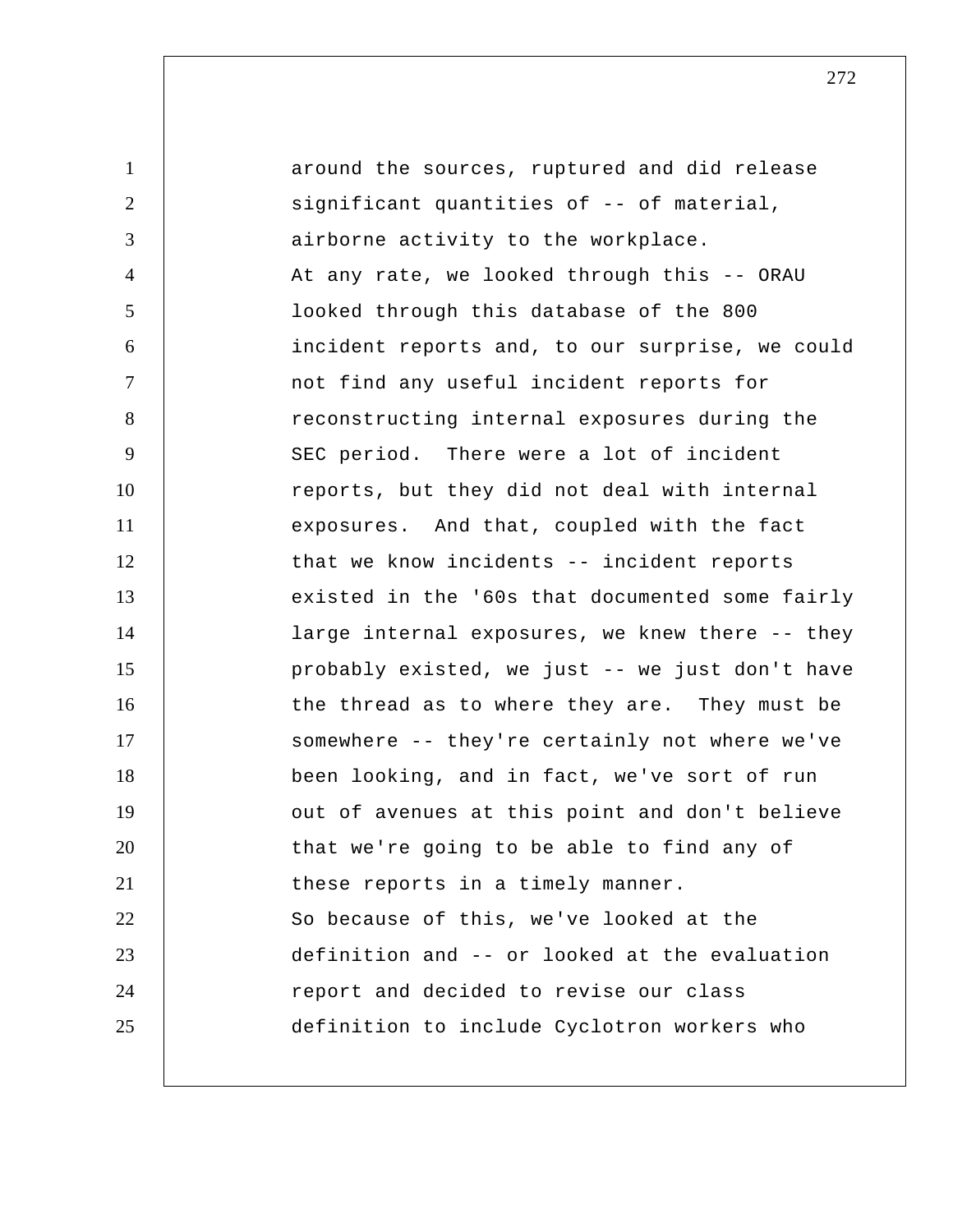1 2 3 4 5 6 7 8 9 10 11 12 13 14 15 16 17 18 19 20 21 22 23 24 25 worked -- this is the Cyclotron building, 9201 2. So that's our -- that's the gist of what's in our supplement that we -- we sent out and - there should be one more slide there, isn't there? (Pause) Okay. So this is the revised class definition that you'll see in our -- in our supplement, which is now a two-prong -- well, not twopronged, a two-part definition. One is the original thorium definition that was updated to include the additional building, so you'll see it now reads all thor-- thorium exposures while working in buildings 9201-3, 9202, 9204-1, 9204-3, 9206 or 9212 at Y-12 for at least 250 work days for the ten-year period that's listed here on the screen, 1948 through '57. And then the additional part now is radionuclide exposures associated with Cyclotron operations in building 9201, again for 250 days during the period from January '48 through '57. So that's the quick story of our -- of supplement. I'll be happy to answer any questions.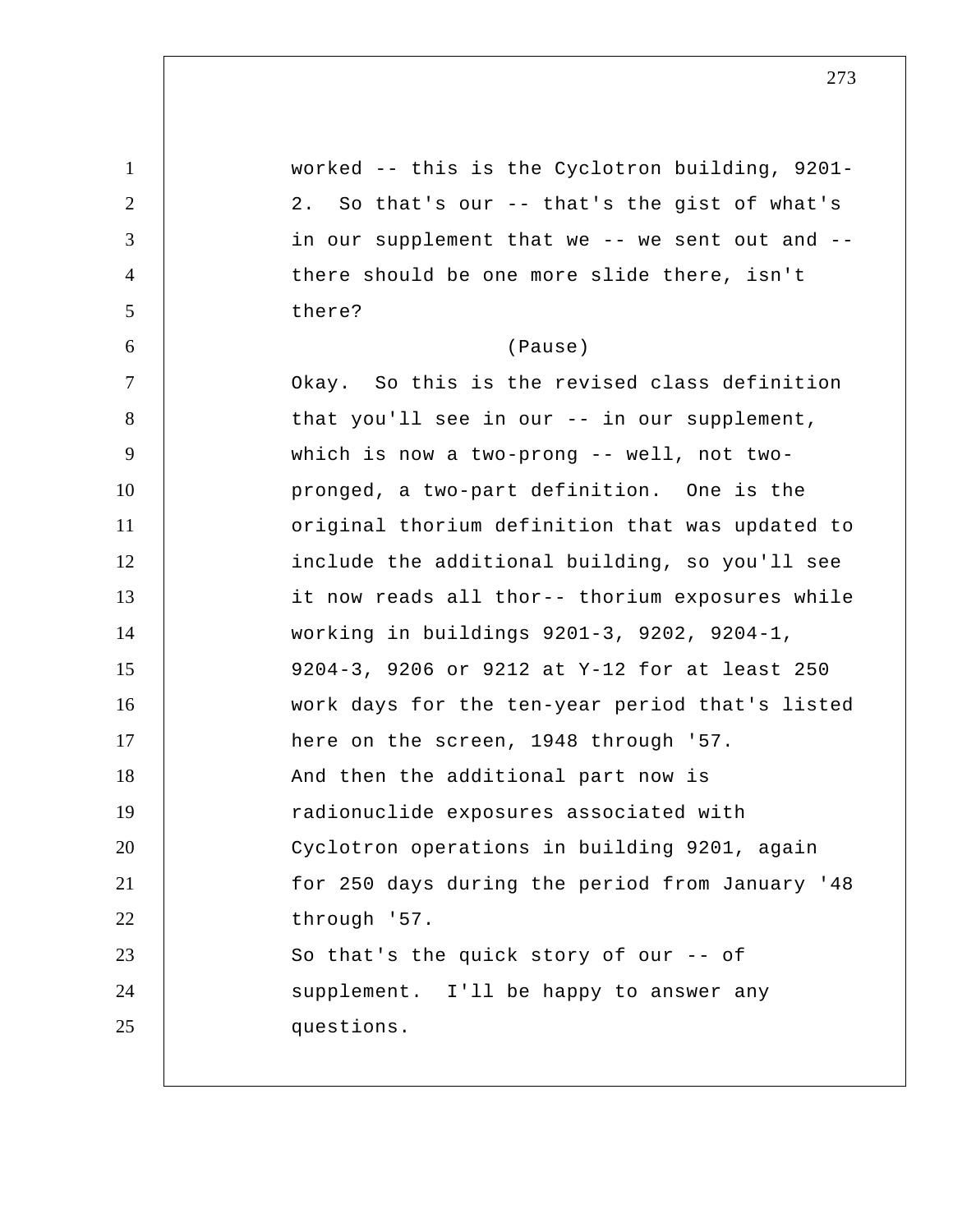| $\mathbf{1}$   | DR. WADE: Board members, any questions for Dr.    |
|----------------|---------------------------------------------------|
| $\overline{2}$ | Neton? Dr. Melius.                                |
| 3              | DR. MELIUS: Yeah, I don't know if this is a       |
| $\overline{4}$ | question for you or for Pete Turcic from          |
| $\mathfrak{S}$ | Department of Labor, but last time we had a       |
| 6              | discussion at this meeting of this issue of       |
| $\tau$         | monitored or should have been monitored for       |
| 8              | thorium exposures, and $I$ -- I think it's really |
| 9              | the issue of how to best define the class in a    |
| 10             | way that they'll be sort of appropriately         |
| 11             | identified and readily identified by the          |
| 12             | Department of Labor. And I guess I would ask      |
| 13             | you -- first of all you, Jim, and then maybe      |
| 14             | Pete, if you want to add to that, as to where     |
| 15             | are we in terms of those discussions and -- and   |
| 16             | so forth as -- sort of how do we make this        |
| 17             | definition operational?                           |
| 18             | DR. NETON: I think Pete did such an excellent     |
| 19             | job at the last meeting describing how they're    |
| 20             | going to do it that I'd refer that -- I'd         |
| 21             | prefer that he answer that question.              |
| 22             | MR. TURCIC: Again, we would look at               |
| 23             | individuals that were in those buildings, and     |
| 24             | the issue as far as monitoring would be, again,   |
| 25             | based on today's standards, should they have      |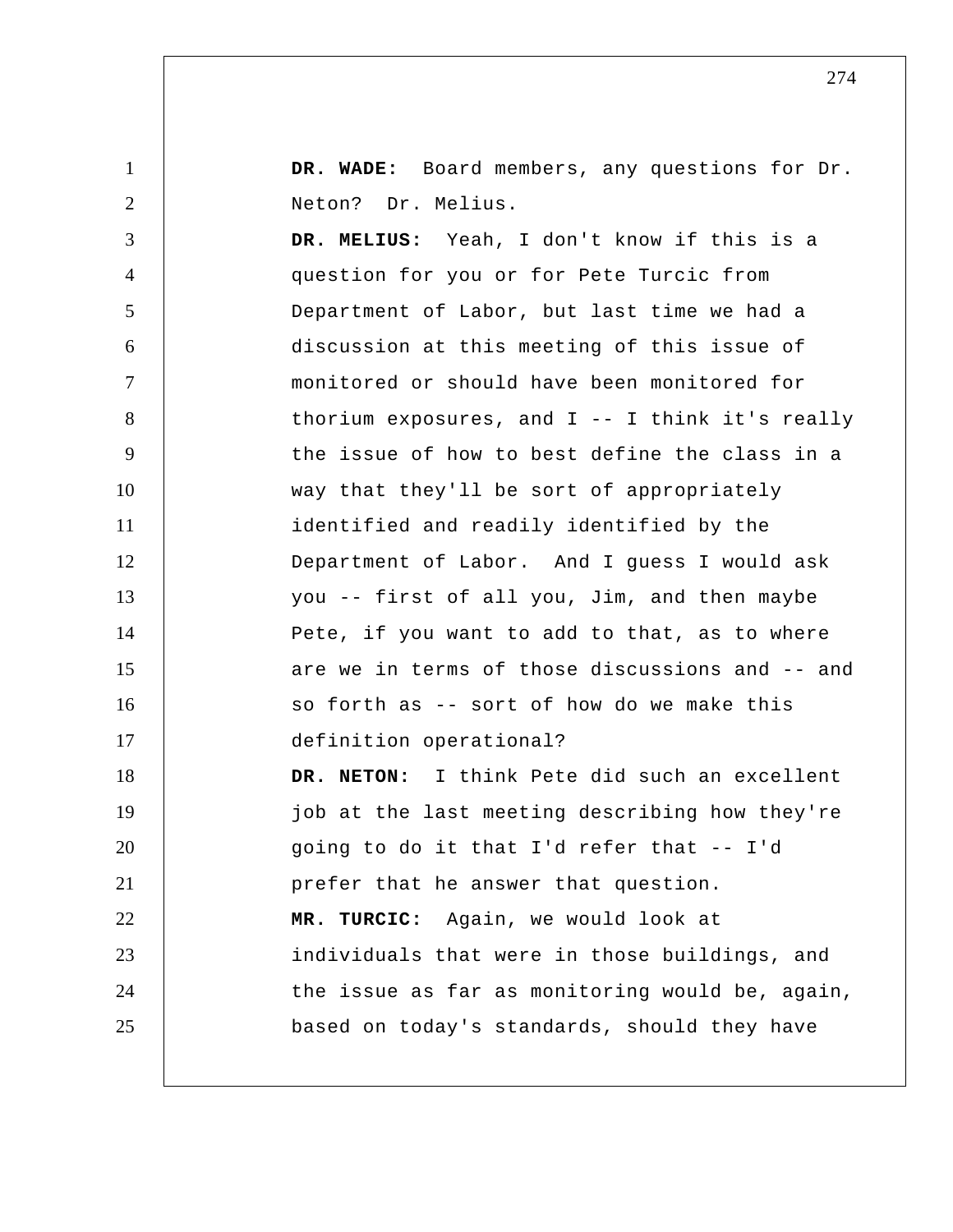1 2 3 4 5 6 7 8 9 10 11 12 13 14 15 16 17 18 19 20 21 22 23 24 25 been monitored for internal monitoring, and that's how we would evaluate whether they were in the class. Now in order to do that, we really look at three different groups. Normally what we would -- what we would do is we would look at occupations, where we know -- it's obvious were associated with those functions in those buildings.  **DR. MELIUS:** Uh-huh.  **MR. TURCIC:** Then there's -- there's the other group that may -- probably were not -- you know, we could get things like cafeteria worker. Then in the middle group of -- there are a large number of occupations where maybe they weren't in those buildings continuously, things like electricians, maintenance people, that would routinely be, you know, assigned to those buildings.  **DR. MELIUS:** Uh-huh.  **MR. TURCIC:** And the way we work those three different groups would be the first group, we would just make a determination based on that occupation and not require any further development work.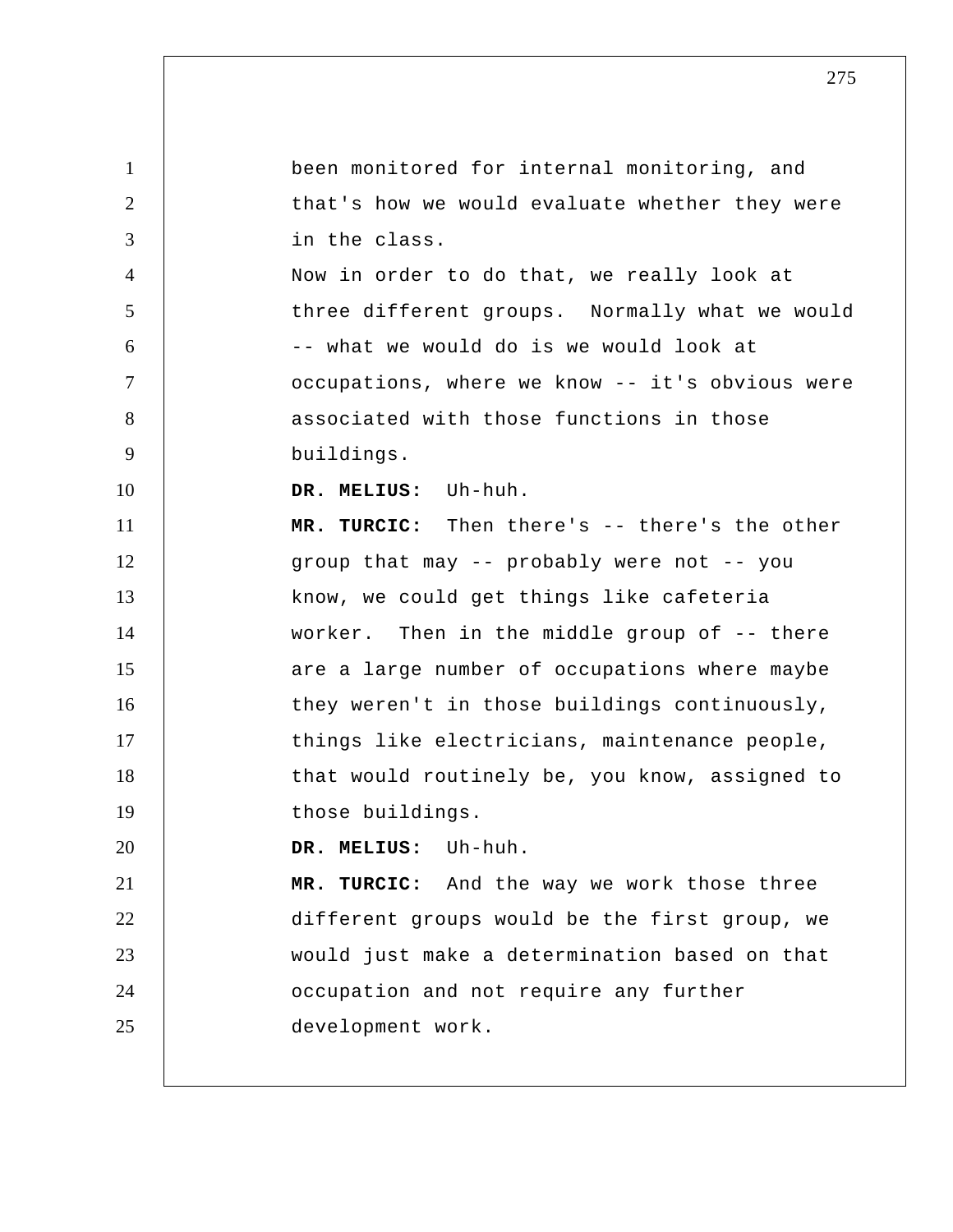**DR. MELIUS:** Uh-huh.

1

| $\overline{2}$ | MR. TURCIC: The other group, the -- the middle  |
|----------------|-------------------------------------------------|
| 3              | group, what we would attempt to do there would  |
| $\overline{4}$ | be we would do some development work, you know, |
| 5              | if it was a -- an electrician or something like |
| 6              | that, and we would accept that they were in     |
| $\tau$         | there if there was no contrary evidence in the  |
| 8              | file. You know, if we had evidence in the file  |
| 9              | that they were assigned somewhere else and they |
| 10             | were not routinely assigned to those buildings, |
| 11             | then they would have to show 250 days in those  |
| 12             | buildings.                                      |
| 13             | And then the third group, we would need         |
| 14             | positive evidence to show that they were in --  |
| 15             | in one of those buildings for 250 days during   |
| 16             | that time period.                               |
| 17             | DR. MELIUS: One of the issue that at least I    |
| 18             | recall from that meeting was the -- was it      |
| 19             | should have -- were monitored or should have    |
| 20             | been monitored for thorium, or was it for       |
| 21             | radiation exposures, because --                 |
| 22             | The original definition was<br>DR. NETON:       |
| 23             | thorium.                                        |
| 24             | DR. MELIUS: I know, but when we had discussion  |
| 25             | whether radiation exposure since that's sort of |
|                |                                                 |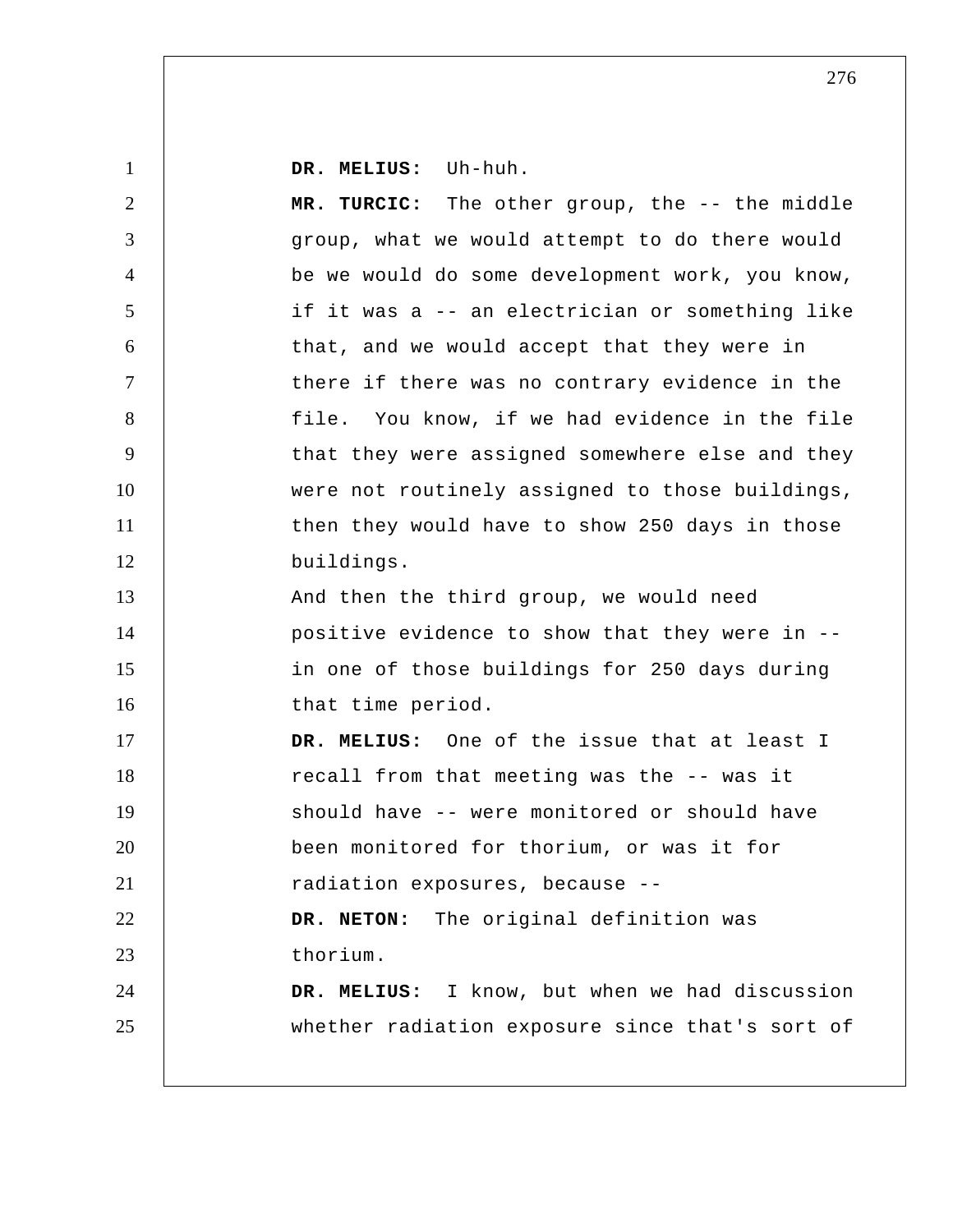1 2 3 4 5 6 7 8 9 10 11 12 13 14 15 16 17 18 19 20 21 22 23 24 25 the -- the threshold for monitoring is not just a single exposure, but --  **MR. GRIFFON:** Single isotope.  **DR. MELIUS:** Single isotope. **DR. NETON:** Right, I -- I think it was -- it was described that if -- if a person was in the building, then thorium exposure was assumed to have occurred if you couldn't prove otherwise.  **DR. MELIUS:** Right. **DR. NETON:** Or couldn't demonstrate otherwise.  **DR. MELIUS:** Yeah. **DR. NETON:** So in other words, you didn't have to prove that you were exposed to thorium. If you were in the building and we couldn't restrict the exposure to one very narrow segment of a building, I think working in that building would constitute exposure to thorium.  **DR. MELIUS:** Yeah. Yeah. No, I just want to clarify that -- that whatever we --  **MR. GRIFFON:** (Off microphone) (Unintelligible) clarified on the record -- **DR. MELIUS:** Okay, well (unintelligible) -- **DR. NETON:** I don't want to speak for Department of Labor so maybe Pete --  **DR. MELIUS:** -- if we do leave it at thorium,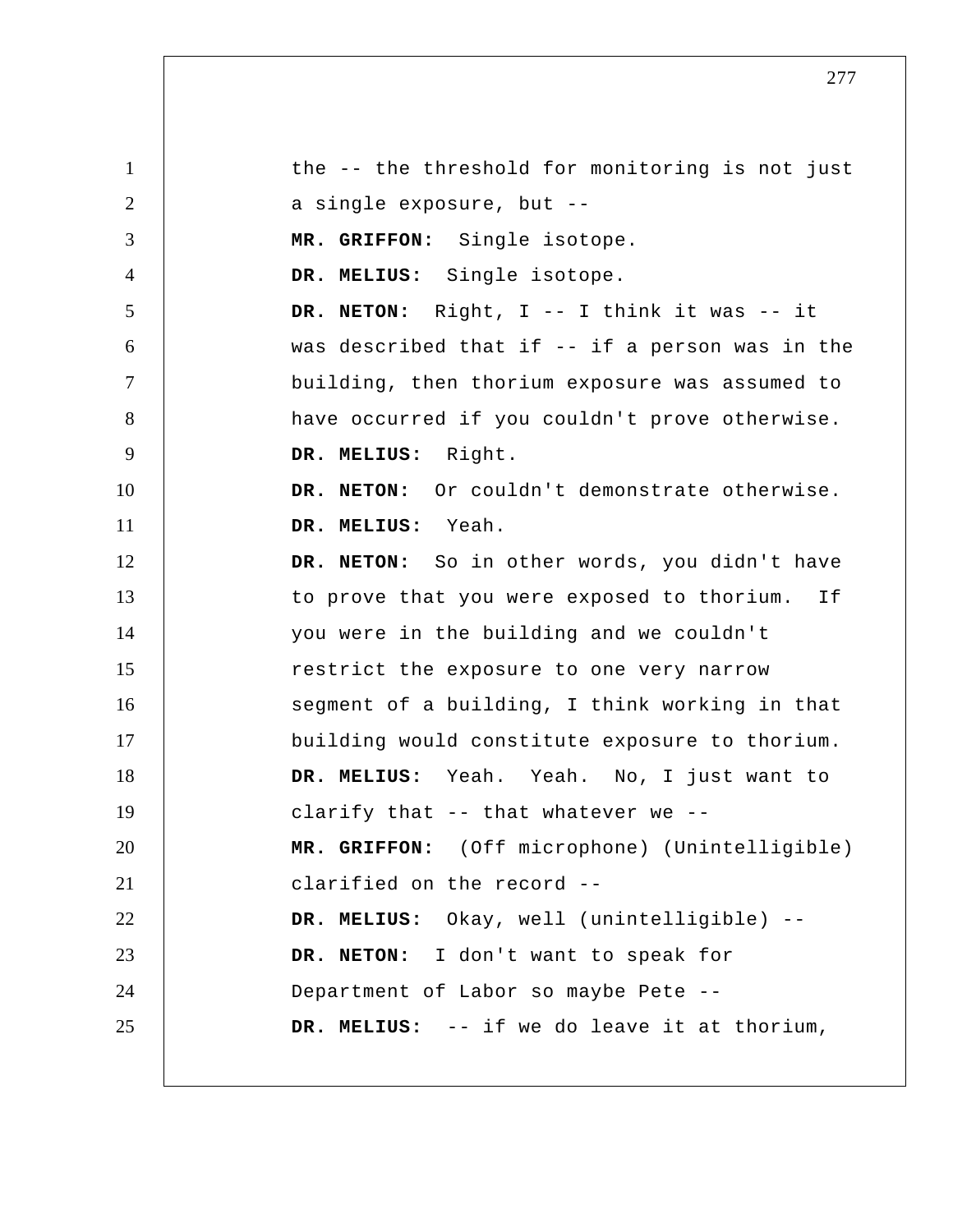1 2 3 4 5 6 7 8 9 10 11 12 13 14 15 16 17 18 19 20 21 22 23 24 25 'cause there was some disagreement on that last time or uncertainty about that, that -- that we're making it a definition that's usable by the -- appropriately, you know, operational and usable by the Department of Labor. I mean -- **MR. TURCIC:** Yeah, I mean, but you could -- you could have some -- you could have some occupations where people may have gone in there -- once a week or something like that -- and they wouldn't be required to be monitored for a short period of time and they would not be in that class -- **DR. MELIUS:** Yeah.  **MR. TURCIC:** -- unless they can show 250 days.  **DR. MELIUS:** Thank you.  **DR. WADE:** Any other questions for Jim? (No responses) Okay. This is the part of the agenda now - oh, I'm sorry.  **MR. GRIFFON:** I got a -- I got a follow-up for Pete, maybe. Might as well do it now instead of waiting till... Along those same lines, as far as implementing that, I'm trying to understand 'cause oftentimes we've got survivor claims and we've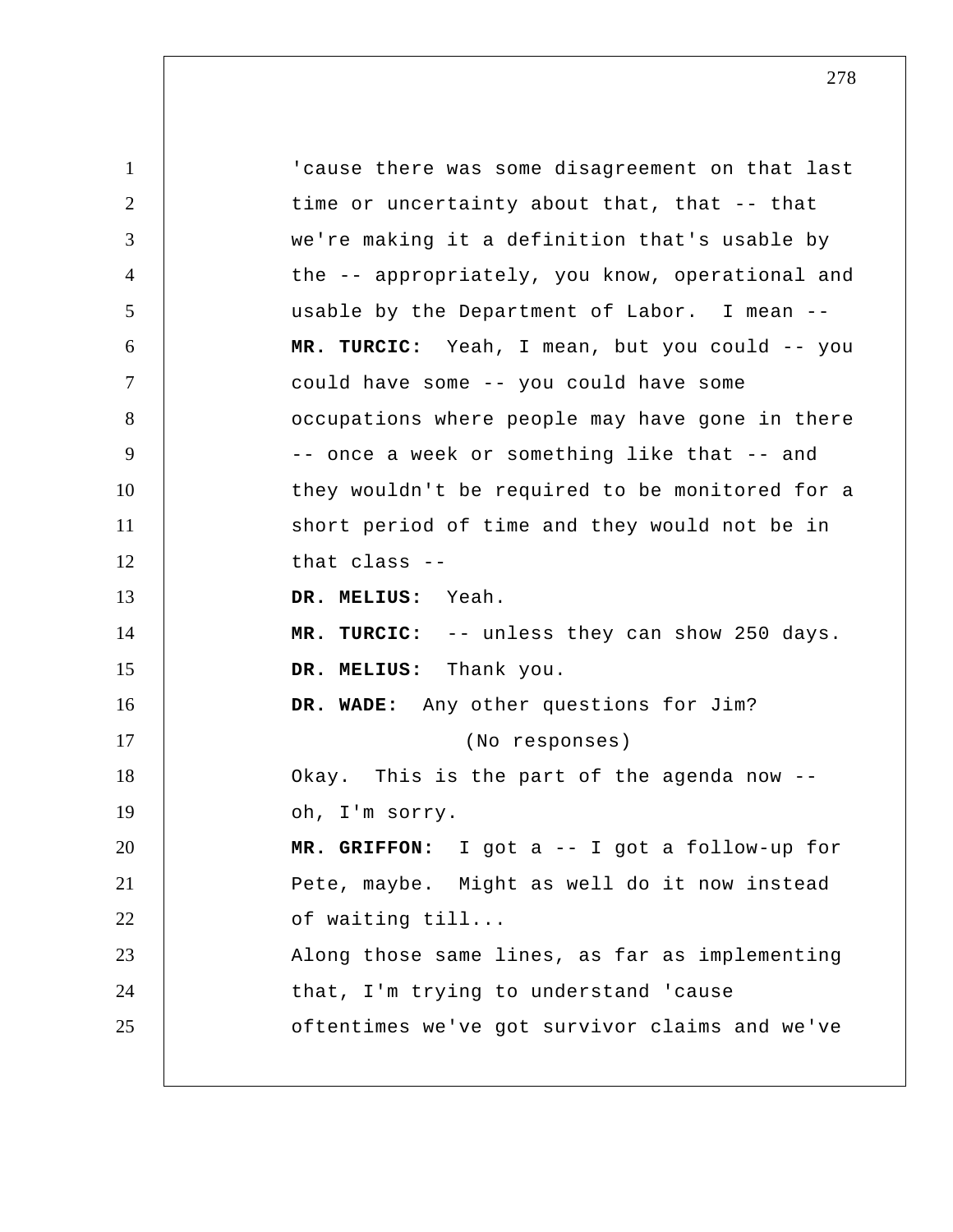1 2 3 4 5 6 7 8 9 10 11 12 13 14 15 16 17 18 19 20 21 22 23 24 25 got department information and job title information, and specifically -- I mean we know from our workgroup efforts and from, you know, some site experts that have contributed that these departments are -- are not linked specifically to one building. Oftentimes, anyway. I don't know if there's some times when they are. But how -- you know, from an implementation standpoint, again, how are you going to --  **MR. TURCIC:** Okay, if I --  **MR. GRIFFON:** -- identify from someone's records, especially when the spouse often would say all I know is he worked at Y-12 --  **MR. TURCIC:** Yeah.  **MR. GRIFFON:** -- everything else was secretive and -- you know.  **MR. TURCIC:** One thing that we do when -- since DOE employees are also covered by Part E, we ask -- we get from DOE what we call our -- the DAR reports, and that has a lot more information. It may have occupational information. If -- again, it depends in which of those groups. You know, if -- if the occupation was something that you normally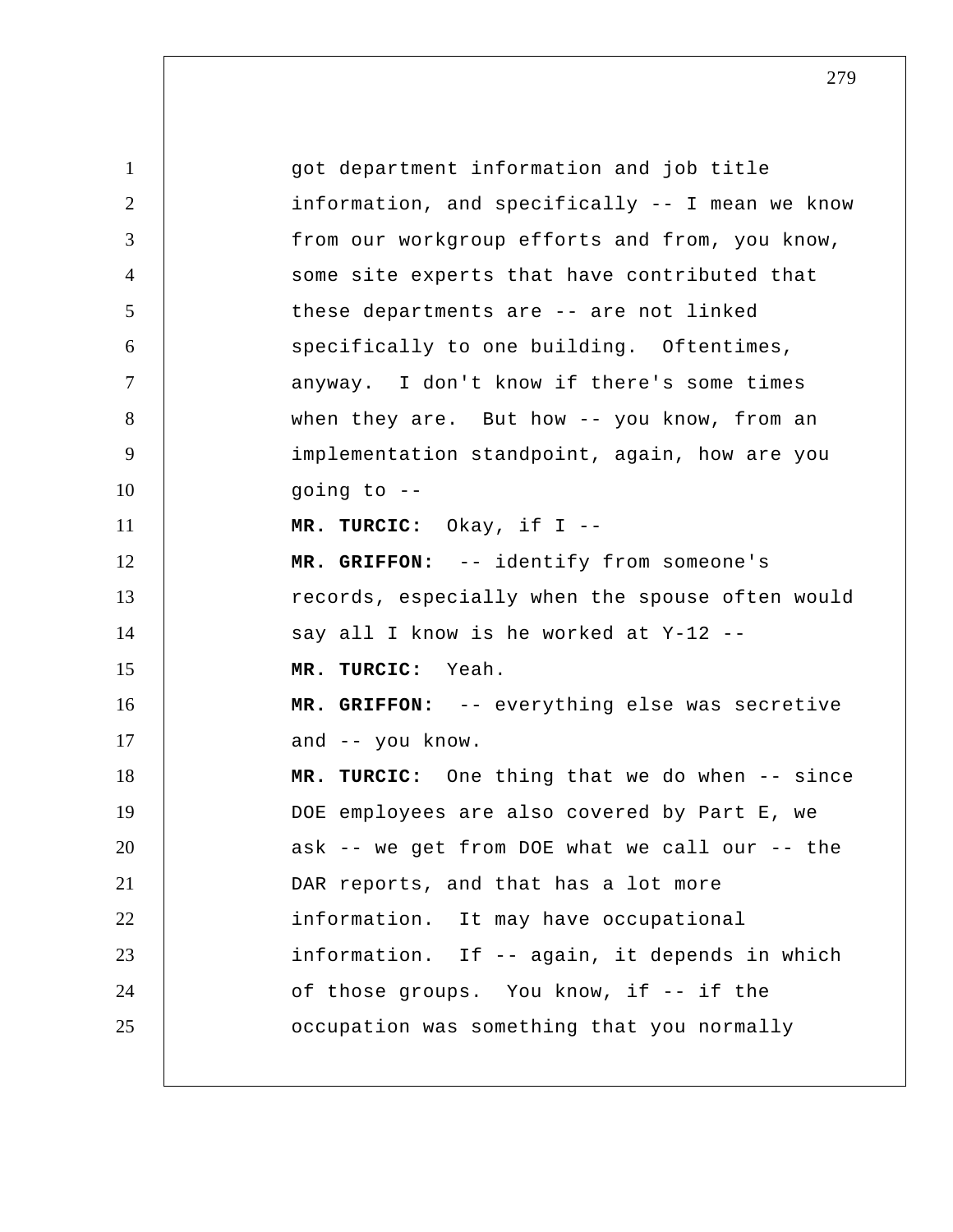1 2 3 4 5 6 7 8 9 10 11 12 13 14 15 16 17 18 19 20 21 22 23 24 25 wouldn't associate that they were in those buildings, then we would need positive evidence that -- you know, some positive evidence that they were routinely assigned to those buildings. In that middle group, again, without contrary evidence, we would accept and put them in there.  **MR. GRIFFON:** Okay, and one final clarification. You said monitored or should have been monitored for internal radiation exposures this time. I think in --  **MR. TURCIC:** Yeah.  **MR. GRIFFON:** -- in Denver you said for radiation exposures.  **MR. TURCIC:** Right.  **MR. GRIFFON:** (Unintelligible) the difference?  **MR. TURCIC:** Internal, because you're saying monitored for thorium. How would you monitor for thorium? It would be an internal measurement. Right?  **MR. GRIFFON:** Yeah, and how do -- how -- how are you -- I mean from an implementation standpoint, how are you going to retrospectively determine who was -- should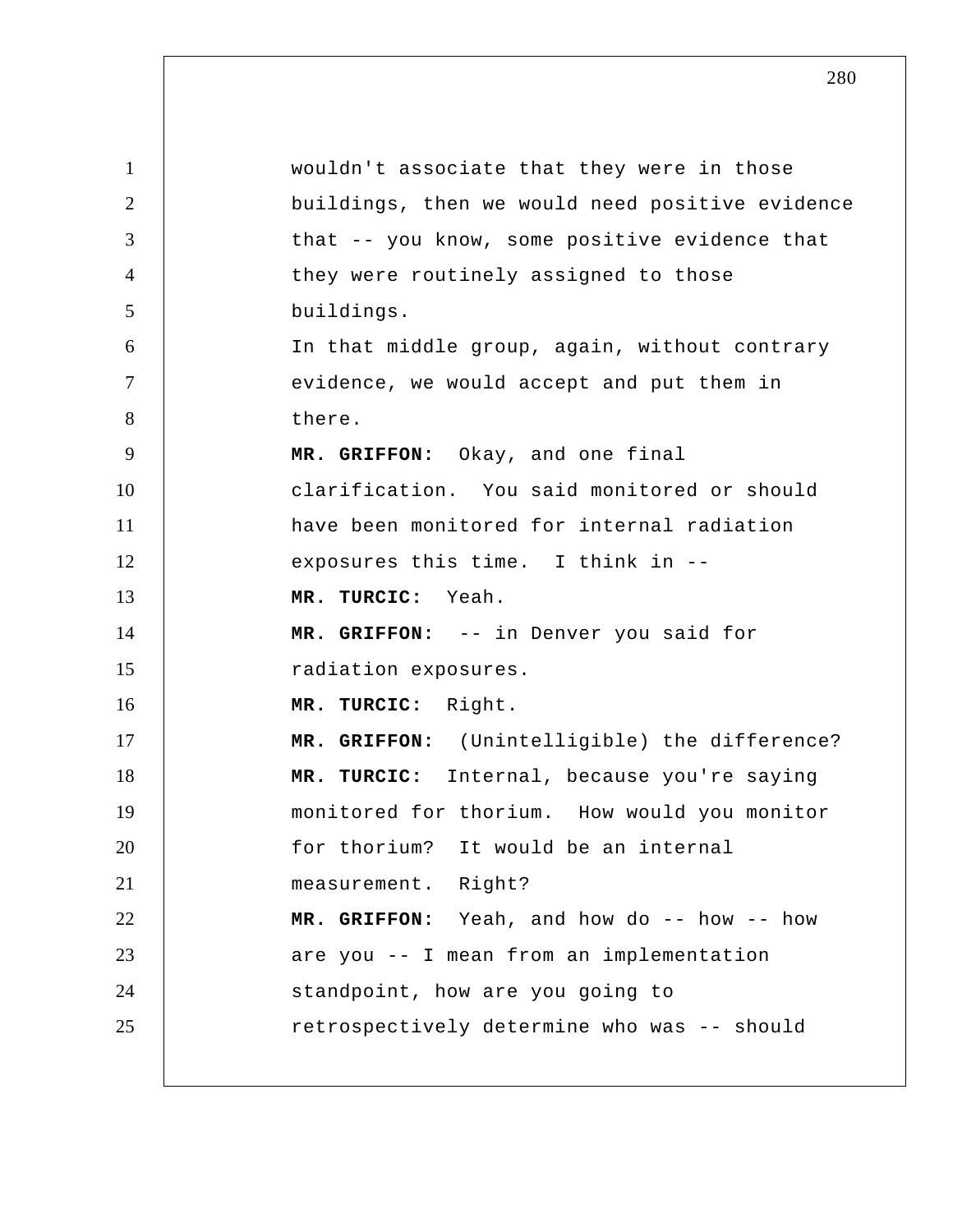1 2 3 4  $5$  --6 7 8 9 10 11 12 13 14 15 16 17 18 19 20 21 22 23 24 25 have been monitored for internal exposures?  **MR. TURCIC:** Okay.  **MR. GRIFFON:** I'm assuming you're basing it on current standards, which are 100 millirem from  **MR. TURCIC:** (Unintelligible)  **MR. GRIFFON:** -- (unintelligible) radionuclides for, you know, 50 -- 50-year (unintelligible) - **MR. TURCIC:** Current -- **MR. GRIFFON:** -- yeah.  **MR. TURCIC:** -- current standards.  **MR. GRIFFON:** Right.  **MR. TURCIC:** Uh-huh.  **MR. GRIFFON:** By -- by current standards, but how -- how do you determine, if --  **MR. TURCIC:** Well -- **MR. GRIFFON:** -- someone goes in and out of buildings, how often do they have to --  **MR. TURCIC:** We would then start looking and - and again, all this stuff -- you're going to find every possible combination you could think of of situation. We would have to start looking at occupations and weigh in the evidence -- you know, if all we have is an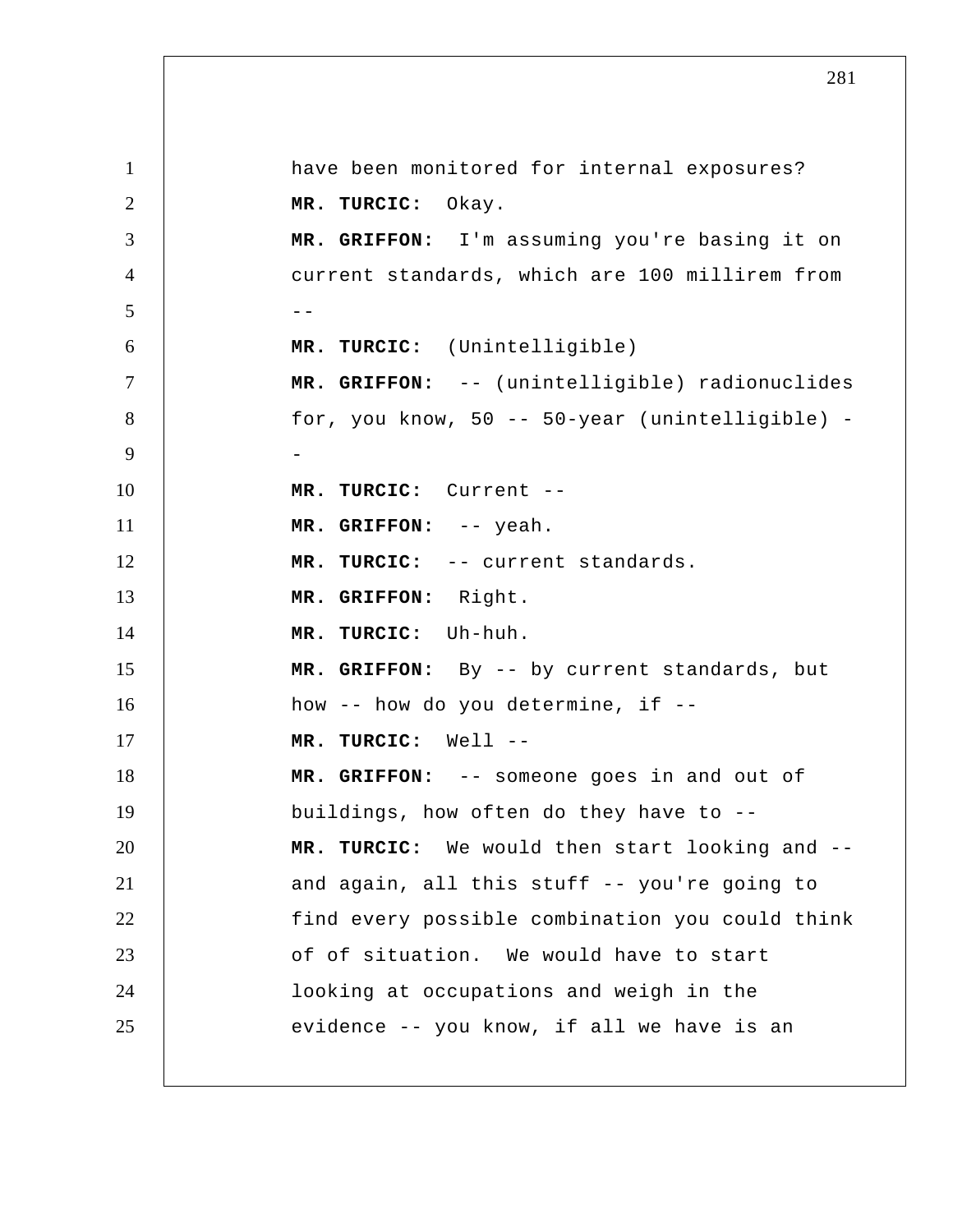1 2 3 4 5 6 7 8 9 10 11 12 13 14 15 16 17 18 19 20 21 22 23 24 25 occupation, and you weigh the evidence of what would currently be done with that occupation today, you know, and in other cases you may have affidavits to support it. So it's really a case-by-case adjudication based on the evidence with the general principles being that -- you know, how do you fall into those three groups.  **DR. WADE:** Jim.  **DR. MELIUS:** Yeah -- yeah, I -- I just think we need to try to make sure -- we just want to make sure that we're being as clear as we can be in our recommendation so that, you know, it doesn't -- makes it easier for you and -- and more straightforward, that's all. I have a question for Jim. Sorry, don't -- **DR. WADE:** He tried to --  **DR. MELIUS:** Yeah, he tried to get off -- **DR. NETON:** I tried to sneak away.  **DR. MELIUS:** Can you speak a little bit about the end point for these operations and so forth, particularly the Cyclotron? I --**DR. NETON:** Yeah, that's a good question. I probably should have given that a little better treatment. In the Cyclotron arena or area --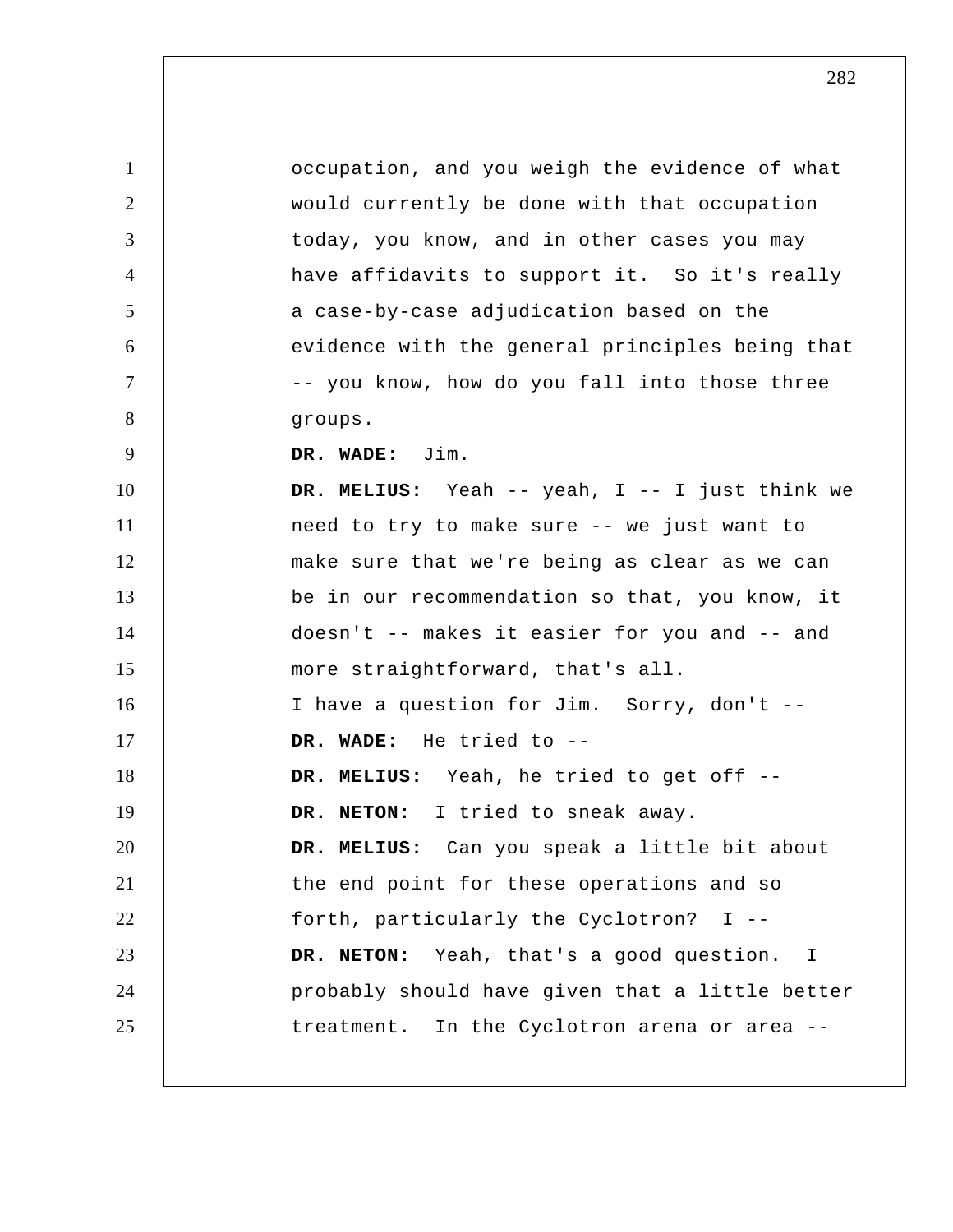1 2 3 4 5 6 7 8 9 10 11 12 13 14 15 16 17 18 19 20 21 22 23 24 25 it didn't stop in 1957. It continued on. So in some sense, our evaluation -- we -- we included Cyclotron workers in the original SEC period, through '57, that was proposed, but we have not continued to evaluate beyond that where there were exposures. We do know we have incident reports in the '60s that we might be able to use, but -- but we're silent on that at this point. It doesn't preclude us using the 83.14 process, for example, of adding Cyclotron workers after 1957. But at this point, this is as far as we've been able to take our analysis. Good -- very good question.  **MR. GRIFFON:** Are you planning on continuing your investigation --**DR. NETON:** Yes -- **MR. GRIFFON:** -- into those (unintelligible)? **DR. NETON:** -- we will continue to look through the Cyclotron operations, but you know, the Cyclotron area came up at -- at sort of the 11th hour, so to speak, and we just didn't have a complete picture after that, so you know, for -- for speed purposes, we -- we've gone forward with what we've got available.  **DR. WADE:** So the Board can expect to hear back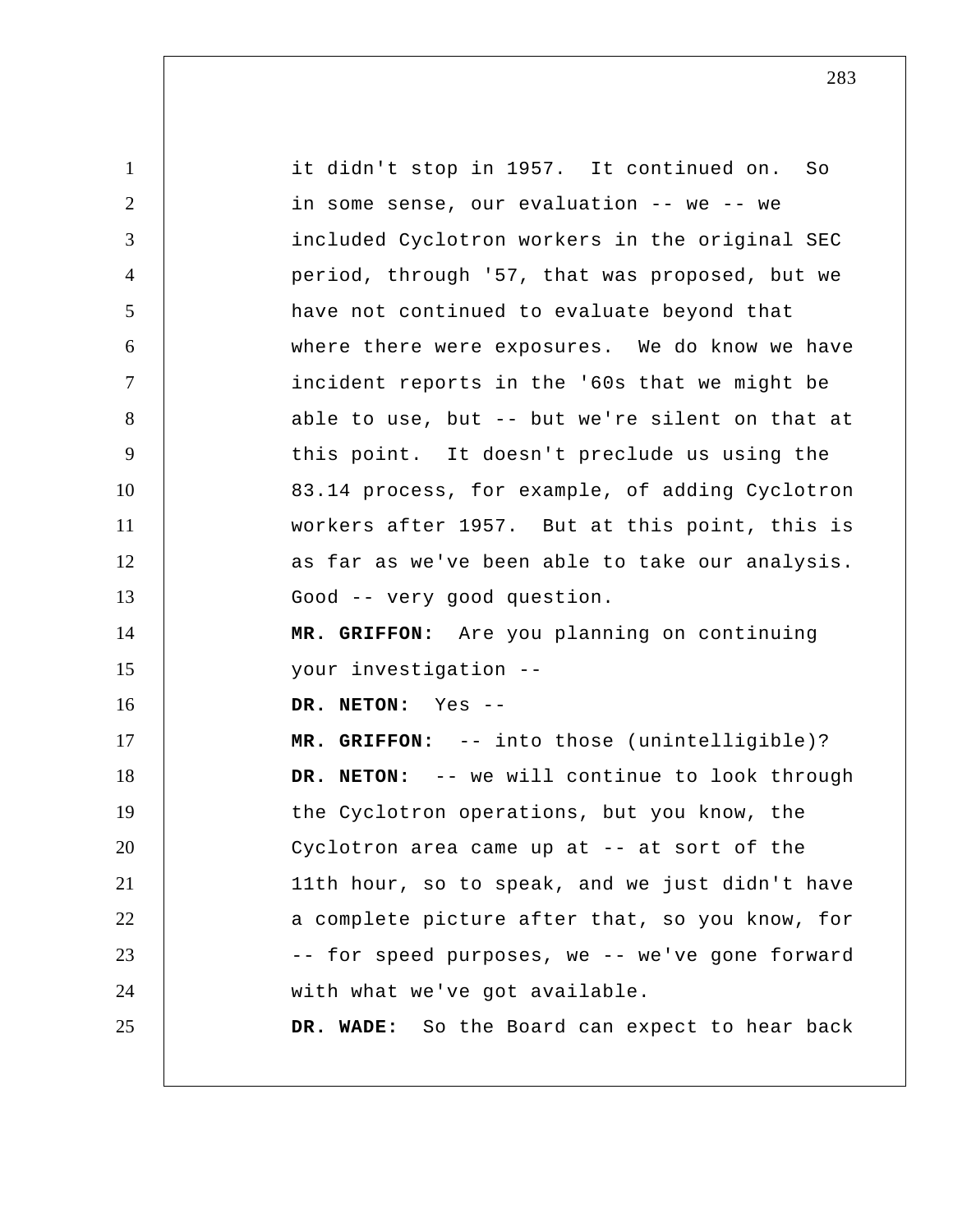1 2 3 4 5 6 7 8 9 10 11 12 13 14 15 16 17 18 19 20 21 22 23 24 25 from NIOSH on the issue post-'57 then. **DR. NETON:** Yes.  **DR. WADE:** Good. Other questions? (No responses) All right. AT this point now we would hear from petitioners, but I don't believe there's any petitioners or their representatives on the line -- but I'll ask. Any petitioners or representatives to make a comment? **UNIDENTIFIED:** (Off microphone) (Unintelligible)  **DR. WADE:** Absent that, I'll turn it over to the chair of the working group who can decide how best to proceed with information. **UNIDENTIFIED:** (Off microphone) 28's on the line -- **DR. WADE:** Mark. **UNIDENTIFIED:** -- but we have no comment.  **MR. GRIFFON:** You have someone on -- **DR. WADE:** I'm sorry, could you repeat?  **MR. DUVALL:** Twenty-eight, James Duvall.  **MR. GRIFFON:** Is that a petitioner?  **DR. WADE:** Are you a petitioner? That's -please make a statement, sir.  **MR. DUVALL:** Oh, we have no statement.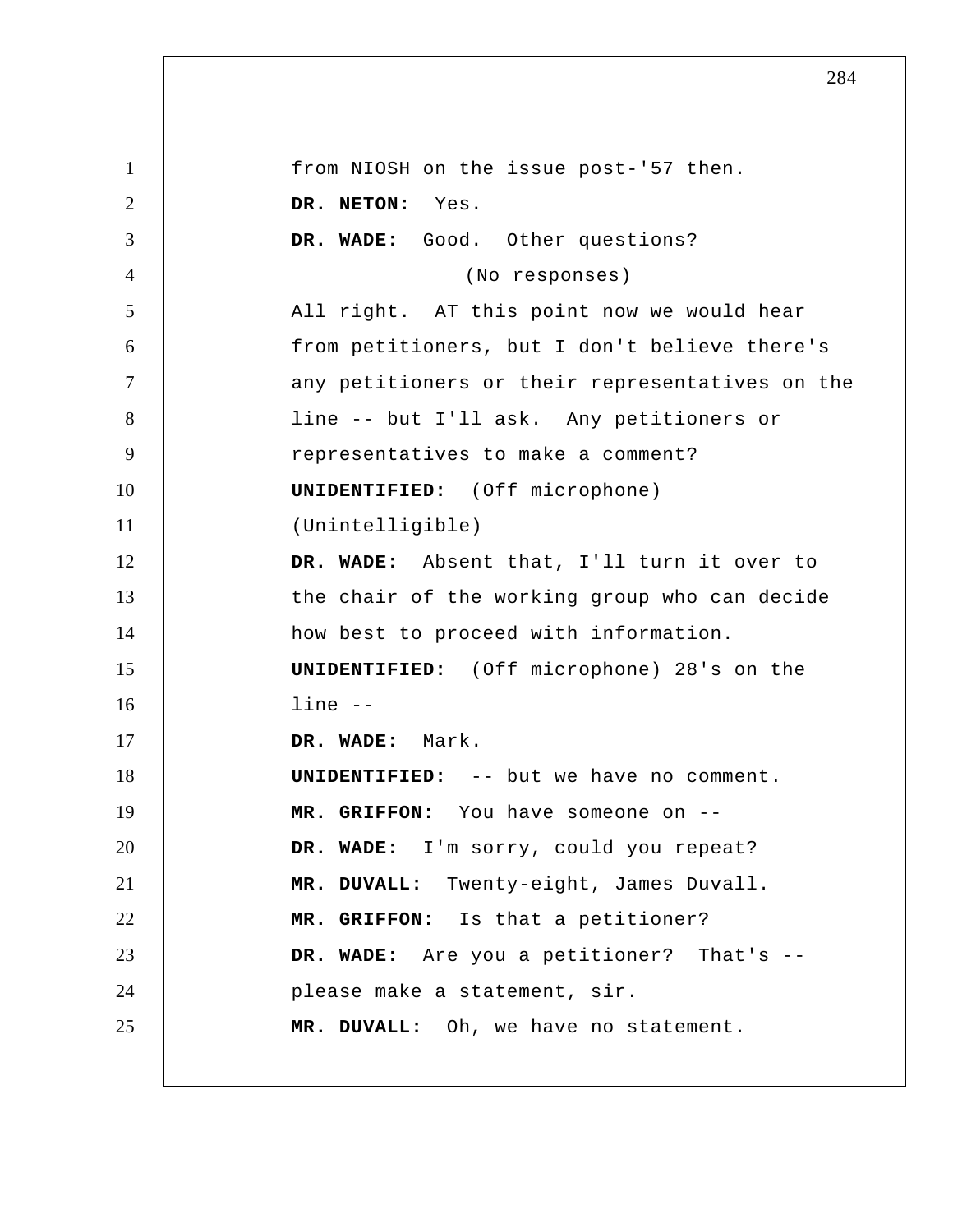1 2 3 4 5 6 7 8 9 10 11 12 13 14 15 16 17 18 19 20 21 22 23 24 25  **DR. WADE:** Okay. Thank you for being here, and please -- if at any point in the deliberations something occurs to you that's important for us to hear, please raise it.  **MR. DUVALL:** Thank you.  **DR. WADE:** Thank you. **WORKING GROUP REPORT MR. GRIFFON:** Yeah, I -- I was -- I think I'll -- you know, I will try to be brief -- briefer than the Rocky Flats report, but I would like to give just a -- a workgroup update and I won't be re-- Jim's covered a lot of it, so I'll go through -- the last workgroup conference ca-- as Jim said, we've had -- I can't even count how many workgroup meetings, but you know, I think we -- we've proven that this process works. It might be a little slow at times, but it does work and we've gotten a lot out of this. The last one was June 8th, I think -- June 8th, and on the list at the time we talked about the thorium exposures was one of the primary things, and Jim outlined that very well and I don't think we have anything to add. The one  $-$ - I  $-$  I guess one thing, and this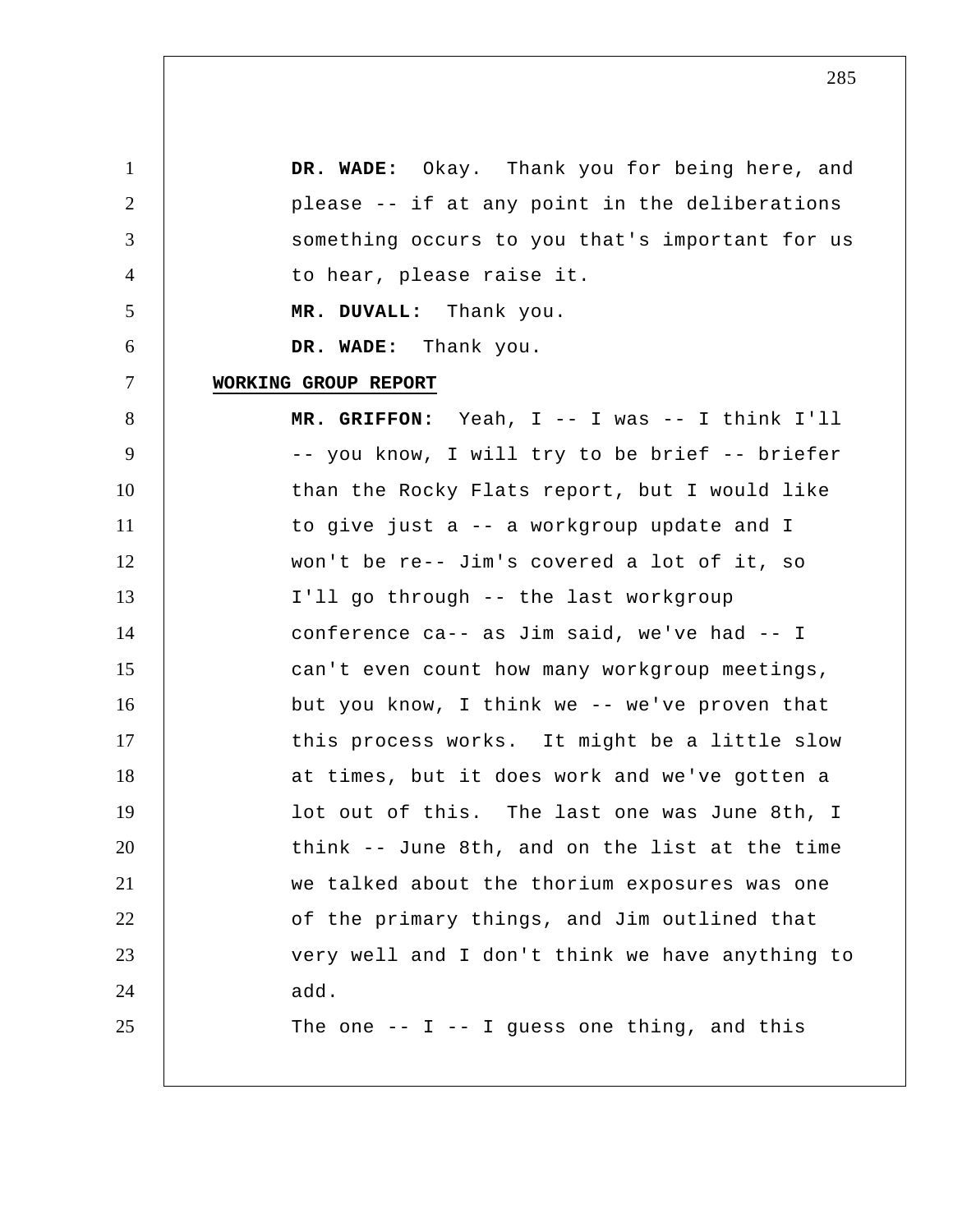1 2 3 4 5 6 7 8 9 10 11 12 13 14 15 16 17 18 19 20 21 22 23 24 25 comes up a few times in the process -- and - and this is one thing that sort of maybe lengthened our review process in this whole effort is that, as Jim pointed out, these ledgers are classified. So NIOSH reviewed and provided us reports on this. SC&A and the - and the workgroup have not seen these, but - and -- and that's true of some bits and pieces of -- of the review, but overall we -- we were very happy with the effort they made to track down this information and find out exactly where additional thorium was and  $--$  so  $--$  so we were able to close out on that item pretty well. And you know, with regard to the laboratories, they  $-$ - I  $-$  you know, I think the workgroup was in agreement, I think SC&A was in agreement. We -- we just -- you know, this was June 8th I think. An outline of a model has been provided. I don't even think I've opened the document on this one, but it's pretty clear there were small laboratory quantities and there should be methods by which they can bound these exposures for those -- for those workers in those buildings -- those laboratories in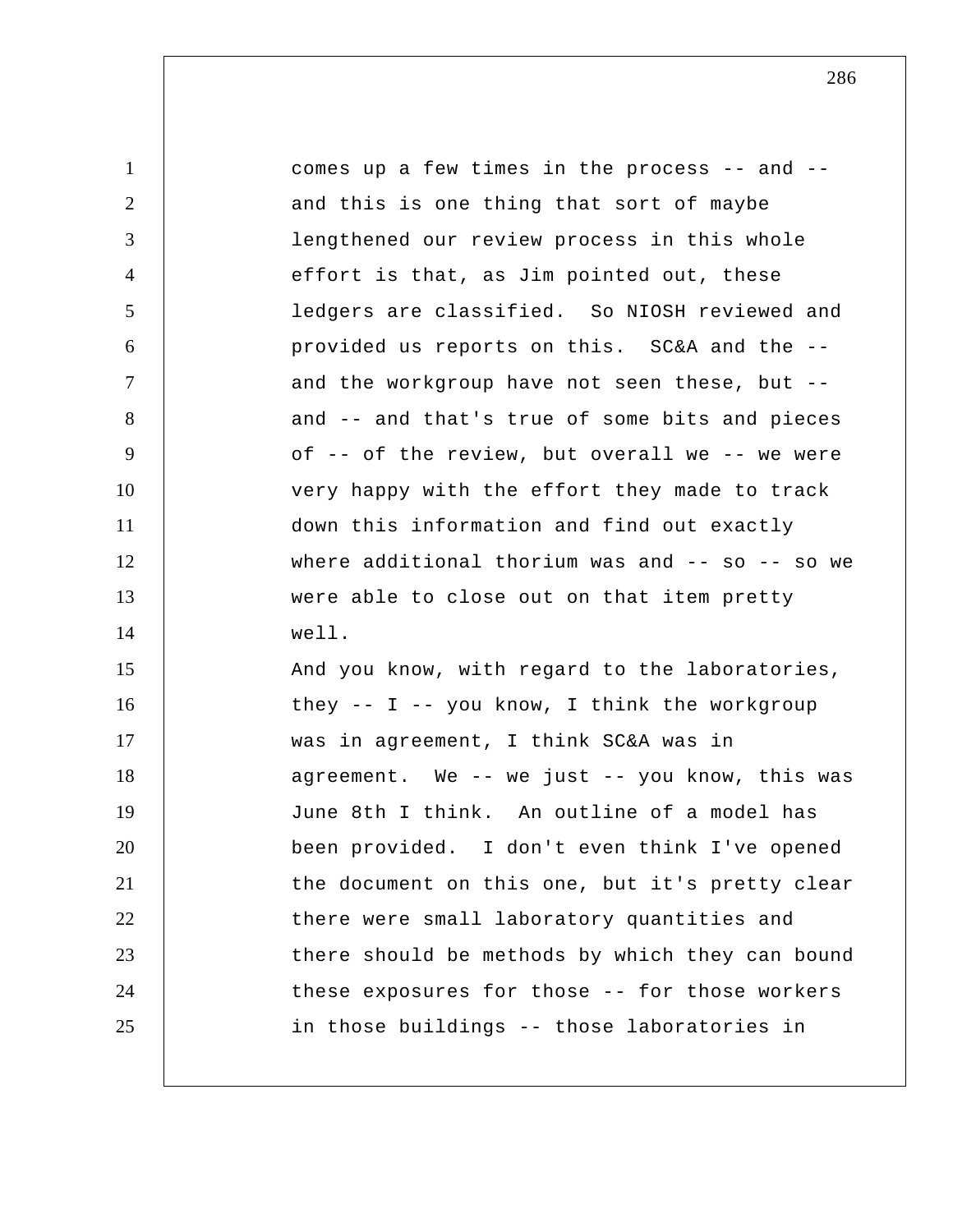1 2 3 4 5 6 7 8 9 10 11 12 13 14 15 16 17 18 19 20 21 22 23 24 25 those buildings. And if any workgroup members disagree with me, please point this out. The second issue on the agenda was the Cyclotron work and, as Jim pointed out, polonium and these other exotic radionuclides were the principal item. And I was going to mention the extended time period, I think we just brought that up so I won't go into that any further. I think it -- it was important for the record that some of the discussions on the workgroup level was well, you know, most of these exotic radionuclides wouldn't have contributed very significantly, if at all, to internal exposures. But Jim pointed out in the workgroup deliberations that in fact some of the early polonium runs extensively contaminated the areas and -- and there was residual -- potential exposures to residual contamination during subsequent runs, I guess, so there was -- there was sort -- there was an unknown and significant internal dose component and I think that was important to justifying the addition of -- of -- of this group of workers to an SEC. The next item we talked about was plutonium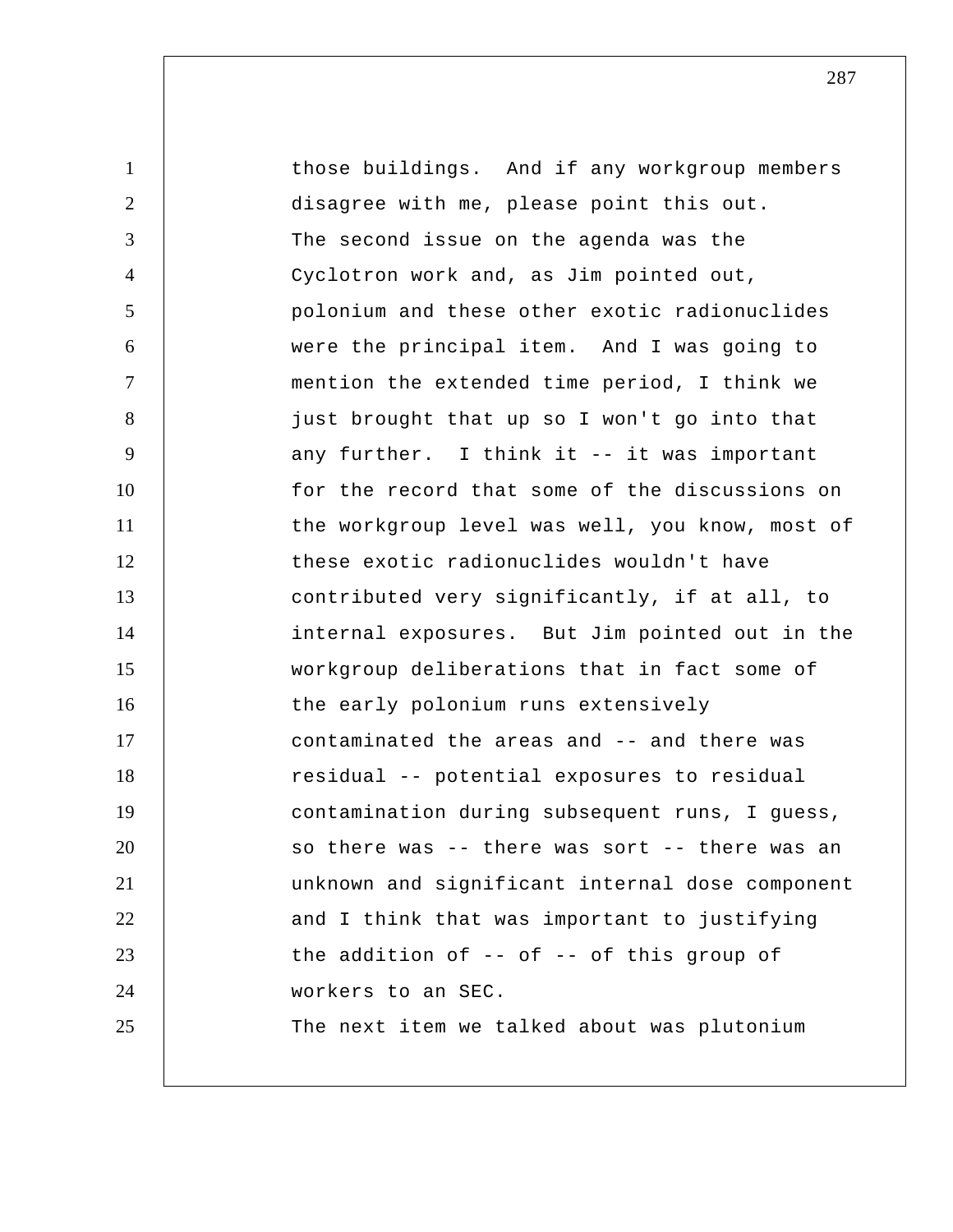1 2 3 4 5 6 7 8 9 10 11 12 13 14 15 16 17 18 19 20 21 22 23 24 25 exposures, and this is along the lines, as we were discussing earlier, of what exposures or what doses we can reconstruct as opposed to the groups we cannot reconstruct. I think we should point this out. There were some Calutron runs in the late '50s I think -- mid to late '50s -- within the time frame still, '54, 5, 6, something like that -- and -- but they do have -- and they've presented a model to us. SC&A and the workgroup are in agreement that they can bound -- they can determine upper estimates with this model. Additionally there was another building identified, building 9205, which seems to be one of these support laboratories that had fair -- a fair amount of plutonium air sampling and they have just provided us with some documentation that basically says the previous model provided more than bounds those identified air sampling measures within that laboratory. So I think we're confident that, for those two groups of plutonium exposed workers, those doses can be reconstructed. The fourth item we discussed was data validation, and this was both on external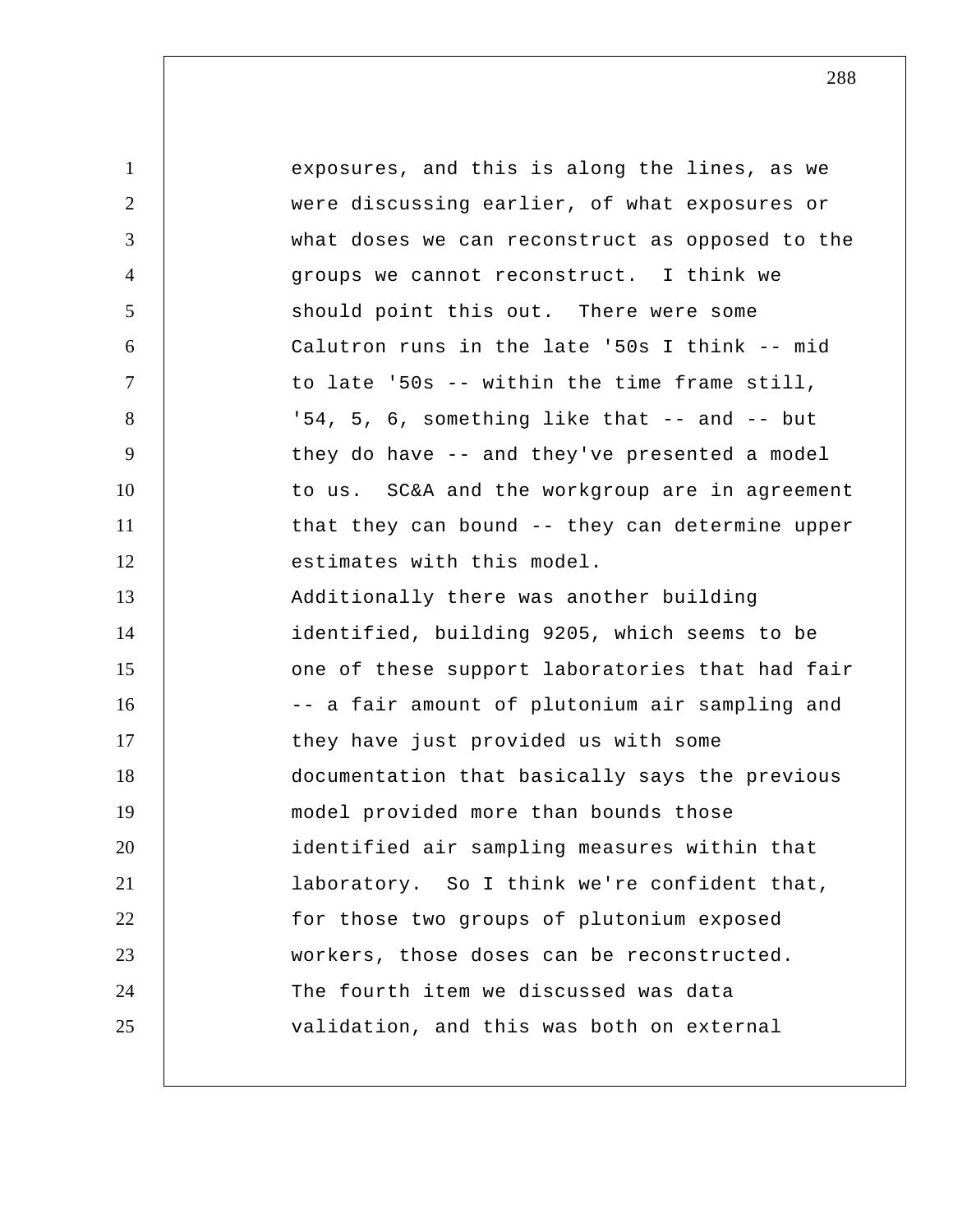| $\mathbf{1}$   | radiation do-- data and internal bioassay data.   |
|----------------|---------------------------------------------------|
| $\overline{2}$ | And for $Y-12$ it was -- for those of -- who      |
| 3              | haven't heard this before, for Y-12 it was much   |
| $\overline{4}$ | more important to us because a large              |
| 5              | percentage, I think it was 75 percent or 80       |
| 6              | percent, of the claimants were in some way        |
| $\tau$         | going to rely on a coworker model to              |
| 8              | reconstruct their -- their doses, coworker        |
| 9              | model being that they were going to use this      |
| 10             | electronic database data to develop a             |
| 11             | distribution and then assign intakes based on     |
| 12             | that or -- or external exposure databased on      |
| 13             | And so therefore we -- we felt it<br>that.        |
| 14             | important, especially on this site, to validate   |
| 15             | the data.                                         |
| 16             | The second very important reason for validation   |
| 17             | in this case is that in fact this -- this data    |
| 18             | -- it was the Y-12 database, but it -- it was     |
| 19             | currently I guess owned, for lack of a better     |
| 20             | word, by ORAU research branch. And ORAU being     |
| 21             | the contractor on this project, we felt it very   |
| 22             | important to do independent validation of this    |
| 23             | And it was not as easy as asking for all<br>data. |
| 24             | the urine log books and doing a statistical       |
| 25             | sampling and matching up with the database        |
|                |                                                   |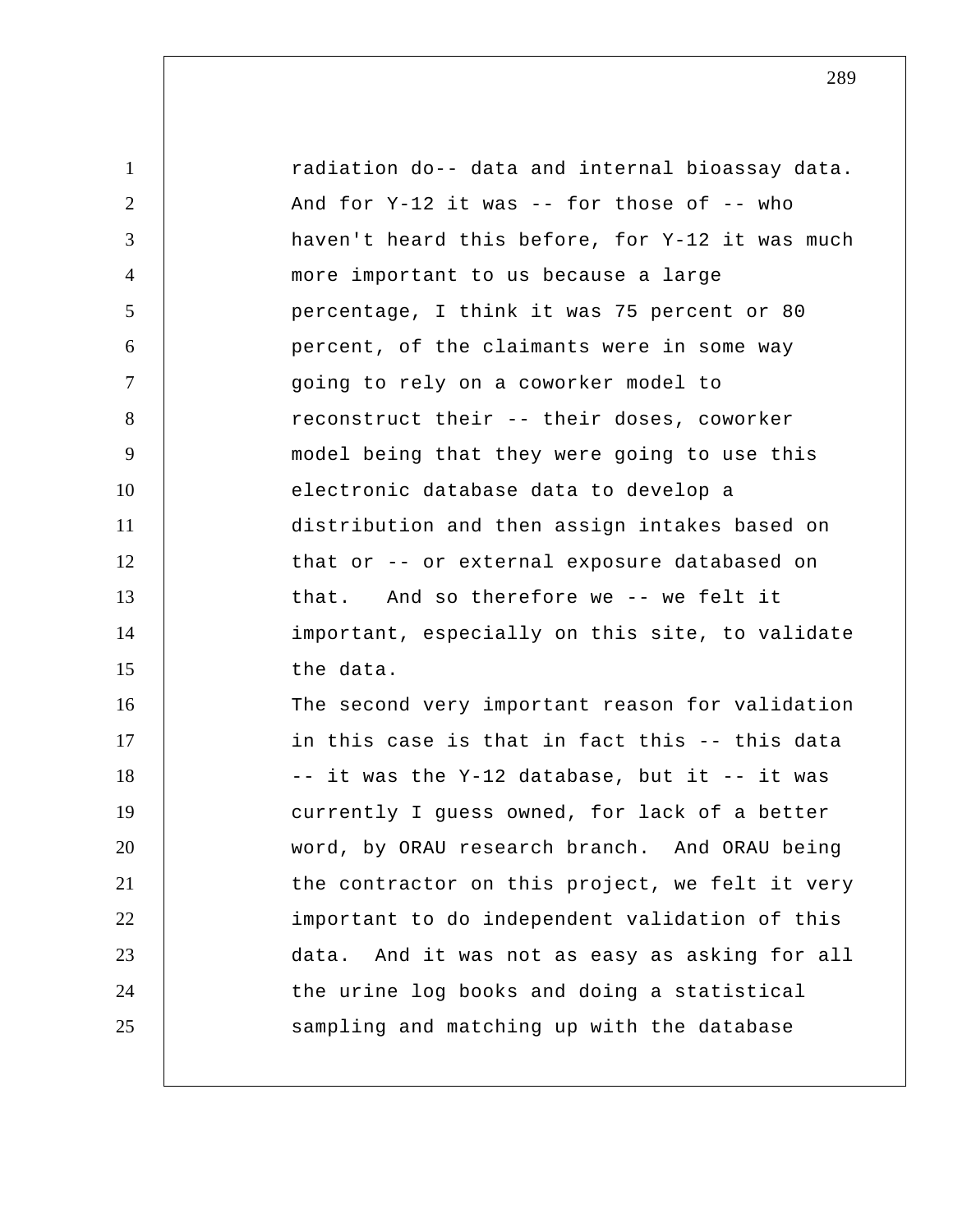1 2 3 4 5 6 7 8 9 10 11 12 13 14 15 16 17 18 19 20 21 22 23 24 25 data. It would have been nice if that was the case. But it might have been a little patchwork at times, but I think at the end of the day SC&A felt comfortable with both the external data and the internal data. And we did this through a combination of looking at health physics reports. They had summary statistics within those health physics reports. This did get cumbersome right down to the end and  $--$  and I've  $--$  but  $--$  but I appreciate Larry Elliott's involvement at the end, along with DOE. Libby White was helpful. We -- we asked for identified data and we went through various iterations of getting identified data and -- but at the end of the day, within the last couple of weeks we have a database with all the identifiers. And the reason it was important on this aspect, and I'm bringing this up because I think it's going to come up again -- Rocky Flats is one example -- but the reason it was important in this especially was that we were getting reports back from NIOSH from these health physics reports. The health physics reports are still classified, so we didn't have direct access to those. We got summary notes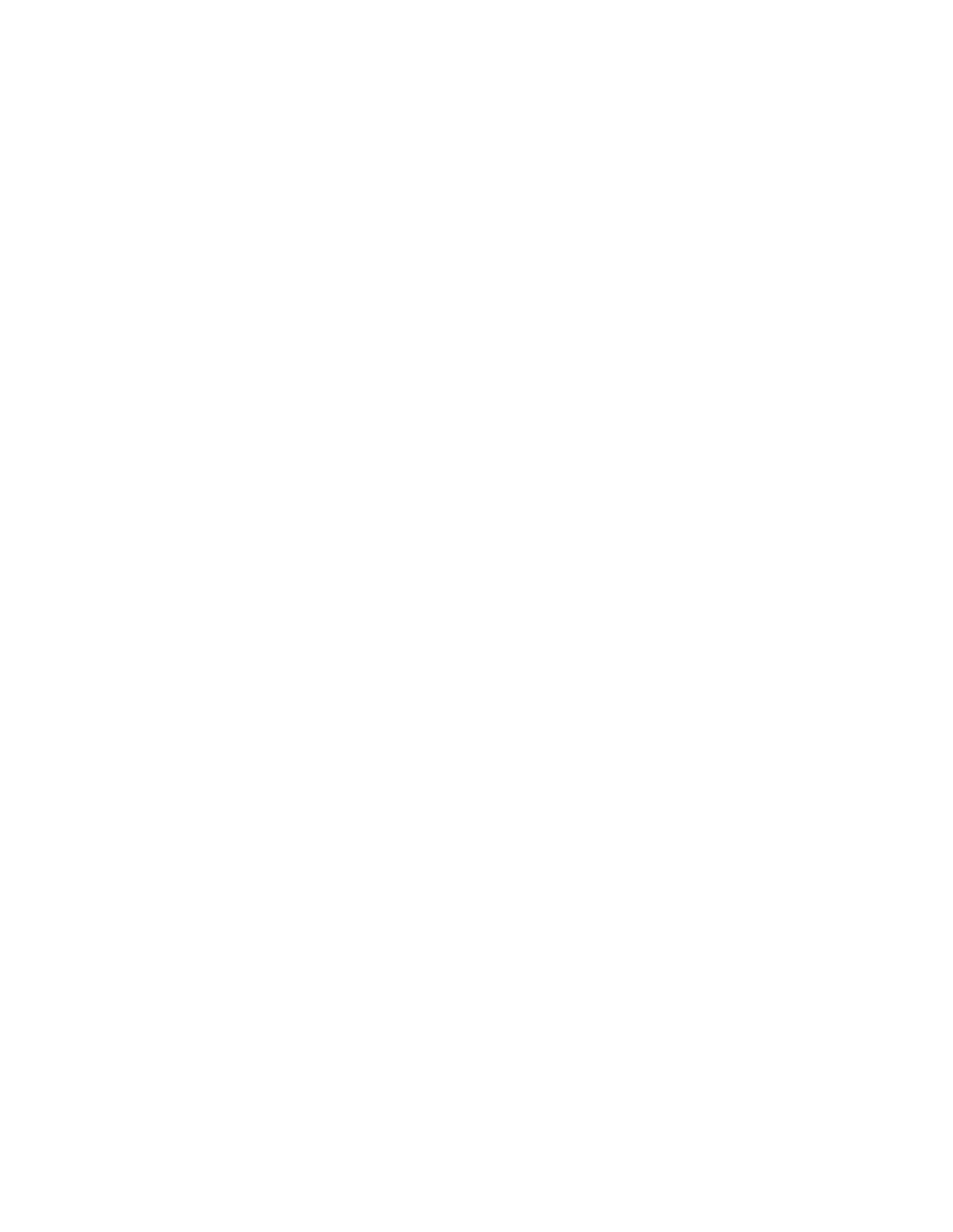1 2 3 4 5 6 7 8 9 10 11 12 13 14 15 16 17 18 19 20 21 22 23 24 25 swap item from Friday. You recall we were swapping two SC&A items so it would be what originally was a Friday morning item, SC&A initial presentation on fourth round of dose reconstruction cases. And Hans and Kathy, we do have a public comment period at 5:00, so are we okay on -- as far as your --  **MS. BEHLING:** (Off microphone) (Unintelligible)  **DR. ZIEMER:** Okay, let's push ahead. (Pause)  **MS. BEHLING:** My slides are in the back, Ray. **THE COURT REPORTER:** We don't have them?  **MS. BEHLING:** Yes, they're in the back.  **DR. ZIEMER:** Yeah, I'm not -- this was not in our packet, I guess. Is that correct?  **MS. BEHLING:** It should have been; I had sent it. It is in the back. You don't have it. This is for -- it was scheduled for tomorrow and it is the summary of the fourth set of cases, if y'all need it. Tell me when you're ready to proceed. (Pause)  **DR. ZIEMER:** Okay.  **MS. BEHLING:** Okay. I'm Kathy Behling with SC&A, and I appreciate having the opportunity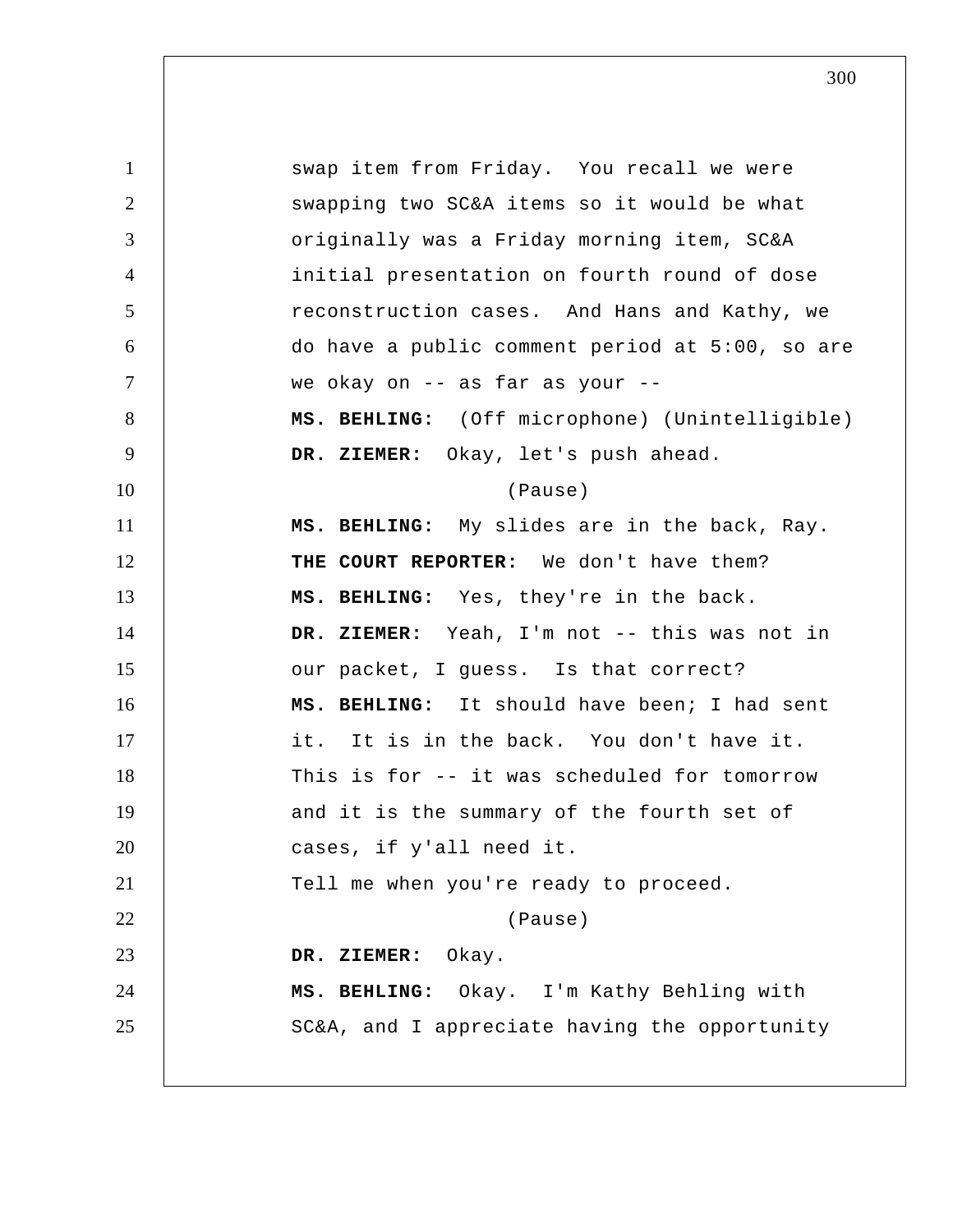1 2 3 4 5 6 7 8 9 10 11 12 13 14 15 16 17 18 19 20 21 22 23 24 25 to present our summary of the fourth set of cases -- case reviews. I know at this time of the day it's easy to start to fade, but I also know Dr. Ziemer has faith in the fact that I have a very exciting presentation to give you. Our draft report was published in April -- on April 7th, 2006, and at this point in time it's still considered a draft. And prior to publishing this report we met with the twomember Advisory Board team members and discussed their cases and the findings associated with those cases. Today I have generated a matrix that has just been forwarded to the Board and to NIOSH, but we have not started our issues resolution process. So everything that I'm going to discuss today with regard to our findings is still preliminary findings. I went too far, sorry. Let me go back here. Okay, I'm going to begin by starting back in the very beginning of this project to serve as a reminder and to refresh everyone's memory as to what SC&A's initial charter was under our statement of work. And you'll see four items here.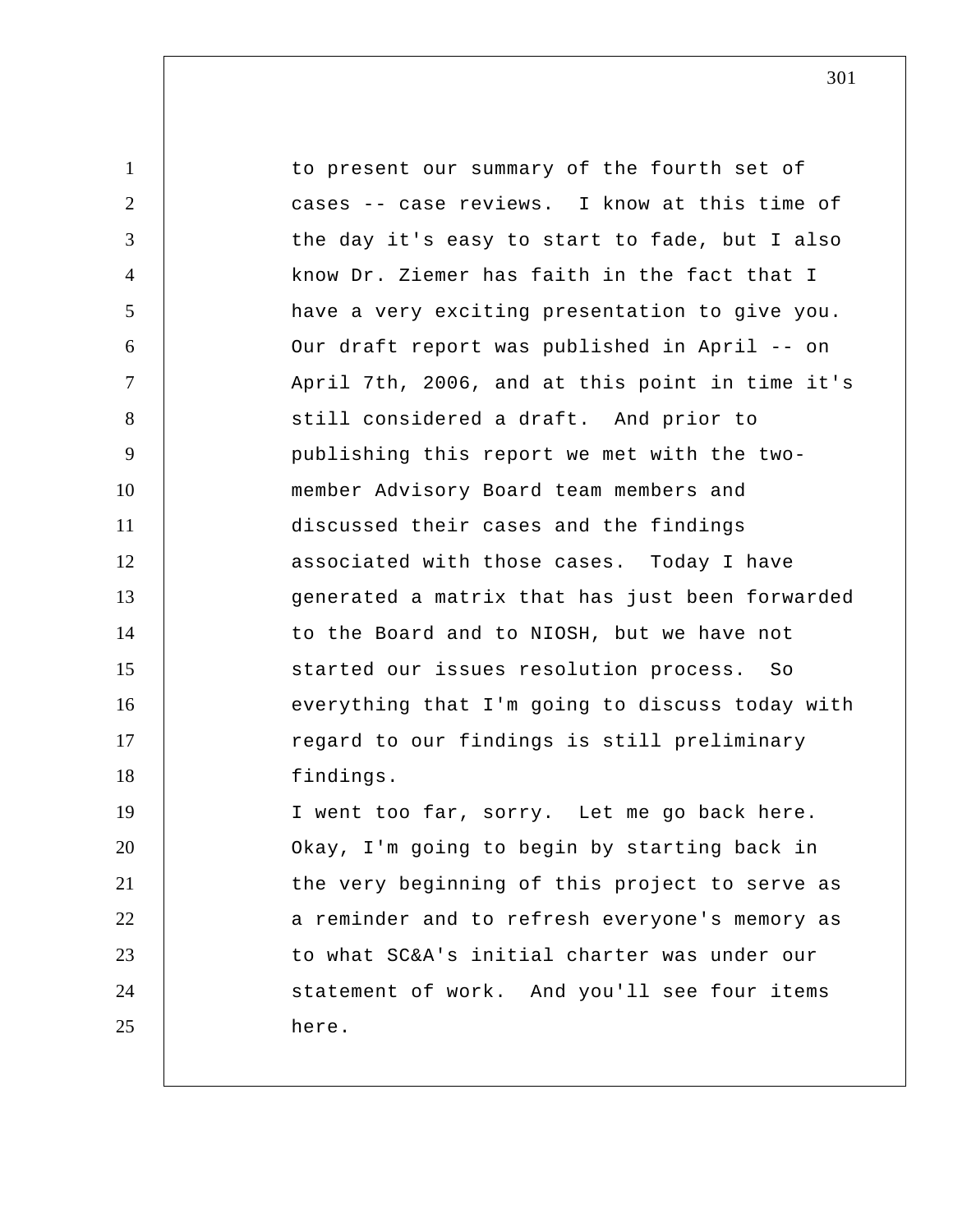1 2 3 4 5 6 7 8 9 10 11 12 13 14 15 16 17 18 19 20 21 22 23 24 25 First of all, we were asked to determine if dose estimates are reasonable. And NIOSH can - has three different approaches to determining estimates of dose. They were -- they can estimate dose using maximizing assumptions in which they intentionally are overestimating doses when they know that the case is likely not going to be compensable or close to 50 percent. The second approach, which is also an efficiency approach, is a minimized approach to dose reconstruction where it becomes apparent that, even by doing only a partial dose reconstruction, the individual will be compensated. And so for efficiency purposes the -- NIOSH concludes their dose after they have determined that this individual is most likely going to be -- or is going to be compensated and just based on let's say external dose alone and that may be sufficient for -- for the case to be a compensable case. And finally, and these are the -- the cases that we've seen the least amount of and the cases that NIOSH doesn't have quite as many of, and those are the best-estimate cases. In this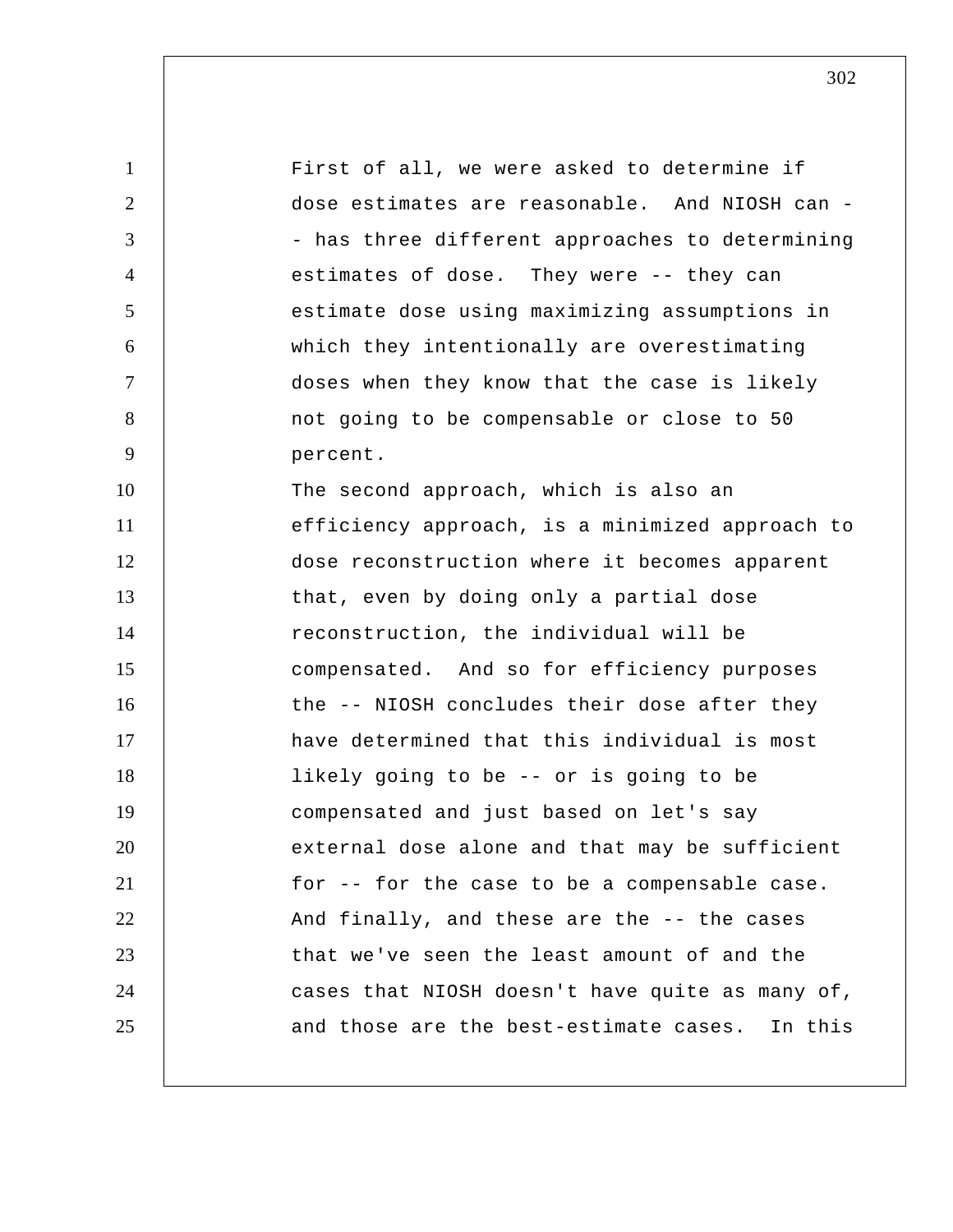1 2 3 4 5 6 7 8 9 10 11 12 13 14 15 16 17 18 19 20 21 22 23 24 25 particular set, as -- as I'll talk about a little later, there ha-- there are several best-estimate cases. And these are cases where when they calculate the dose the probability of causation is very close to that critical 50 percent POC. Now I go on to bullet two. One of the things we were also asked to look for is assumpt-- the assumptions that are being used. Often there are gaps in this data, and so we look very closely at the assumptions, and these assumptions will differ based on the type of dose reconstruction that's being done. If it's a minimized or max-- well, if it's a maximized dose reconstruction, the assumptions will be overestimating and claimant-favorable. If it's a best-estimate dose reconstruction we look for ensuring that the assumptions are scientifically sound. The third item -- also we look at the sufficiency and the completeness of the data that the -- that NIOSH is getting from the DOE or whatever source they're using for that data. We look for completeness and readability and ensure that they can adequately use the data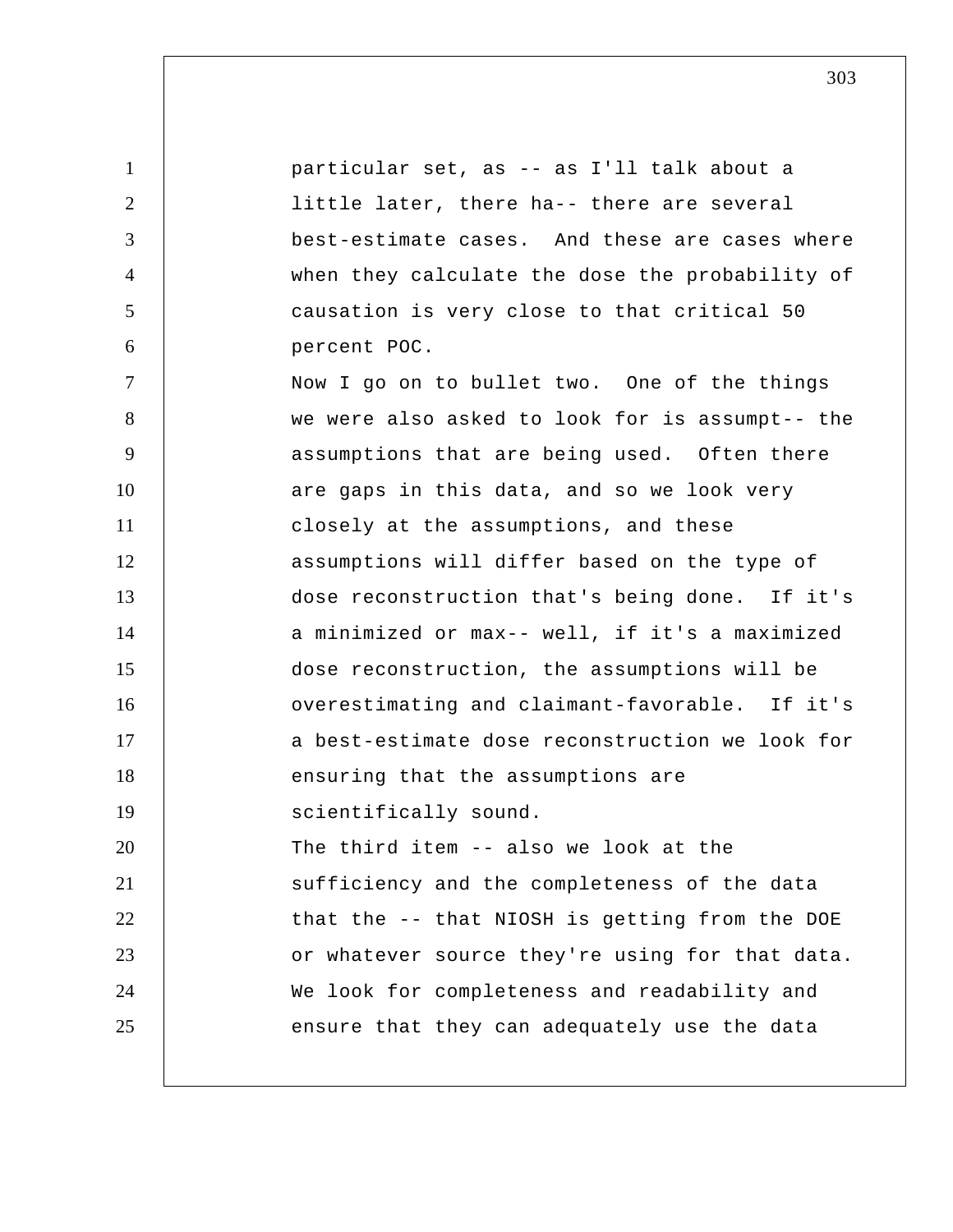1 2 3 4 5 6 7 8 9 10 11 12 13 14 15 16 17 18 19 20 21 22 23 24 25 that's available. You hear that a lot in the discussions that are going on with the site profiles. And lastly, our statement of work indicates that we look at the cases and ensure that these dose reconstructions are being done in compliance with the written procedures, and they are being conducted in a consistent manner and consistent between cases. I'm going to expand a little bit more on this issue of the details provided in the statement of work, and this also is -- has become the basis of SC&A's audit process. There are three primary areas that we look at, and that, first of all, is we do a review of the data collection. Now data collection - we, again, ensure that all the data NIOSH has requested -- that they did receive it and that this data is sufficient to calculate a reasonable estimate of the dose. We also look very closely at the interview information, the CATI report, and any documentation that's provided by the claimant. We ensure that NIOSH uses that appropriately and if they don't use that data we ensure that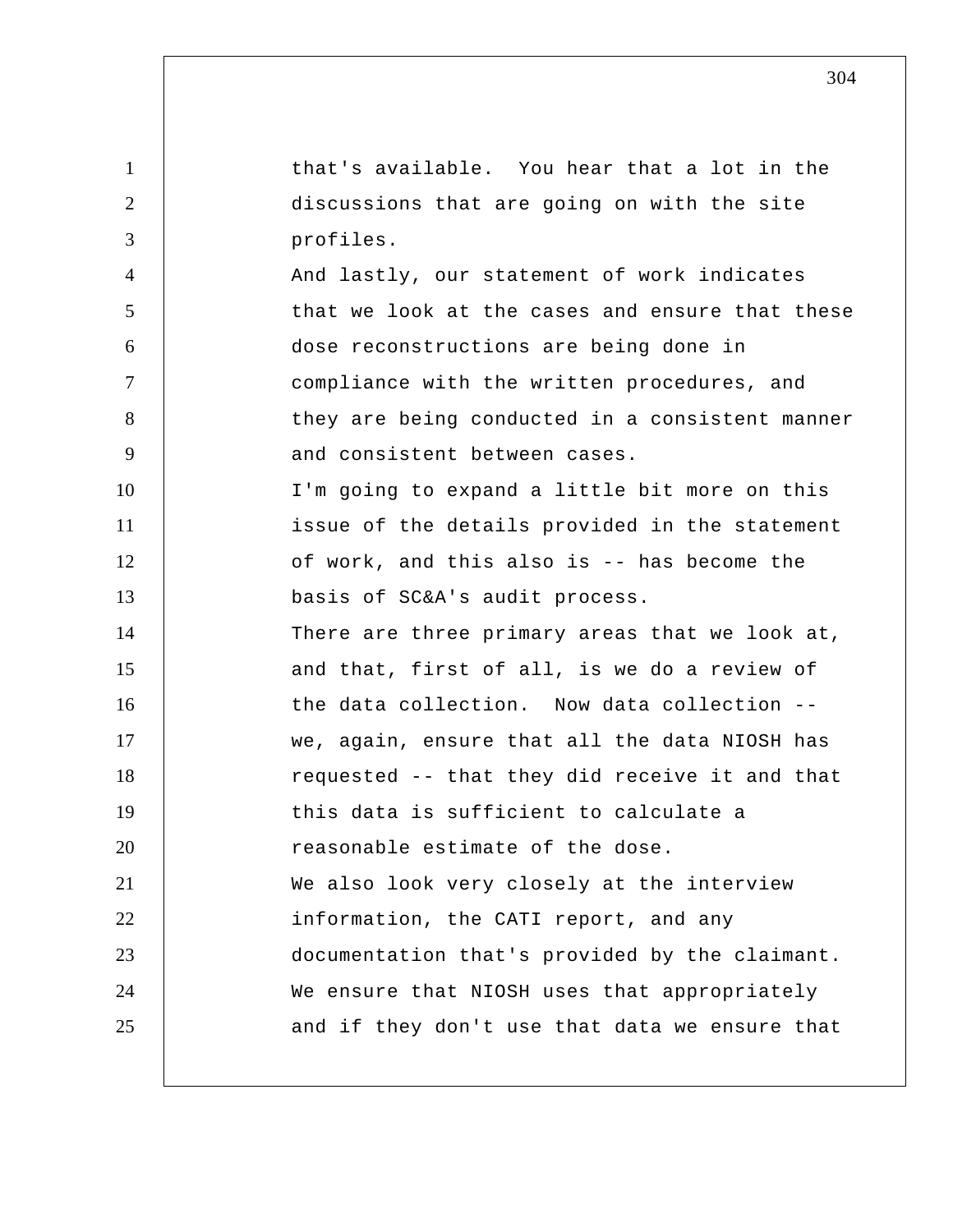1 2 3 4 5 6 7 8 9 10 11 12 13 14 15 16 17 18 19 20 21 22 23 24 25 the -- that if there's a good reason for them not to use that data or they have other information that's consistent with the data that they're using for the dose -- is more compelling for their dose estimates. And then finally we look at the internal and external dose estimates, and here's where we also spend a great deal of time. And as you can see, statement of work indicates that we look at all assumptions and that we ensure that those assumptions -- appropriate and give the benefit of the doubt to the claimant. And also that we look at issues such as -- we -- we look at all the dose calculations and re-- and try to recalculate those dose calculations. We look at issues such as obviously the treatment of missed dose and unmonitored dose. Now you -- we talked about this earlier. Missed dose is that dose where the individual has actually been monitored, but the monitoring results indicate that, for the external dose, the individual had values less than the limits of detection. In that case the dose reconstructor had the opportunity to either use a conservative approach to assigning this dose,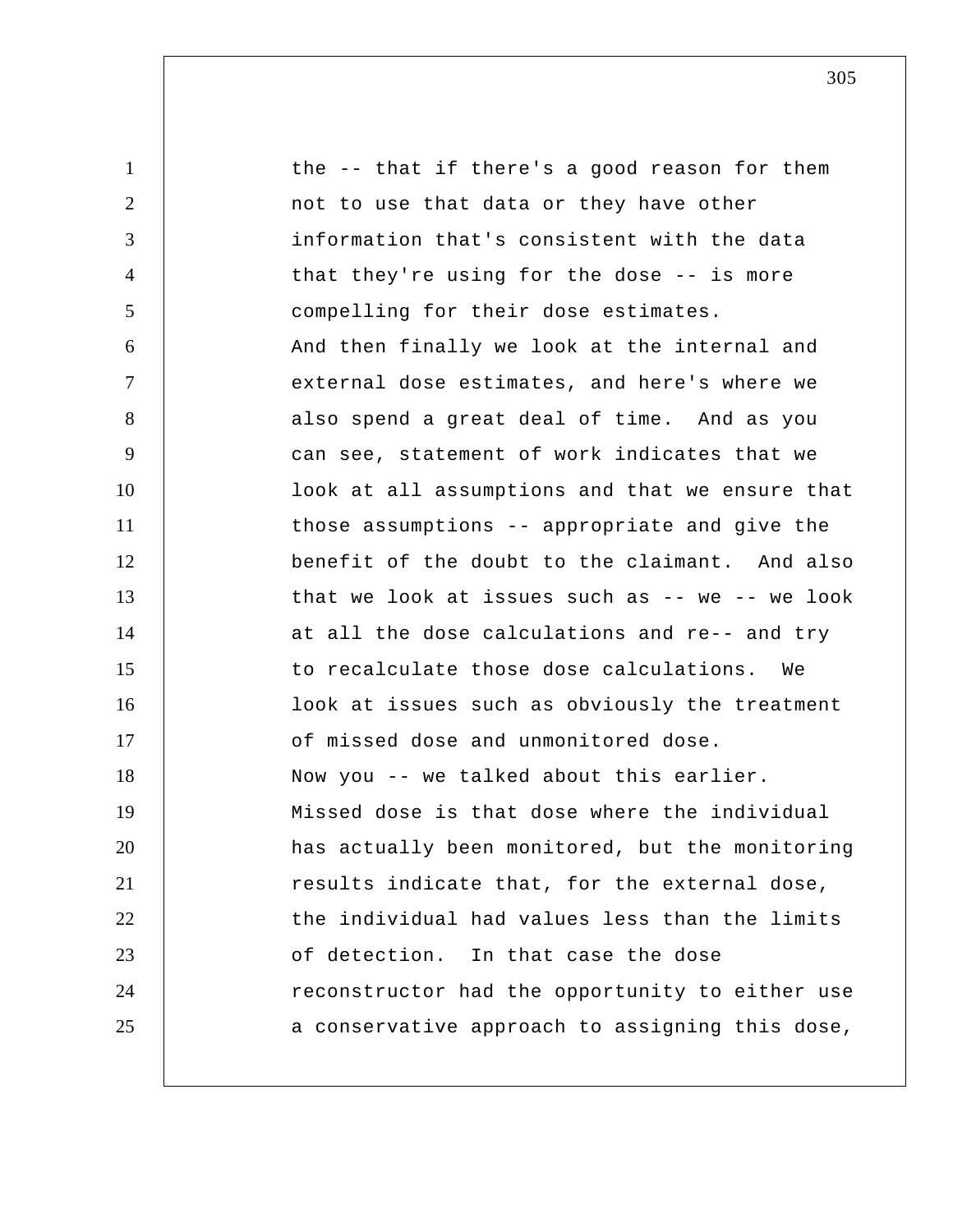| $\mathbf{1}$   | which would be number of monitoring periods --  |
|----------------|-------------------------------------------------|
| $\overline{2}$ | N times LOD where -- and it's number of         |
| 3              | monitoring periods times that LOD. Often        |
| $\overline{4}$ | they'll use a little bit less conservative      |
| 5              | approach, but consistent with their procedures, |
| 6              | of N times LOD over two. In other words, the    |
| $\overline{7}$ | number of monitoring periods times the LOD      |
| 8              | divided by two.                                 |
| 9              | That differs from the unmonitored dose in which |
| 10             | NIOSH must use a different approach, such as    |
| 11             | cohort -- coworker modeling, as we've been      |
| 12             | talking about earlier.                          |
| 13             | Also we look at -- for each dose reconstruction |
| 14             | we look at the methods that were used and we    |
| 15             | ensure that they were interpreted properly and  |
| 16             | that the appropriate methods were -- were used  |
| 17             | by NIOSH, as specified in the NIOSH procedures. |
| 18             | Okay. Okay, this slide gives you an overview    |
| 19             | of the fourth set of cases. The first column    |
| 20             | is our tab number, and that's just our          |
| 21             | separator in our report and our sequential      |
| 22             | numbering so that you can see we've now done 80 |
| 23             | cases to date with the completion of this       |
| 24             | report. In this -- these 20 cases, six          |
| 25             | represent AWE facilities and 14 are DOE         |
|                |                                                 |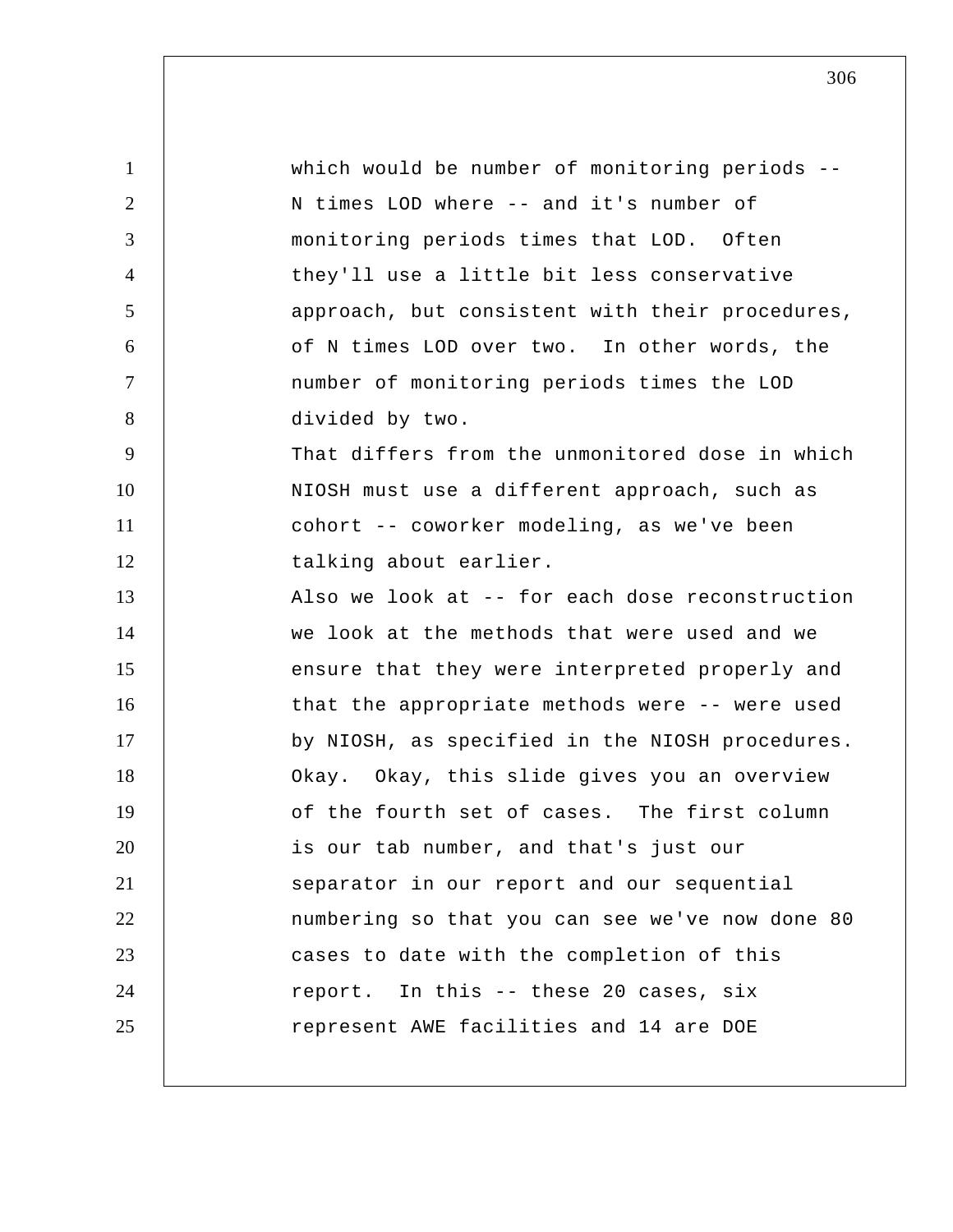1 2 3 4 5 6 7 8 9 10 11 12 13 14 15 16 17 18 19 20 21 22 23 24 25 facilities. These cases also had -- we - we've looked at 14 different types of cancer, and we've looked -- six out of the 20 were compensable cases, and obviously 14 were noncompensable. Let me explain the last column again a little bit. The maximized doses -- as you can see, in -- in some cases -- in fact, from -- well, from -- some of the -- some of the Hanford cases and the cases that are less than the 50 percent where you see it maximized external and internal doses, those are what we have seen in many of the previous cases. We -- where there's been many overestimating assumptions used, and a lot of the findings that we have identified in those cases are similar to what we've seen in the previous 60 cases. Of the AWE facilities, the first six listed there, three of the AWE facilities were compensable cases and three were noncompensable cases. And in each of these -- at each of these facilities and each of these cases, NIOSH used the same guidance document, which was OTIB-0004, which is a complex-wide generic procedure that, to this point in time,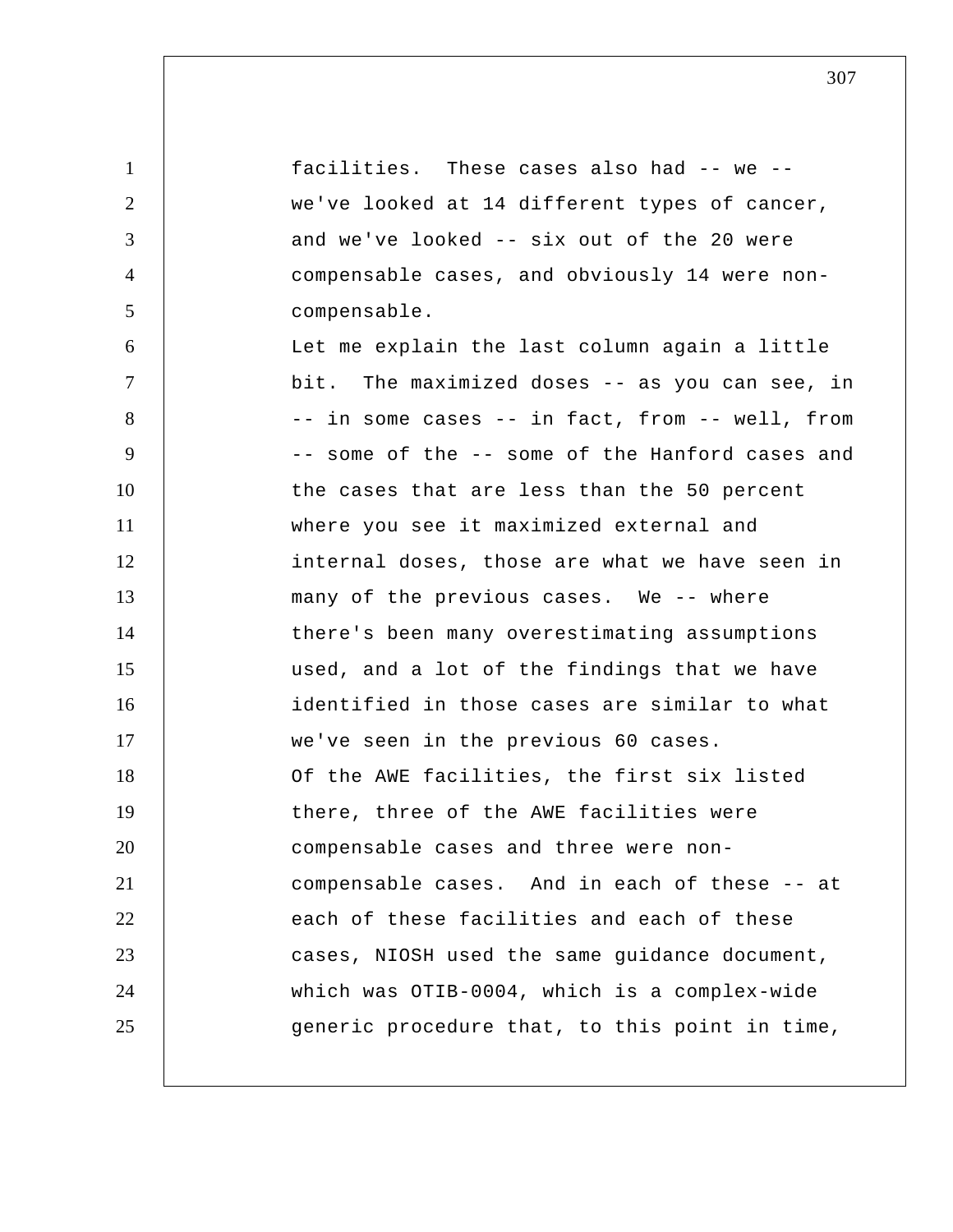1 2 3 4 5 6 7 8 9 10 11 12 13 14 15 16 17 18 19 20 21 22 23 24 25 SC&A has interpreted that procedure to be a maximizing procedure, and therefore we are questioning the appropriateness of using that procedure for the first three cases that were compensated. And so many of our findings associated with those first three cases have to do with that issue and questioning whether OTIB-4 was the appropriate procedure to be used. You'll also see tabs 67 and 68 are identified as best estimates, and tab 69 -- I have a question mark behind maximized and I have best estimate listed there because NIOSH identified that as a maximizing procedure -- approach to dose reconstruction. However, when I looked at that case and I looked at the POC value, it became apparent that that really should have been classified as a best estimate and we viewed it as a best estimate case. Best estimates are typically done for external dose. They use a workbook that incorporates Crystal Ball and -- that uses a Monte Carlo procedure to input uncertainty associated with the DCFs and the uncertainty associated with the dosimeter. And they also ran IMBA for the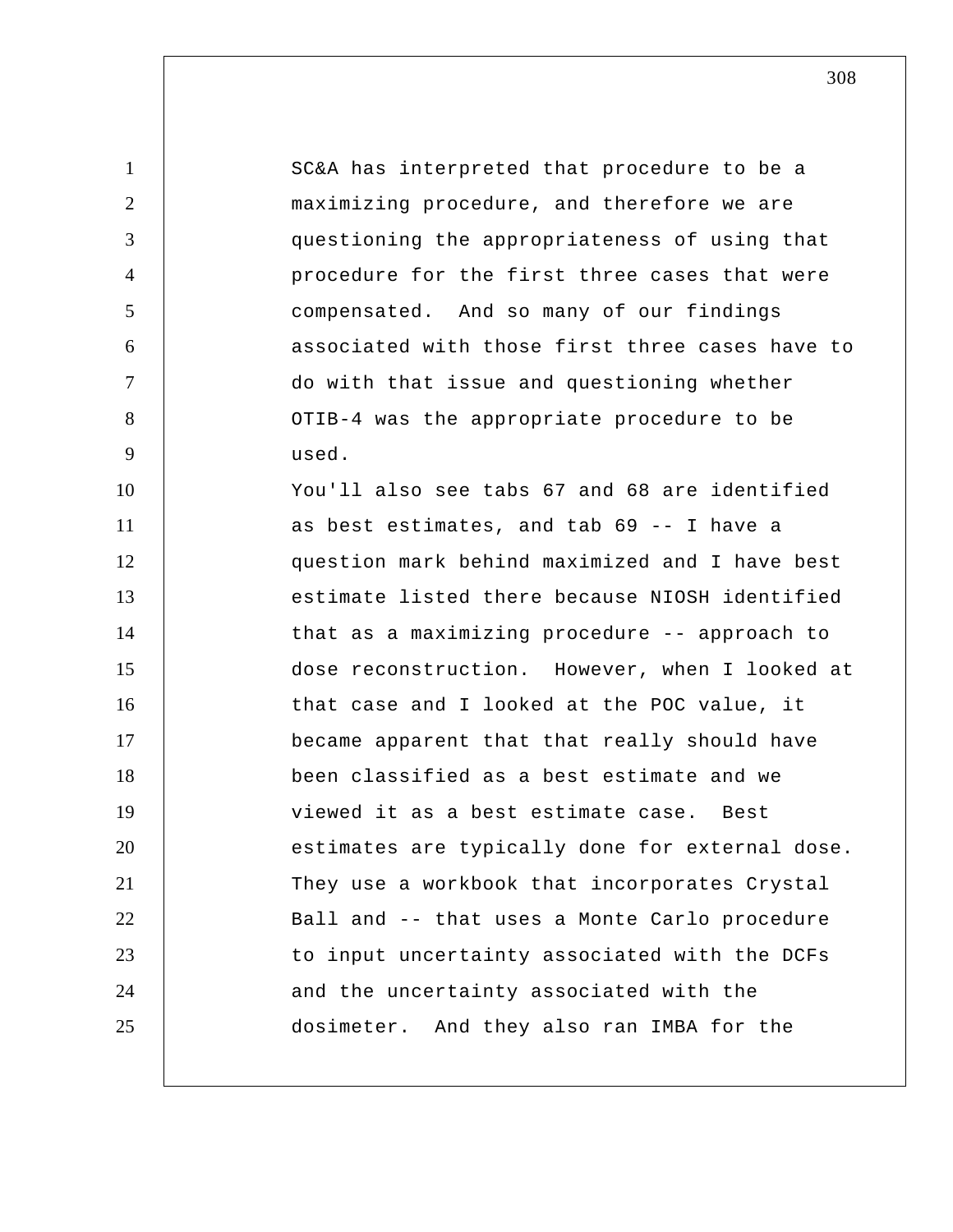internal dose. They did a full internal and external evaluation of this case number -- tab 69, and so we're classifying that also as a best estimate.

1

2

3

4

5 6 7 8 9 10 11 12 13 14 15 16 17 18 19 20 21 22 23 24 25 These best estimate doses -- we found in these particular cases of best estimates, we've seen two best estimates I believe previous to this, and I guess I was somewhat surprised at just the level of detail and the amount of complexity and the time-consuming nature that went into estimating doses for these particular best estimates. In fact, in one of these cases there were -- there was an individual who worked there for 30 years and had around - about 648 tritium bioassay results. And although NIOSH could have used a site-specific procedure or a Technical Basis Document for assessing that internal dose, they went through a painstaking approach of identifying each and every one of those 640 bioassays and inputting all of that into IREP and really scrutinized over this data and refined the data quite a bit. And most of our findings associated with these best estimates have to do with assumptions used by NIOSH in -- in making some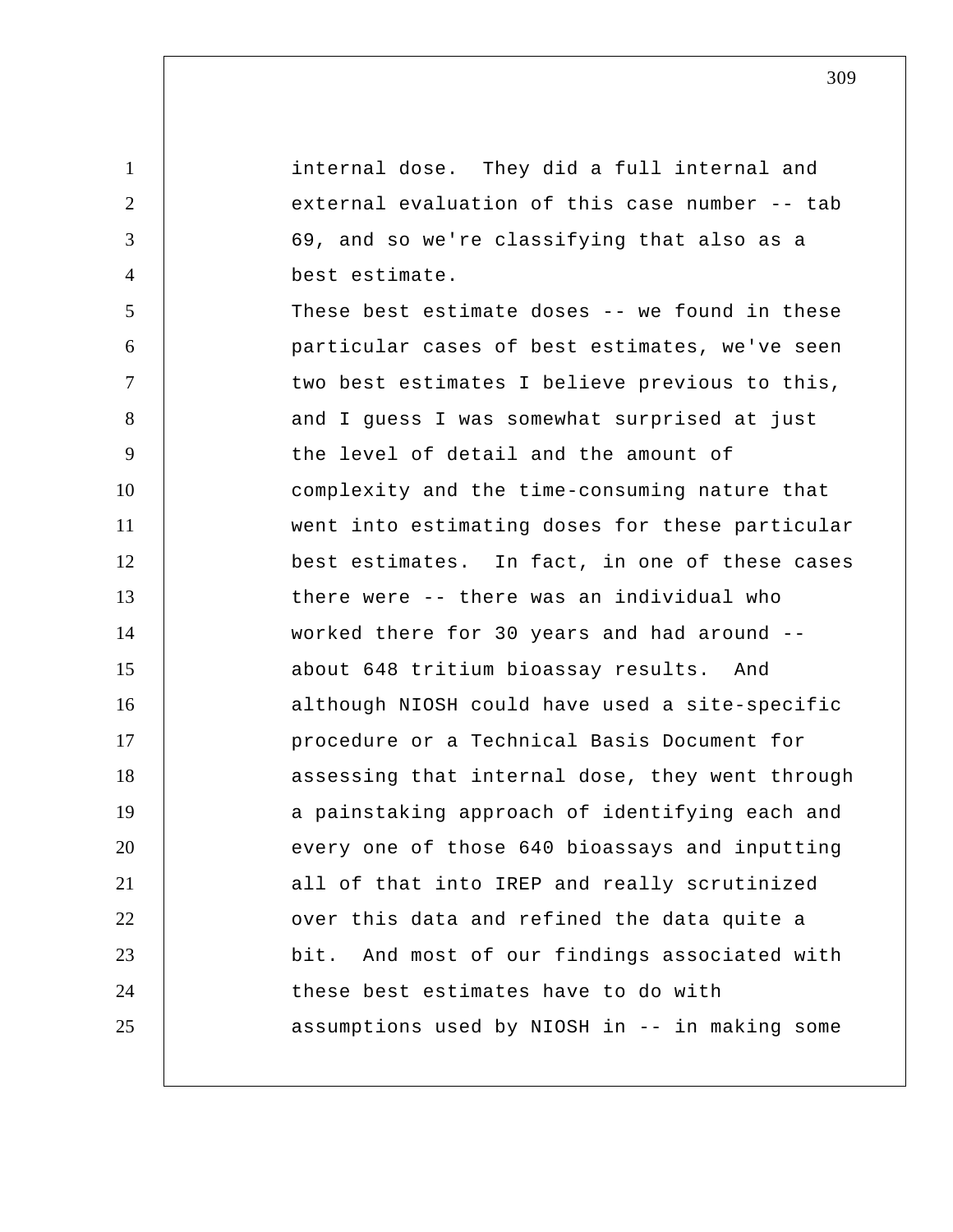| $\mathbf{1}$   | of their determinations.                        |
|----------------|-------------------------------------------------|
| $\overline{2}$ | Okay, on this slide I'm tr-- I broke down the   |
| 3              | findings for you based on the initial           |
| $\overline{4}$ | categories as stated on this statement of work  |
| 5              | that I discussed in a previous slide. As you    |
| 6              | can see, data collection, external dose,        |
| $\tau$         | internal dose, and then the CATI information.   |
| 8              | And because we have a total of 100 findings,    |
| 9              | you can see the total by the bottom by the per- |
| 10             | - percentage of findings that fall under each   |
| 11             | of those categories. As you can see at least    |
| 12             | from this small selection of data, these 20     |
| 13             | cases, it appears and -- and you'll see later   |
| 14             | that it is consistent with what we had for all  |
| 15             | 80 cases, the data collection process does not  |
| 16             | seem to be something that is -- has been a      |
| 17             | problem for NIOSH. We don't see a lot of        |
| 18             | incidences where DOE or AW-- AWEs don't' really |
| 19             | have that much data, but DOE is -- is not       |
| 20             | giving them the data that they've been asking   |
| 21             | for.                                            |
| 22             | Obviously you'll see a lot more findings under  |
| 23             | the external and the internal dose. We have 40  |
| 24             | categories of -- of -- on our checklist that we |
| 25             | look at under the external, and I believe eight |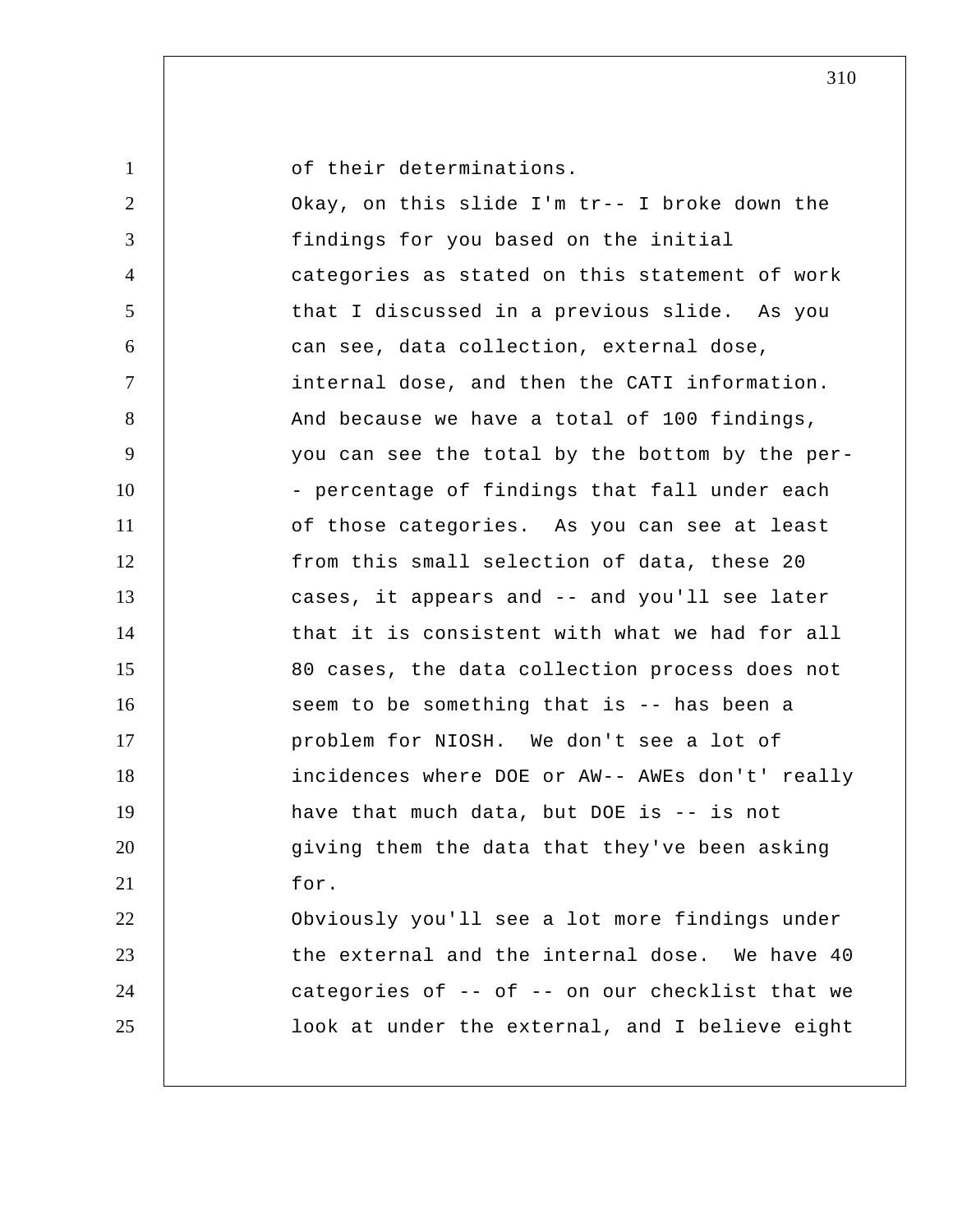1 2 3 4 5 6 7 8 9 10 11 12 13 14 15 16 17 18 19 20 21 22 23 24 25 or so categories under the internal. And that's where we see most of -- of our deficiencies or findings. And then the last category, again, is the CATI information. And here again we're looking at what the -- what the interview -- interviewer stated in his interview process, and we compare that to what NIOSH actually used in their dose reconstruction report. Okay. Okay, I -- here I broke down the findings related to how they impact dose, and this is something that you will see on our checklist that's included with each of the individual reports. And under "low", that indicates that the deficiency has a marginal impact on dose, and obviously "medium" and "high" mean -- higher impact on dose under "high". "Under review" is that category where obviously everything under the data collection process is under review because we feel that NIOSH did not receive all the data that they should have, and so we're making a recommendation that they contact DOE and, you know, review that or -- or try to determine if there's more information for that. So that's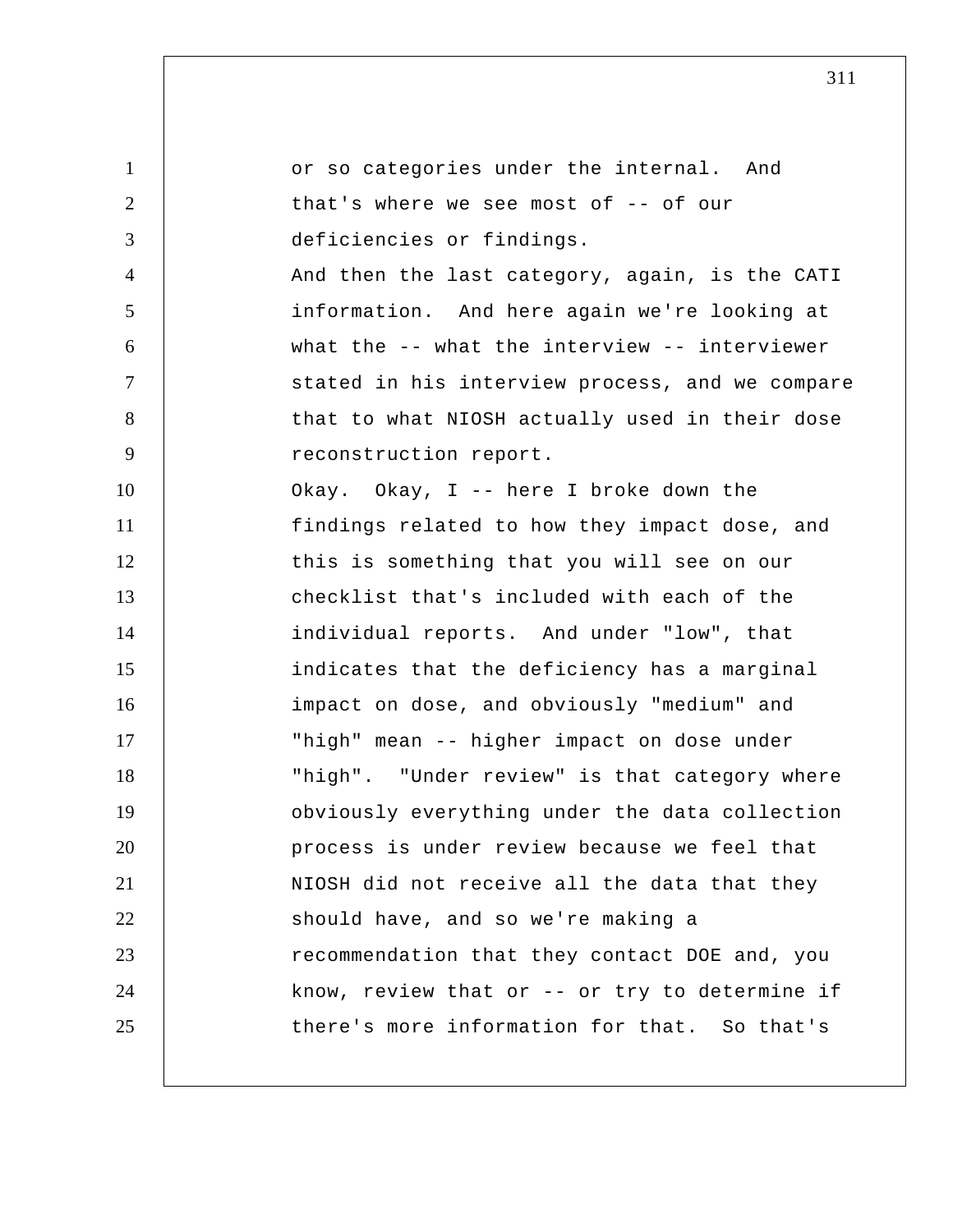| $\mathbf{1}$   | why certain fall -- certain of these findings    |
|----------------|--------------------------------------------------|
| 2              | fall under the category of "under review".       |
| 3              | Okay. Now here I've broken down these 100        |
| $\overline{4}$ | findings and I've tried to compress them into    |
| 5              | areas where we find discrepancies. And as you    |
| 6              | can see, the largest percentage, 38 percent, of  |
| $\tau$         | the findings associated with these 20 cases,     |
| 8              | these 100 findings, fell under the incorrect     |
| 9              | procedure, method or assumption used. And as I   |
| 10             | stated previously, a lot of the findings had to  |
| 11             | do with we felt that OTIB-4 was not a correct    |
| 12             | procedure to be used for compensating the --     |
| 13             | the AWE facilities, and so there's a lot of      |
| 14             | findings from those cases. And also the best     |
| 15             | estimate cases we're questioning some of the     |
| 16             | assumptions associated with that very detailed,  |
| 17             | refined assessment that NIOSH has done.          |
| 18             | I'll just pick out a few of these categories to  |
| 19             | give you examples. Model/assumption --           |
| 20             | model/assumption selection not scientifically    |
| 21             | Now this is a category that is an ef--<br>sound. |
| 22             | it's a built-in efficiency process that NIOSH    |
| 23             | uses in cases such as -- which you've heard      |
| 24             | before -- when they know that it's going to be   |
| 25             | a compensable case they will select the colon    |
|                |                                                  |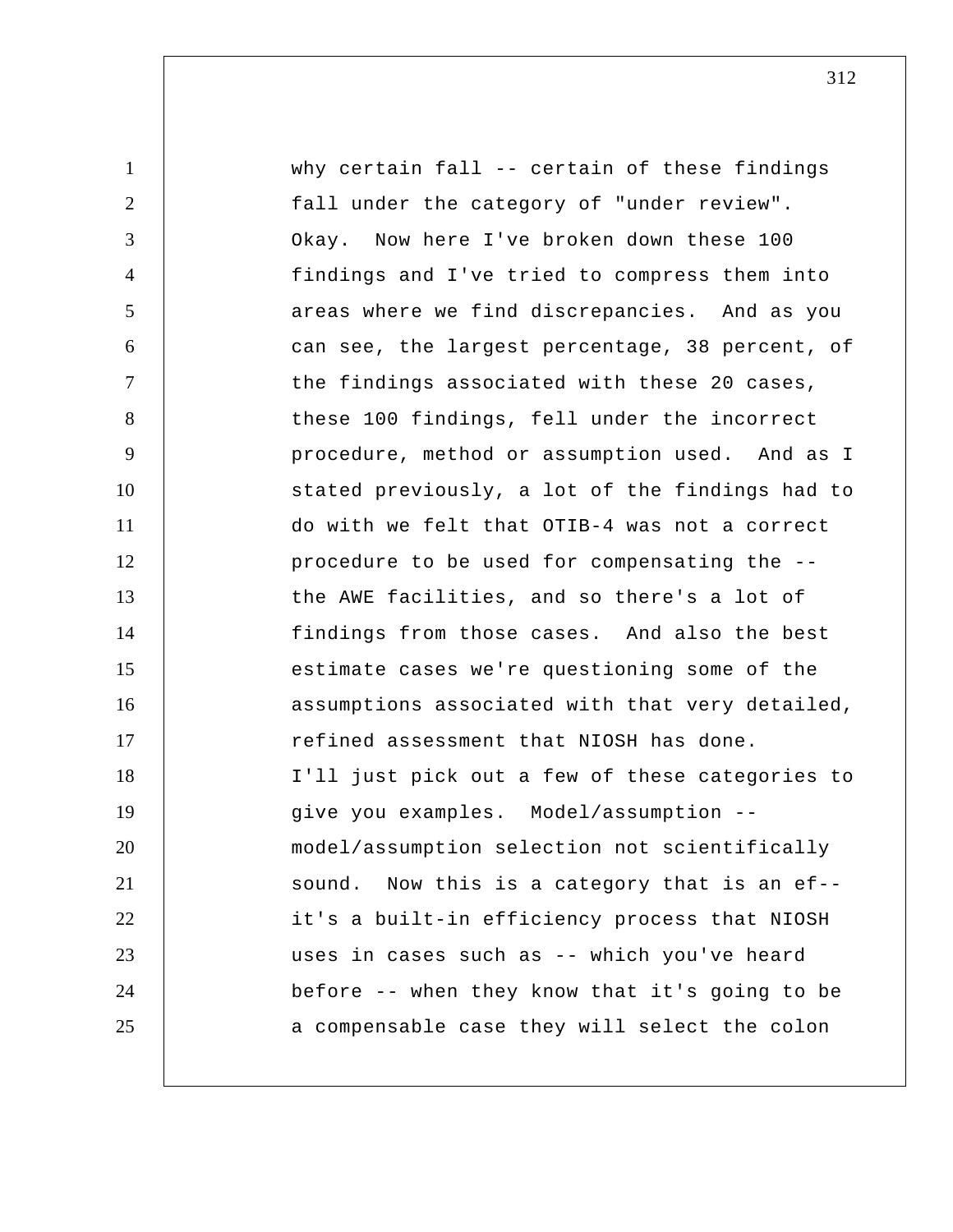1 2 3 4 5 6 7 8 9 10 11 12 13 14 15 16 17 18 19 20 21 22 23 24 25 as the highest non-metabolic organ for the hypothetical internal intake, and it does give the highest dose and it is considered, quote, claimant-favorable. However, it -- obviously, as you hear during public comment sessions so often, I think it tends to confuse the claimant and it's an identification of often a cancer that's not even related to -- to their cancer. And so in this case it's something that we pointed out. And from SC&A's point of view, it is -- we recognize that we're making this - we're stating a finding that NIOSH is overestimating the dose, excessively overestimating dose, and that's where most of the findings fall into that category. The dose reconstructions -- another set of findings is dose reconstructions did not consider all potential sources or those sources are not properly accounted for, and that was 23 percent of these case. Many of the findings here -- a lot of the cases were cases where the individual worked in the early years, and so there were times, like for the occupational medical exposure, some -- a lot of our findings indicated that possibly NIOSH did not consider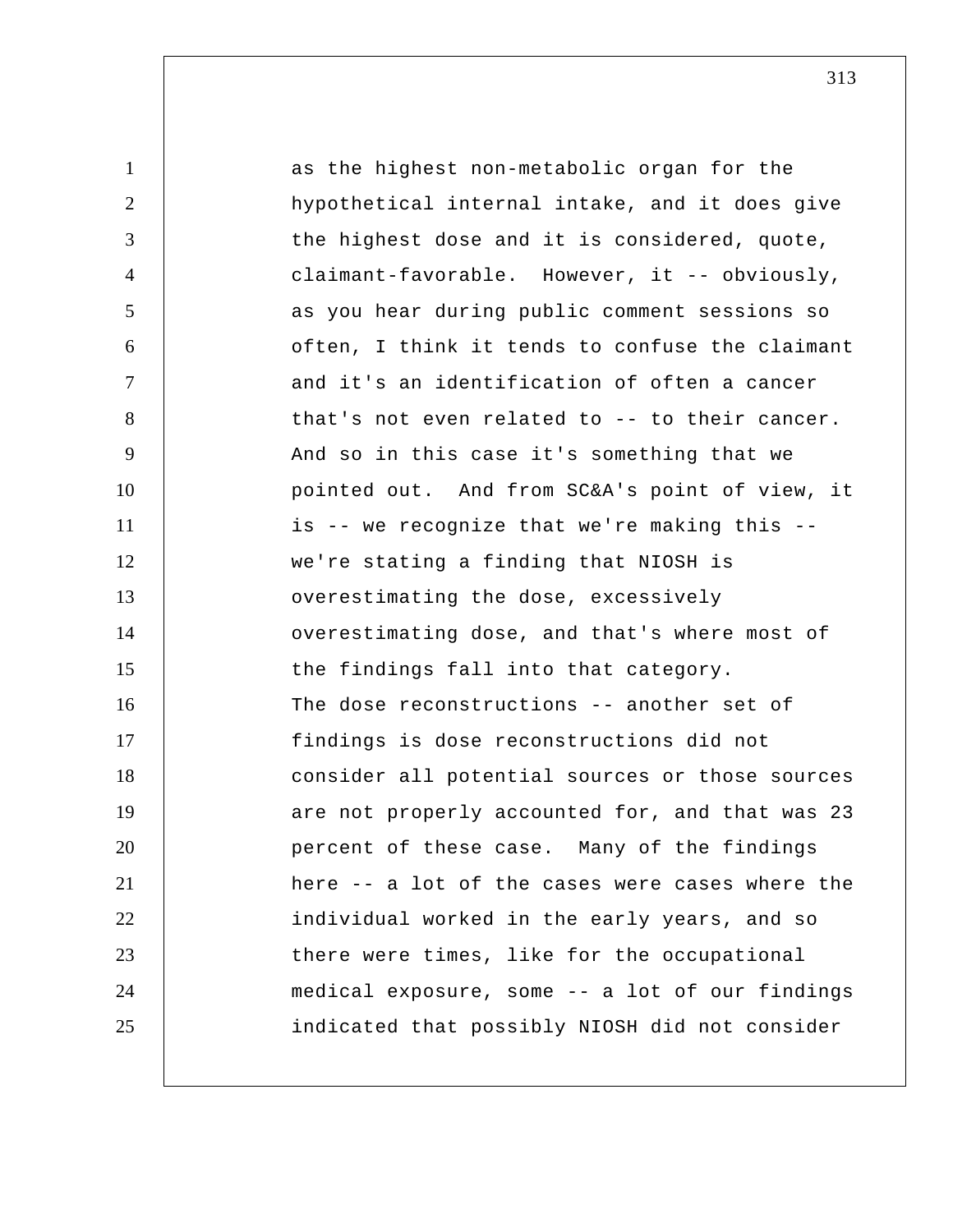1 2 3 4 5 6 7 8 9 10 11 12 13 14 15 16 17 18 19 20 21 22 23 24 25 photofluorography X-ray exams back in the early days, and it's that type of finding that falls under that category. And I'll go up to the top left where misinterpretation of procedures or procedural non-compliance, and here again -- I guess we've discussed this so many times before, but we have identified certain procedures such as this OTIB-8 and OTIB-10 which is a means of estimating and determining missed dose for film badge and TLDs, and it's those procedures that are not as clearly written as they could be and they are routinely misinterpreted. But as you also heard yesterday, I believe that NIOSH has corrected those. And it's that type of finding that falls under that category. And I did the same type of breakdown for all 80 cases. The fourth set of cases is -- falls under -- all of the percentages are pretty close to what we find here. The only thing - there were two sets of findings, a very small set of findings, for calculational errors and procedures not being referenced that we did not identify in the previous -- in the most recent set of cases. And again, as I mentioned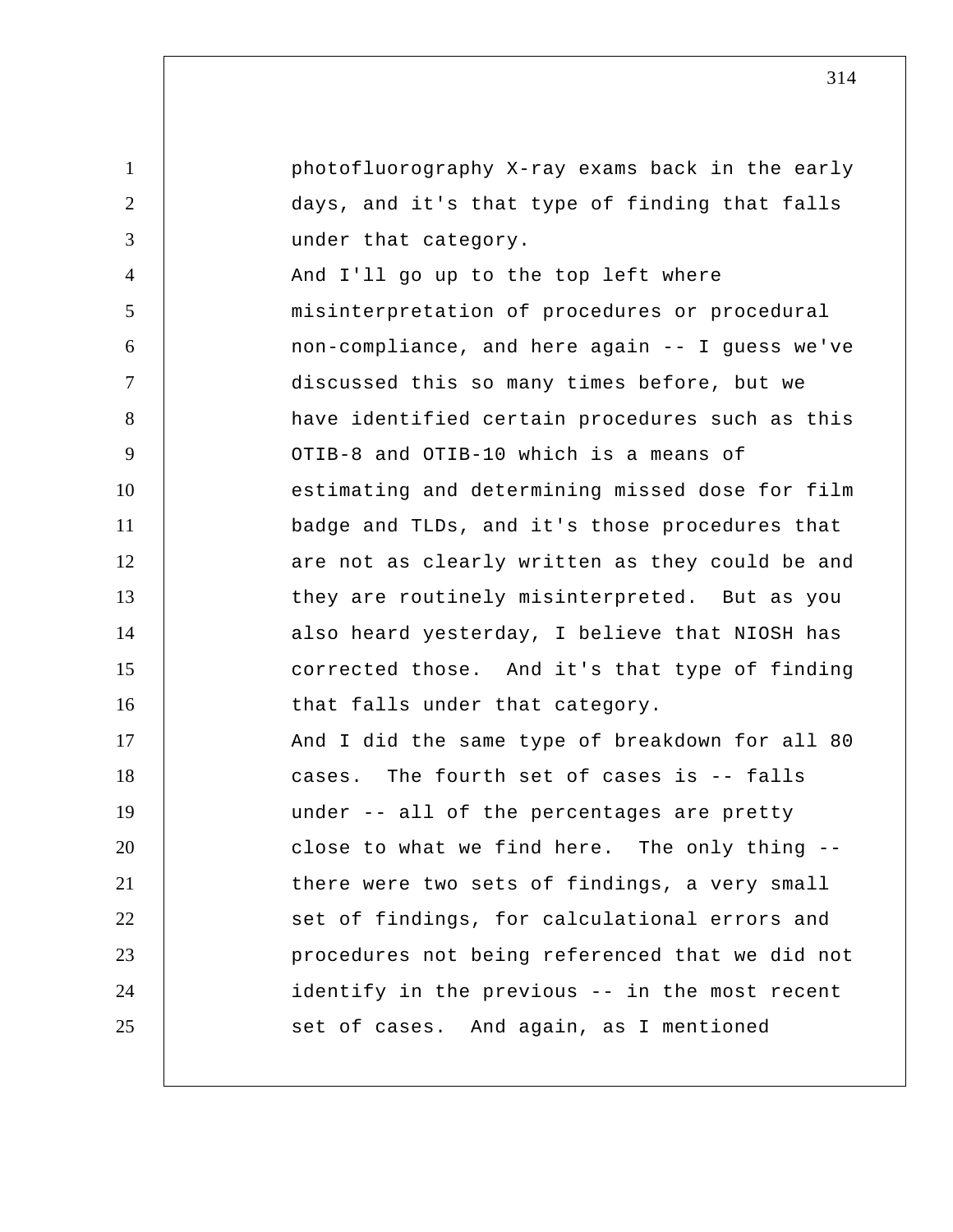1 2 3 4 5 6 7 8 9 10 11 12 13 14 15 16 17 18 19 20 21 22 23 24 25 earlier, I think this does indicate that data collection issues do not seem to be a problem that we're identifying very often, certainly not calculational errors. I will point out that we do have a category of reviewer could not reproduce dose that you see on the bottom here, 13 percent. In some cases, but ver-- very few, it may ultimately result that that is a calculational error, but - however, typically that's not the case because a lot of findings that fall under that particular category have to do with the fact that when a best estimate is used or when a workbook is used, that uses the Crystal Ball Monte Carlo technique. It's sometimes difficult for us to sit down and reproduce all of those doses. Other times the -- the dose reconstruction report is not always as clear as it could be and when we sit down with our guidance -- with the guidance that should have been used and the guidance that they supposedly stated was used and apply that guidance, we cannot reproduce the values that are in the dose reconstruction report. Okay. With all that said -- so we can ask what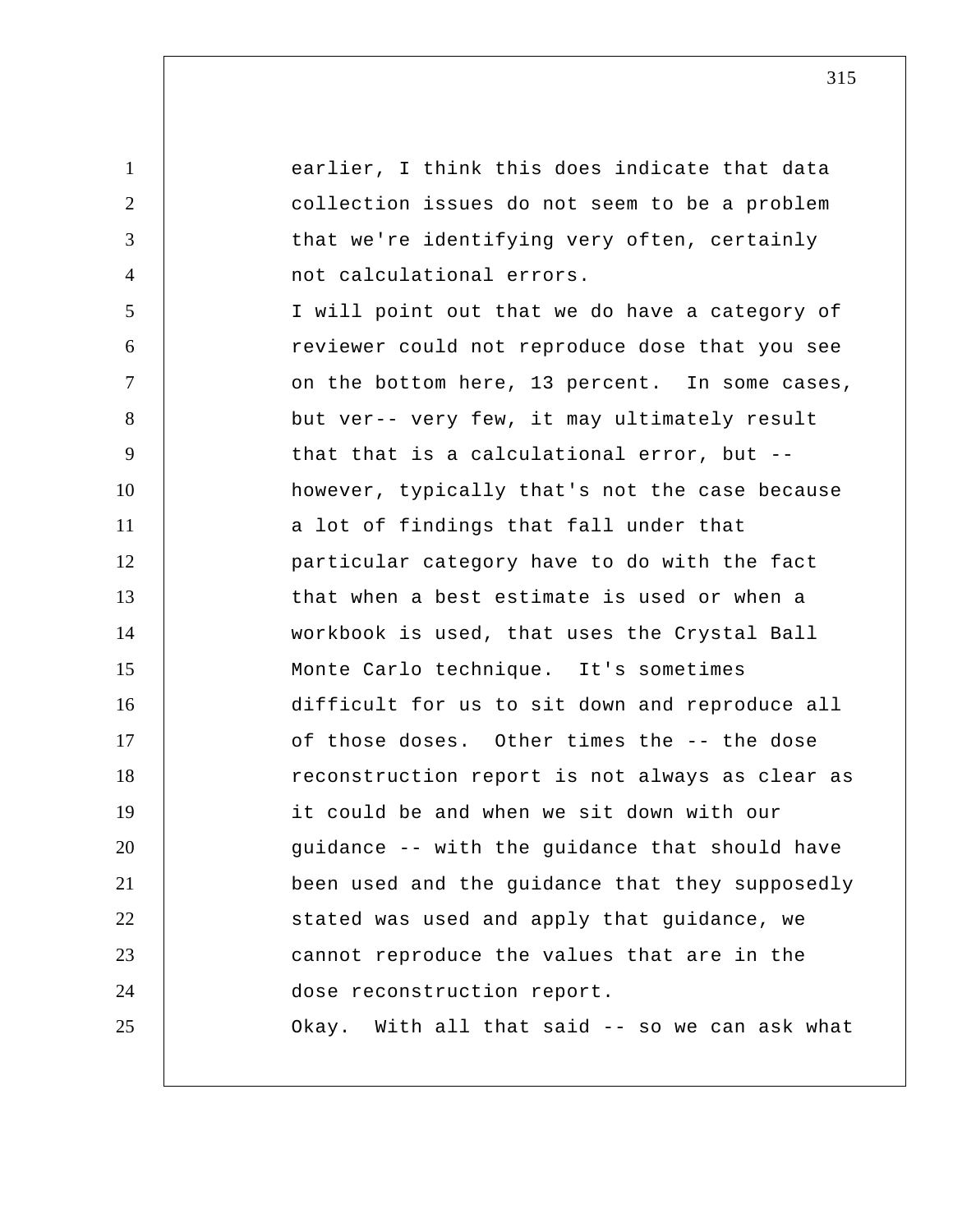1 2 3 4 5 6 7 8 9 10 11 12 13 14 15 16 17 18 19 20 21 22 23 24 25 -- what has been the impact of -- of SC&A's audit process and all of the identification of findings. And I think to date, and we've confirmed this, we have identified to NIOSH procedures that are routinely misinterpreted, and that is being corrected. We have also identified procedures that have some inconsistencies, there's inconsistencies between one Technical Basis Document and another or a Technical Basis Document and a Technical Information Bulletin, and often some excessive complexity is built into some of these TIBs, as you can see in some of the previous slides. And I -- I will take the opportunity here to state that based on everything that we're -- we've heard about so far that's going on right now with the site profile work, I can only expect that that particular category of excessive complexity is -- is going to increase. We're going to see more findings associated with that because of the complexity of the TIBs, the complexity of the cases. And I would only hope -- I'm getting off on a side issue here a little bit, but I would only hope that for -- that for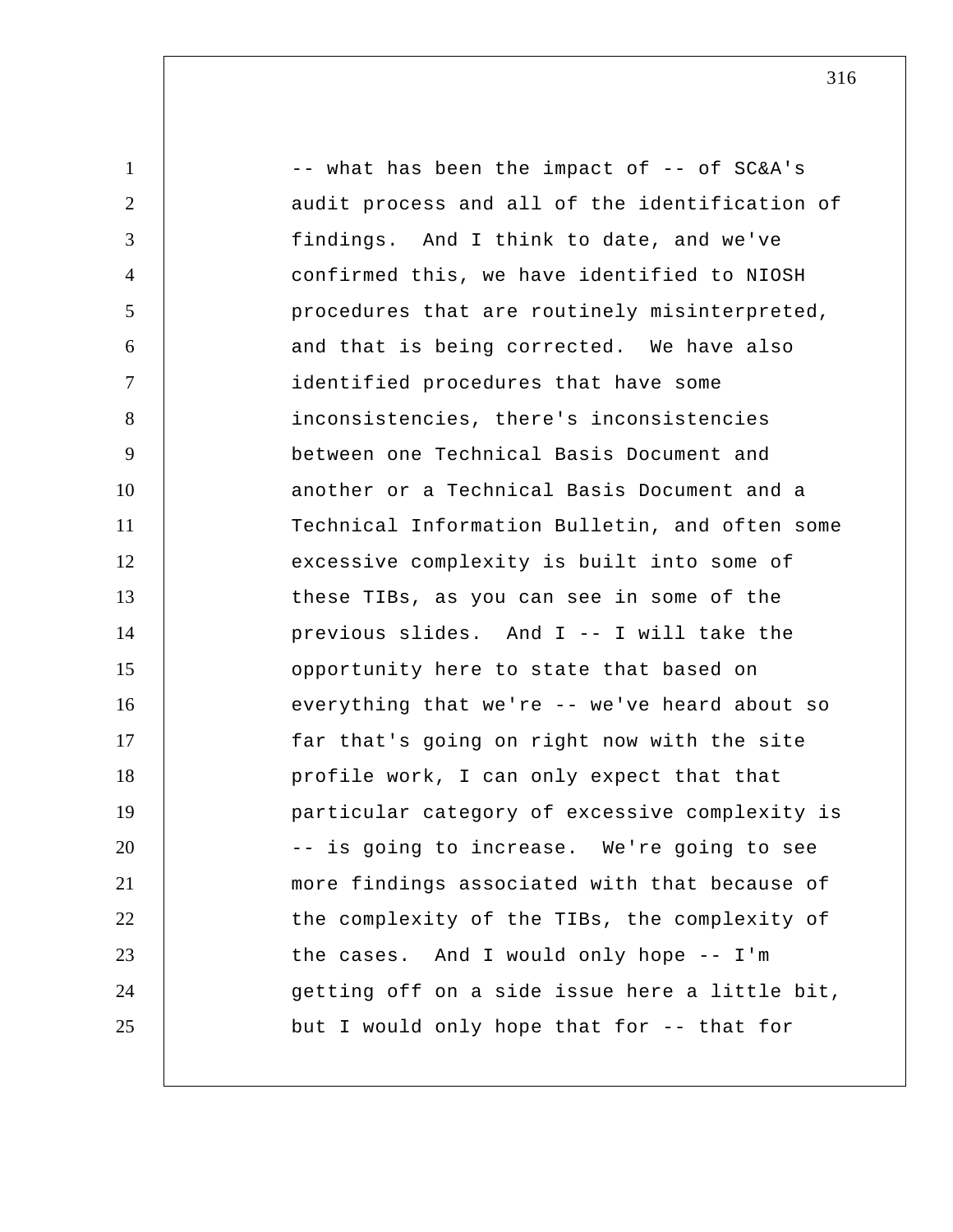1 2 3 4 5 6 7 8 9 10 11 12 13 14 15 16 17 18 19 20 21 22 23 24 25 NIOSH's sake and for the auditor's sake, some of the complexity of those is being built into facilities such as the Y-12 -- I would hope that there are certain dose reconstructors that are assigned to just doing Y-12 cases and can become very familiar with those types of guidance documents so that it makes it a little it easier on everyone. Also this next one is interesting. If you go back to your first set of 20 cases, tab number 7, when we were working through that tab Hans identified this issue of looking at lymphatic cancers and reassessing the dose reconstructions in behalf of that. And I can only assume that it was because of that identification of that finding that NIOSH did go forward, make that change -- which has affected about 1,000 cases, I guess, at this point. The other thing we've done, as I've alluded to before, is recommend that NIOSH avoid this excessive overestimation, which just is not scientifically sound. It adds confusion. It's difficult for the claimant to understand. And I think when claimants, as -- as we hear, they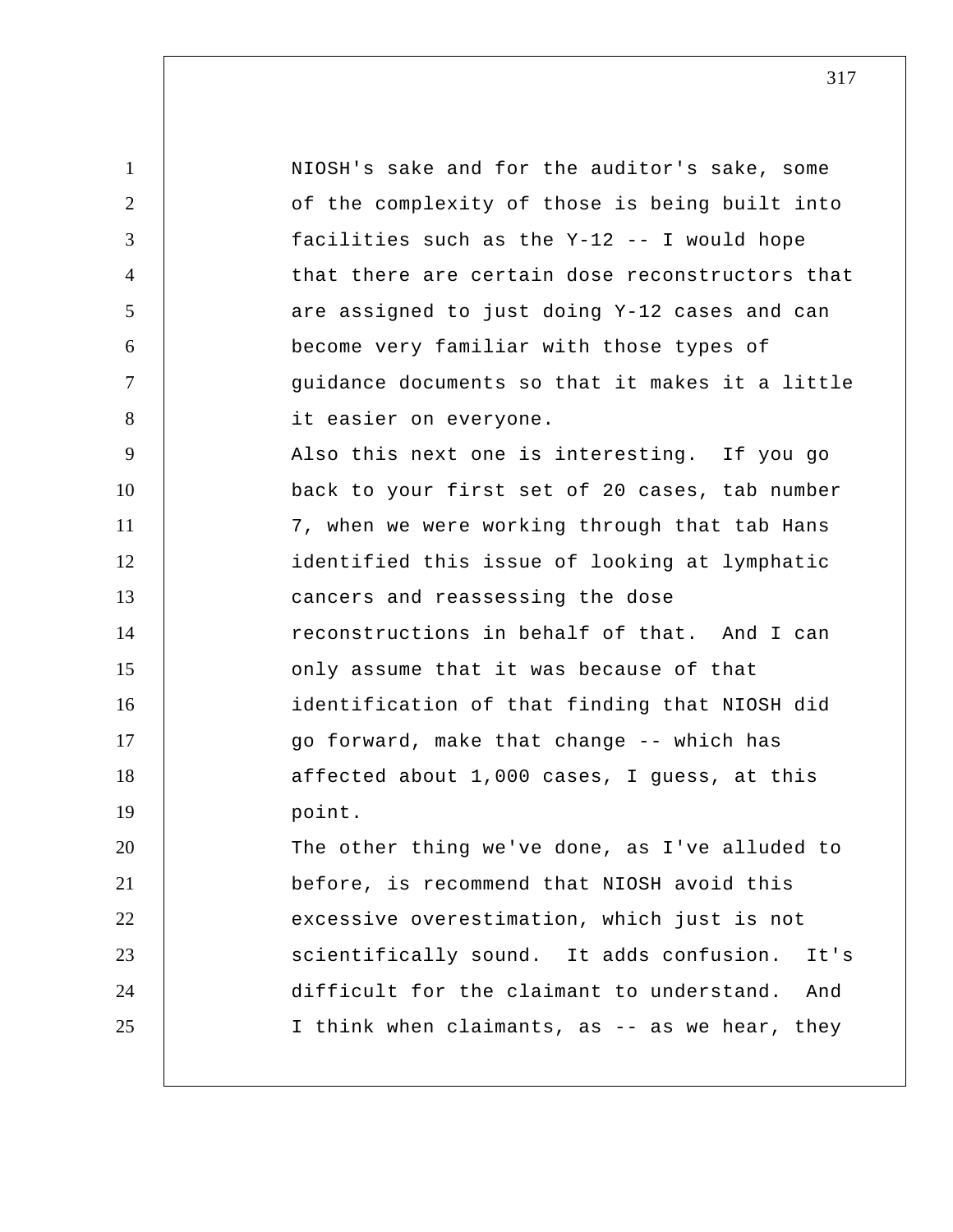1 2 3 4 5 6 7 8 9 10 11 12 13 14 15 16 17 18 19 20 21 22 23 24 25 compare notes, and it -- it's a confusing issue. We should try to be as consistent and as scientifically sound as possible, especially in cases like this hypothetical internal intake. Selecting the colon over the breast or some other cancer is -- it's just as easy to select one -- one cancer -- the correct cancer as opposed to the colon or something else. You're not compromising efficiency. And then lastly, and I think we -- we've talked about this also today. From the very beginning I think one of the most difficult items that we had, as auditors, was trying to get a full understanding of what the dose reconstructor did. The dose reconstruction report has not always been as clear as it could be, and I think NIOSH has also recognized that and they're working on -- on changing the wording associated with that. But that doesn't only benefit us as auditors. It obviously benefits the claimants, and it benefits, hopefully, NIOSH's internal QA process. We heard earlier today about including a matrix for assumptions. SC&A has also recommended we put into our report -- in the summary we identify the doses,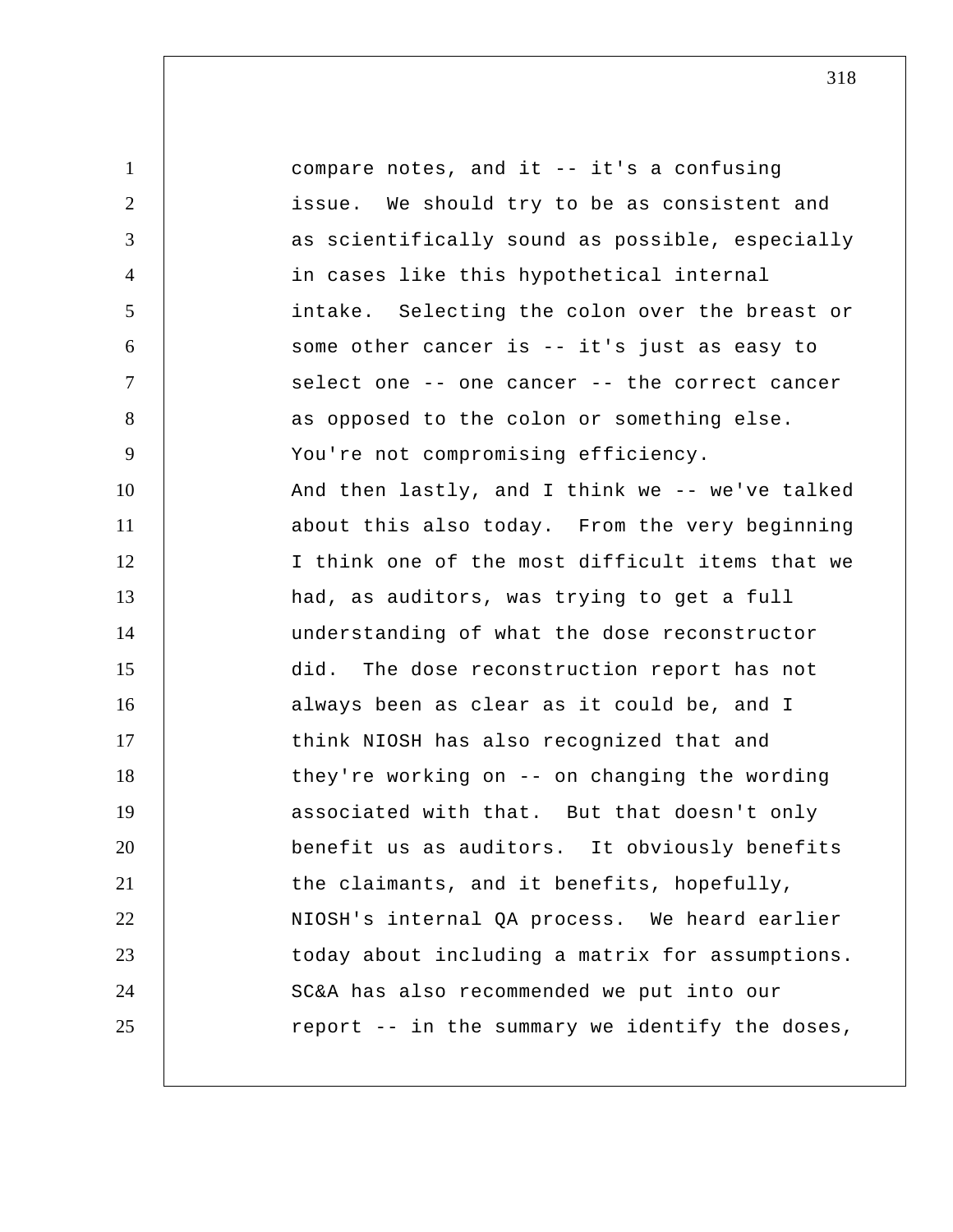1 2 3 4 5 6 7 8 9 10 11 12 13 14 15 16 17 18 19 20 21 22 23 24 25 all the external dose, internal dose, identify it on the IREP sheet, and I think that would also be beneficial for NIOSH's internal auditing process and -- and the claimant themselves. And then my last slide, and I guess I have to correct my number here. My first -- I guess I pulled this number off the internet, and I believe we had a correction to that number, but NIOSH has completed somewhere around 12,000 cases or over 12,000 cases that have been sent up to DOL. And obviously, as you've seen through my presentation, SC&A has only audited 80 cases of that more than 12,000. So it's clear that 80 cases represent only a small percentage of the dose reconstructions, and therefore any discrepancies that we find - the -- the value of this audit has to be to improve, like I said, future dose reconstructions by amending procedures when appropriate. I think that's -- that's been a helpful item that we've added, that we are - something that SC&A has benefited the program. Also if we can lay -- the second item, reevaluate or revise completed dose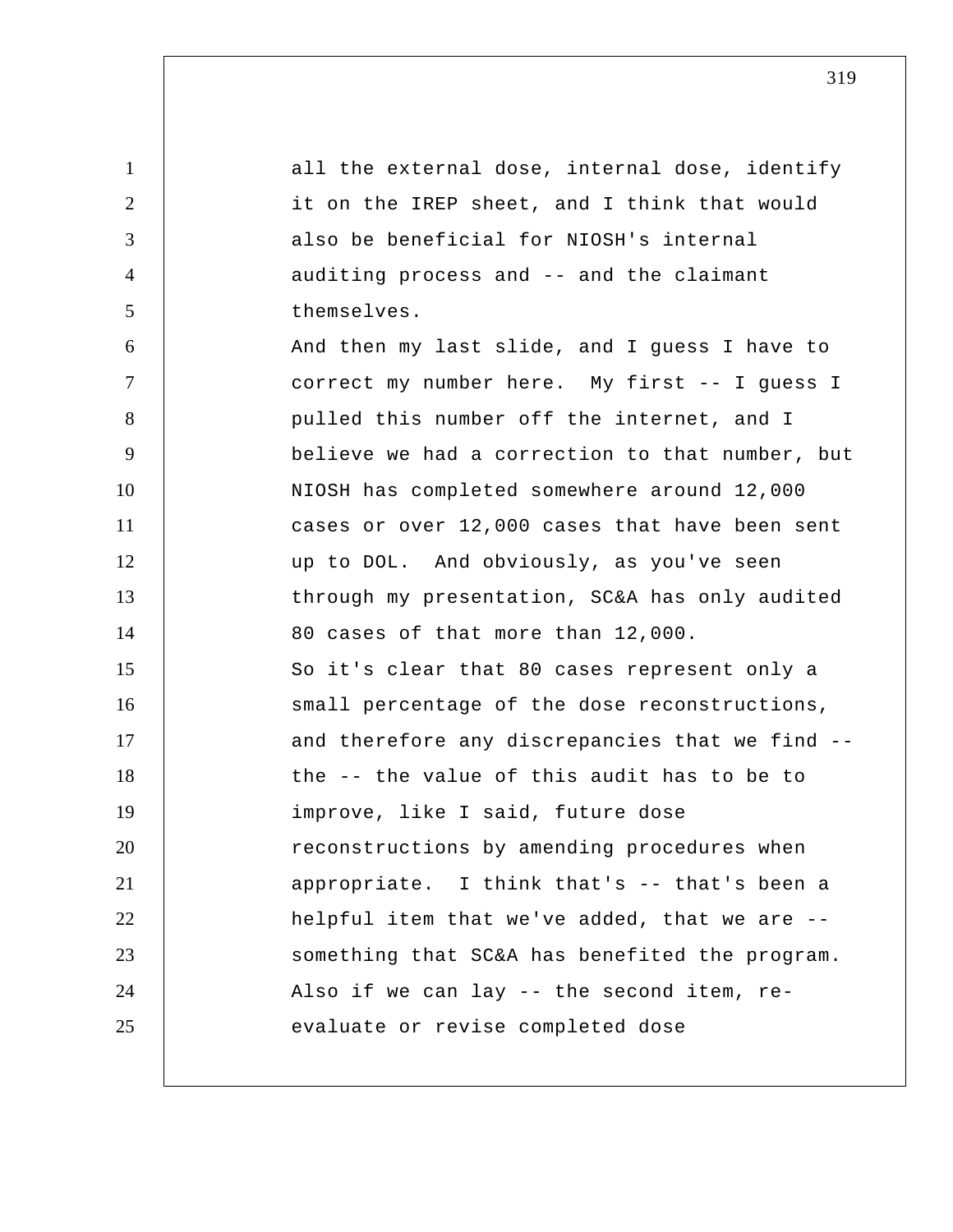1 2 3 4 5 6 7 8 9 10 11 12 13 14 15 16 17 18 19 20 21 22 23 24 25 reconstructions, such as the lymphoma cancers that I mentioned earlier, that have already - that have impacted cases that have been adjudicated. And lastly, if we can  $--$  if  $--$  if these findings can assist NIOSH in improving their internal QA program, I think SC&A has -- has had benefit in that, even in these few -- 80 cases. So I believe that's my last slide and -- Hans, did you have anything else you wanted to say?  **DR. BEHLING:** I think you said it all.  **MS. BEHLING:** Okay. At least I gave you a chance here.  **DR. ZIEMER:** He knows the right answer to that question. Thank you very much, Kathy. Let me ask Board members -- Roy, it looks like you have a question here.  **DR. DEHART:** Kathy, it's been a pleasure working with you and Hans as we work on these cases, and I've found it informative and helpful. I don't want to be prescriptive in this, but I would suggest that when you have the high significant findings -- we have three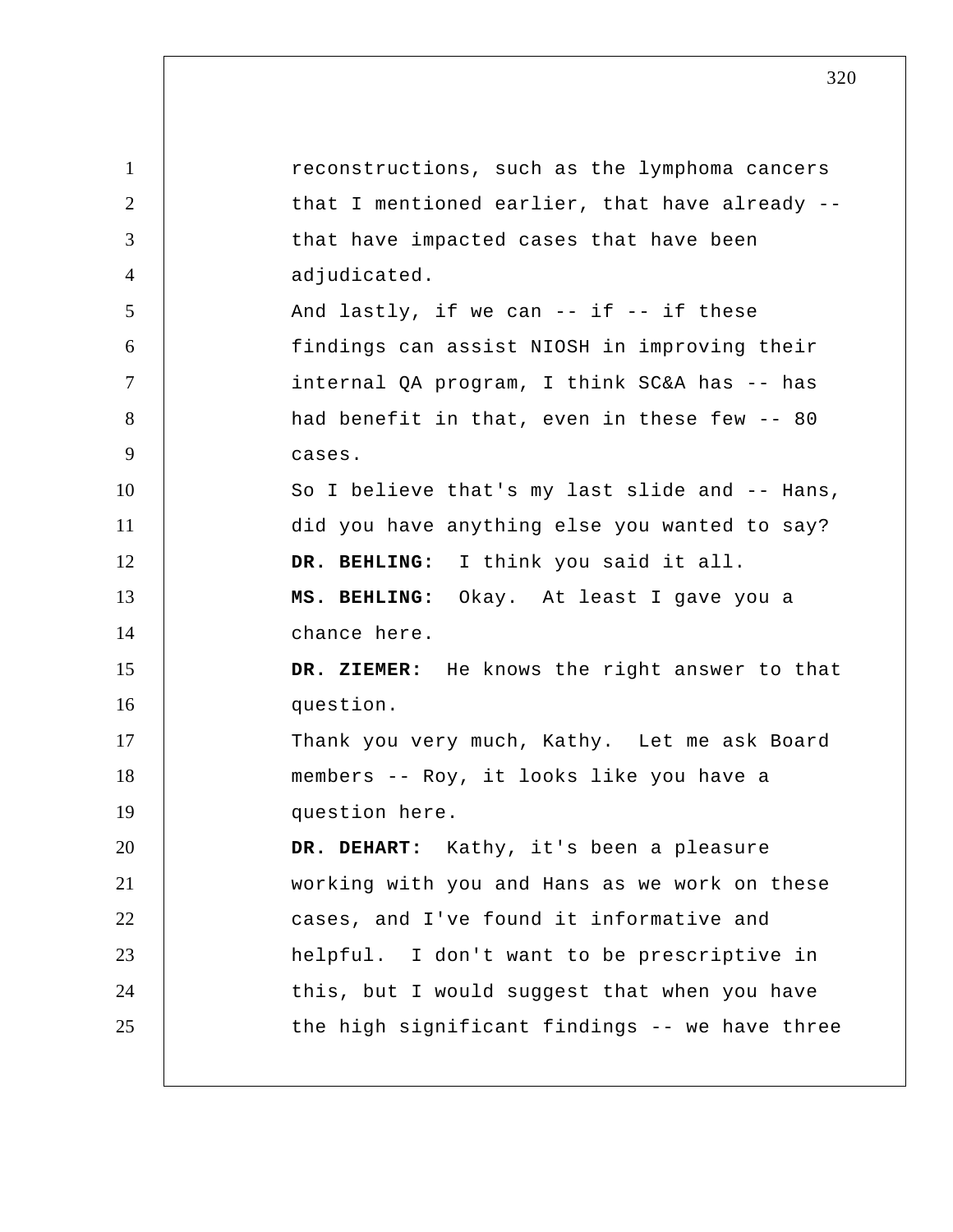1 2 3 4 5 6 7 8 9 10 11 12 13 14 15 16 17 18 19 20 21 22 23 24 25 in this -- this set, and we've run about that same number, as I recall, in the earlier sets -- it would be helpful if you could identify those specifically, with -- with the concern that you have, so that we can go back and look in the book ourselves --  **MS. BEHLING:** Yes.  **DR. DEHART:** -- because we're only dealing with about 20 percent of the cases, at most.  **MS. BEHLING:** Yes, that's a very good idea, and I apologize for not doing that. The other thing I will point out that, you just jogged my memory on that particular slide, the fact that we have a lot of low impact findings in -- in most of the cases, because now we're starting to see the best estimate cases. In fact, I should have also pointed out -- and it was on one of my previous slides -- the three best estimate cases, they have the most findings, I think -- nine, 11, and so on -- so if you have even -- if we confirm that these truly are deficiencies and you have several low impact dose deficiencies, in those cases -- that one case I believe was 48 per-- over 48 percent, so we'll see how that plays itself out, but I do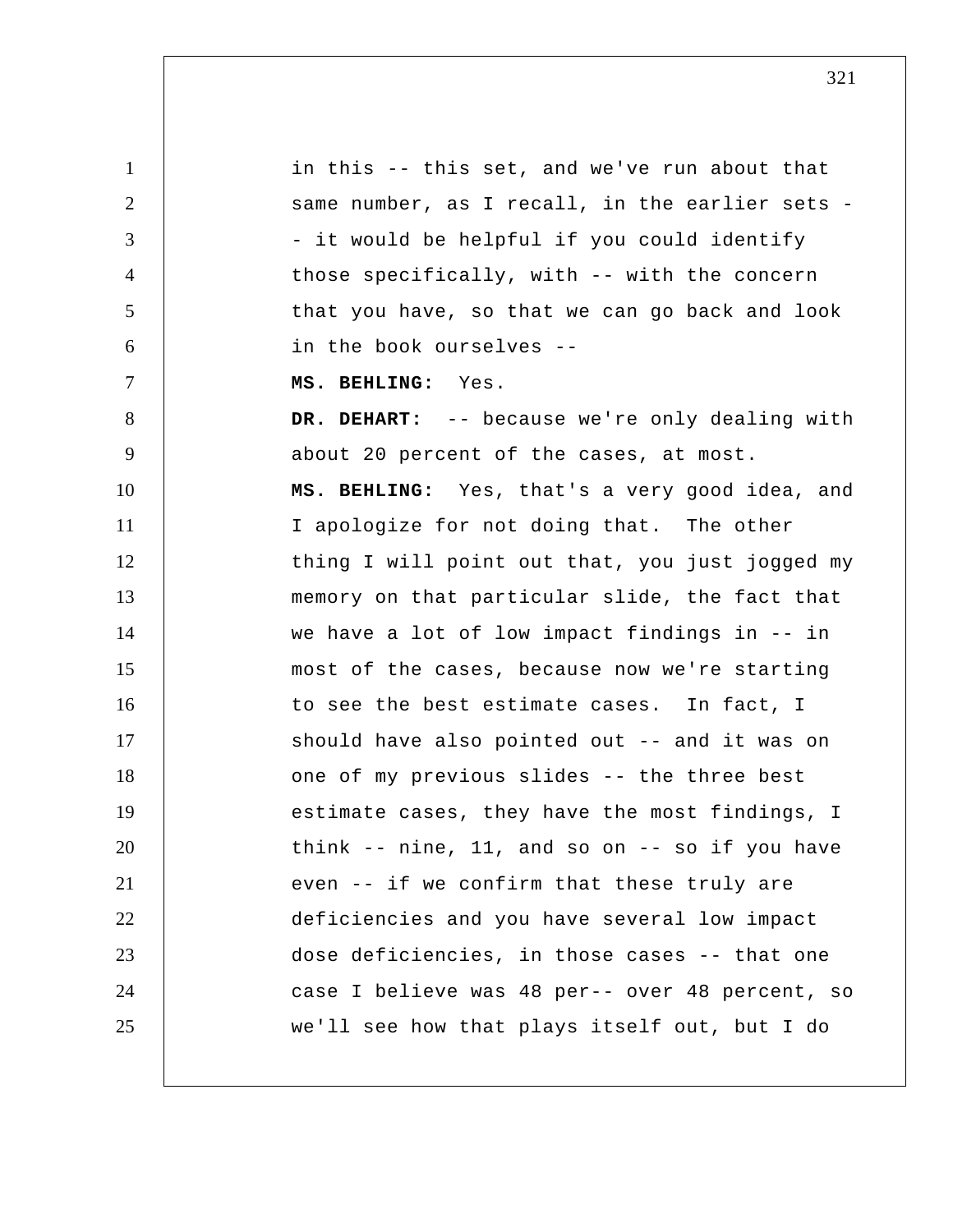1 2 3 4 5 6 7 8 9 10 11 12 13 14 15 16 17 18 19 20 21 22 23 24 25 agree with you with regard to the high -- high dose. That's a very good suggestion.  **DR. ZIEMER:** Wanda Munn.  **MS. MUNN:** I noticed in the pie chart of the breakdown for the fourth set, as opposed to the breakdown of findings for all 80 cases, the segment that reports the irreproduceable results dropped from 13 for the overall down to eight. I'm assuming that in those cases where you were unable to reproduce the exact result - I'd gotten the impression from what you said in the past that the impact of that was relatively low and that it didn't make a major difference in most of the cases, but can we also assume from this that that's becoming less of an issue as we get more familiar with the cases and the workbooks get used more thoroughly?  **MS. BEHLING:** I think that is correct. As I said, I believe it was during our prev-- our third set of cases where we first started to become aware -- or maybe the second set of cases -- of the workbooks that exist out there, and we were not familiar with how to even interpret the data in those workbooks. So yes,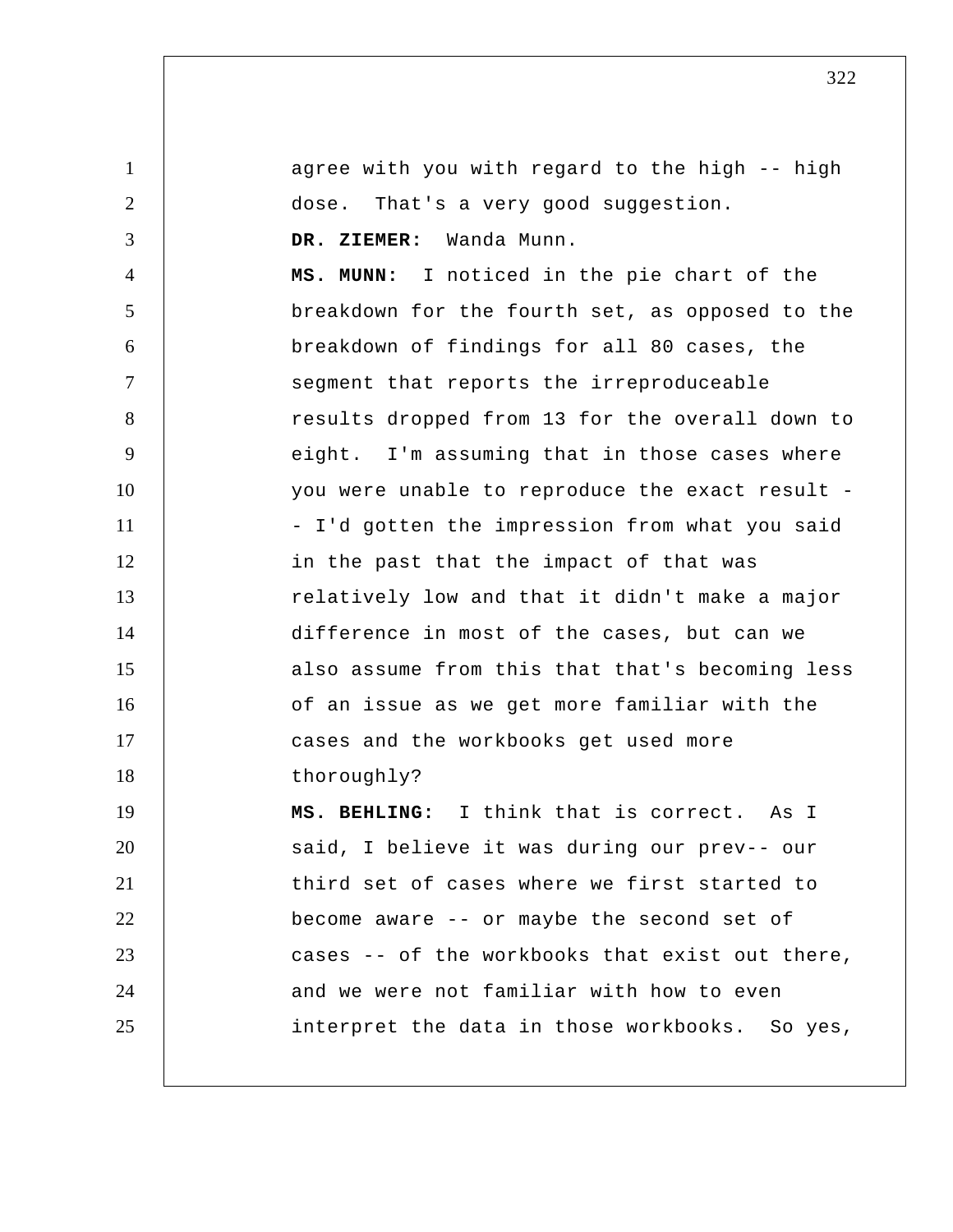| $\mathbf{1}$   | you do see a decline in that -- SC&A's ability    |
|----------------|---------------------------------------------------|
| 2              | (sic) to reproduce the dose, and often that is    |
| 3              | because in -- in -- I think in some cases         |
| $\overline{4}$ | they're -- they're attempting to also include     |
| 5              | all of their references -- in some cases I do     |
| 6              | see things such as where they -- they break up    |
| $\tau$         | the $--$ the $--$ I can't think of the word right |
| 8              | now, but they're a little bit more descriptive    |
| 9              | in their dose reconstructions, and so that does   |
| 10             | help us. And we are becoming more familiar        |
| 11             | with interpreting the workbooks and going into    |
| 12             | those workbooks and seeing what information is    |
| 13             | being used, and so it's a little bit easier for   |
| 14             | us to reproduce.                                  |
| 15             | DR. ZIEMER: Okay. Other comments? Kathy, I        |
| 16             | guess -- and again, this will lead to a matrix,   |
| 17             | a resolution matrix, as we have for the others.   |
| 18             | MS. BEHLING: In fact I have generated a           |
| 19             | matrix, but you may not have even -- I just       |
| 20             | generated the matrix probably earlier this week   |
| 21             | when you -- you probably didn't even get it       |
| 22             | before you left, so it is --                      |
| 23             | DR. ZIEMER: No, but -- yeah, the Board -- the     |
| 24             | Board will have that expectation, if they         |
| 25             | haven't already got it. The matrix is --          |
|                |                                                   |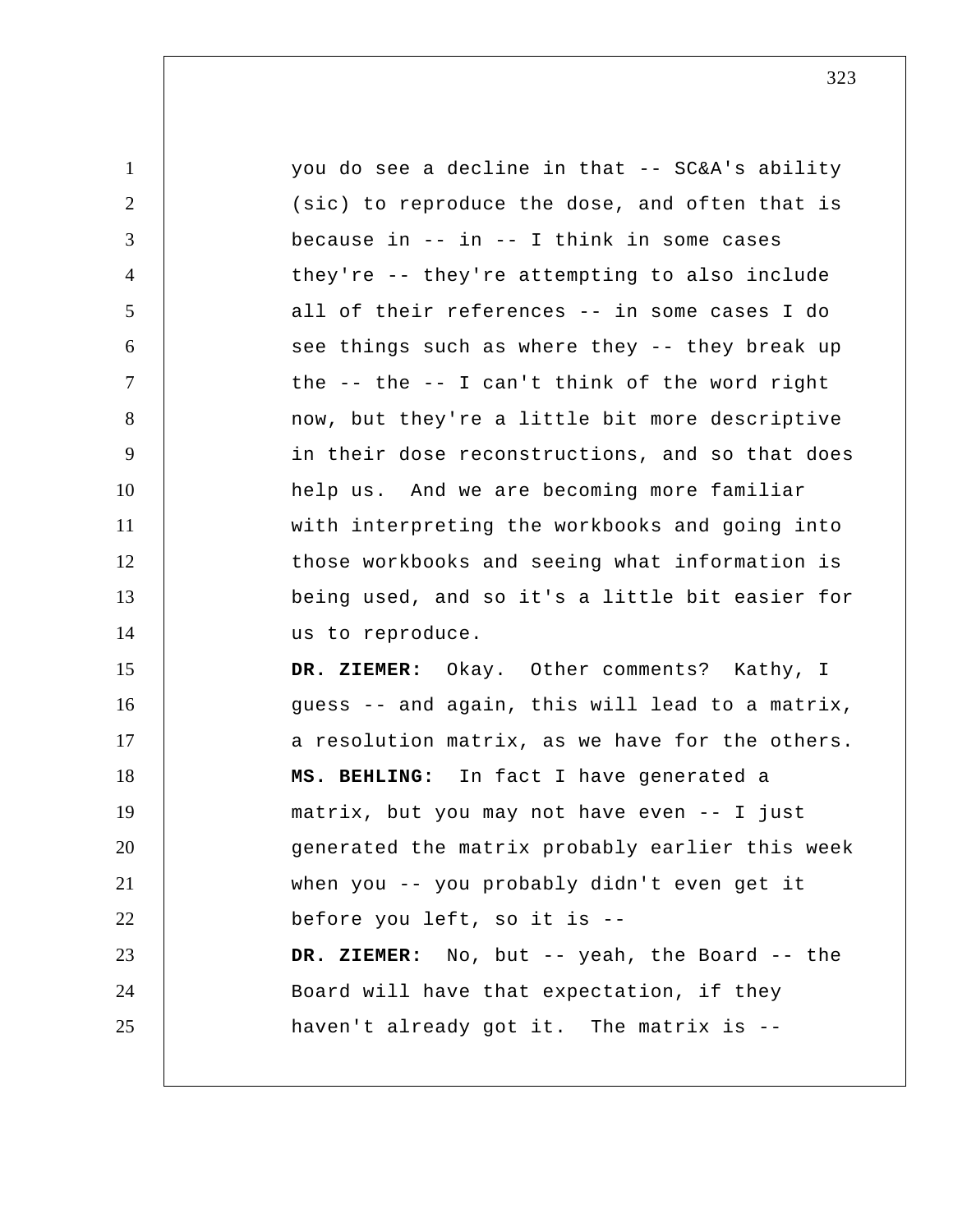1 2 3 4 5 6 7 8 9 10  $11$   $-$ 12 13  $14$  --15 16 17 18 19 20 21 22 23 24 25  **MS. BEHLING:** Yes.  **DR. ZIEMER:** -- follows, and we're --  **MS. BEHLING:** Yes.  **DR. ZIEMER:** -- we're under way then with --  **MS. BEHLING:** With the issue -- **DR. ZIEMER:** -- the process.  **MS. BEHLING:** That's right, we will -- we'll begin that.  **DR. WADE:** And for the record to be clear, at this point NIOSH hasn't had a chance to respond  **MS. BEHLING:** Exactly.  **DR. WADE:** -- and, you know, we'll follow that  **DR. ZIEMER:** Right.  **DR. WADE:** -- process that's been so productive as we continue, but NIOSH has not had a chance to react to this as of yet.  **MS. BEHLING:** Of course.  **DR. ZIEMER:** Thank you very much. Let's take about a five-minute break. I need to get the list of -- of speakers, and so we will have the public comment period in five minutes. (Whereupon, a recess was taken from 5:00 p.m. to 5:07 p.m.)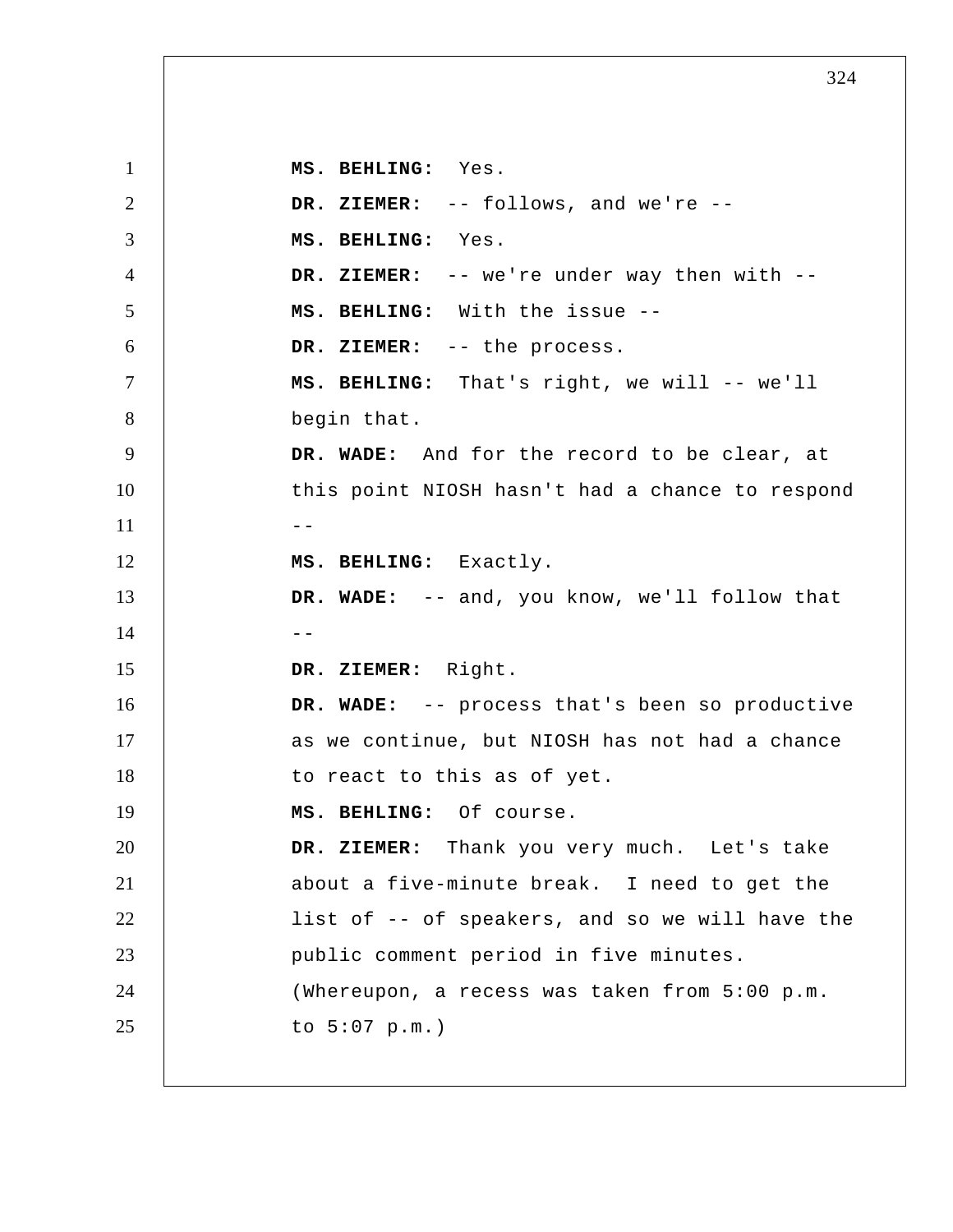| 1              | PUBLIC COMMENT                                 |
|----------------|------------------------------------------------|
| 2              | DR. ZIEMER: Okay, we're going to begin the     |
| 3              | public comment session. First we'll call on    |
| $\overline{4}$ | Harriet -- is it pronounced Ruiz, Harriet? Is  |
| 5              | Harriet here? I understand she --              |
| 6              | <b>UNIDENTIFIED:</b> (Off microphone)          |
| $\overline{7}$ | (Unintelligible)                               |
| 8              | DR. ZIEMER: What -- what's the correct         |
| 9              | pronunciation?                                 |
| 10             | MS. RUIZ: It's Harriet Ruiz.                   |
| 11             | DR. ZIEMER: Ruiz.                              |
| 12             | MS. RUIZ: Yes.                                 |
| 13             | DR. ZIEMER: Okay. Welcome.                     |
| 14             | MS. RUIZ: I thought you were asking for        |
| 15             | (unintelligible) there for a minute.           |
| 16             | DR. ZIEMER: No, no. Good.                      |
| 17             | MS. RUIZ: Good afternoon, Mr. Chairman and     |
| 18             | members of the committee, and I really         |
| 19             | appreciate you letting me speak to you today.  |
| 20             | I appreciate all the hard work you do. I know  |
| 21             | how hard it is to sit in a committee meeting   |
| 22             | all day, I am a state representative. And I am |
| 23             | going to read a little bit and then kind of    |
| 24             | talk briefly.                                  |
| 25             |                                                |
|                |                                                |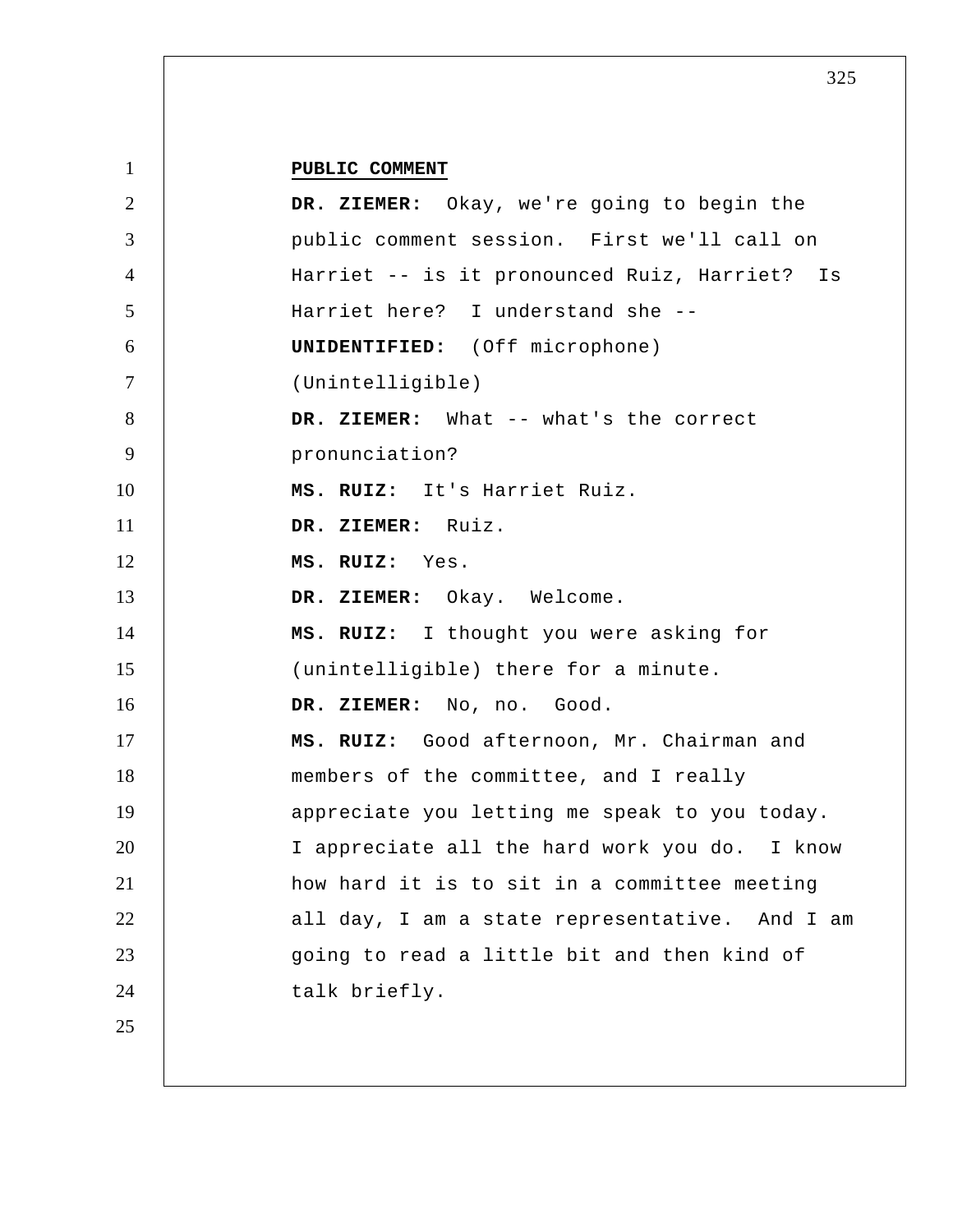1 2 3 4 5 6 7 8 9 10 11 12 13 14 15 16 17 18 19 20 21 22 23 24 25 First of all, my name is Harriet Ruiz, it's Ru-i-z, and my phone number is 505-771-3059, and I'd like that in the record.  **DR. ZIEMER:** It has been recorded. Thank you.  **MS. RUIZ:** Thank you. Since I filed the SEC petition in January of '06 I have received several requests for more information in a differently-formatted -- in a differently formatted letter. The burdens placed on petitioners are time-consuming. Records are not readily available and -- to build a case for the SEC. You know, we're just lay people out here, and it is -- it's -- it's a -- it's a very hard thing.  **MS. RUIZ:** And Harriet, just for the Board's benefit, in case there's any question, you haven't mentioned the state, but I think maybe they've all figured it out. It's --  **MS. RUIZ:** I'm sorry, I'm from New Mexico.  **DR. ZIEMER:** -- New Mexico.  **MS. RUIZ:** Yes.  **DR. ZIEMER:** Right.  **MS. RUIZ:** Where am I? Yesterday -- well - well, let's see, build a case -- NIOSH Director Howard and yesterday Larry Elliott stated to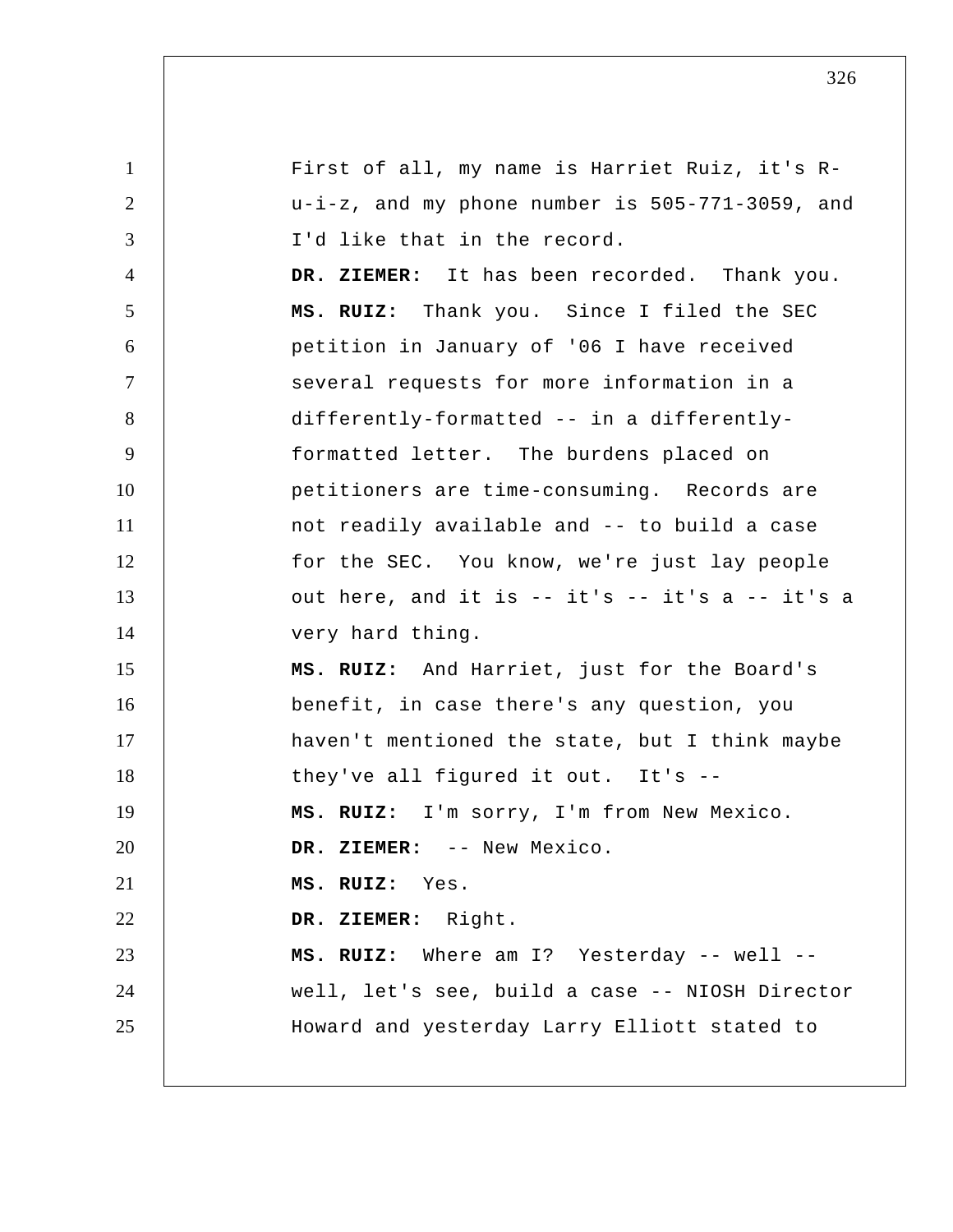1 2 3 4 5 6 7 8 9 10 11 12 13 14 15 16 17 18 19 20 21 22 23 24 25 the Board that they do assist SEC petitioners, but I have not seen evidence of this to this date. The scope of the LANL petition, which I filed with several other state legislators - and I'm going to mention their names; it's the Speaker of the House Ben Lujan, he also worked in Los Alamos I believe from 1956 through possibly '68, '70, somewhere in that area, I'm -- I'm guessing on that; and also Representative Jeannette Wallace, she represents Los Alamos, so her constituents - so we figured we would invite Jeannette to be on this because it's of big concern to her and her constituency, so -- the other legislators. And how I did this is in -- I want to cover all the workers in the production areas from 1943 through 1975. The initial NIOSH response on February of '06 requested that I submit additional -- added information to demonstrate the infeasibility of reconstructing dose -- I'm sorry, it's late. I have not had access to health physicists, and NIOSH has not assisted me in securing historical records to help meet the information requirements which are required under the rule.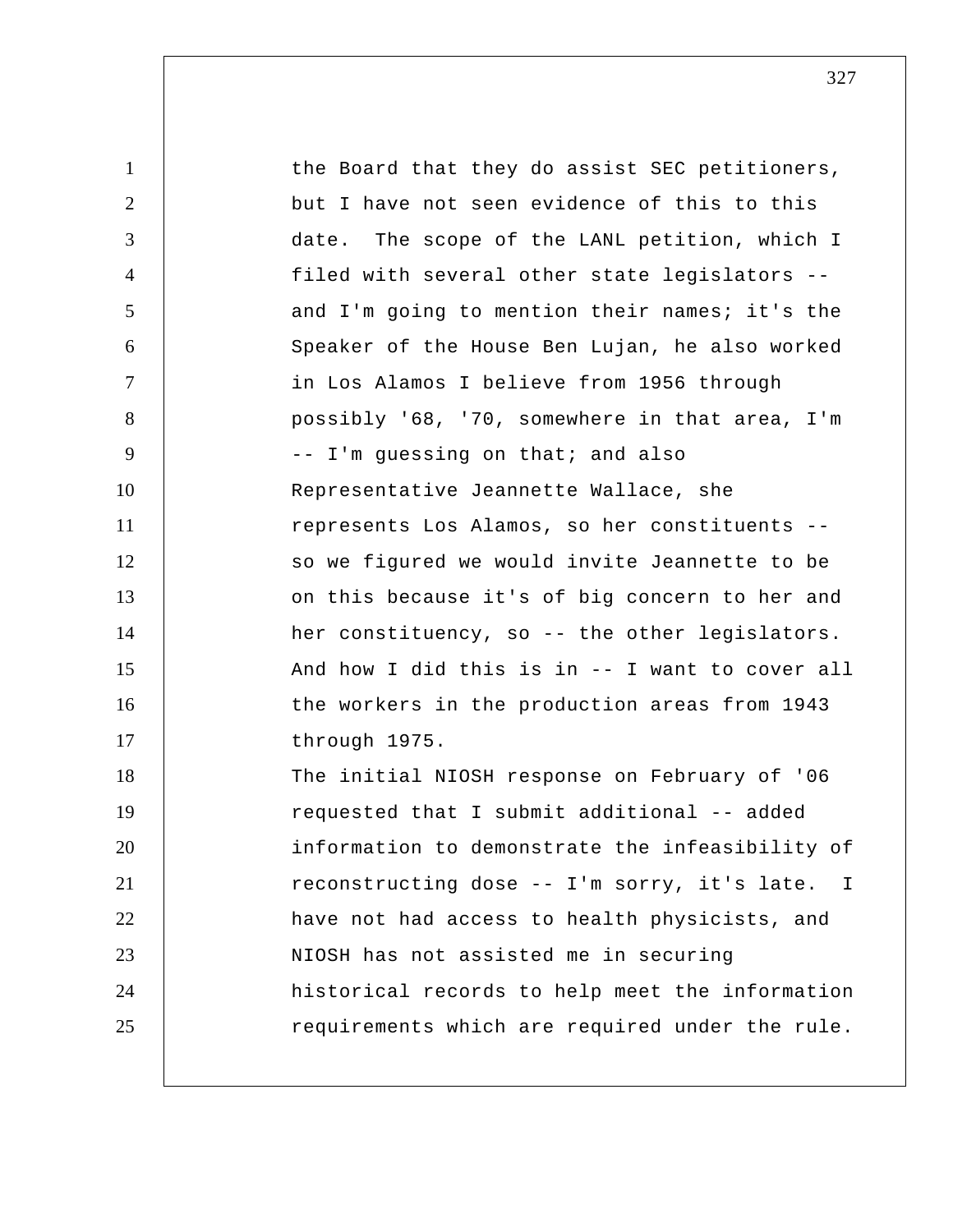1 2 3 4 5 6 7 8 9 10 11 12 13 14 15 16 17 18 19 20 21 22 23 24 25 I received a second letter from NIOSH on May 26th, '06 asserting deficiencies in my submissions regarding insufficient dose data on the grounds the documents were not categorized according to boxes in the SEC forms used by NIOSH, even though the records are from DOE's 1991 tiger team reports and NIOSH's own site profile presentations -- it's in their own PowerPoints. I don't think I need to read these unless you would like me to. I have several here that were submitted. If you would like me to, I can, but the  $-$ - I  $-$  I'm very aware of the time. Would you like me to, or just go on?  **DR. ZIEMER:** I don't know that it's necessary, but you --  **MS. RUIZ:** Okay.  **DR. ZIEMER:** -- could at least provide them to us for the record.  **MS. RUIZ:** Well, if I have a clean copy, I will.  **DR. ZIEMER:** All right.  **MS. RUIZ:** I'm now in the process of making my third submission, which is due next week, for the time frame of the last letter. This last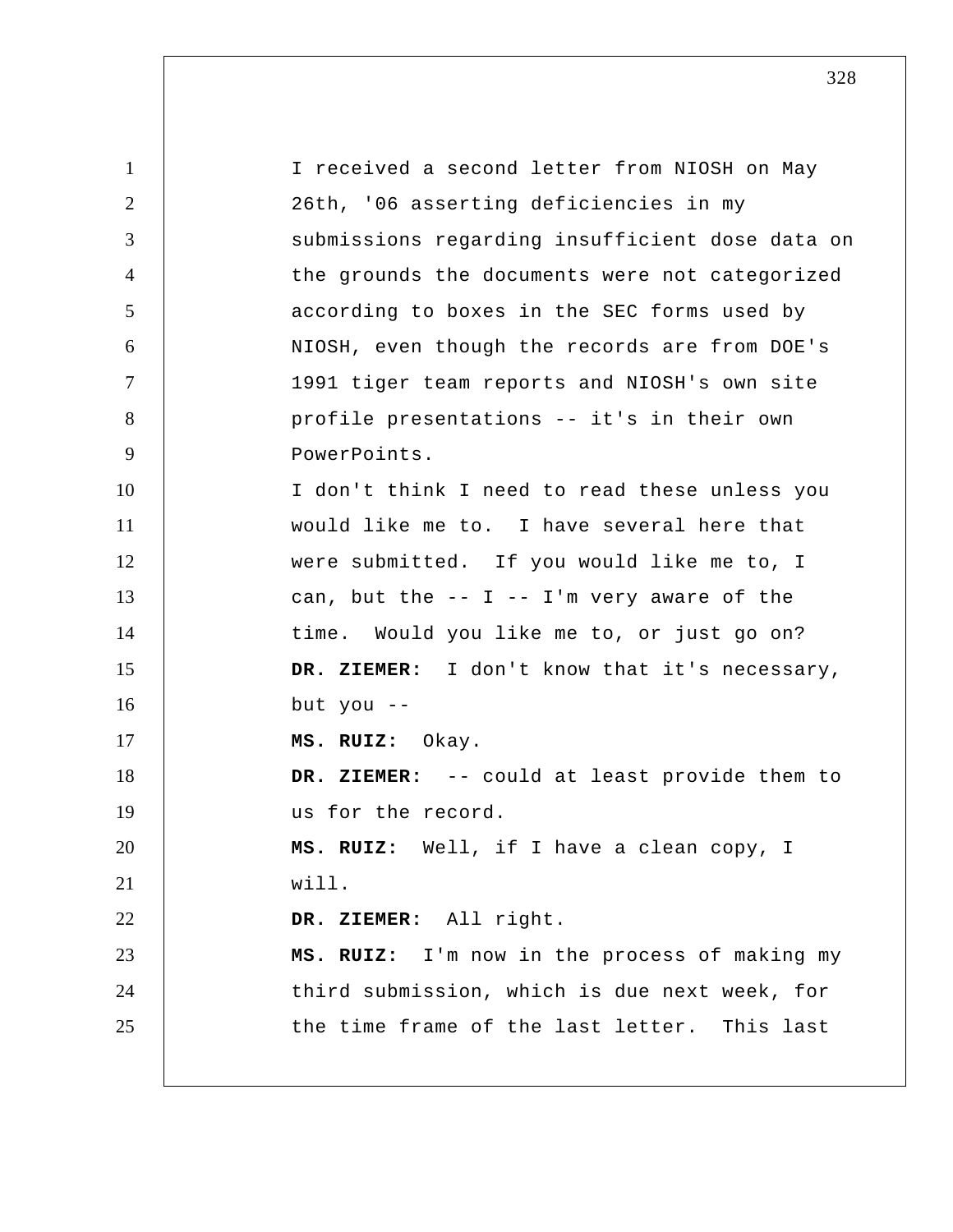| $\mathbf{1}$   | letter was -- if I don't do it by June 24th I   |
|----------------|-------------------------------------------------|
| 2              | believe it will be disqualified, and the reason |
| 3              | they said that it was not was because my        |
| $\overline{4}$ | attachments and stuff weren't in the right      |
| 5              | boxes. And I just don't think this is a         |
| 6              | friendly way to ask petitioners, especially lay |
| $\overline{7}$ | people, to submit petitions. There have been    |
| 8              | no phone conversations back and forth. I think  |
| 9              | a phone conversation would have been really     |
| 10             | nice saying you didn't check the right boxes    |
| 11             | and we need maybe a more definite explanation   |
| 12             | to what really was needed. I kind of have an    |
| 13             | idea now so I'll go home and -- and work.       |
| 14             | I was a little bit upset while they were        |
| 15             | identify-- busy identifying the deficiencies in |
| 16             | my SEC petitions and requiring repeated         |
| 17             | submissions, I understand that NIOSH has, on    |
| 18             | its own motion, qualified a subset of SEC class |
| 19             | covering the workers exposed to radioactive     |
| 20             | lathium (sic), while my SEC petition lags in    |
| 21             | bureaucratic purgatory and the likelihood of    |
| 22             | its ultimate qualification remains uncertain.   |
| 23             | NIOSH I believe is cherry-picking pieces of a   |
| 24             | class out and I want to know is that fair.      |
| 25             | My husband, Ray Ruiz, who was also a state      |
|                |                                                 |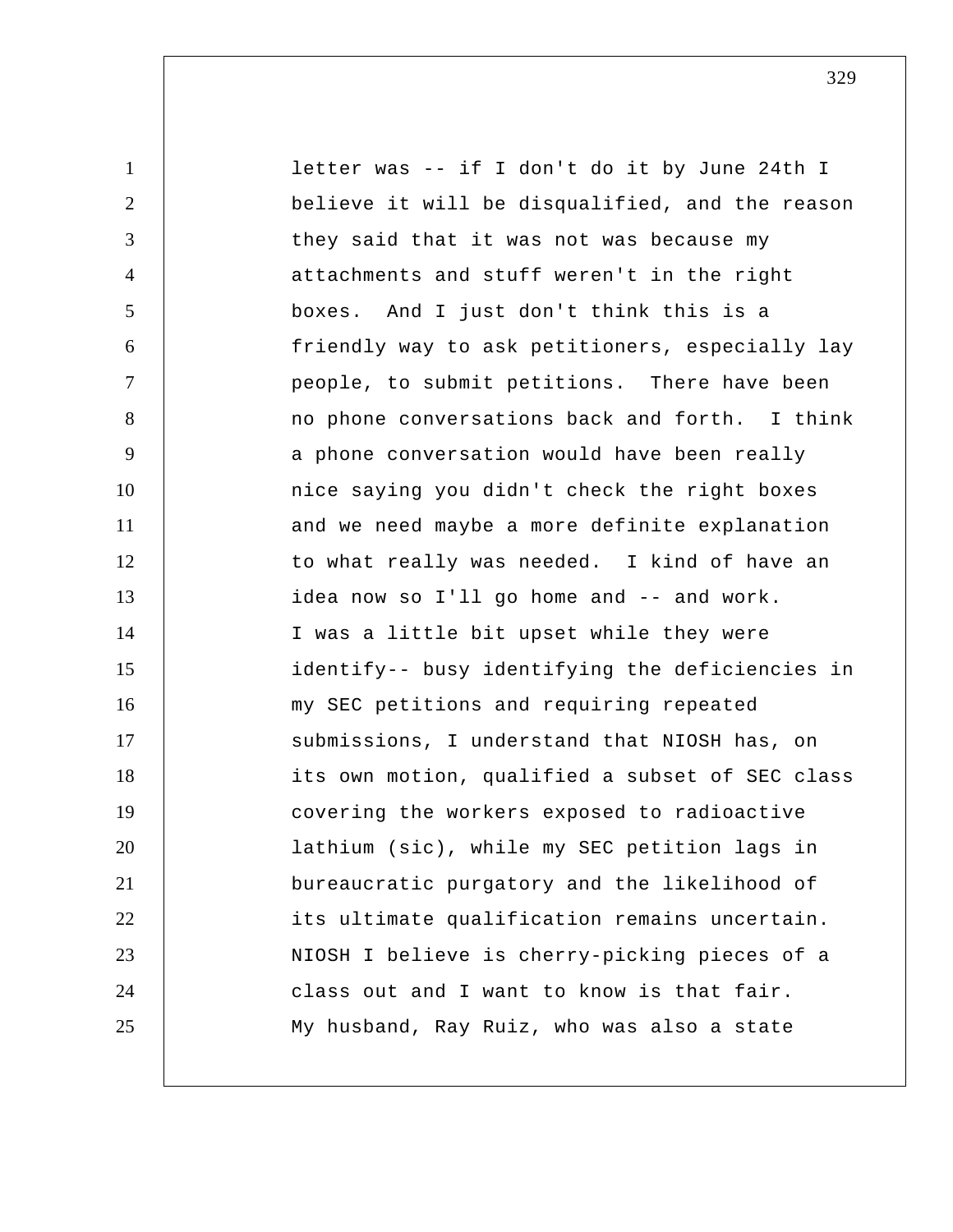1 2 3 4 5 6 7 8 9 10 11 12 13 14 15 16 17 18 19 20 21 22 23 24 25 representative, and before he passed away he asked me to finish the job. He was approached when he was a state legislator because he worked in Los Alamos, died from exposure out there, by several people who were sick and came to him because they knew he worked there -- at that time he wasn't sick -- and asked him to champion. He carried two memorials in the House to promote getting compensation for the workers. The job that he asked me to do is this job, to be the voice for the disenfranchised workers. They don't have a voice. I still have people calling me saying I'm disqualified; I don't understand. My husband worked in all the sites. He had a Q clearance. He had cancer. She had cancer. After hearing testimony for the last two days and hearing of all the sites and the inadequacies of the record-keeping, the trouble finding the correct documentation to qualify these people for fair compensation, I'm shocked. I -- I guess I just figured it was in Los Alamos, and it's -- it's prevalent. I -- I think why I'm -- I -- I know I filed an SEC simply because of them not paying the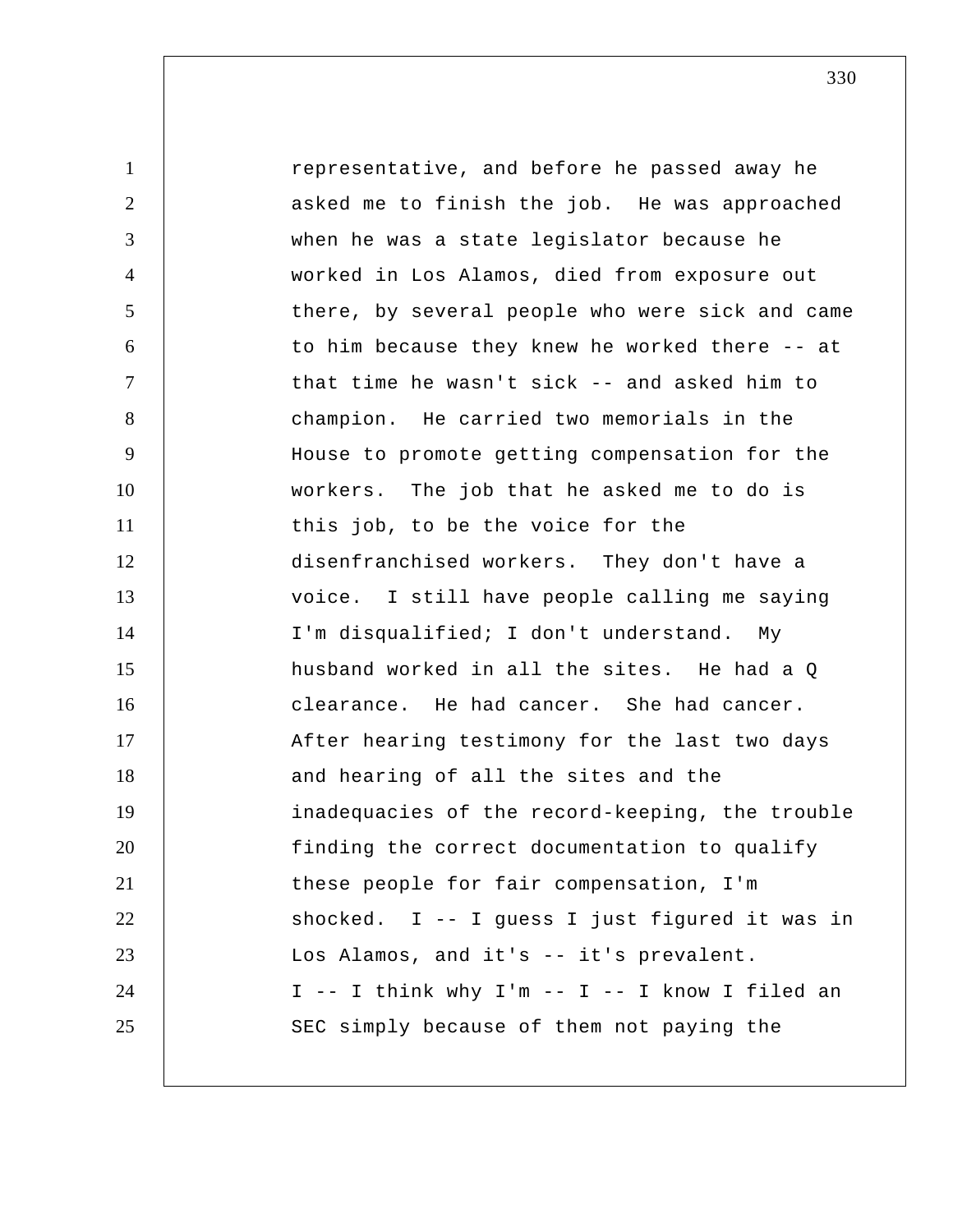1 2 3 4 5 6 7 8 9 10 11 12 13 14 15 16 17 18 19 20 21 22 23 24 25 claims in New Mexico compared to other states. Last May I came to Washington with Jeannette Wallace and other people and spoke to the Congressional -- all the Congressional people from New Mexico, just to see if we could speed things along. At that time New Mexico was paying the claims at 19 percent. Hanford, Washington -- which is the same standard as New Mexico -- were paying at 49 percent. That's a 30 percent disparity for my constituents in the state of New Mexico, the injured workers who during the Cold War gave of their time - unknowing, none of them knew. And I have -now I do have some affidavits. I do -- I'm -- I'm out there searching. It is a very arduous task and I just thank you for your time. I know how hard it is to sit there, and if at all we could correct any of the oversights, possibly, with NIOSH or even speeding up the SECs to get compensation to these people faster. You know they're dying. The widows - it's usually a widow left -- are dying. The children aren't going to pursue this because they're raising families. I can feel the pulse of the families. I've been there. I've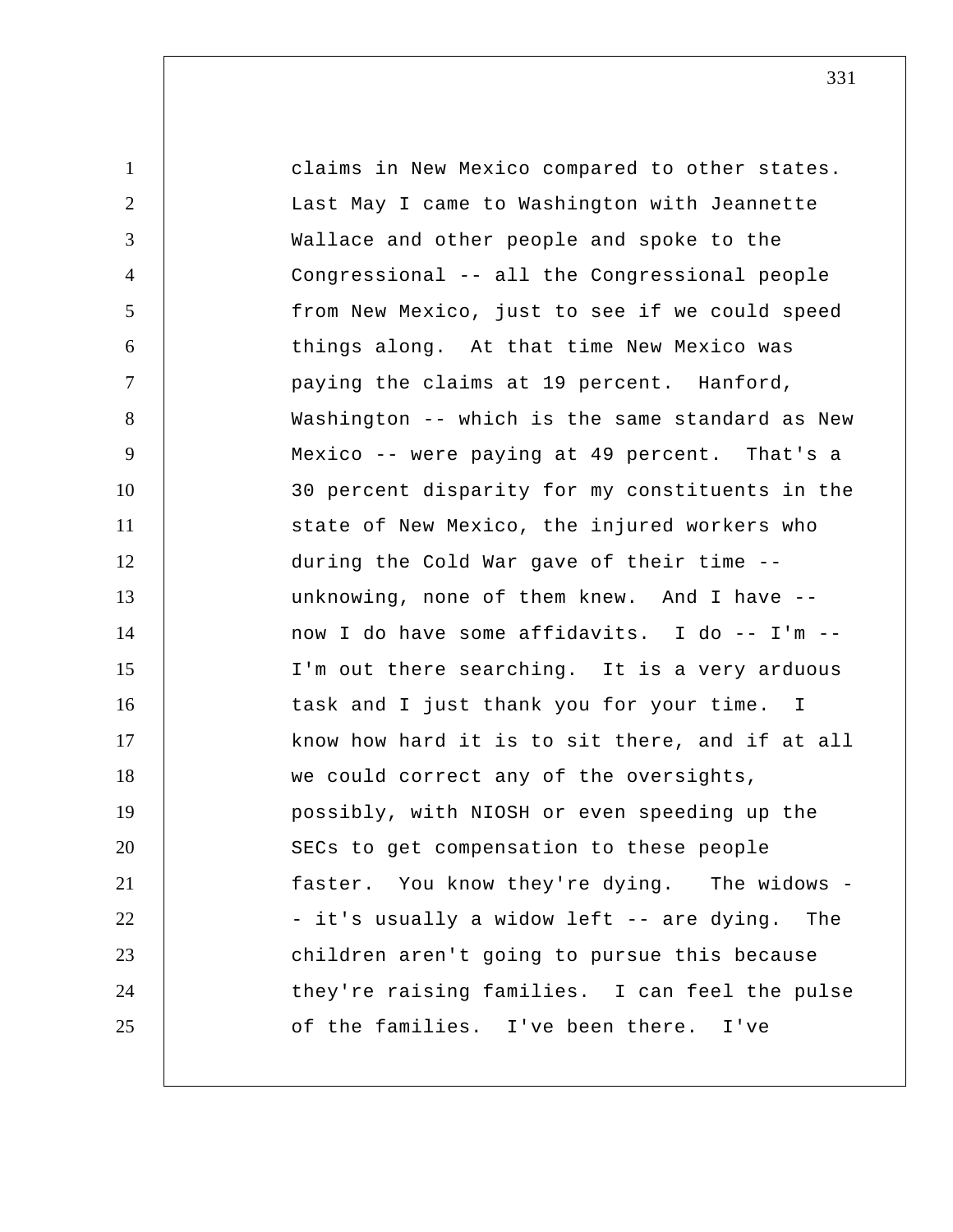| $\mathbf{1}$   | watched the suffering, the pain, the medical    |
|----------------|-------------------------------------------------|
| $\overline{2}$ | bills. A lot of these people don't have the     |
| 3              | wherewithal to pay all these medical bills.     |
| $\overline{4}$ | But they're not being compensated in a fairly - |
| 5              | - a timely manner and I think, knowing my       |
| 6              | husband and the group of workers that he worked |
| $\overline{7}$ | with, and I would have to say as a whole they   |
| 8              | probably had the same feeling in their hearts   |
| 9              | that maybe I'll get this compensation and my    |
| 10             | family, my wife will be taken care of before I  |
| 11             | pass. And then they pass. Nothing's happened,   |
| 12             | and the wife is left thinking well, what am I   |
| 13             | supposed to do now. So that's why I'm here,     |
| 14             | and I know you hate to hear these sob stories,  |
| 15             | but I am not a health physicist. I am having a  |
| 16             | very hard time digesting all of this stuff.     |
| 17             | But what I'm hearing is -- is prevalent and     |
| 18             | something needs to be speeded up to get the     |
| 19             | claims to the people. And thank you for your    |
| 20             | time. I appreciate it.                          |
| 21             | Thank you very much, Harriet.<br>DR. ZIEMER:    |
| 22             | Appreciate your being with us today.            |
| 23             | Yesterday we had with us Robert Steffan*        |
| 24             | representing Senator Obama's office, Illinois.  |
| 25             | He could not be with us today, but has asked    |
|                |                                                 |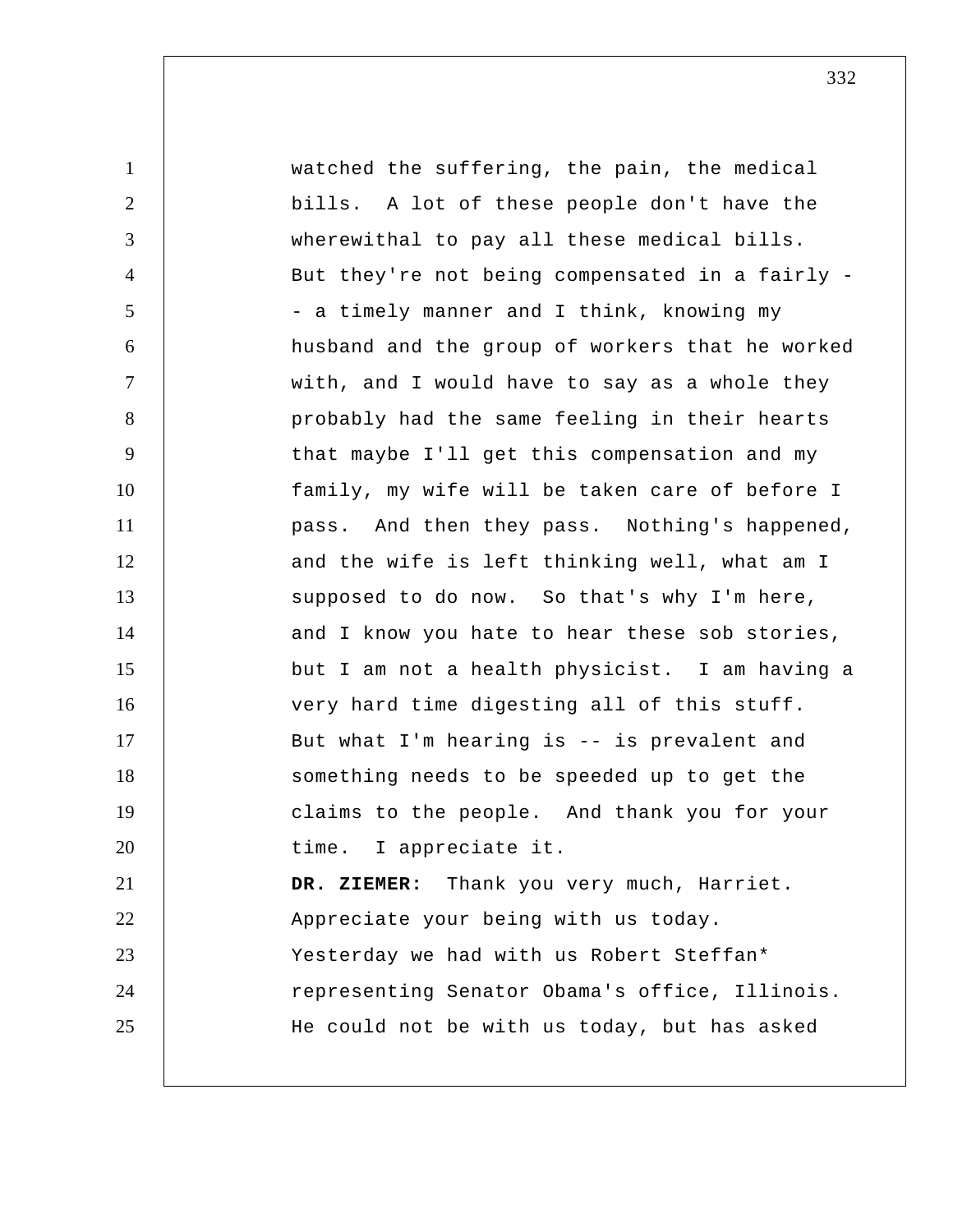Dan McKeel if he would read that statement into the record. And Dan, if you'd do that at this time.

1

2

3

4 5 6 7 8 9 10 11 12 13 14 15 16 17 18 19 20 21 22 23 24 25  **DR. MCKEEL:** Thank you very much, Chairman Ziemer. I -- I should just preface that I'm Dan McKeel. I'm a physician. I will be talking about the same two sites that Dr. - that Senator Obama's referring to, and I just want you to know that he asked me to preface this remark by saying that -- and noting that yesterday we had two excellent meetings with Department of Labor staff and Peter Turcic, and also with Larry Elliott from NIOSH and his staff, and we are highly encouraging and -- and really hopeful that many of the things that the Senator remarks about, and ourselves, are being addressed. So I -- I want to put that into a very positive perspective. With that I'll read you a -- a statement from U.S. Senator from Illinois Barack Obama. (Reading) Dear Advisory Board on Radiation and Worker Health. I regret that I am unable to appear before you in person today. However, I wanted to share with you a few thoughts about the former nuclear weapons worker compensation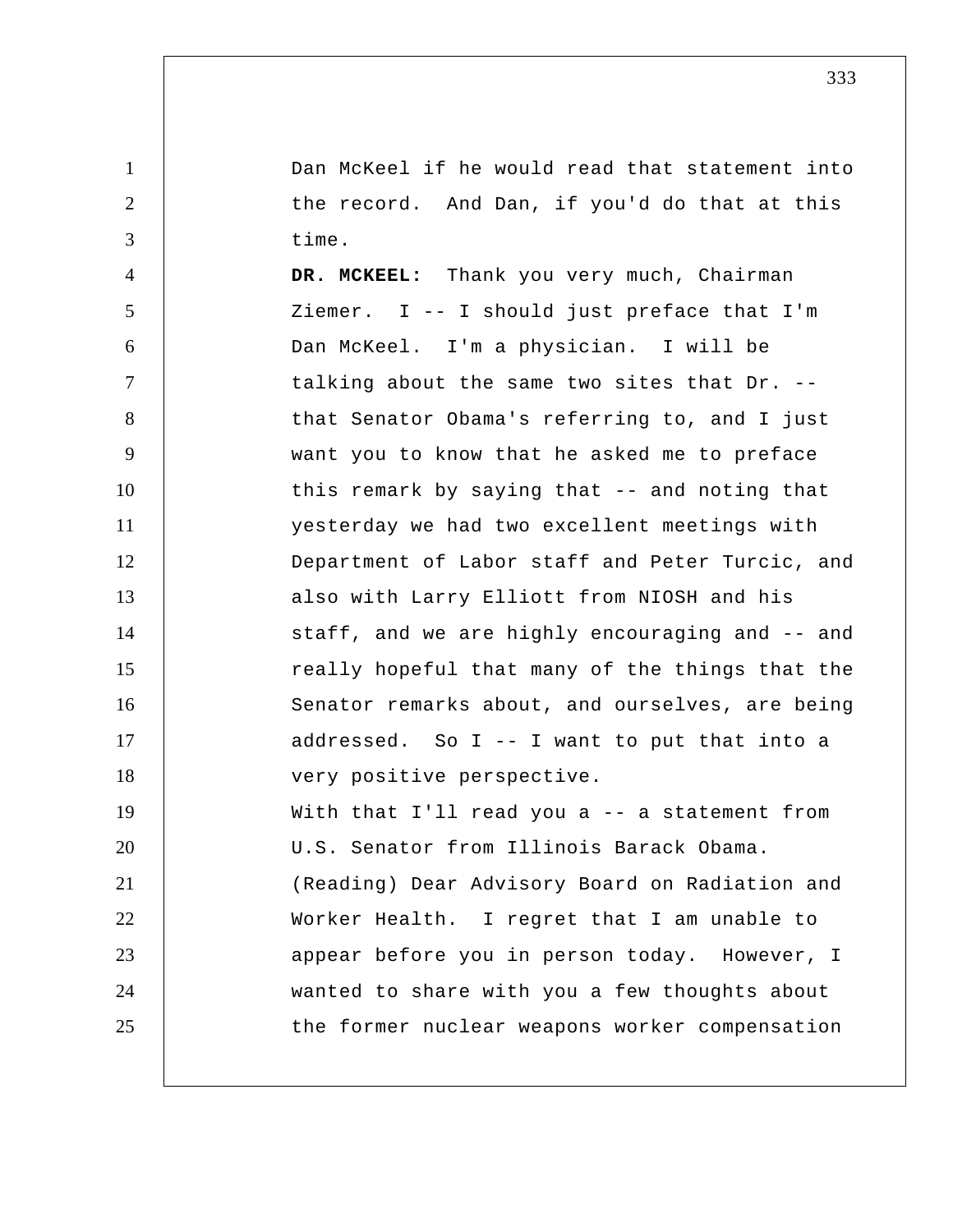1 2 3 4 5 6 7 8 9 10 11 12 13 14 15 16 17 18 19 20 21 22 23 24 25 program. I want to thank all of the Board members, as well as the good people at the various agencies who work every day to help former nuclear worker-- weapons workers receive the compensation they deserve. Having said this, I am concerned that these workers are not receiving the assistance they need from the government to file their claims. I first became aware of these problems when dozens of these workers contacted my office seeking assistance because they found the claims process to be frustrating, confusing and sometimes misleading. I know that many efforts have been made and continue to be made to address these frustrations, yet deep concerns remain. I am specifically interested in two aspects of EEOICPA. First, I am committed to ensuring that those Illinois residents who worked on the nuclear weapons program and are eligible for compensation receive a fair hearing about whether the cancer they have today is related to the work they did in support of the Cold War. My staff is working to help the workers from Dow Chemical and General Steel Industries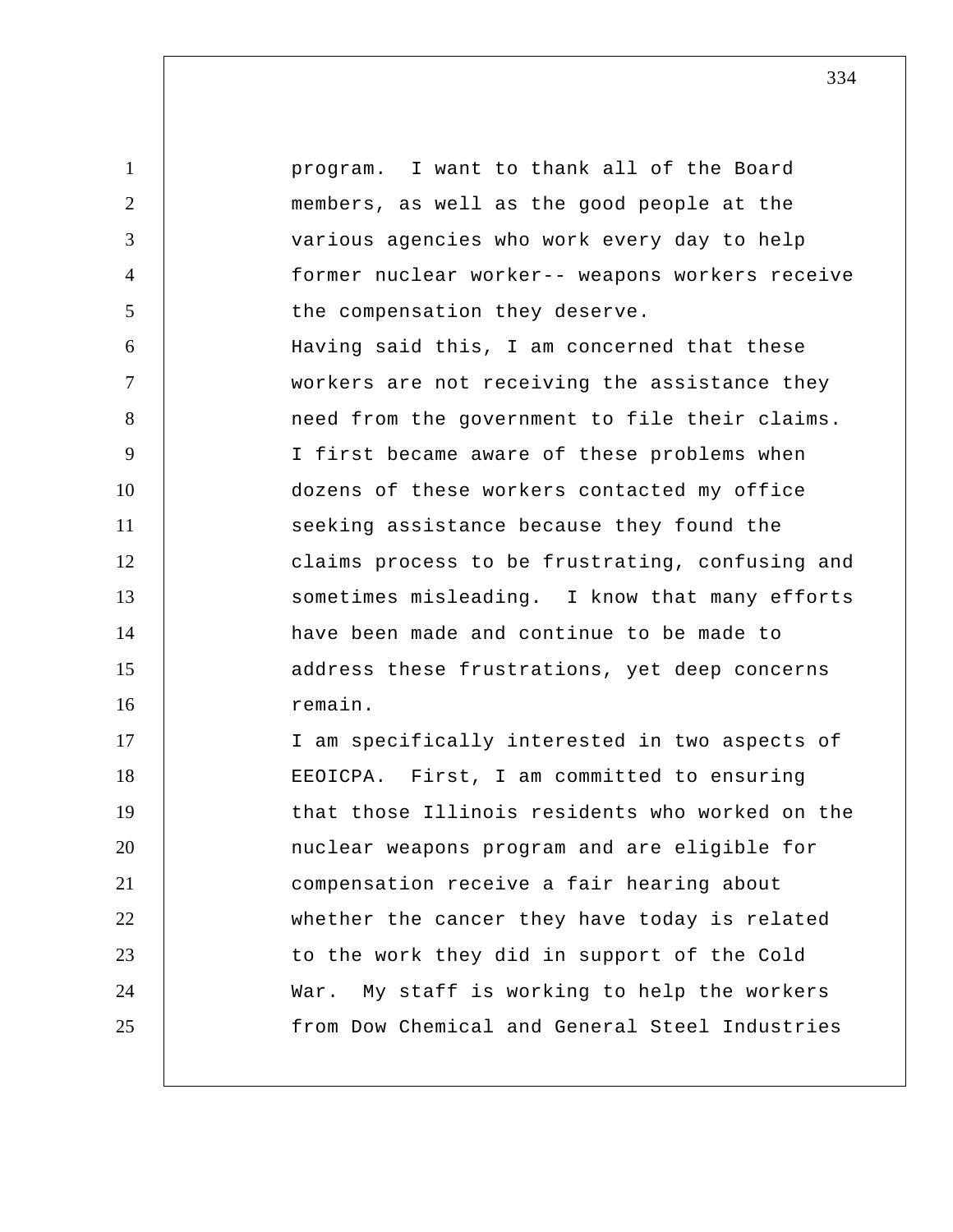1 2 3 4 5 6 7 8 9 10 11 12 13 14 15 16 17 18 19 20 21 22 23 24 25 file special exposure SEC petitions. I will do whatever I can to ensure their petitions are evaluated fairly and through a process in which we can all have confidence. I am also working to support the Special Exposure Cohort petition filed by Blockson Chemical Company in Joliet, Illinois. Second, I am committed to ensuring that the entire program and the process by which former nuclear weapons workers are compensated is administered in a way that is consistent with the Congressional intent in passing EEOICPA. As so many of you know, our fellow Americans often do not have confidence that their government gets things right. Certainly our government did not get it right when it withheld information from the workers that their jobs might impact their health because of the lack of adequate safety measures. But our government helped right this wrong when it passed legislation to compensate these workers. Unfortunately the impact of this legislation has been minimized by the lack of cooperation that these workers have received from the government in filing their claims. Despite the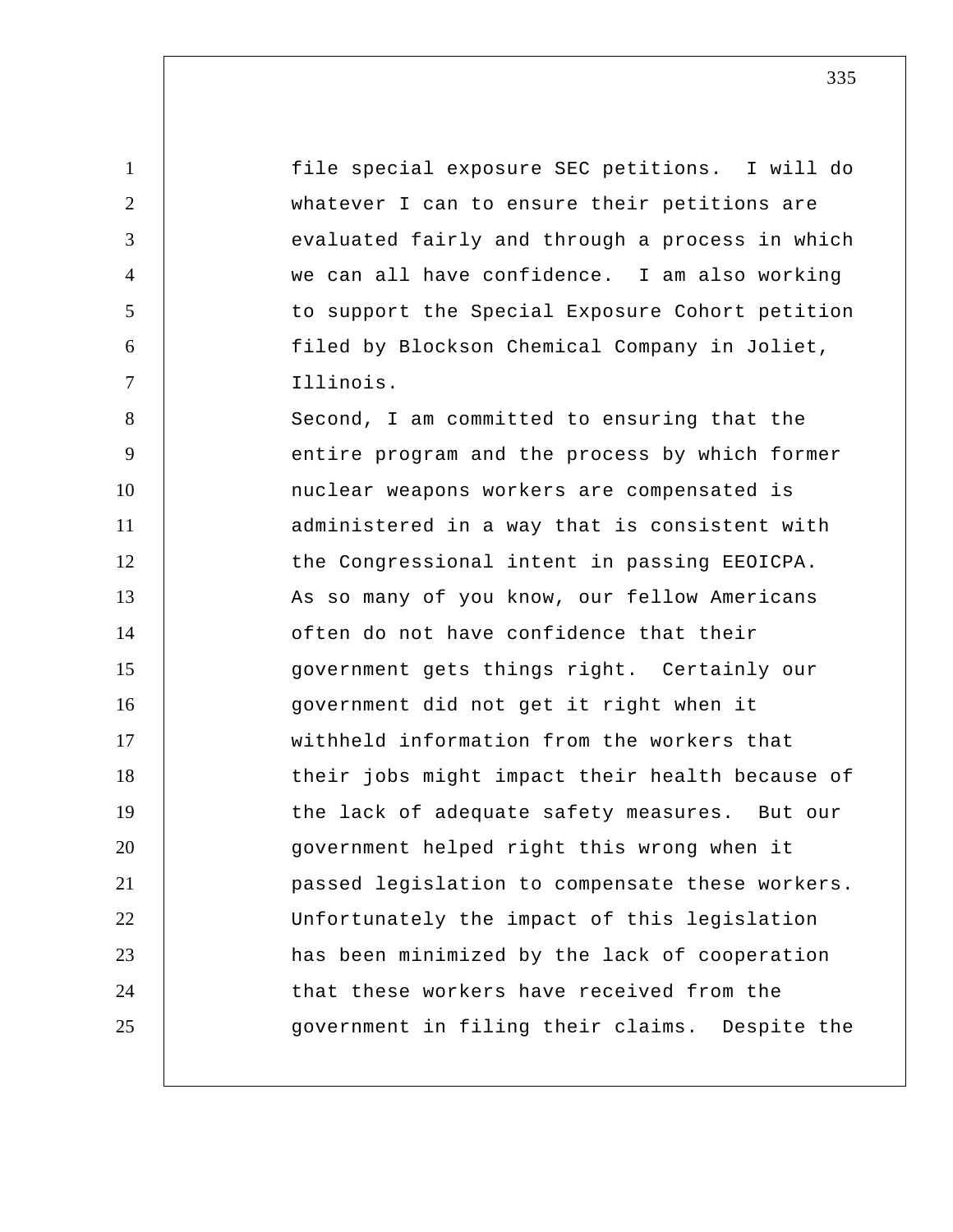1 2 3 4 5 6 7 8 9 10 11 12 13 14 15 16 17 18 19 20 21 22 23 24 25 best efforts of the Advisory Board members, it seems to me that the jury is still out as to whether the government is doing everything it can to implement EEOICPA. Specifically, this lack of cooperation is exemplified by the following: The failure to release the ORAU report on self-identified SECs; the low number of site profiles completed, and the low number of worker outreach meetings conducted; the failure to even release the name of the contractor officer at Battelle in charge of conducting dose reconstructions and site profiles at the smaller sites; the failure to do dose reconstructions at the Dow and General Steel sites, relying instead on similar data from other sites. And I -- now I'm interjecting my own, just to put this in -- in perspective. Our sites, which have 833 total claims, only 2.99 percent and 3.66 percent of those claims have been completed at the two sites, so -- so we're talking about very low rates of claims processing. (Reading) The failure of agencies to provide information that would be helpful in preparing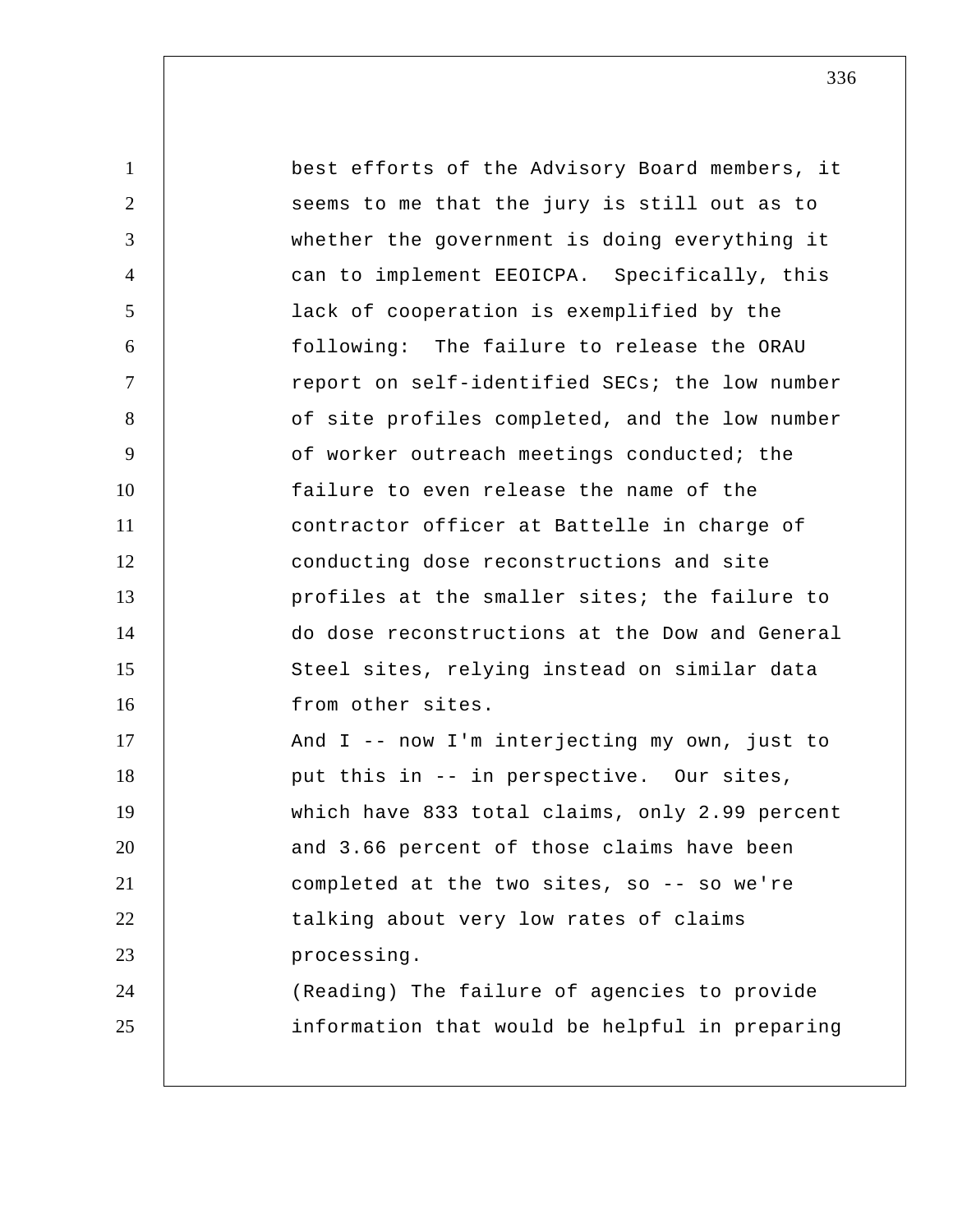| $\mathbf{1}$   | SEC petitions, and the failure to provide       |
|----------------|-------------------------------------------------|
| 2              | detailed information about the data they used   |
| 3              | to deny claims.                                 |
| $\overline{4}$ | Despite my reservations about where we are now, |
| 5              | I am more concerned with the future direction   |
| 6              | of this program. I'll look forward to working   |
| $\overline{7}$ | with all of you to make sure we're              |
| 8              | expeditiously moving toward a process in which  |
| 9              | all of us can have confidence. I am also open   |
| 10             | to any suggestions that you might have to       |
| 11             | improve this program. I trust that the          |
| 12             | Advisory Board will fairly evaluate the SEC     |
| 13             | petitions filed by the workers at Dow, General  |
| 14             | Steel and Blockson Chemical, and I'll look      |
| 15             | forward to working with you to ensure that      |
| 16             | eligible workers at other Illinois sites        |
| 17             | receive the compensation that they deserve      |
| 18             | under EEOICPA.                                  |
| 19             | Thank you for your time. Sincerely, Barach      |
| 20             | Obama, United States Senator.                   |
| 21             | And if I may, can I give you a copy of this?    |
| 22             | Certainly.<br>DR. ZIEMER:                       |
| 23             | DR. MCKEEL: (Off microphone) And if you'll be   |
| 24             | so kind as to make copies and distribute those  |
| 25             | (unintelligible).                               |
|                |                                                 |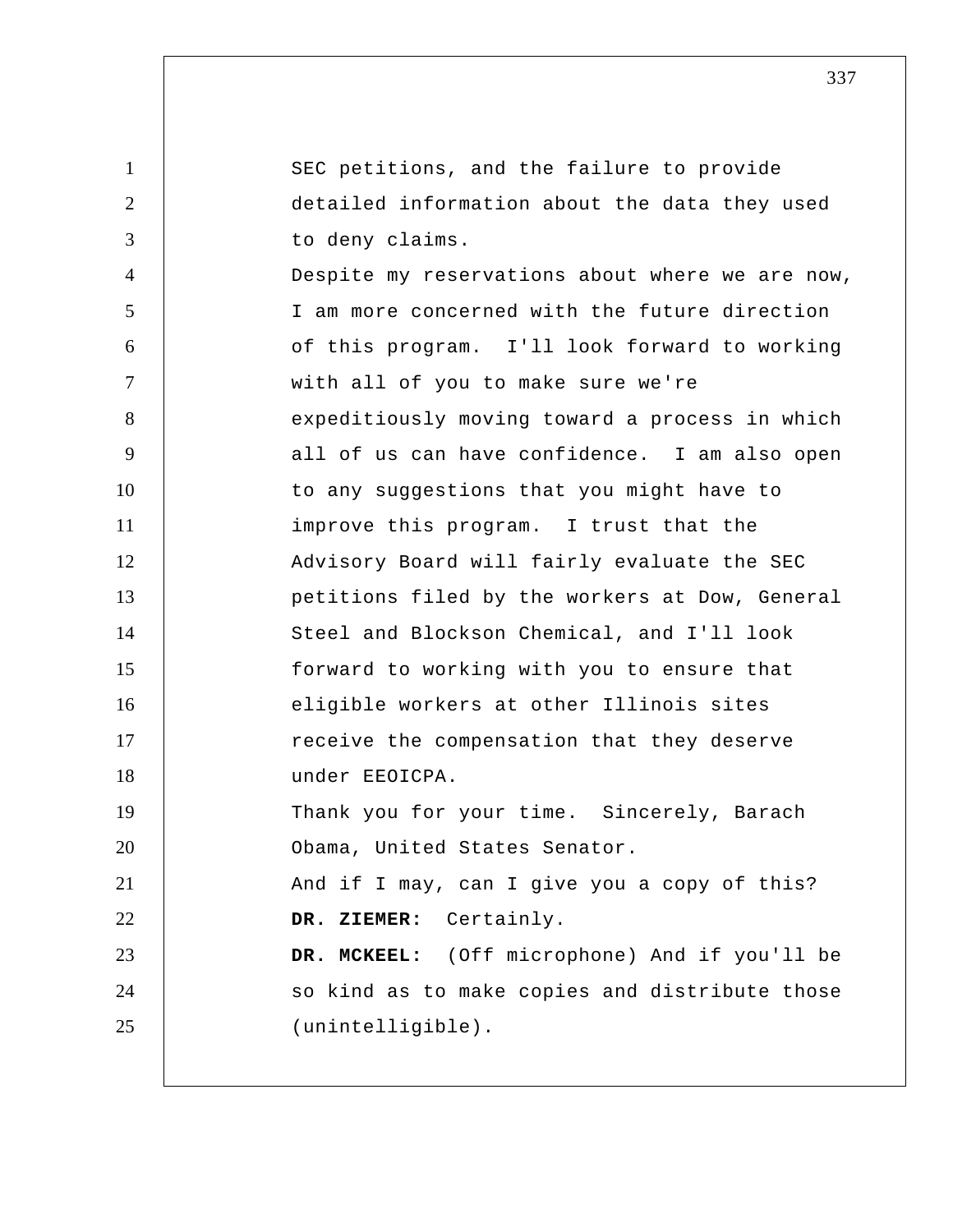| $\mathbf{1}$   | DR. ZIEMER: Yeah. And Dan, I think maybe your   |
|----------------|-------------------------------------------------|
| 2              | -- some of your personal notes are in here,     |
| 3              | but                                             |
| $\overline{4}$ | DR. MCKEEL: (Off microphone) That's probably a  |
| 5              | bad idea (unintelligible).                      |
| 6              | DR. ZIEMER: I might withhold those, but --      |
| $\overline{7}$ | DR. MCKEEL: (Off microphone) (Unintelligible)   |
| 8              | my speech (unintelligible).                     |
| 9              | DR. ZIEMER: Yeah, and you have additional       |
| 10             | comments, I believe, do you?                    |
| 11             | DR. MCKEEL: Yes, sir. That would be fine.       |
| 12             | Okay, so that was from Senator Obama. This is   |
| 13             | -- this is mine.                                |
| 14             | And so I'm going to be speaking to you this     |
| 15             | afternoon about these two particular sites in   |
| 16             | Illinois, and we've formed a workgroup to       |
| 17             | promote our SEC petitions which we're preparing |
| 18             | for the two sites, and we call that the         |
| 19             | Southern Illinois Nuclear Workers.              |
| 20             | As some of you all may remember, I assisted     |
| 21             | with passing the Mallinckrodt Destrehan Street  |
| 22             | SEC petition, and so we're working on similar   |
| 23             | SECs for these two Illinois sites.              |
| 24             | Both of the sites we're interested in are       |
| 25             | currently classified as AWE-only sites, and     |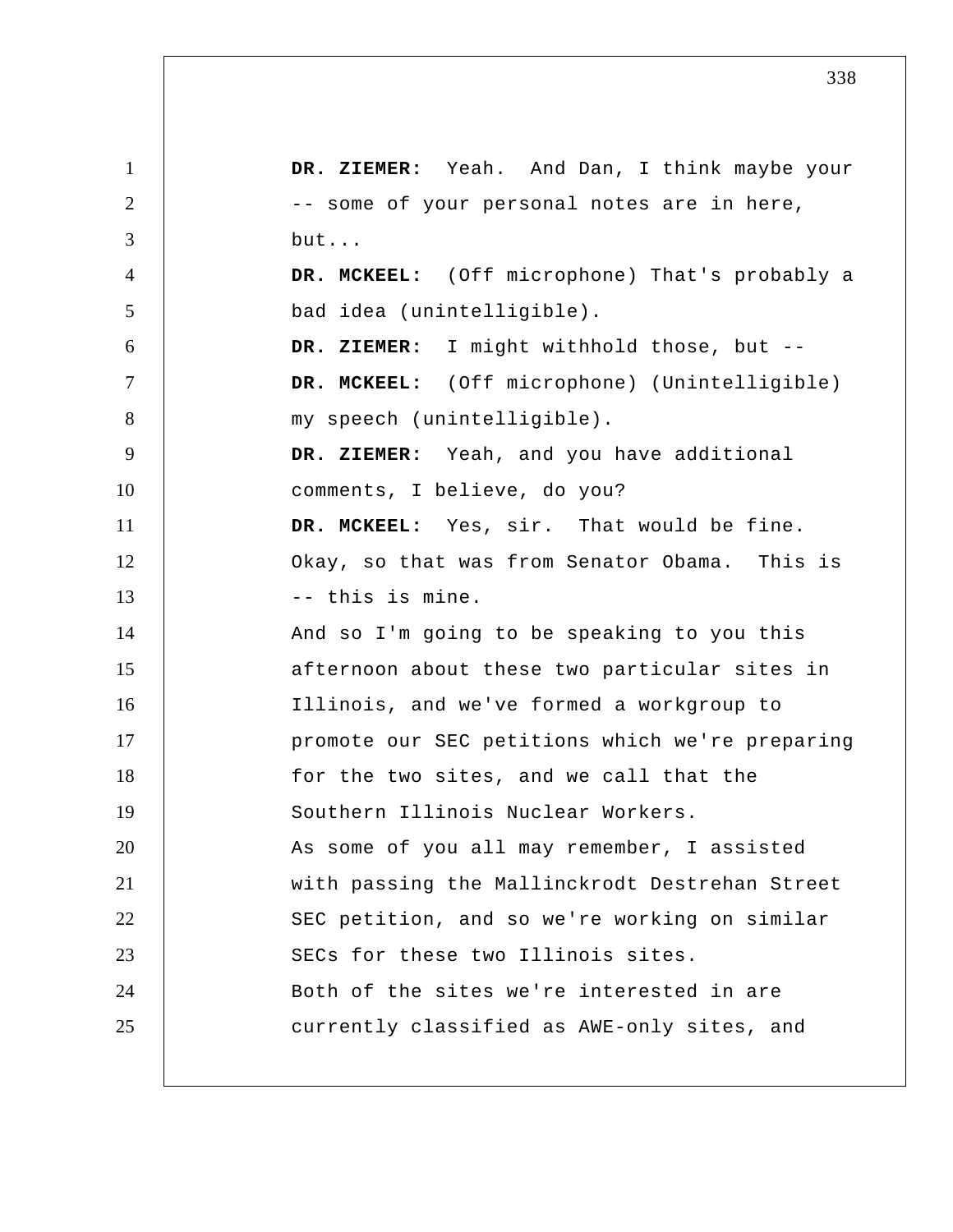1 2 3 4 5 6 7 8 9 10 11 12 13 14 15 16 17 18 19 20 21 22 23 24 25 both -- we're -- we're very certain at this point have a paucity of personnel individual radiation monitoring data, neither has a site profile, and no former worker outreach meetings have been held. We've had some informational meetings, but no NIOSH-sponsored direct meetings. Both sites held contracts with Mallinckrodt and the Atomic Energy Commission in the past. At GSI the contract was to X-ray uranium-238 ingots, and at Dow it was to extrude uranium-238 metal, really as developmental work for the -- for the program. Both sites were remediated for residual uranium contamination, and at General Steel that was in 1994 by the Department of Energy, and Dow was remediated in 2000 when the Army Corps took over the FUSRAP program. What's very interesting and unique and might be highly interesting to you folks is that General Steel -- and I should interject that the official name for this site is Granite City Steel, but General Steel was the name of the company when it actually did this work, so I'm going to -- I'm going to call it that. The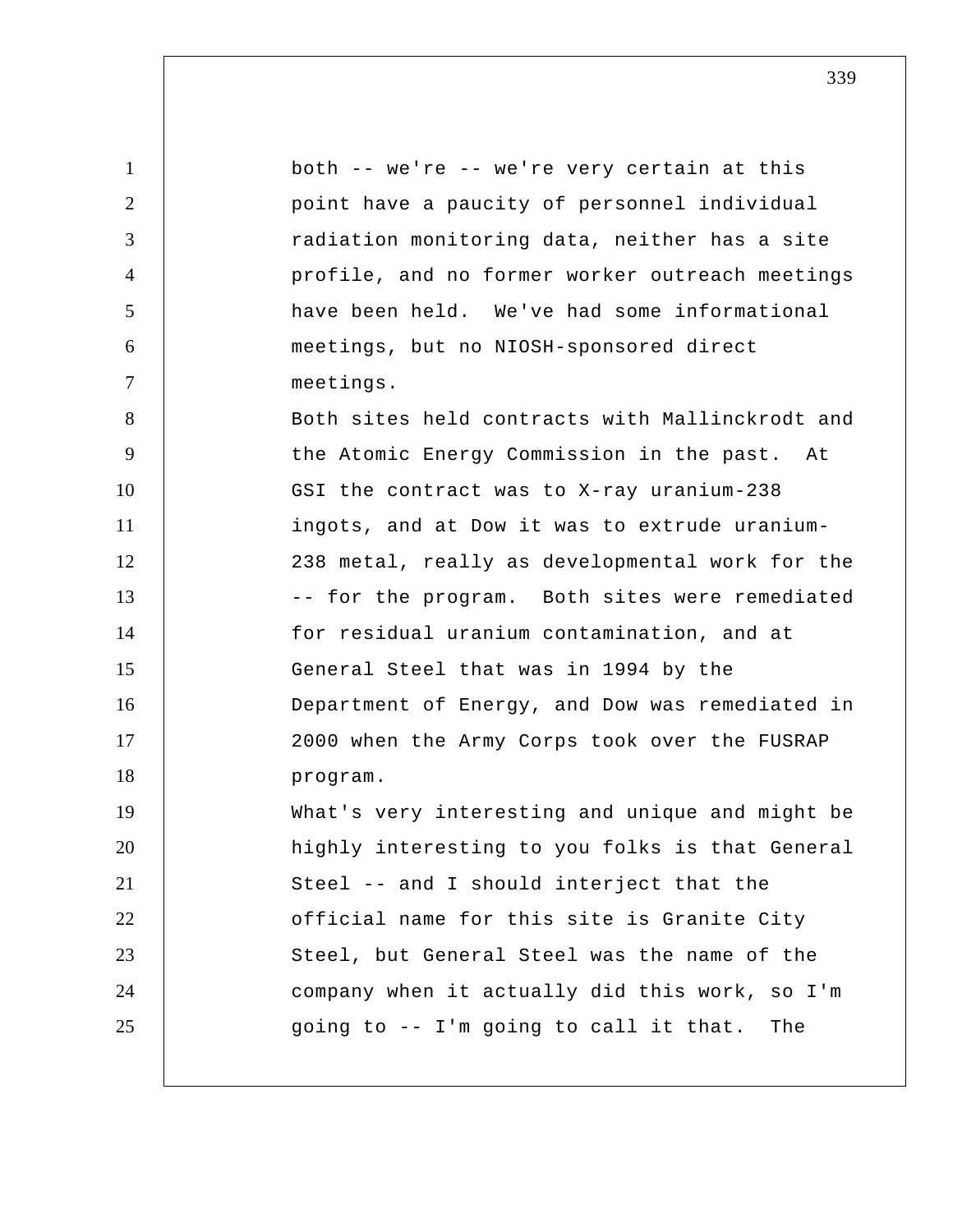1 2 3 4 5 6 7 8 9 10 11 12 13 14 15 16 17 18 19 20 21 22 23 24 25 industrial radiography sources there included two Allis-Chalmers betatron particle accelerators which produced 24 to 25 million electron vote X-rays. They also had several cobalt-60, radium-192 gamma sources, and all of these were necessary there because they dealt with really massive castings for tanks, submarines, nuclear submarines and things like that, so they had to have a source that would penetrate 15 to 20 inches of steel. Dow proces-- and in addition at the Dow site, they processed large amounts of thorium and beryllium from 1951 probably through at least 1998. Neither of those metals has been fully remediated, to our knowledge, up to this time. The uranium was; thorium and beryllium have not been. What I'm particularly interested in in addressing here is -- is timeliness in the program and I would say fairness and equity with the way it's being administered. John Ramspott, who's assisting with the Granite City Steel -- General Steel Industries SEC -- he's going to talk to you some more about that site, and so I'm addressing both sites as a general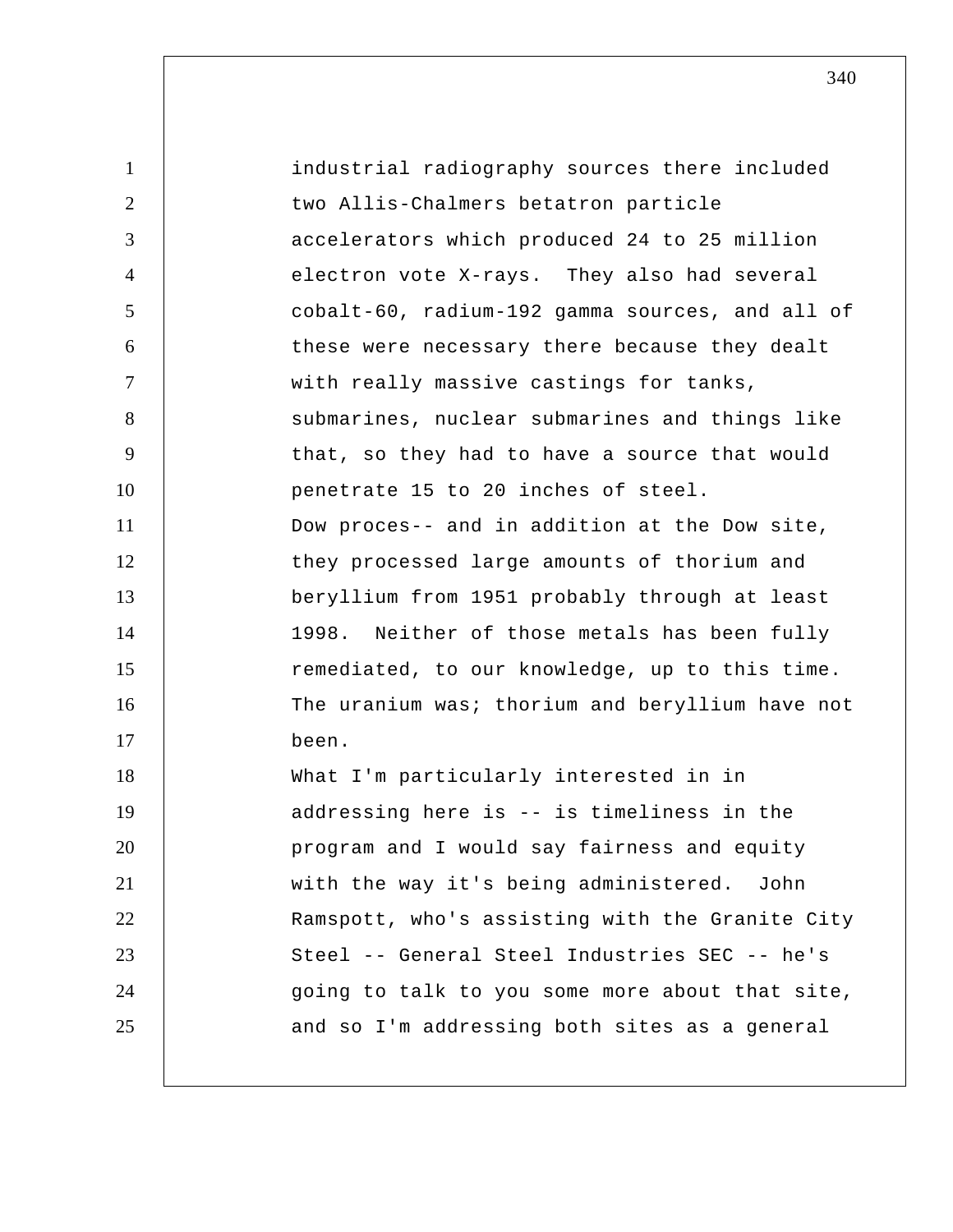| $\mathbf{1}$   | topic. And I would say that as far as           |
|----------------|-------------------------------------------------|
| $\overline{2}$ | timeliness, I just need to point out several    |
| 3              | facts that we were addressing in our meetings   |
| $\overline{4}$ | yesterday.                                      |
| 5              | One is we sent out an informational letter to   |
| 6              | Mr. Elliott that OCAS received March 31st. We   |
| $\tau$         | sent another letter to Peter Turcic, together   |
| 8              | with a cover letter that was signed by both     |
| 9              | Illinois Senators and by two Illinois           |
| 10             | Congressmen, and in -- both of those were       |
| 11             | letters asking for information we feel is       |
| 12             | absolutely vital to our SECs. And as I said,    |
| 13             | we had terrific meetings yesterday. I think a   |
| 14             | lot of our issues are on the way to being       |
| 15             | solved. But that's a fair statement of where    |
| 16             | we stood yesterday, at least.                   |
| 17             | One of the key questions that we posed to NIOSH |
| 18             | was that our sites, particularly at the -- at   |
| 19             | the General Steel site, out of 427 cases        |
| 20             | they've had 168 cases that have been forwarded  |
| 21             | to NIOSH for dose reconstruction. However --    |
| 22             | and $I$ -- of those -- and we're trying to find |
| 23             | out why this is -- 42 of those have been sent   |
| 24             | to Battelle to be dose reconstructed. But in    |
| 25             | any case, there are four -- there are four      |
|                |                                                 |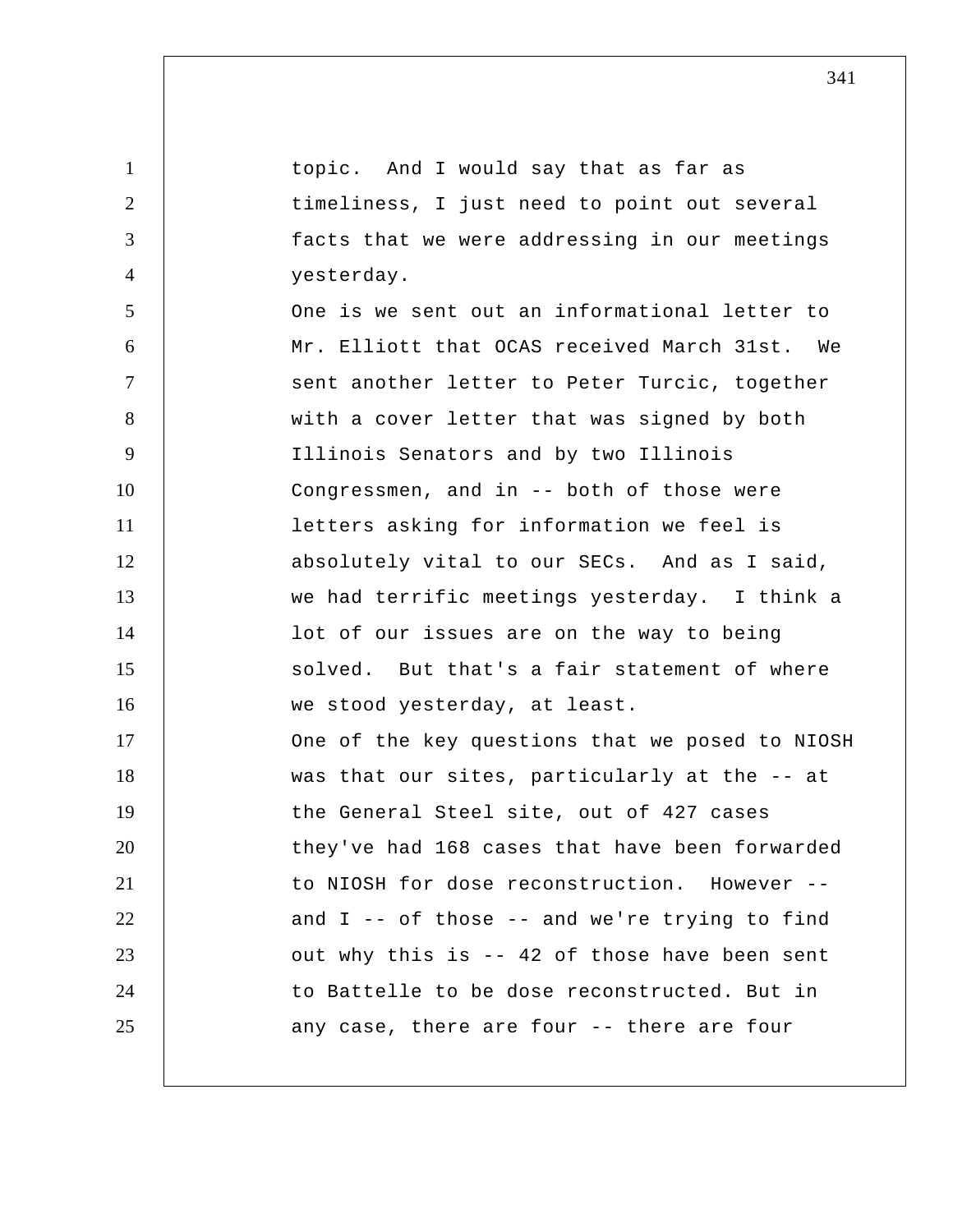1 2 3 4 5 6 7 8 9 10 11 12 13 14 15 16 17 18 19 20 21 22 23 24 25 cases that have been dose reconstructed, and we're trying to find out how that could be in a -- in a site in which we have letters from Mr. Elliott -- two, in fact, from NIOSH, six months apart -- saying that they don't have any individual monitoring data. So we're -- we're trying to find out what happened with those four -- those four cases in particular one. Another thing that I'll just note about the process that's disturbing to claimants in particular is we have two sources for accessing data about claims status. One is at DOL, of course, and one is at OCAS. And it's interesting that those General Steel cases, on the Department of Labor web site this morning, show that all four dose reconstructed cases have been denied. Whereas yesterday afternoon Larry Elliott mentioned to us that his records indicate that those four dose reconstructed cases have been approved and compensated. So it does seem that a fundamental statistic like that could be gotten straight between the two agencies. I will also mention that we have been trying to get information from the Department of Energy.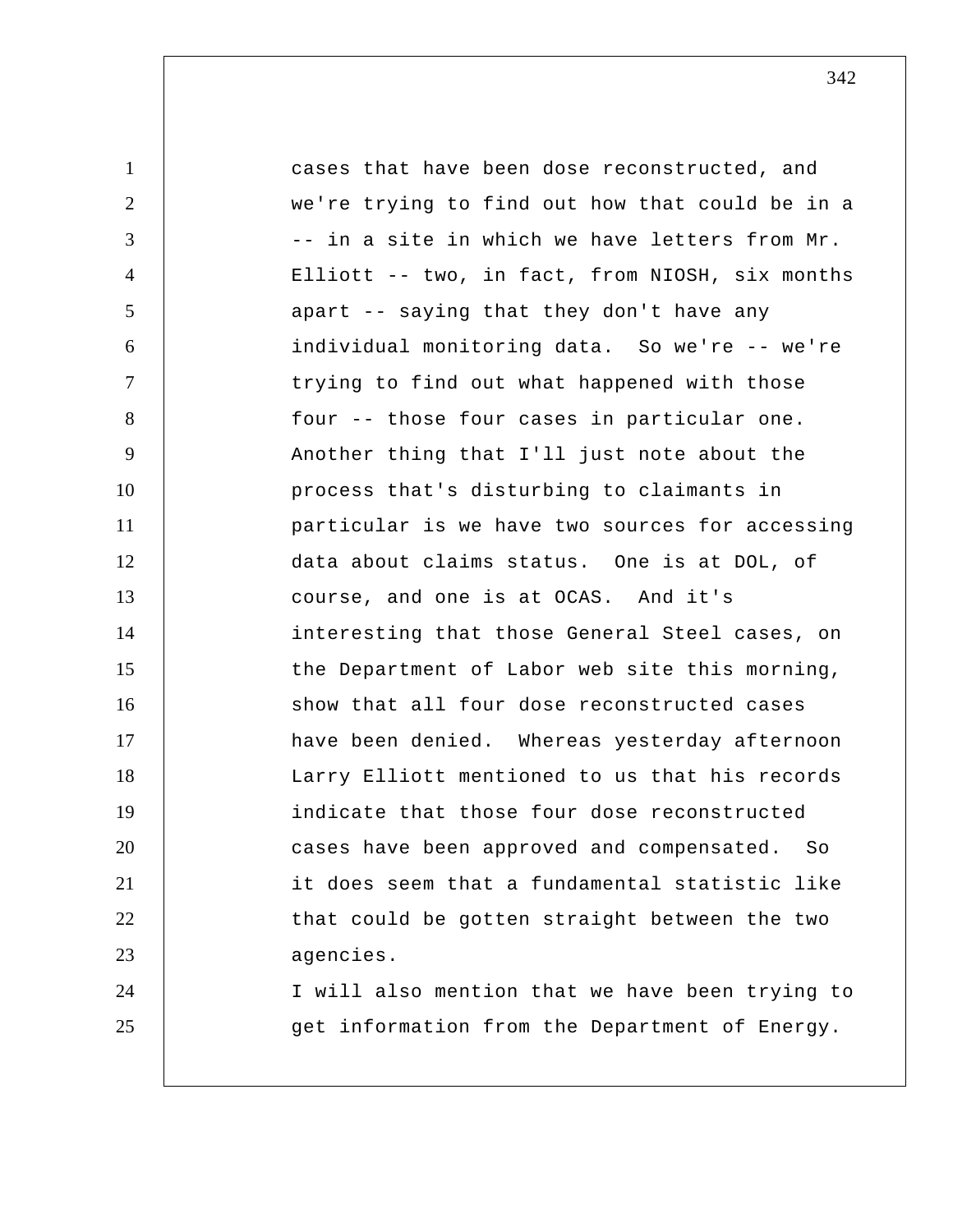1 2 3 4 5 6 7 8 9 10 11 12 13 14 15 16 17 18 19 20 21 22 23 24 25 The most recent FOIA we submitted February the 11th. To date we have an interim answer, but no final answer. And the next step for us is what we'll have to do, we'll have to go and file a motion to compel them to provide that - that information in federal court, which I find extremely distressing. And then I would finally remind the Board that last August in St. Louis, my good wife Louise sent a letter to the Board and made a public comment where she asked for overall EEOICPA cost data, and -- and that data was promised to her with a comment that it probably may not be too hard to get that from public sources. But in any case, we are here in June in Washington. We still haven't gotten that information. And we're still interested in it. As far as fairness and equity,  $I$  -- I think  $I$  -- I need to talk about these two small sites and how they're being treated versus the large DOE sites that are the focus of the attention in the first five years of this program. As -as you all probably well know, these are two - two of the sites that are being handled by Battelle under a one-year contract with NIOSH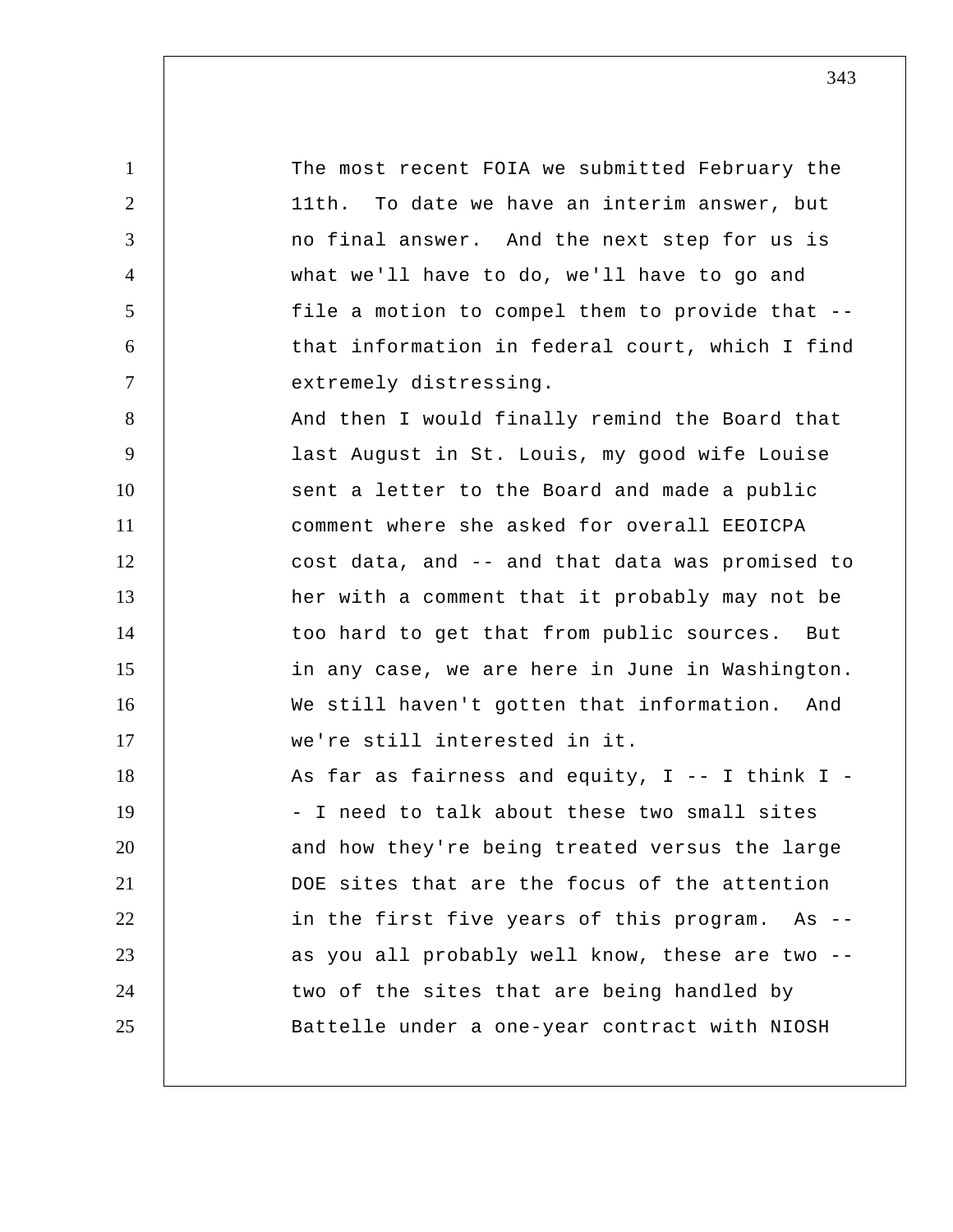1 2 3 4 5 6 7 8 9 10 11 12 13 14 15 16 17 18 19 20 21 22 23 24 25 that began last October. I -- I would say that as a general thing, from what I know about the Battelle sites, that these are all sites that differ in the way they've been handled from the large sites. Very few have site profiles, Technical Information Bulletins. Very few have filed SECs and had them qualified, and they've had far fewer worker outreach meetings. Many of these sites that I know about probably have very little, if any, monitoring data and they - they're therefore really prime candidates for becoming Special Exposure Cohort centers. One example, for example, is the Texas City plant in -- in Texas, which is one of the 11 sites that extracted uranium from phosphate rock, just like they did in -- at Blockson. And the AE-- under an AEC contract. And I was asked to go down there and to make an interview at KHOU-TV about the general program, but also to meet with these people. And that -- that's a center where I think they've had about 108 claims by now, and all -- all of the claims that have been processed have been denied. But I was only there about an hour and a half visiting with them directly, and one of the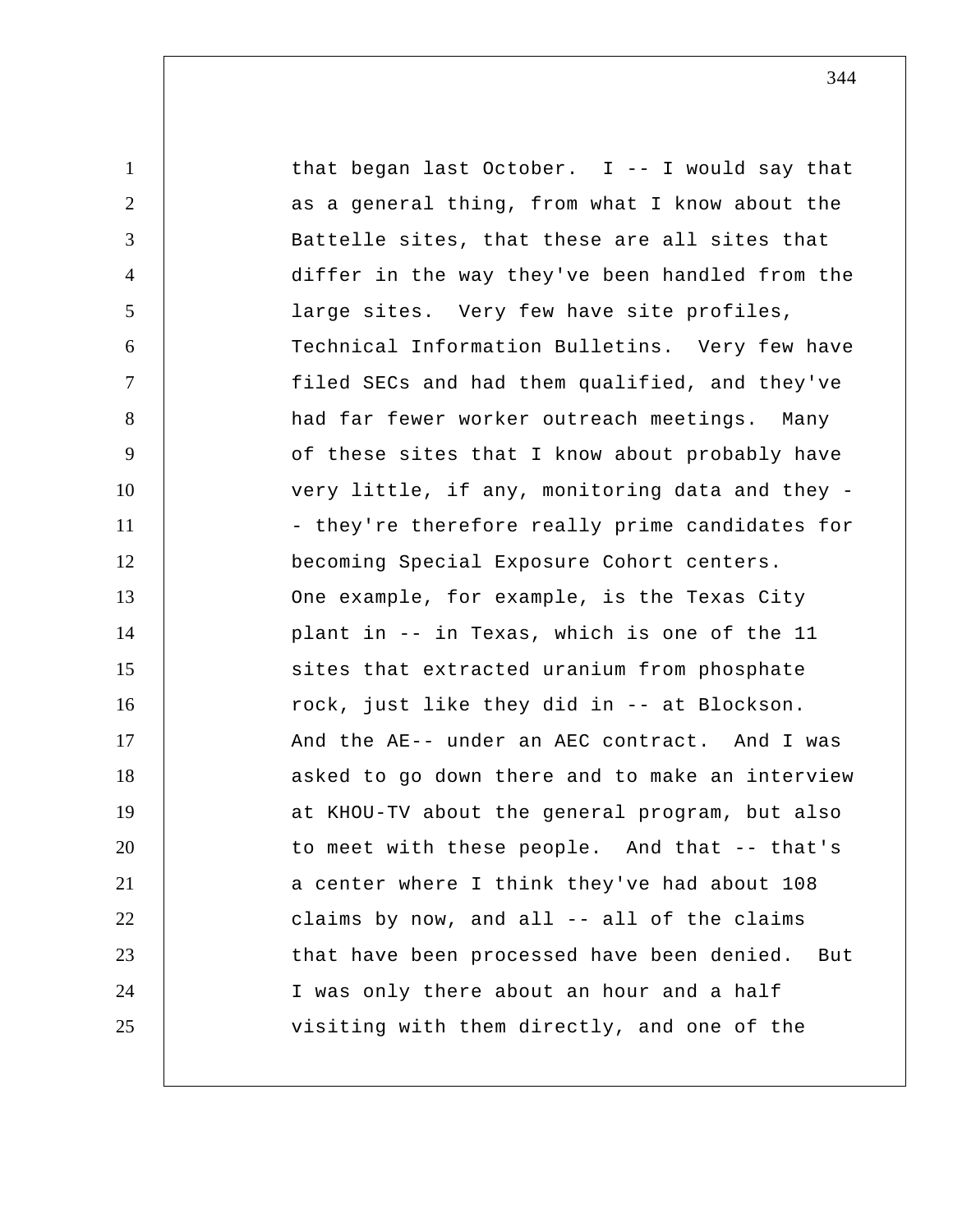| $\mathbf{1}$   | things I found that will absolutely impact that |
|----------------|-------------------------------------------------|
| $\overline{2}$ | site is the -- the AEC, when they set up that   |
| 3              | operation, they built a building for them that  |
| $\overline{4}$ | the workers called the recovery building. And   |
| 5              | although the period that's covered under this   |
| 6              | Act for those workers is '52 to '56, every      |
| $\tau$         | single person I talked to in that room said oh, |
| 8              | yeah, the recovery building was there through   |
| 9              | at least 1977. And I said well, did -- did you  |
| 10             | use it? And they said oh, man, said yes, we --  |
| 11             | you know, the active extraction was not used,   |
| 12             | but it was not remediated and it was used for   |
| 13             | storage and people were in and out of that      |
| 14             | building all the time. So here's a situation    |
| 15             | where the $--$ the $--$ the era of severe,      |
| 16             | probably, residual contamination -- it -- the   |
| 17             | building was in use. So that -- that's the      |
| 18             | kind of fact that needs to be added to the      |
| 19             | dossier of these two small sites.               |
| 20             | Again, none of these men wore badges, so they   |
| 21             | couldn't have any individual radiation          |
| 22             | monitoring data.                                |
| 23             | So one of the things that we took up at our     |
| 24             | meeting was who can actually change the dates   |
| 25             | of coverage under EEOICPA, and I think we did   |
|                |                                                 |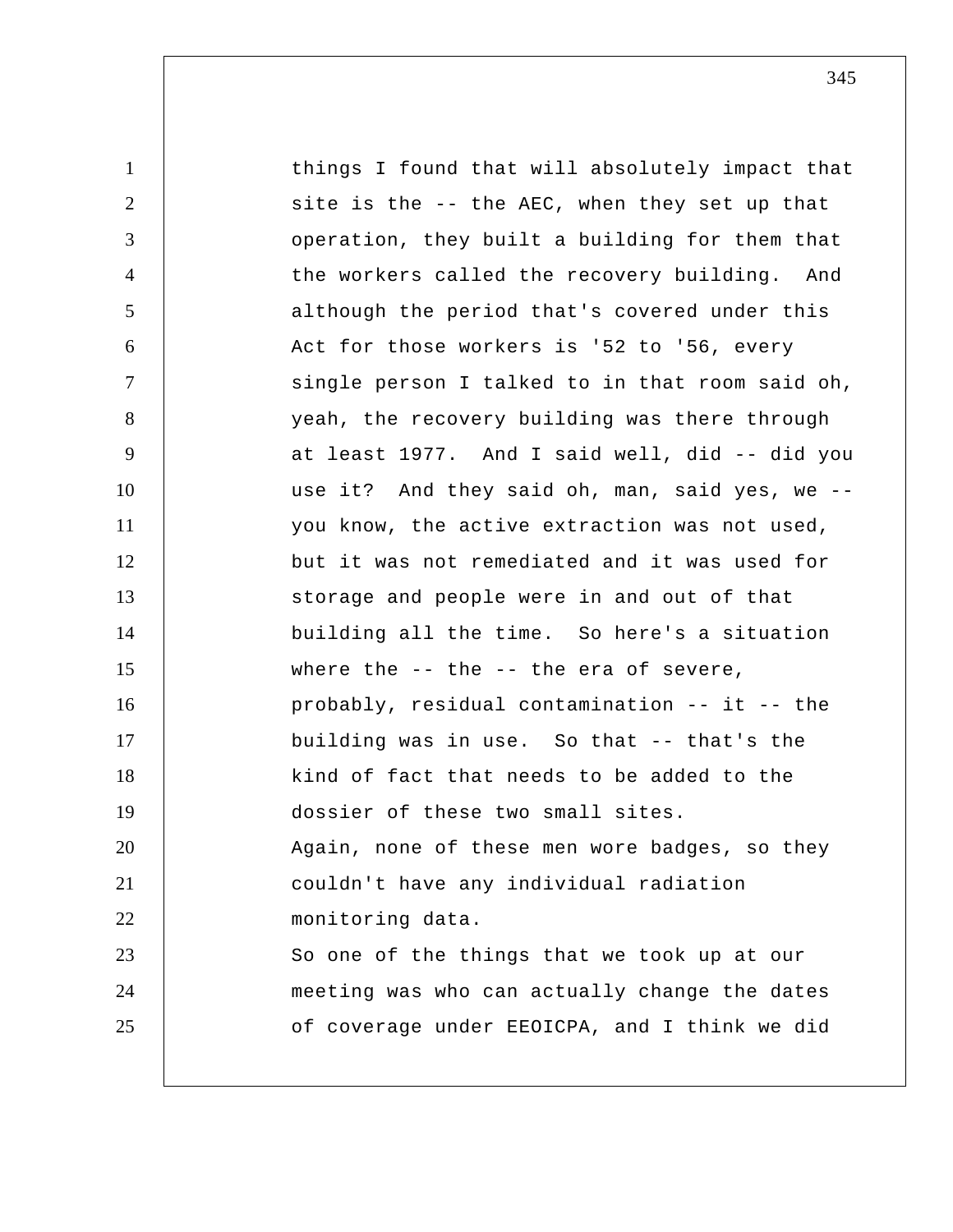1 2 find that out, that the Department of Labor can do that for us.

3 4 5 6 7 8 9 10 11 12 13 14 15 16 17 18 19 20 21 22 23 24 25 But what I want to point out is, these -- these are sites that have -- have no data. They could be self-identified, you know, SEC sites. And -- and we're very interested in finding out will they be on tha-- on such a list. And I simply point out that, as Mr. Elliott said yesterday, there've been five sites now that have been identified, basically flagged by NIOSH and have had expedited SEC petitions under Section 83.14 of 42 CFR 83. I -- I would note that that -- the original Act, as I read it, really doesn't allow for this type of discriminatory treatment between the AWE and DOE small and large sites. In my opinion, every claimant from an AWE-only small site deserves to be treated the same as any claimant from a large DOE site, and I -- I would just say that although I found the idea initially attractive, this idea that the -- the position that the Board takes, and NIOSH I think, that they will address large site profiles -- site profiles first and SEC petitions from large DOE sites first is -- is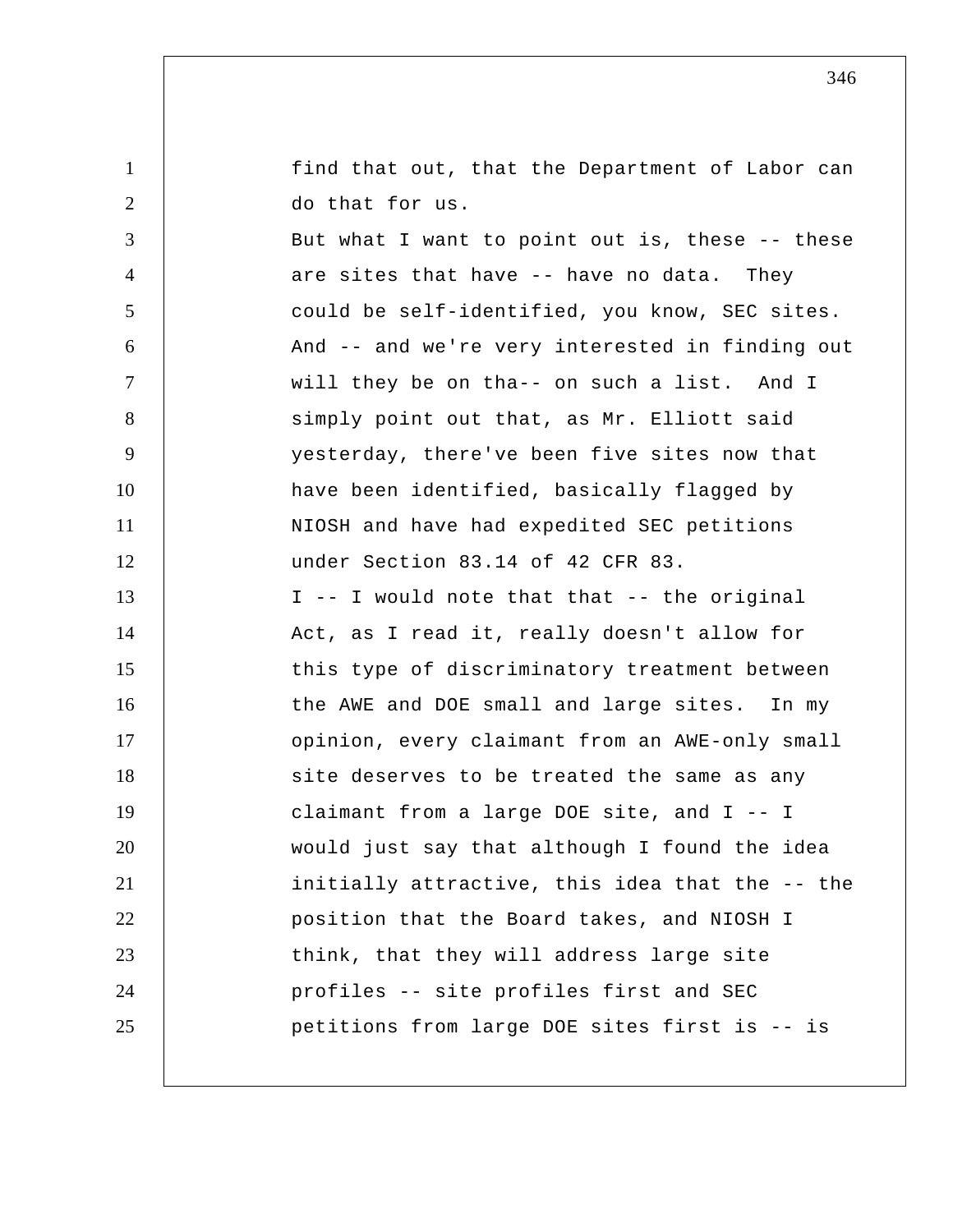| $\mathbf{1}$   | probably not -- not fair and it doesn't seem to |
|----------------|-------------------------------------------------|
| $\overline{2}$ | be equal treatment of the sites.                |
| 3              | We have a site classification issue that's      |
| $\overline{4}$ | really related to the fate of claims from these |
| 5              | two small sites. And as I said, although now    |
| 6              | both sites are classified as AWE-only, in the   |
| $\tau$         | first two listings in the Federal Register from |
| 8              | Department of Energy, they were both listed as  |
| 9              | -- and I'm quoting now -- AWE/DOE sites. So     |
| 10             | something's happened between then and now that  |
| 11             | their classification has been changed. Well,    |
| 12             | there is a slight window where the -- where the |
| 13             | General Steel site might be classified as DOE   |
| 14             | during a five-day cleanup period in 1993. But   |
| 15             | with that exception, they -- they don't qualify |
| 16             | as DOE sites.                                   |
| 17             | Well, is this important? Yes, it is because     |
| 18             | workers and -- and survivor claimants are not   |
| 19             | now eligible for Title E benefits since the DOE |
| 20             | classification has been removed.                |
| 21             | Interestingly, however, there are 64 claims     |
| 22             | from Granite City Steel and 16 cases from Dow   |
| 23             | that have been -- have been or are being        |
| 24             | processed under Title E. So the workers are     |
| 25             | very confused by this. This action raises       |
|                |                                                 |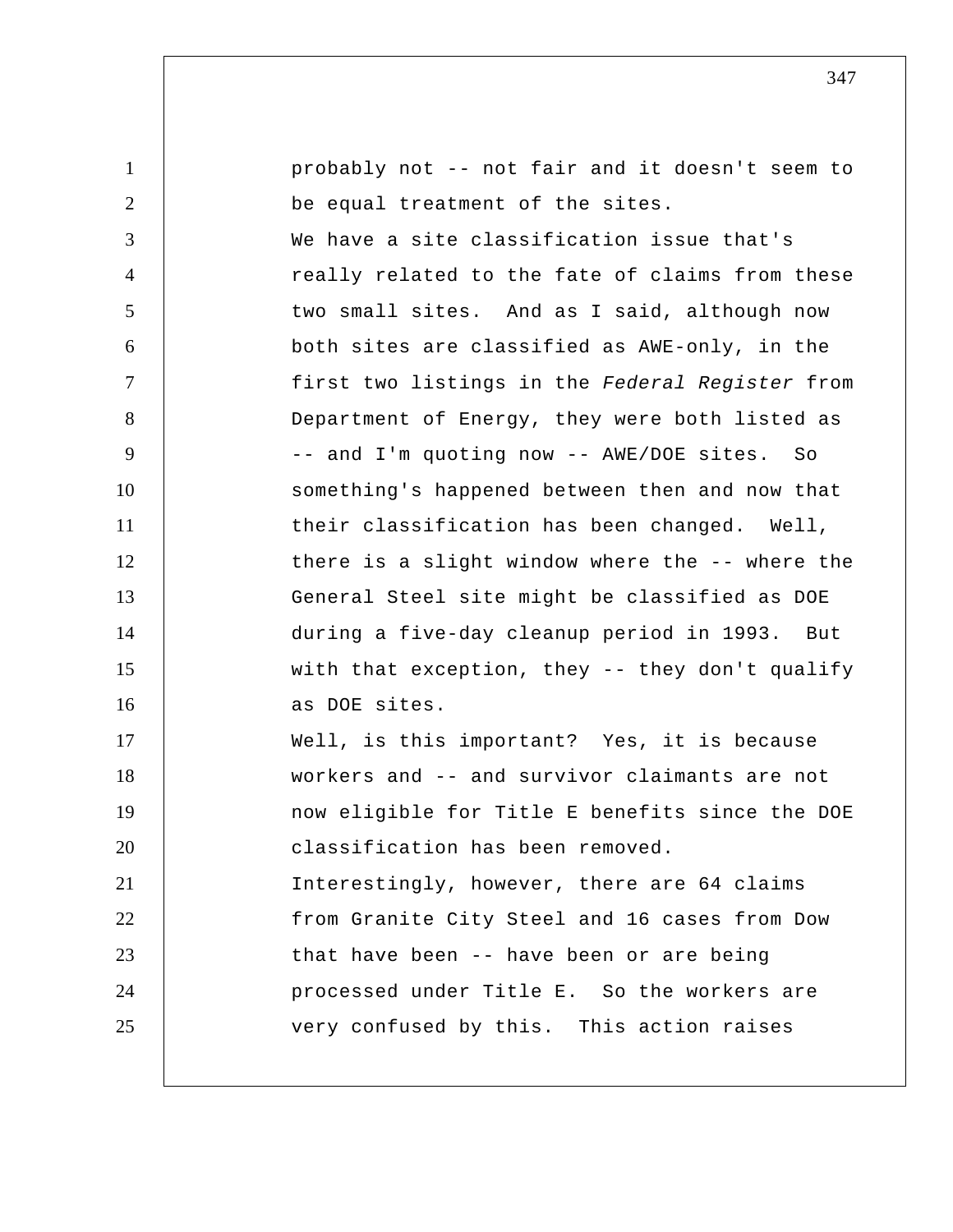1 2 3 4 5 6 7 8 9 10 11 12 13 14 15 16 17 18 19 20 21 22 23 24 25 unrealistic expectations among them. And to me, it's quite wasteful of agency and taxpayer resources. Beyond that, the lack of DOE site status deprives the former Dow workers of the DOE screening and medical treatment benefits for beryllium sensitivity and chronic beryllium lung disease. The Madison site processed large quantities of both metals, beryllium and thorium, during the time that -- that Dow operated the plant in 1951 to 1974. Thorium we know was processed thereafter by subsequent corporate owners, which were Consolidated Aluminum, Phelps Dodge and -- and more recently the Spectralite Consortium. And again, that was at least through 1998. Dr. Laurence Fuortes, who presented the Ames petition today, has graciously examined six of our Madison site workers. They're all nonsmokers. They all have progressive interstitial lung disease, and he -- he's convinced that this is occupational exposure. It could be beryllium, it could be thorium, it could be something else that was used there. They used lots of metallic alloys. And as we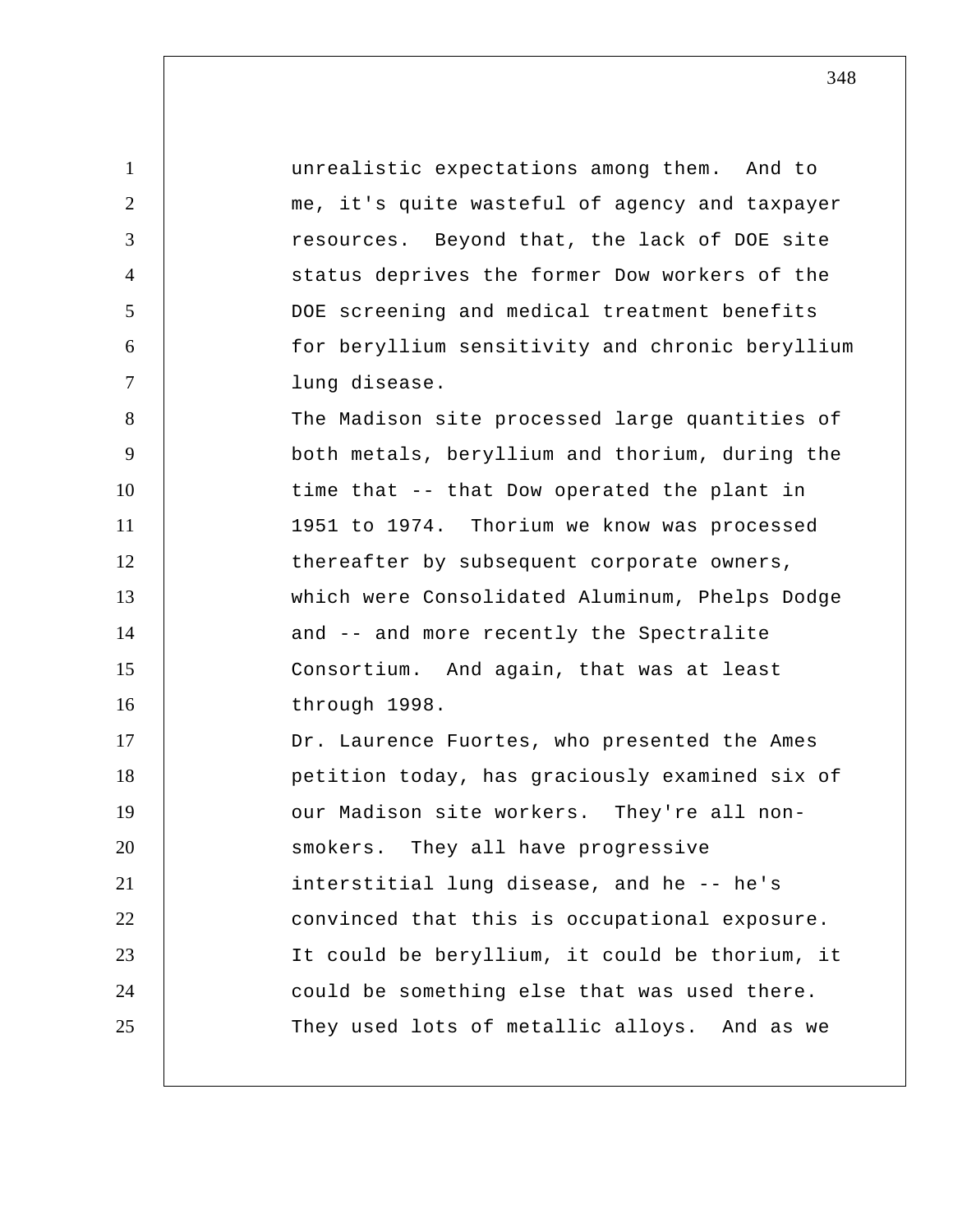1 2 3 4 5 6 7 8 9 10 11 12 13 14 15 16 17 18 19 20 21 22 23 24 25 heard today, thoron gas from that thorium work could certainly have led to this chronic lung disease. So there -- the thorium also -- they worked with it, they extruded it, they ground it, they did a lot of things that released thorium dust into the air, so there were also particulate thorium. And right now they have to travel to Iowa, whereas if they were a DOE site they would of course be eligible for the DOE screening on-site programs. And we do have increasing evidence that supports the original site classification for both of those sites as DOE and AWE sites. We do need to find out, and that's our job and we can certainly use some help. We need to know whether the thorium work was an AEC effort that was connected with the nuclear weapons program, and so that's one of the things we're trying to find out from the Department of Energy. I would also note that I think Dow was certainly overlooked when the list of original beryllium vendor sites was made, and according to what I've learned, they used enormous quantities of beryllium. We cannot now get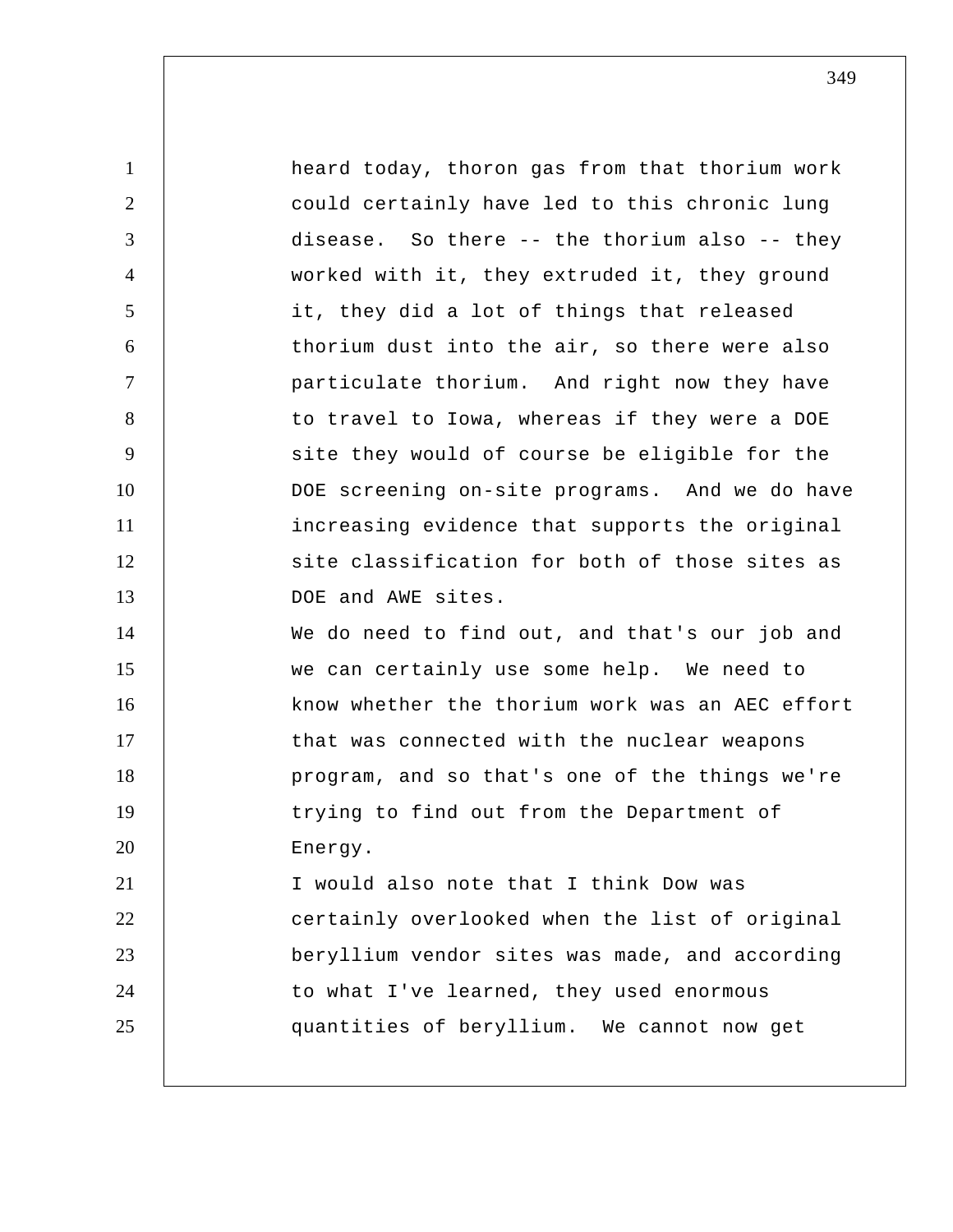1 2 3 4 5 6 7 8 9 10 11 12 13 14 15 16 17 18 19 20 21 22 23 24 25 them qualified as a site because the deadline's passed, and that's a place where probably there needs to be a legislative remedy to correct that -- that thing. And I've just got a little bit more and I appreciate your -- your -- your attention. I want to talk just for a moment about the claims denial issue, and I'd just point out that as a broad -- very broad generalization, more than half of all the claims submitted under Title B are denied, and it is crucial, I think, for the Department of Labor to start accounting in greater -- much greater detail for the underlying reasons behind denials on a regular basis. I'm sorry. (Pause) I really don't  $--$  I  $--$  I think that's something that they could take as a step.  $I - - I$  do think the Act should certainly specify that that kind of detail breakdown of denials should be  $a - a - a$  required thing to be done. And this is one of the issues that we addressed with Pete Turcic, and I'm not sure whether we'll make progress on that one, but we made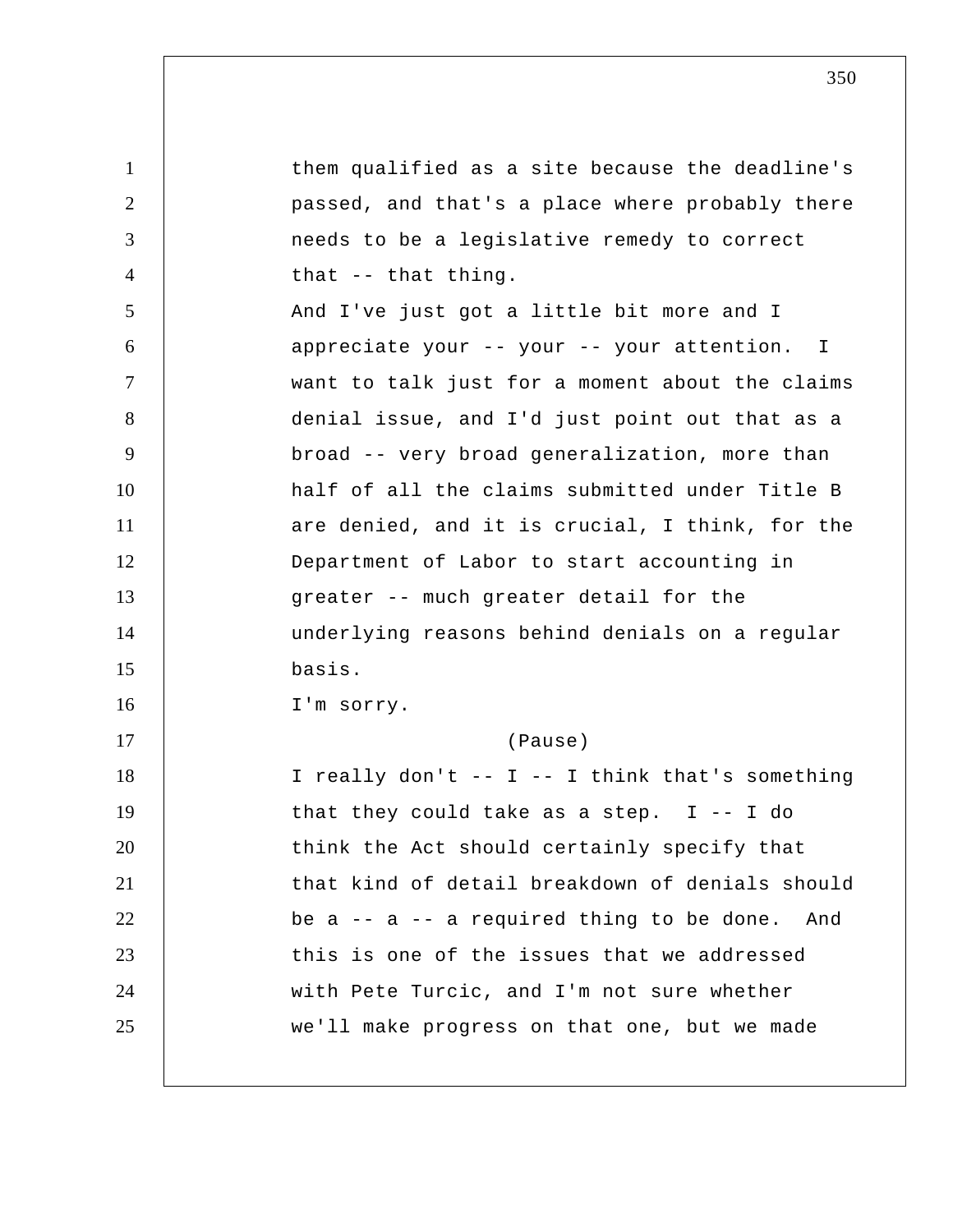the request.

1

| $\overline{2}$ | And then finally, the last thing I wanted to    |
|----------------|-------------------------------------------------|
| 3              | say was just a couple of sentences because I    |
| $\overline{4}$ | was struck today -- there were at least two     |
| 5              | incidences where you all talked about needing,  |
| 6              | among the agencies, access to a database where  |
| $\overline{7}$ | -- where identi-- patient identifiers or worker |
| 8              | identifiers needed to be coupled to a non-      |
| 9              | identified database, and that this could --     |
| 10             | with some great effort, I'm sure -- be          |
| 11             | accomplished under -- by and among yourselves.  |
| 12             | And that's noble. That's great. But going       |
| 13             | back to the theme of $-$ - of access and equity |
| 14             | and fairness, the petitioners do not have       |
| 15             | access to that data, and I've -- I've seen      |
| 16             | references and certainly hear many references   |
| 17             | to the information on the O drive. Now I        |
| 18             | understand that some of that is protected by    |
| 19             | the Privacy Act and -- but I also know that you |
| 20             | all have ready access to all of that data. And  |
| 21             | in fact I'd note that the Department of Labor   |
| 22             | published a bulletin, 0218, so back in 2002,    |
| 23             | called "Use of the (unintelligible) Database",  |
| 24             | and I'm well aware that you all can sign into   |
| 25             | that over the internet and use that data.       |
|                |                                                 |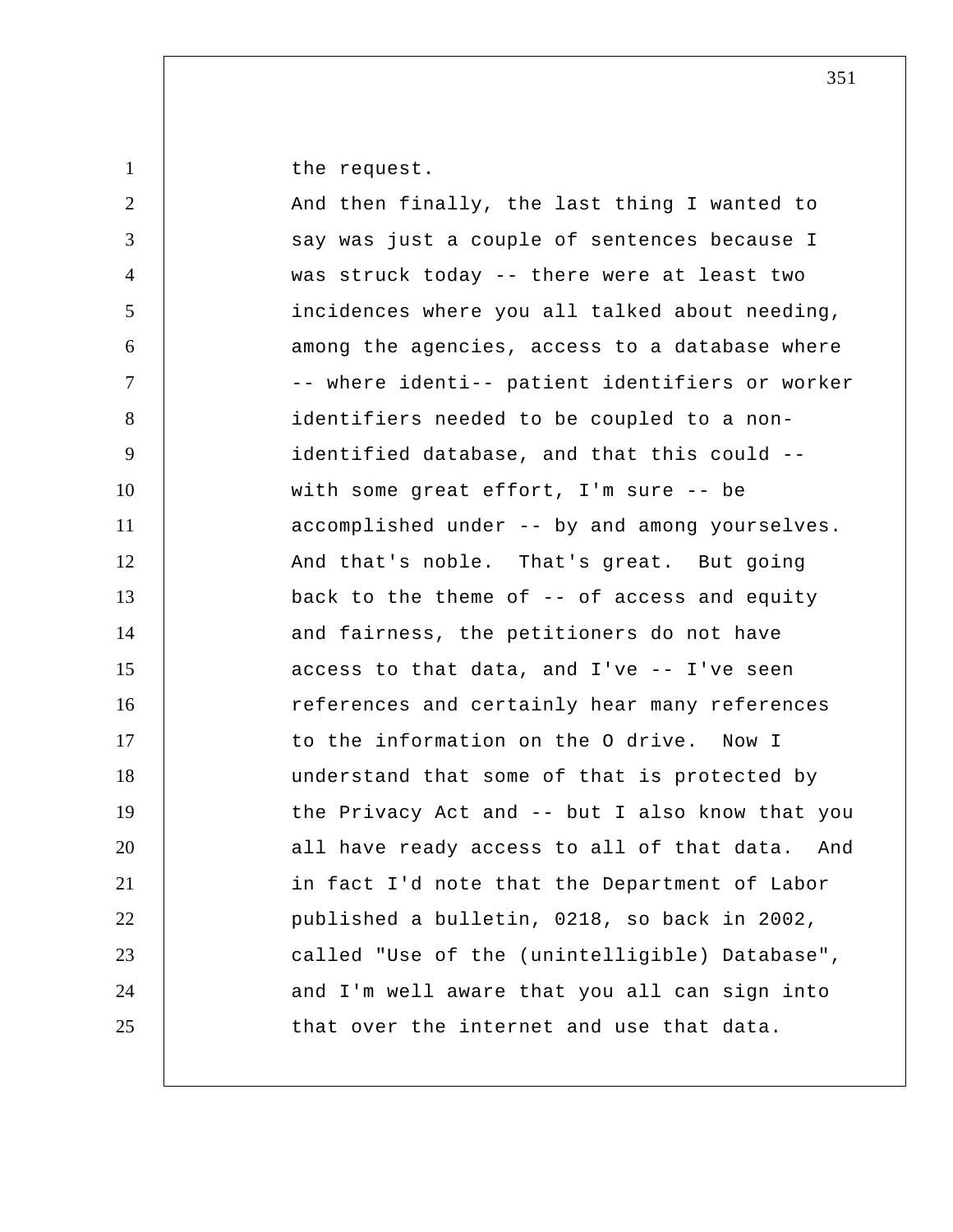| $\mathbf{1}$   | However, I would point out -- I've done it       |
|----------------|--------------------------------------------------|
| $\overline{2}$ | before -- that the public really hasn't any      |
| 3              | access to that data. And in particular, SEC      |
| $\overline{4}$ | applicants have no access to that data. So my    |
| 5              | solution to that would be -- you know, I         |
| 6              | understand that some data is protected by the    |
| $\tau$         | Private -- Privacy Act on the O drive, but it    |
| 8              | should be easy to -- not easy, but it should be  |
| 9              | possible to partition that away from the data    |
| 10             | on the O drive that is not classified, that      |
| 11             | does not fall under the Privacy Act, but         |
| 12             | basically is documents that you've captured and  |
| 13             | that -- I would say that the SEC petitioners     |
| 14             | need equal access to, as you all do.             |
| 15             | So anyway, I will -- I'll leave that as a        |
| 16             | future hope, and I thank you very much for all   |
| 17             | the hard work you've done. I'm always            |
| 18             | impressed at how methodical and systematic and   |
| 19             | careful this process is, and $I$ -- I do want to |
| 20             | end on a note that I'm extremely hopeful and     |
| 21             | look forward to addressing you as the SECs move  |
| 22             | along. So                                        |
| 23             | DR. ZIEMER: Thank you, Dan. While you're at      |
| 24             | the mike, I have a feeling that your wife's      |
| 25             | request may have fallen through the cracks, but  |
|                |                                                  |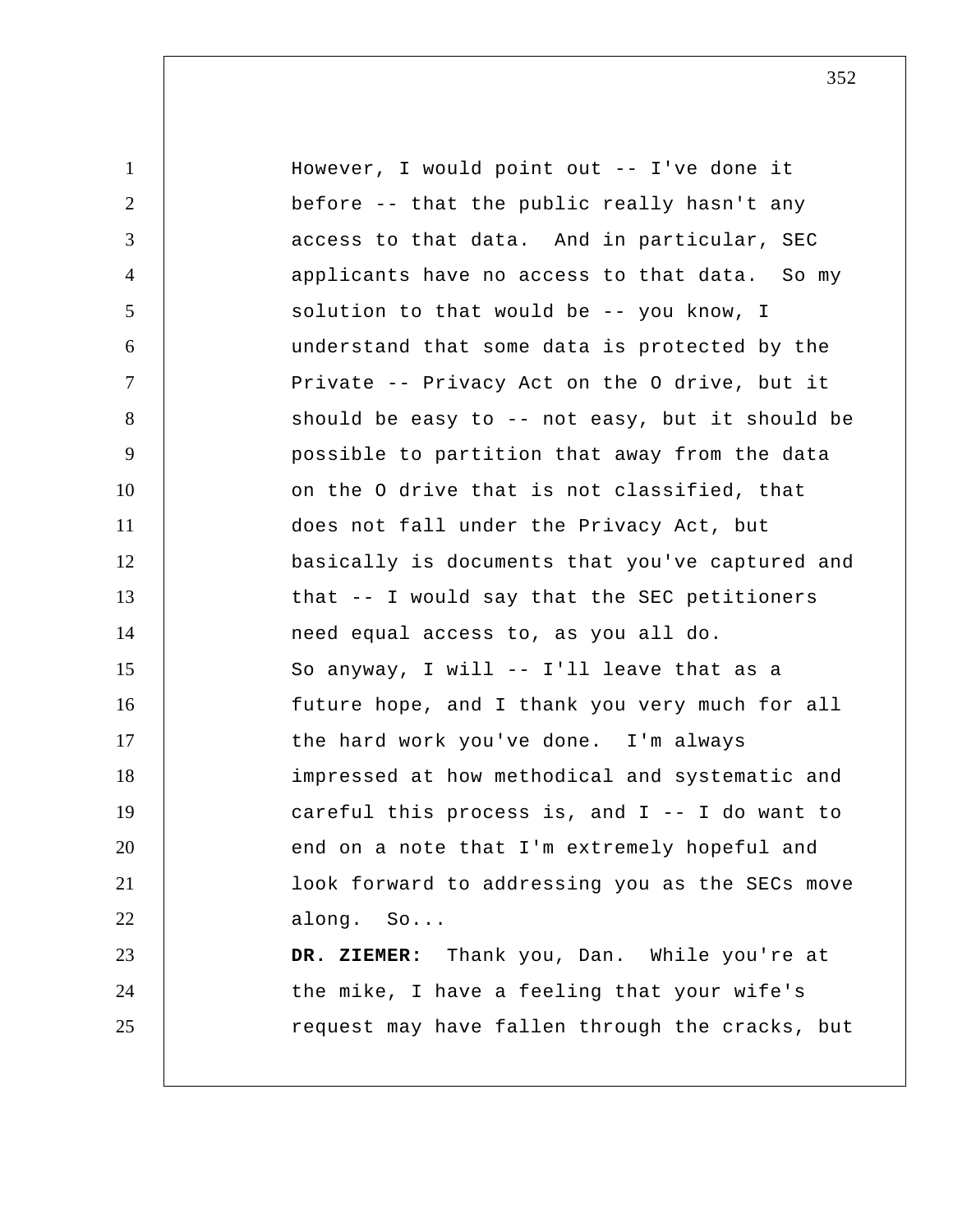1 2 3 4 5 6 7 8 9 10 11 12 13 14 15 16 17 18 19 20 21 22 23 24 25 for clarity, was she requesting information about the cost of managing the program versus - **DR. MCKEEL:** Yes, sir.  **DR. ZIEMER:** Not the awards --  **DR. MCKEEL:** No -- well, she -- she --  **DR. ZIEMER:** The awards information -- I guess we had an update yesterday. Maybe you -- **DR. MCKEEL:** Right.  **DR. ZIEMER:** -- were there so you have an idea what that is. It's recently passed, for -- for both Part B and E, the Labor number I think was around \$2 billion.  **MS. MUNN:** \$2 billion.  **DR. MCKEEL:** Right, and I -- and I --  **DR. ZIEMER:** But you're asking -- she was asking --  **DR. MCKEEL:** What I -- what I -- **DR. ZIEMER:** -- the cost of operating the various aspects of the program, in effect?  **DR. MCKEEL:** That's correct, so her letter that -- that you all received really was to put all that together, so the contract for SC&A, your - the -- the Board's data, but also including the cost that Department of Labor -- for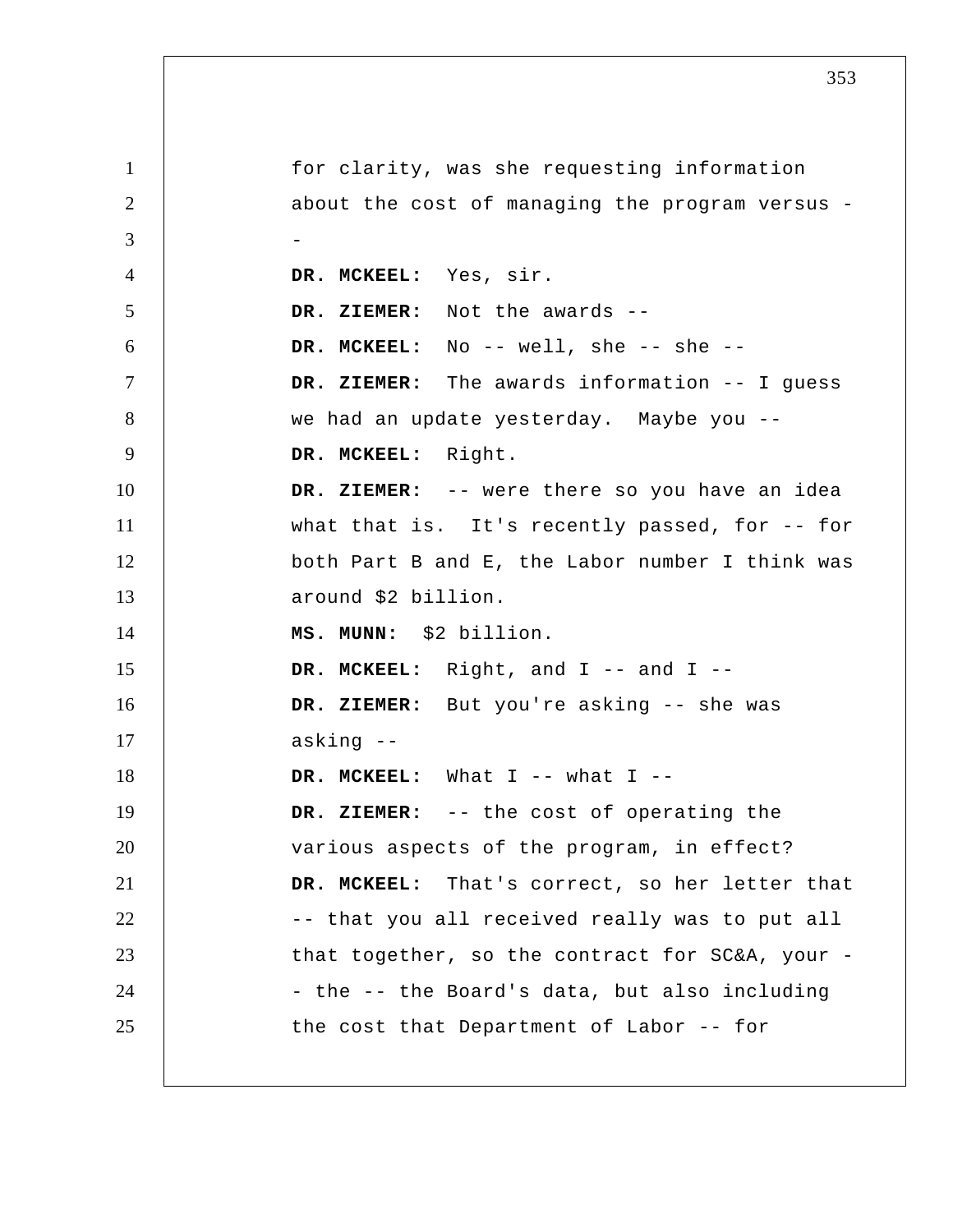1 2 3 4 5 6 7 8 9 10 11 12 13 14 15 16 17 18 19 20 21 22 23 24 25 administering the program. In other words, the overall -- she -- she was interested in --  **DR. ZIEMER:** Do we know -  **DR. MCKEEL:** -- what does this overall effort cost.  **DR. ZIEMER:** Was there an actual written request?  **DR. MCKEEL:** Yes, sir. Uh-huh, which she provided to the Board and that was in August of 2000 -- we still have a copy back home. I don't know that I have one with --  **DR. ZIEMER:** Was that sent to me? I hope it was sent to (unintelligible) --  **DR. MCKEEL:** I think it was actually given, yes, sir, I think so.  **DR. ZIEMER:** Okay.  **DR. MCKEEL:** And as -- and as a follow-up, I - you know, NIOSH -- we were contacted once by e mail and told by NIOSH that that -- some of that information was on the way.  **DR. ZIEMER:** Okay. If that -- if it came to me, I dropped the ball on it. I -- I (unintelligible) --  **DR. MCKEEL:** Well, I'm not really trying to say it that --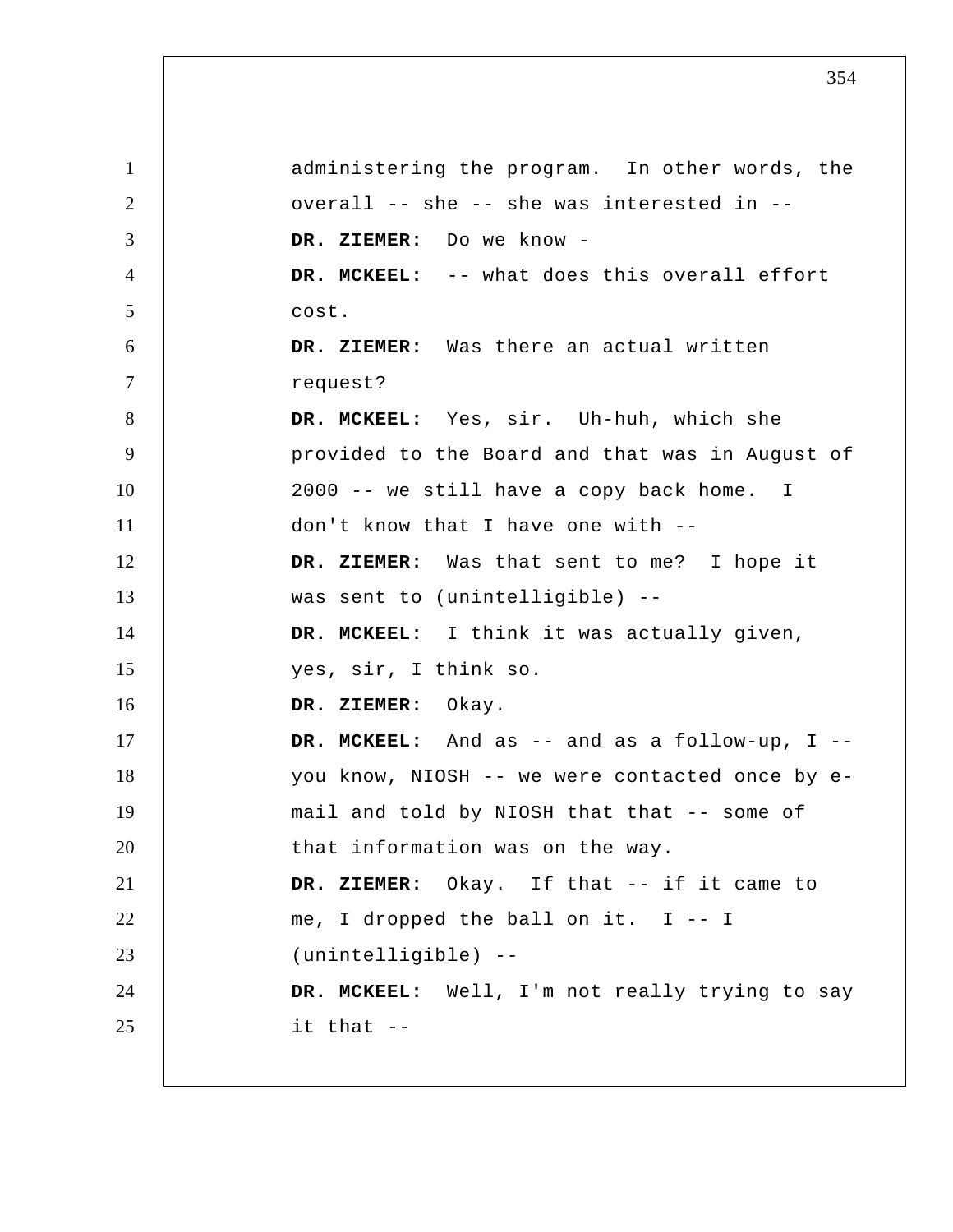1 2 3 4 5 6 7 8 9 10 11 12 13 14 15 16 17 18 19 20 21 22 23 24 25  **DR. ZIEMER:** No, no -- **DR. MCKEEL:** -- but it was an honest -- **DR. ZIEMER:** -- those were my words. I was --DR. MCKEEL: But you know Louise, she doesn't -- she speaks -- you know, it was a sincere request. She's -- **DR. ZIEMER:** Yes, I understand, and --  **DR. MCKEEL:** -- really interested in it.  **DR. ZIEMER:** -- we want to try to accommodate that as -- Stu, did -- have you seen that letter?  **MR. HINNEFELD:** (Off microphone) (Unintelligible) (on microphone) but we do have it. We do have it in writing and we know we resp-- I thought we had responded and so I'll have to find (unintelligible) --  **DR. ZIEMER:** Maybe you can track that down. don't know if we have access to the Labor part of this, but -- **MR. HINNEFELD:** Our -- exactly, that -- I think our interim response was we can provide everything that's in our control. You know, the Board costs, SC&A costs, our costs, ORAU costs. I don't know that we can get Labor costs or DOE costs, which I think were also I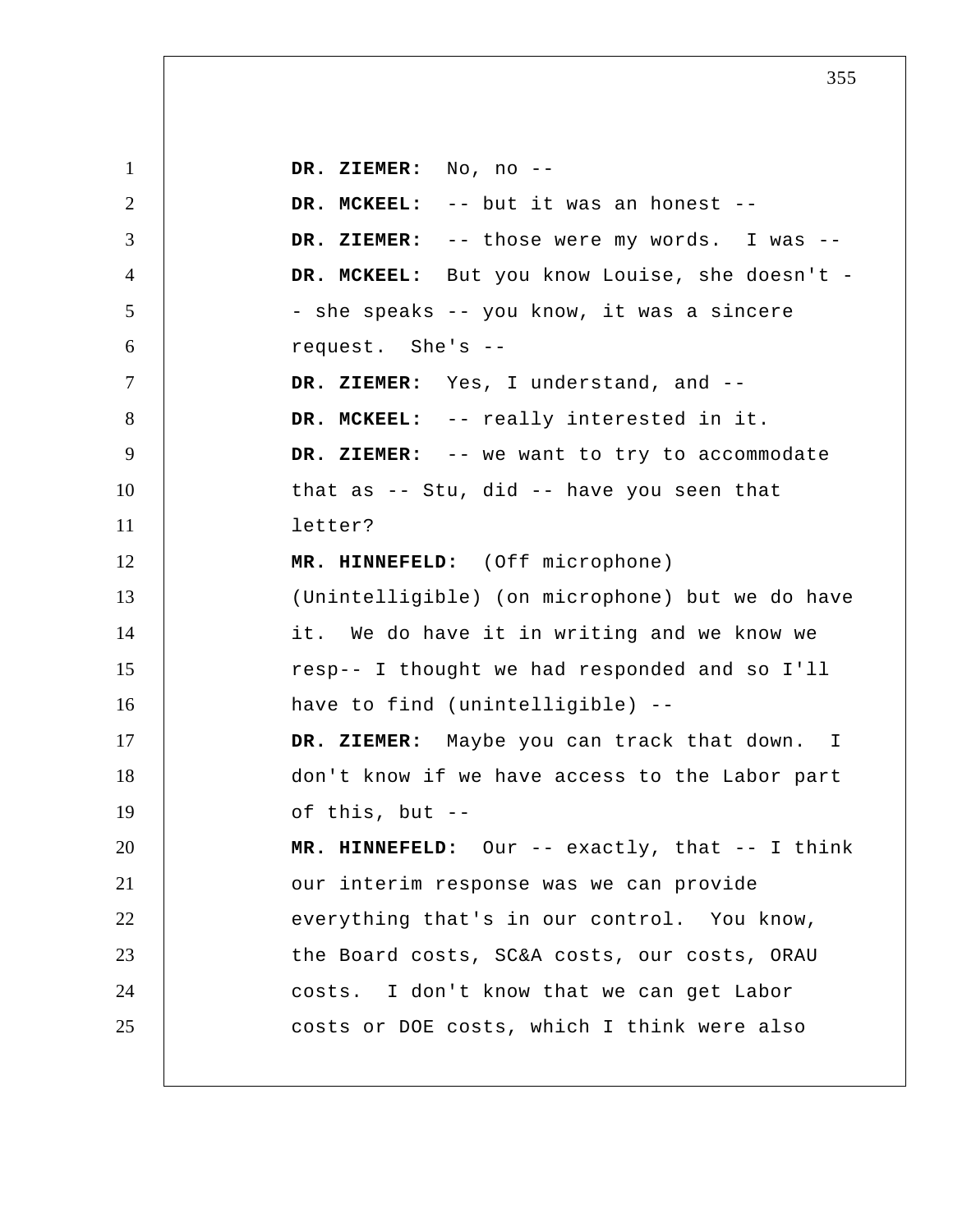1 2 3 4 5 6 7 8 9 10 11 12 13 14 15 16 17 18 19 20 21 22 23 24 25 requested, but I'll find out. I'll find out what -- what -- the part we can provide (unintelligible) --  **DR. ZIEMER:** Let's track it down. Thank you. We also have to be read into the record another statement, Congressional statement. Is -- is Jason -- are you still here? Yes. So he will identify this particular statement and -- and read it into the record, as well.  **MR. BROEHM:** Yes, I've been in touch this week with Bret Rumbeck\* from Senator Schumer's office. He was very much trying to get the Senator here himself, but he had a very busy schedule and was unable to make it. Bret himself was unable to make it and asked me to read this statement -- written statement from Senator Charles Schumer from New York into the record. (Reading) Mr. Chairman, thank you for allowing me to submit testimony to the Board regarding Bethlehem Steel. Thousands of New Yorkers labored during the late 1940s and early 1950s in ultra-hazardous conditions at Department of Energy and contractor facilities, while being unaware of the health risks. Workers at these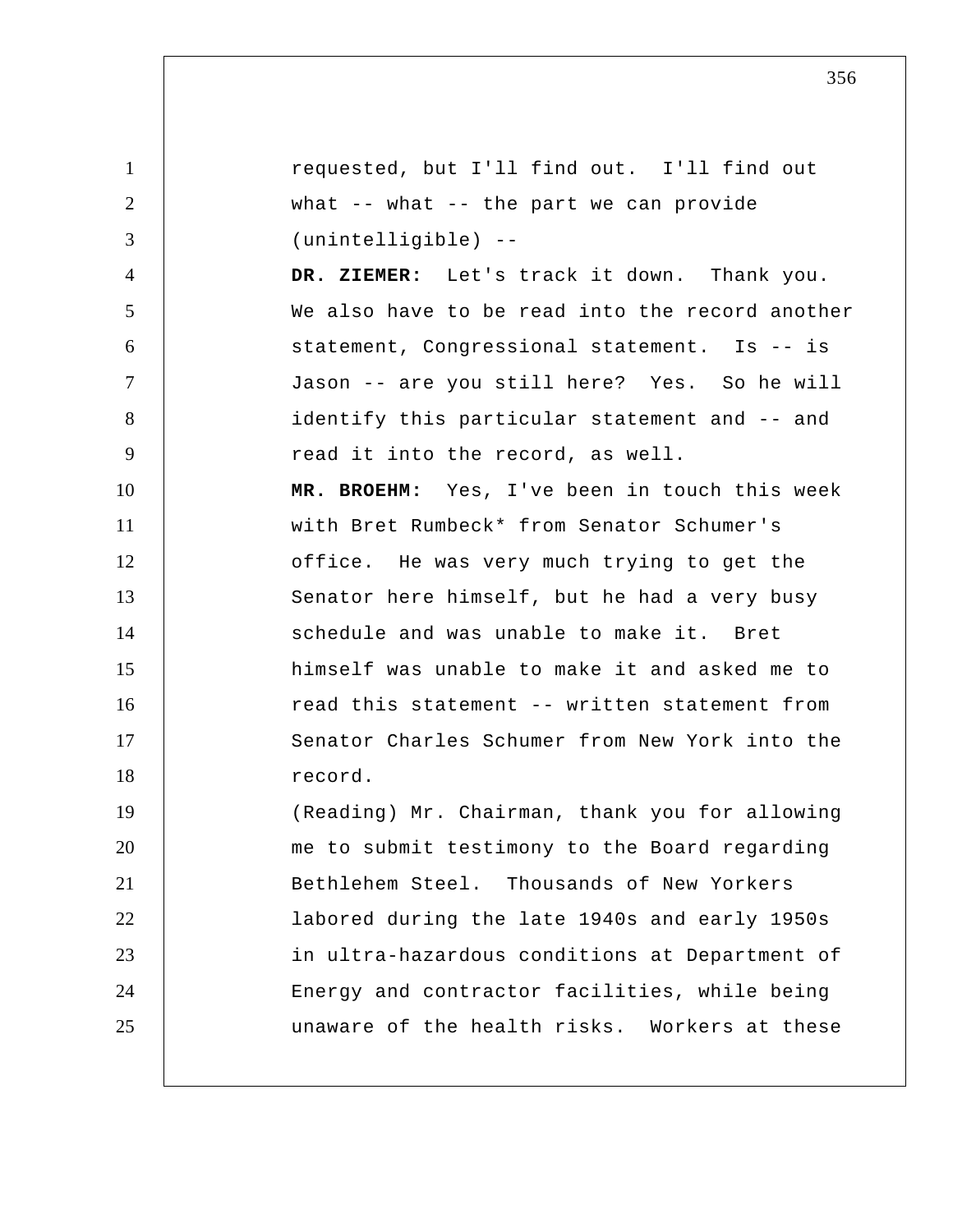1 2 3 4 5 6 7 8 9 10 11 12 13 14 15 16 17 18 19 20 21 22 23 24 25 facilities handled high levels of radioactive materials, and were responsible for helping to create the huge nuclear arsenal that served as a deterrent to the Soviet Union during the Cold War. Although government scientists knew of the dangers posed by the radiation, workers were given little or no protection, and today many have been diagnosed with diseases like cancer that are likely linked to the work they did at these nuclear facilities. Despite having one of the greatest concentrations of facilities involved in nuclear weapons production-related activities in the nation, western New York continues to be severely under-served by the Energy Employees Occupational Illness Compensation Program Act. As I stated to you in my letter on January 19th, 2006, I was opposed to the Board's motion that, based on the current information on the Bethlehem Steel site profile, the profile was, quote, acceptable for use in the NIOSH dose reconstruction program, unquote. While I'm happy to hear that NIOSH and Sanford Cohen & Associates have come to agreement on five of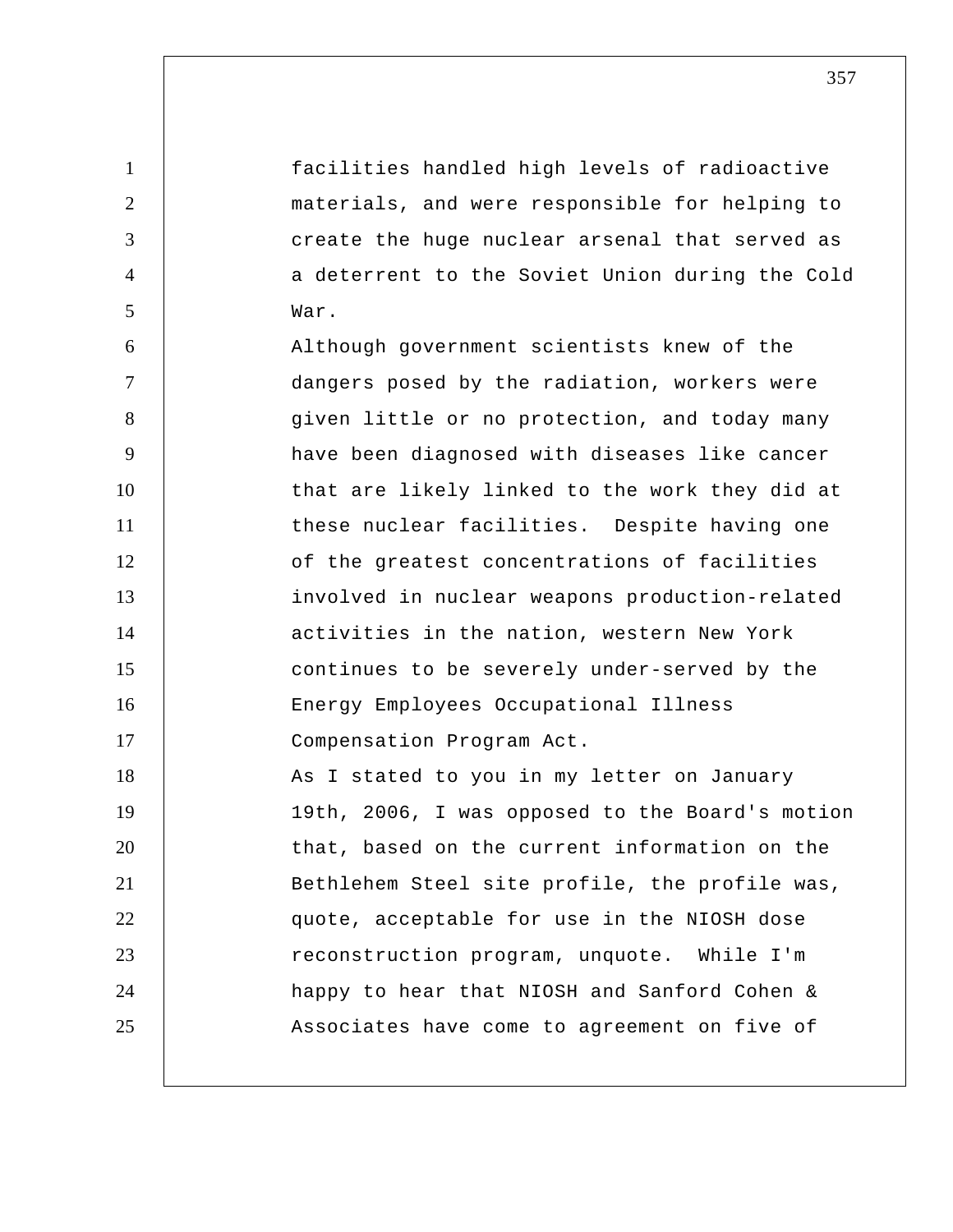1 2 3 4 5 6 7 8 9 10 11 12 13 14 15 16 17 18 19 20 21 22 23 24 25 the six discrepancies, and continues to work with Ed Walker on the final outstanding issue, I'm still very concerned that the January decision denies compensation to the great majority of potentially-deserving former Bethlehem Steel workers. 42 CFR Chapter 1 Subpart A Section 82.2 lays out the basic principles for dose reconstruction, stating, quote, dose reconstruction is to characterize the radiation environments to which workers were exposed, and then to place each worker in time and space within this exposure environment, unquote. However, the Board approved and NIOSH is currently using information which is not put -- does not put - does not at all put the former Bethlehem works in their correct working environments, but an entirely different plant, with different data and information. When the Board recommended Linde Ceramics to be approved for a Special Exposure Cohort, the decision was based on the lack of sufficient information to estimate the radiation claimants may have been exposed -- may have been exposed while working in the plant, and the Board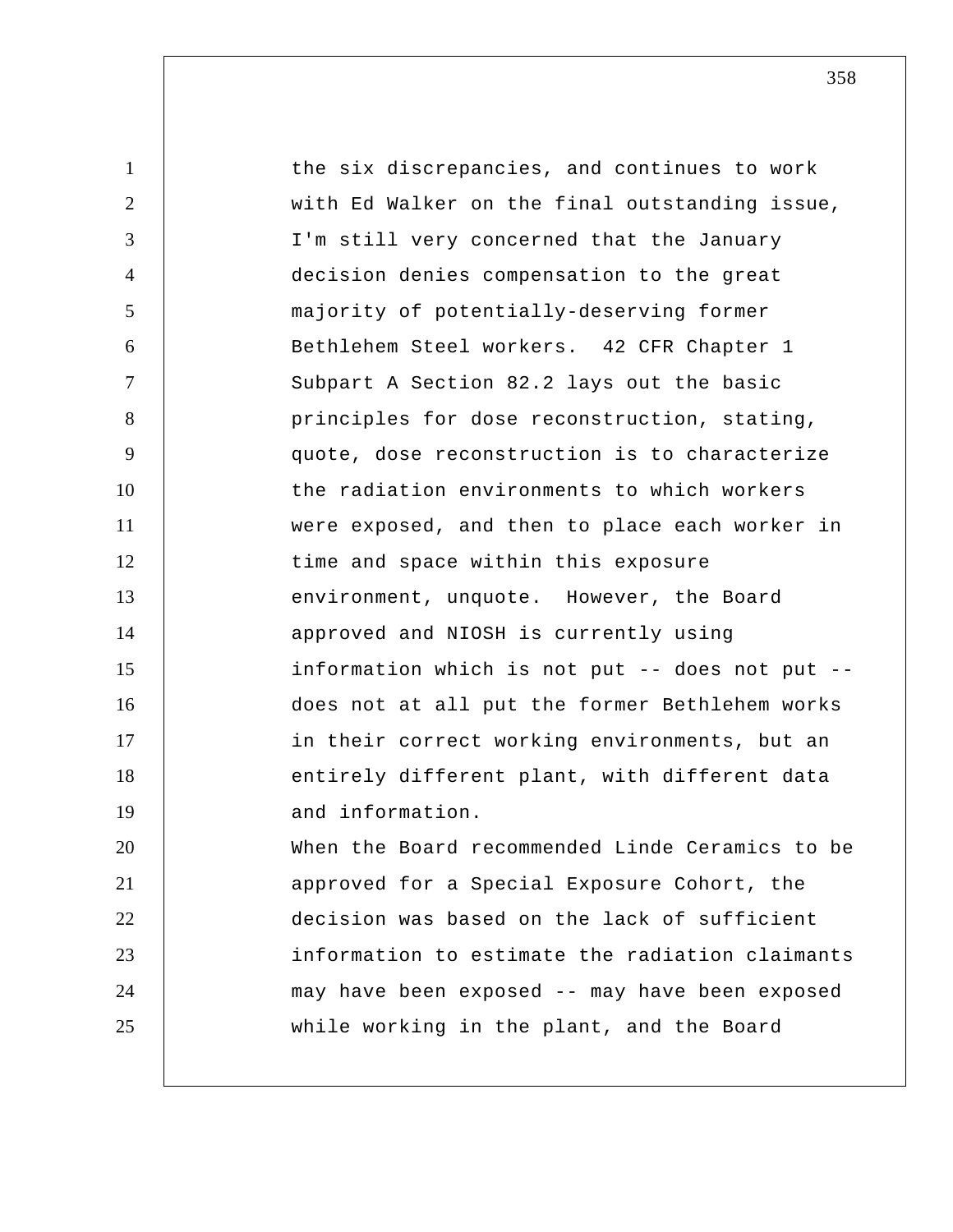| $\mathbf{1}$   | specifically cited 42 CFR Chapter 1 Subpart C   |
|----------------|-------------------------------------------------|
| 2              | Section 83.6 to back up their decision. I       |
| 3              | encourage the Board to also use this section to |
| $\overline{4}$ | grant a Special Exposure Cohort to the workers  |
| 5              | of Bethlehem Steel.                             |
| 6              | Mr. Chairman, I ask you, can an accurate dose   |
| $\tau$         | reconstruction model be built using only        |
| 8              | information and data from Bethlehem Steel? If   |
| 9              | not, then the Board and NIOSH need complete --  |
| 10             | need completely overhaul the current Bethlehem  |
| 11             | Steel site profile using the existing Bethlehem |
| 12             | Steel data and not records and data from        |
| 13             | another plant.                                  |
| 14             | I would also encourage the Board and NIOSH to   |
| 15             | work with Ed Walker and the Bethlehem Steel     |
| 16             | Action Group so they can apply for a Special    |
| 17             | Exposure Cohort. It is unconscionable to        |
| 18             | continue delaying compensation to these Cold    |
| 19             | War heroes and their survivors, and unfair to   |
| 20             | put the burden of proving a cancer-related      |
| 21             | illness on workers and their surviving          |
| 22             | families.                                       |
| 23             | On July 27th 2005 Senator Clinton and I, along  |
| 24             | with our colleagues in the House of             |
| 25             | Representatives, introduced S-1506, which would |
|                |                                                 |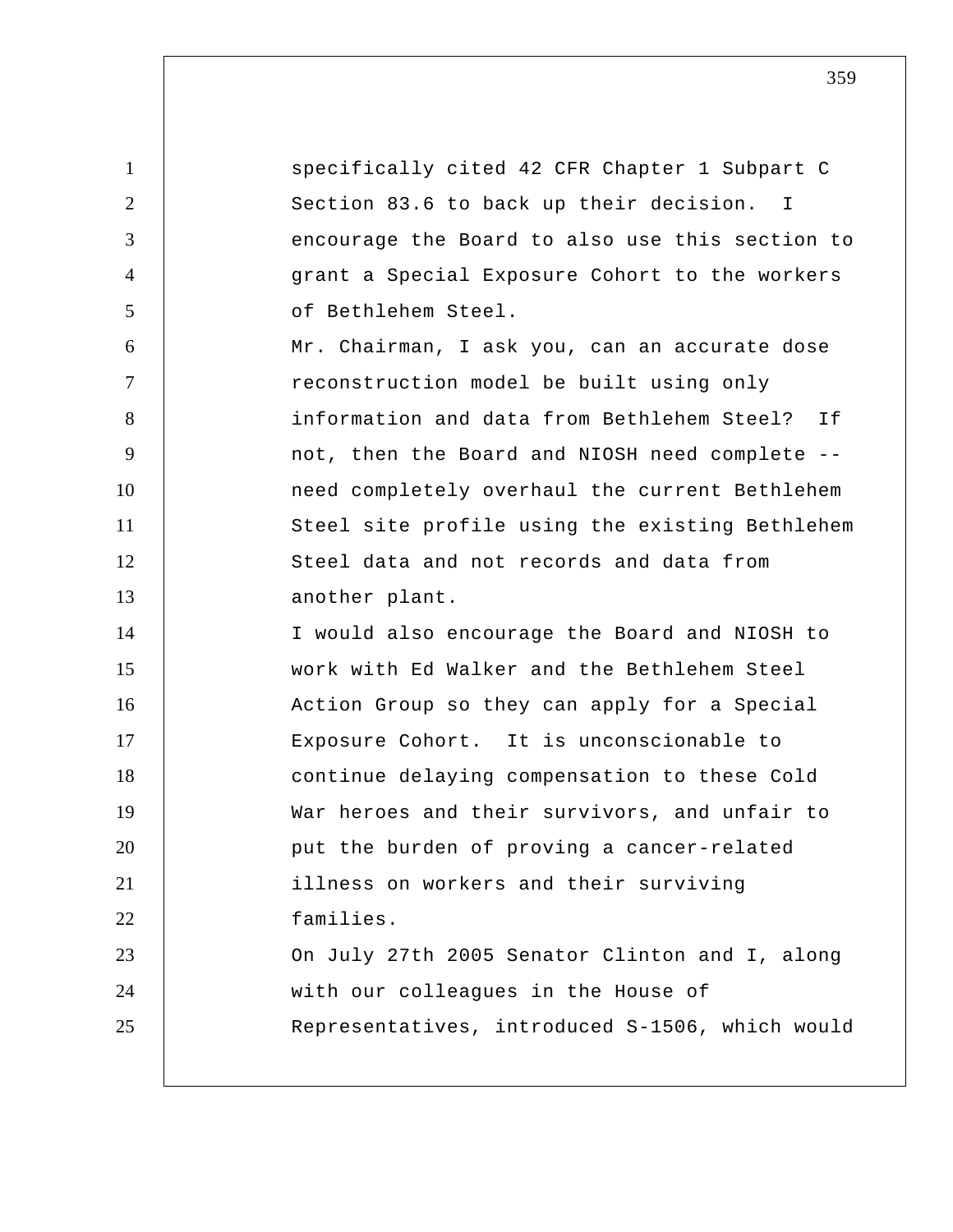1 2 3 4 5 6 7 8 9 10 11 12 13 14 15 16 17 18 19 20 21 22 23 24 25 amend the Employee -- the Energy Employees Occupational Illness Compensation Program Act of 2000 to include certain former nuclear weapons program workers in the Special Exposure Cohort under the Energy Employees Occupational Illness Compensation Program. Our bill would correct years of injustice for western New York's nuclear workers. After the sacrifice these Cold War heroes made for our country, they have waited far too long. Being added to a cohort means that these former employees do not have to go through a dose reconstruction process. Instead, if a person has an eligible cancer and worked at a facility when weapons work was performed, their cancer is presumed to have been caused by a workplace exposure and the person's claim is paid. This bill would finally put the former workers on the path to getting the recognition and compensation they deserve. And this is how we should correct this wrongdoing, not by endless bureaucratic red tape. Again, I thank the Chairman and the Board members for allowing me to submit testimony on behalf of the former nuclear workers in New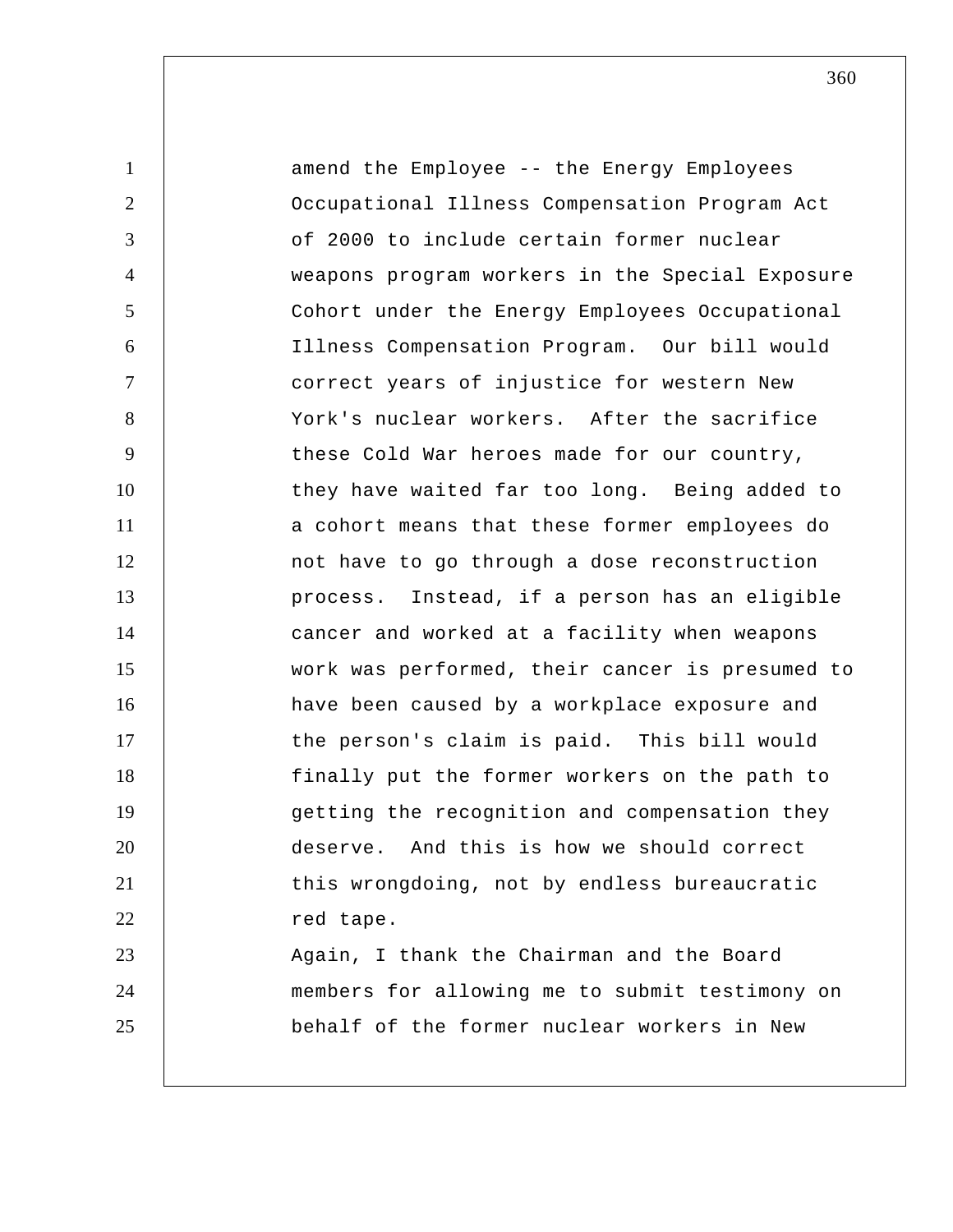York.

| 2              | DR. ZIEMER: Thank you. We have someone here I        |
|----------------|------------------------------------------------------|
| 3              | believe still from Congressman Udall's staff --      |
| $\overline{4}$ | Michelle -- is Michelle still here?                  |
| $\mathfrak{S}$ | <b>UNIDENTIFIED:</b> (Off microphone) I think he's   |
| 6              | going to go see.                                     |
| $\overline{7}$ | DR. ZIEMER: I'm not sure of her last name.           |
| 8              | I'm trying to read it and Oh, Michelle is            |
| 9              | here, okay. Did -- did you have an additional        |
| 10             | comment, Michelle?                                   |
| 11             | <b>UNIDENTIFIED:</b> You know, I think that my boss, |
| 12             | Congressman Udall, covered most of what I would      |
| 13             | have presented in his absence.                       |
| 14             | DR. ZIEMER: I think that's a super comment to        |
| 15             | make.                                                |
| 16             | <b>UNIDENTIFIED:</b> I do want to say this. As       |
| 17             | Congressman Udall's state director who works         |
| 18             | face to face with a lot of these constituents,       |
| 19             | primarily the Los Alamos Lab claimants, we do        |
| 20             | have a family that -- a number of families that      |
| 21             | are trying to get their hands on the bioassay        |
| 22             | database information for their loved one.            |
| 23             | They've never seen it. It's information that         |
| 24             | was sent directly from the Lab to NIOSH.<br>We       |
| 25             | were told that they needed FOIA requests to get      |
|                |                                                      |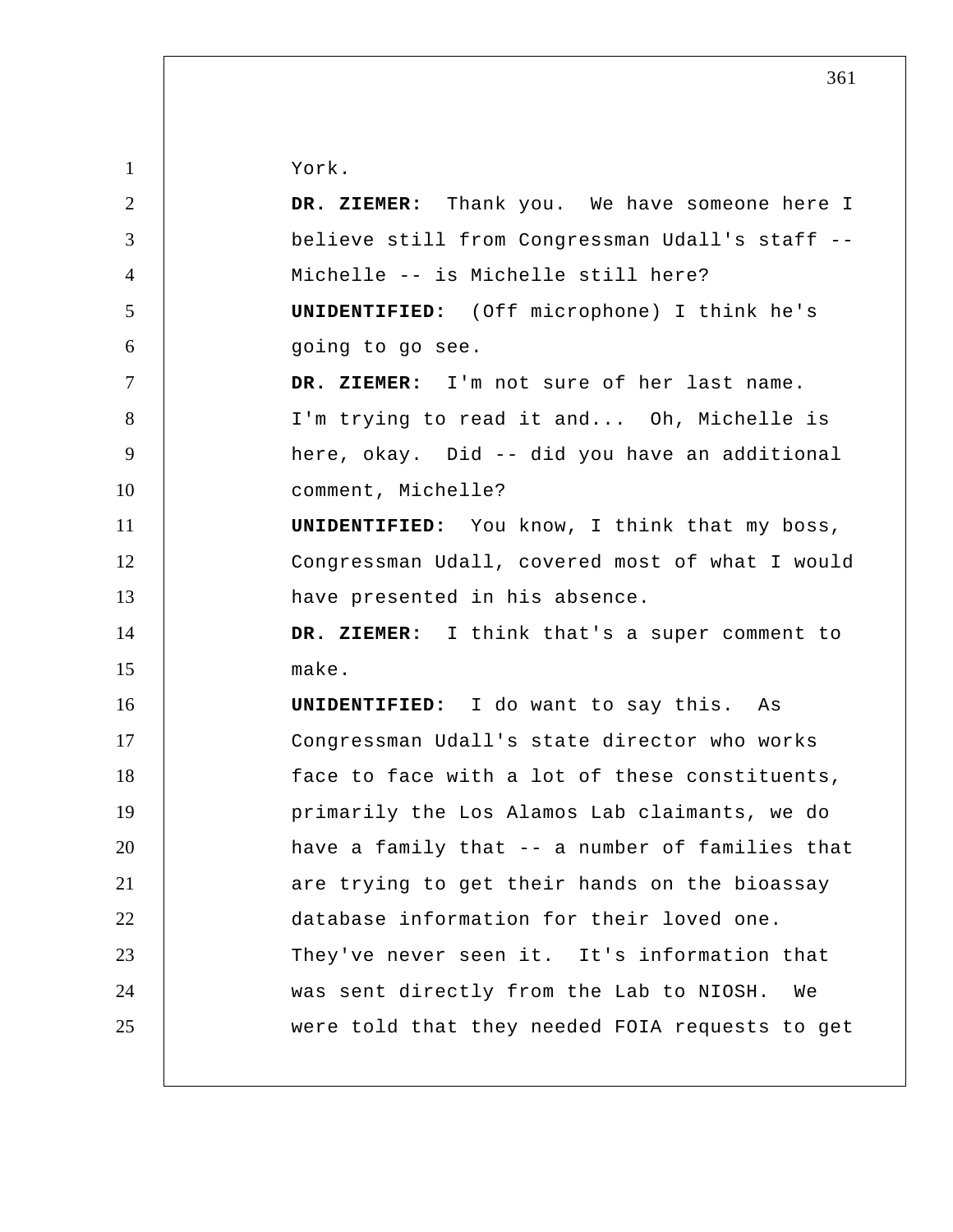1 2 3 4 5 6 7 8 9 10 11 12 13 14 15 16 17 18 19 20 21 22 23 24 25 that information. I have a family that requested this I believe it was at the end of February. No response. So I'm just putting a bug in your ear that I think that we can do - there's a real opportunity for improvement to get the information in their hands. It's information that belongs to them. It's the only thing I would add that he didn't cover.  **DR. ZIEMER:** Okay. Thank you very much. **UNIDENTIFIED:** Okay. And thanks for your good work.  **DR. ZIEMER:** Right. Let's see, Dr. Fuortes, did you have additional comments? **UNIDENTIFIED:** (Off microphone) He's gone.  **DR. ZIEMER:** Okay. Well, he -- he did speak to us yesterday and it wasn't clear to me if this was part of yesterday's list or if he signed up again. John Ramspott -- John's the individual that Dr. McKeel referred to. **MR. RAMSPOTT:** Thank you very much. My name's John Ramspott. I'm helping the claimants, one of them happening to be my father-in-law, at the General Steel castings plant. I recently sent the Board and numerous others a 400-page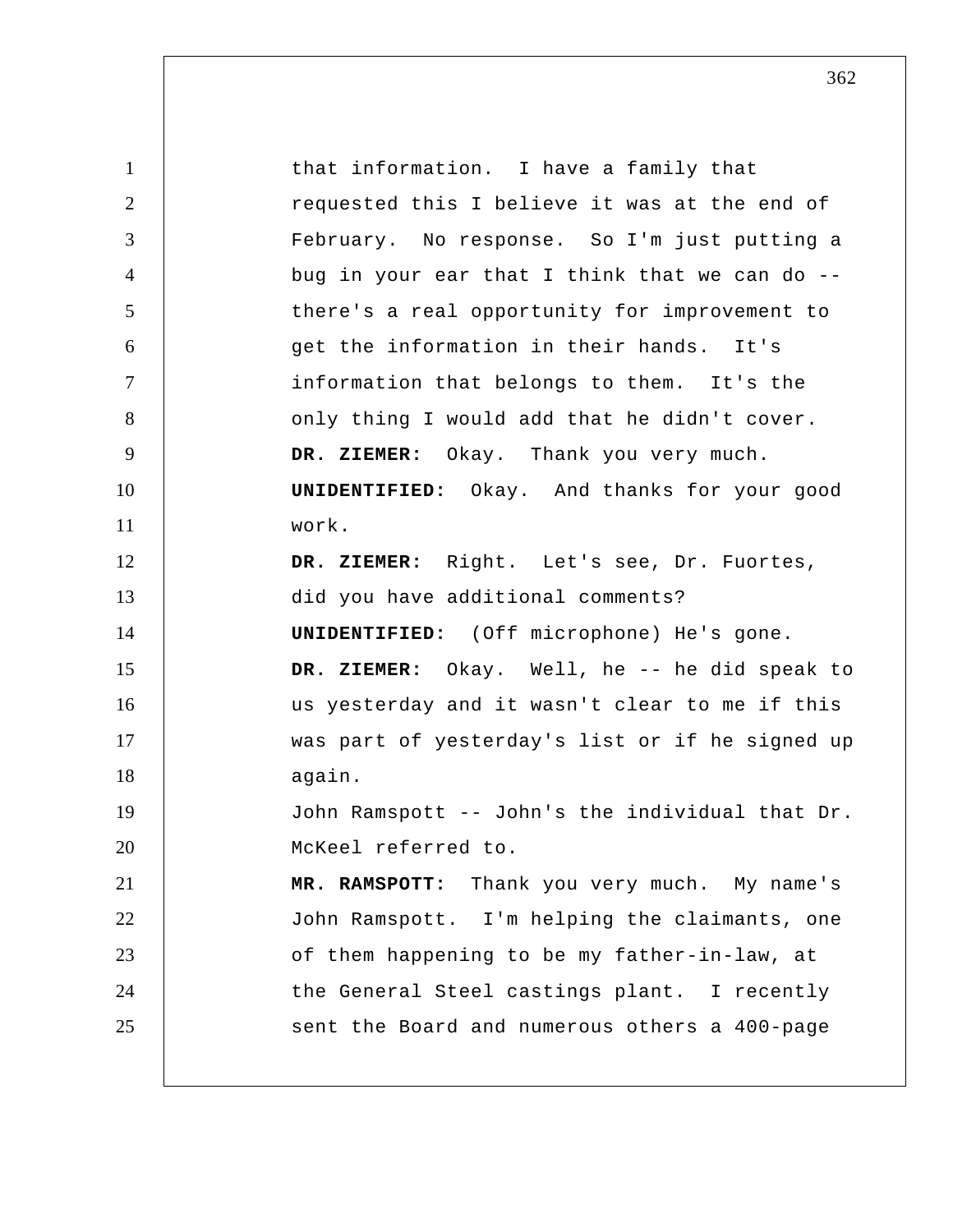1 2 3 4 5 6 7 8 9 10 11 12 13 14 15 16 17 18 19 20 21 22 23 24 25 workbook -- and I promise I'm not going to review the whole book tonight. I'm going to let you guys get out of here. But -- and I am definitely open to any comments, criticisms, anything. The intent of that workbook was to fulfill a promise I had made last August to this same Board, obviously with new members which I haven't met yet but I look forward to, and that was to find out what actually went on at that plant and report back to you, as best I could, with a document that I could actually say came from the workers. I know in the cleanup report it said there's nobody left. I have a database of 250 people, who'd be glad to talk to anyone from any organization, that worked there. Many of them are ill. They're looking for hope. They still have faith that the program will work. And Dr. McKeel indicated yesterday we did have some great meetings with both NIOSH and with DOL. There's some things that are going to happen that really I think will help finding out about Battelle, which is looking at that site. Mr. Elliott has offered to let me get one of my workbooks sent to him and he'd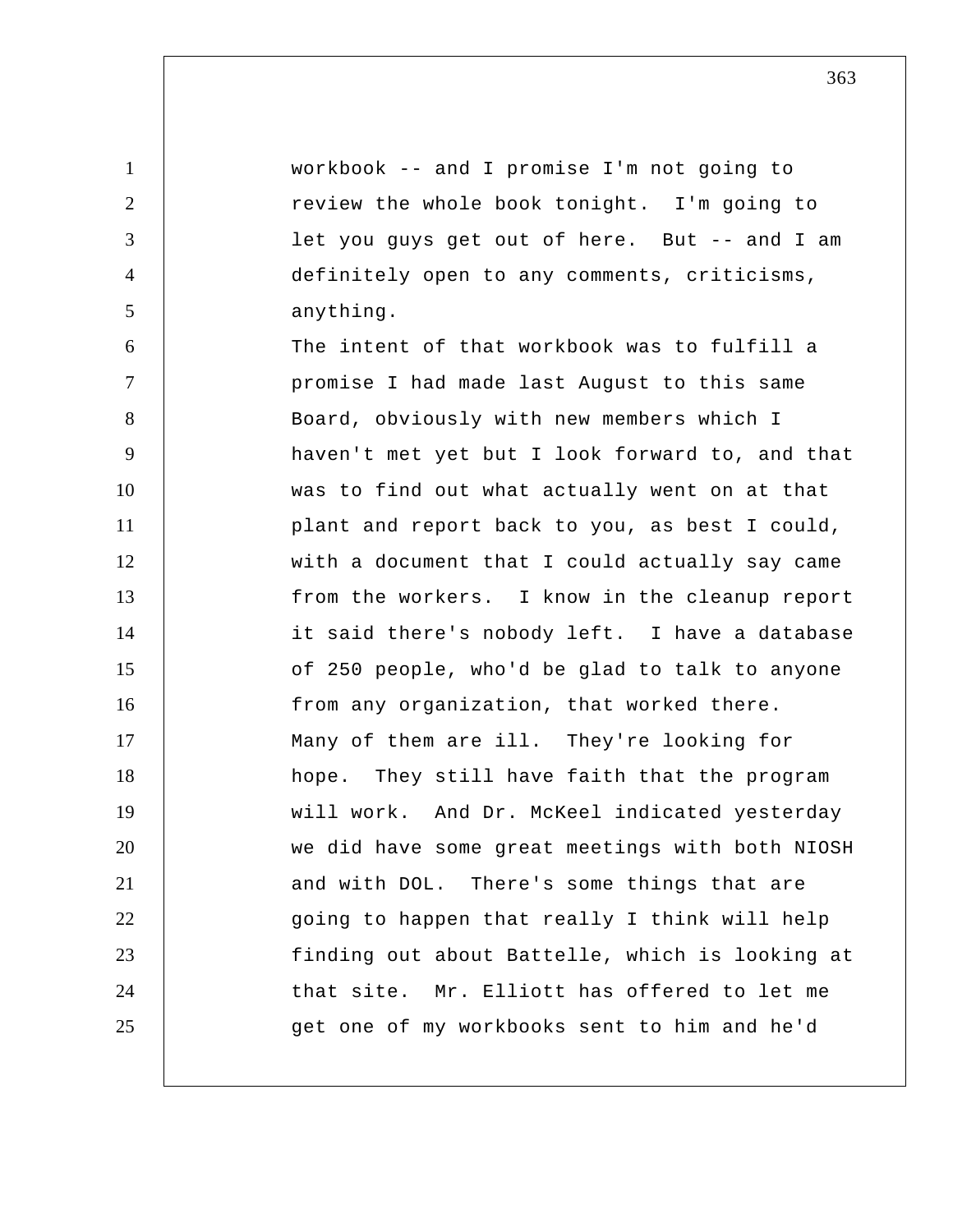1 2 3 4 5 6 7 8 9 10 11 12 13 14 15 16 17 18 19 20 21 22 23 24 25 get it to Battelle, 'cause I went to pay them the same professional courtesy that I did everyone else. And if I missed anybody that really needed that information, I'd be glad to do it. All they have to do is contact me. I'll be here again tomorrow. But the whole idea was sincere in trying to help you folks. I've got 30 years experience in a business just like you guys have in this. It's not easy getting 40, 50-year-old information. Somebody had to do it so I decided to do it. A lot of the claimants that I'm helping, they have no idea how to get this stuff. So I'll give it to anybody that can use it to help these folks. There are just a couple of real quick things, if I may. In watching the program, I admire everyone that has been involved in doing their presentations because I've been following the program for about a year and a half now 'cause I started going to the Mallinckrodt meetings to watch and tried not to waste people's time and get them what I think they could really use. One of the things that's in the workbook that I'd like to just call special attention to were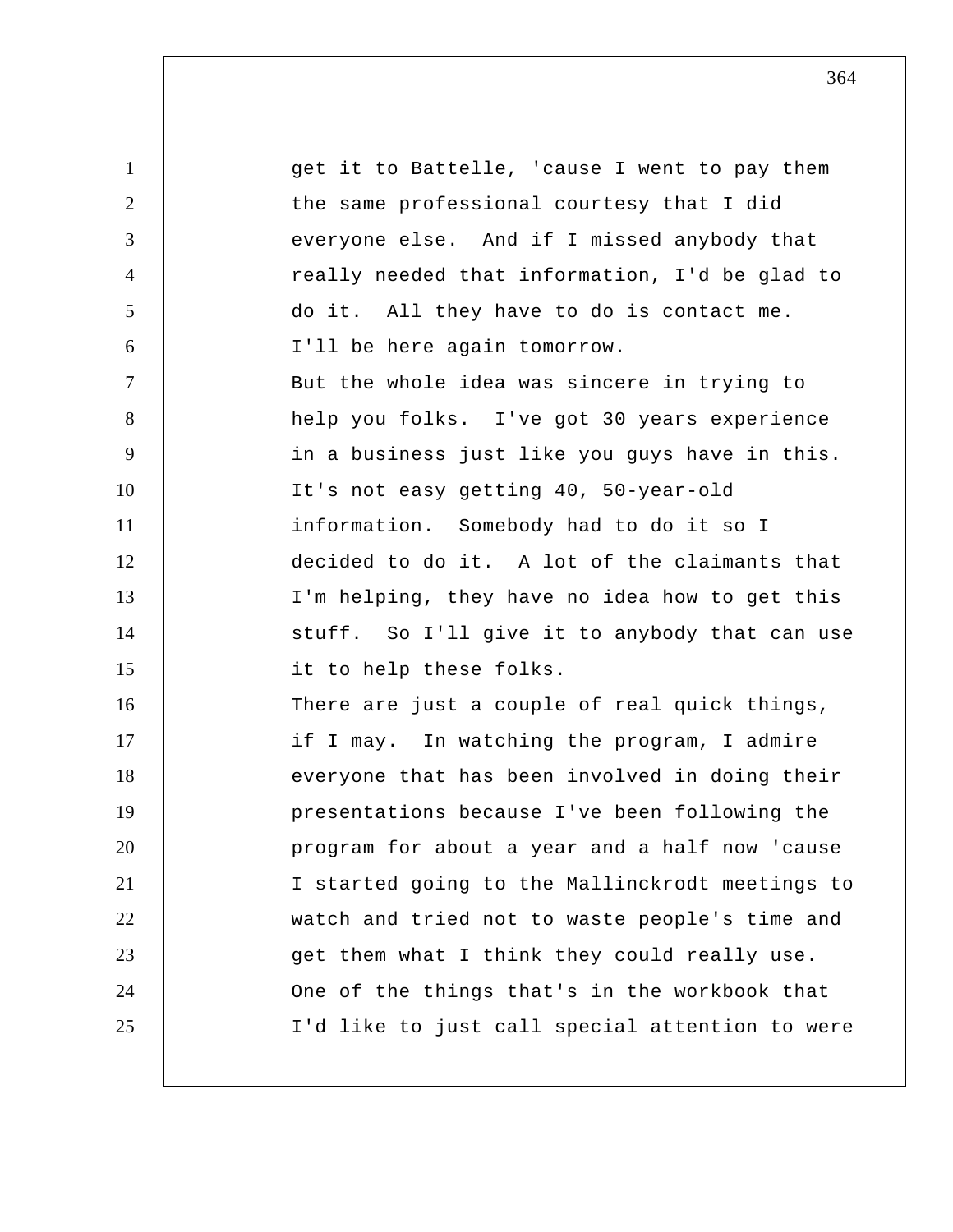various sources.

1

| $\overline{2}$ |                                                 |
|----------------|-------------------------------------------------|
|                | The federal documents all say uranium-238 and   |
| 3              | they did inspection on it with an X-ray.        |
| $\overline{4}$ | Wasn't just an X-ray. It was a betatron.<br>It  |
| 5              | was a particle accelerator. And with the        |
| 6              | encouragement of a lot of people and with the   |
| $\tau$         | help -- there -- there are a lot of documents   |
| 8              | on the internet that tell you what happens when |
| 9              | a particle accelerator hits something with 24   |
| 10             | or 25 million volts. It gets real interesting.  |
| 11             | I've paid for documents. I've actually gotten   |
| 12             | information off the health physicists' question |
| 13             | and answer web site, which is unbelievable.     |
| 14             | They -- you know, a common person like myself - |
| 15             | - I know some people said they couldn't find    |
| 16             | information. They actually give it to you over  |
| 17             | the internet. It's unbelievable. There's        |
| 18             | people from Duke University that are quoted.    |
| 19             | You know, I went to the University of Missouri, |
| 20             | majored in business. I don't know anything      |
| 21             | about physics. And you can open my book, I      |
| 22             | definitely have a disclaimer in there -- please |
| 23             | add any information you can, ask me to delete   |
| 24             | anything that's wrong. So I appreciate that     |
| 25             | information that -- the sources that are there, |
|                |                                                 |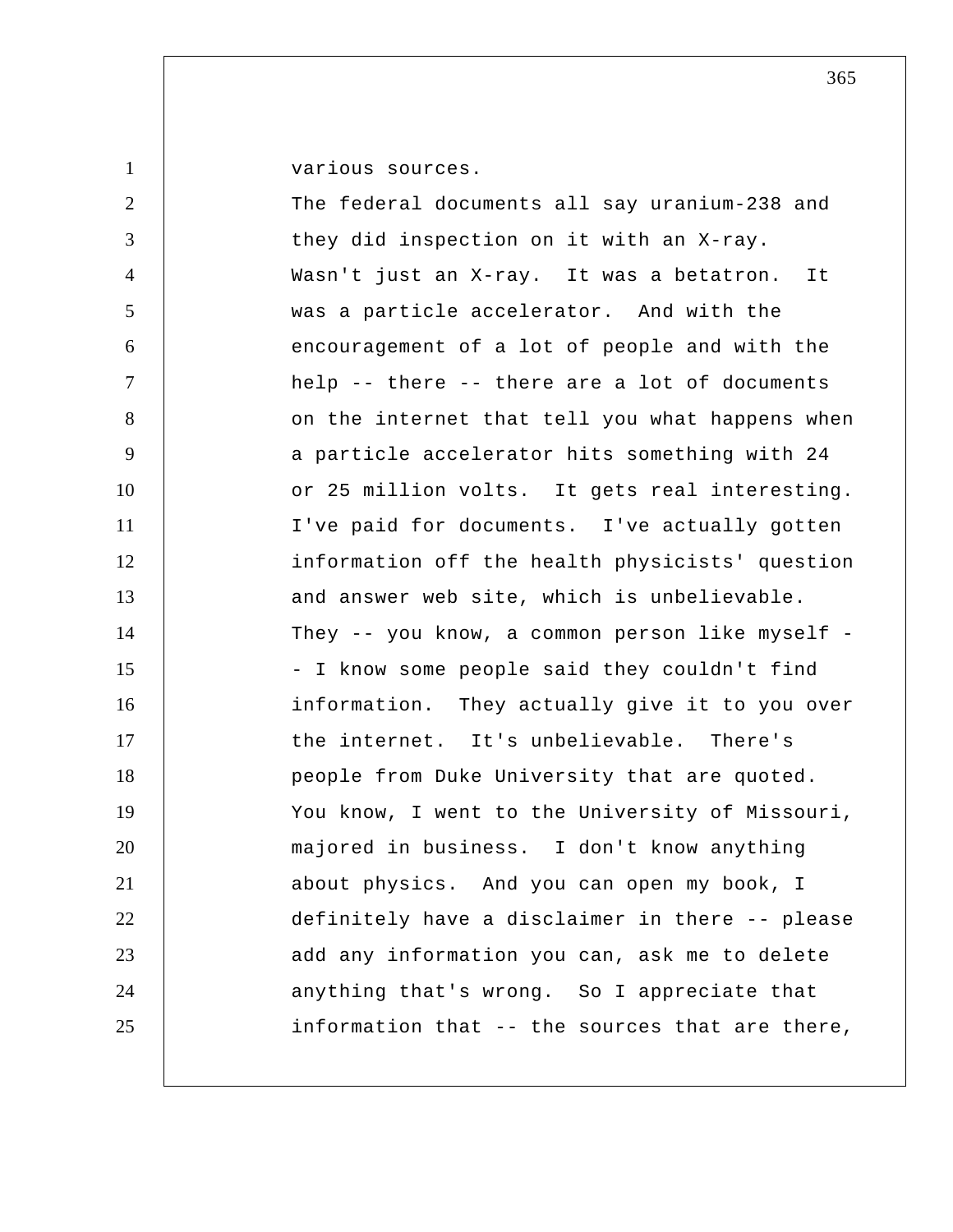1 2 3 4 5 6 7 8 9 10 11 12 13 14 15 16 17 18 19 20 21 22 23 24 25 and one of them's a real bell-ringer. (Unintelligible) the easy ones. Cobalt, we knew about that, we mentioned that last August meeting. Iridium-192, we mentioned that. A KVP machine, that's a little machine. Three weeks ago I met a man got, you know, hit by it. He remembered the day. It was the day before John F. Kennedy was shot. He was home from the hospital. He's got a pretty good memory. He's going to help us. Now the betatrons are a little different deal, though. When you take X-rays of ingots of 238 -- I asked the question myself, wow, I wonder what the heck it does to that. Well, there's a term that came out -- and I really will need some help -- activation. I'd like to know exactly what happens to metal when it's hit with a 24, 25 million volt betatron. I've read what it says it does, and it came from good sources. Los Alamos -- they got a nice 200 page book, it's on the web, that tells you exactly what happens when you do that, especially with something over 10 million volts. It gets real interesting, so I think that should be a source -- a whole new source.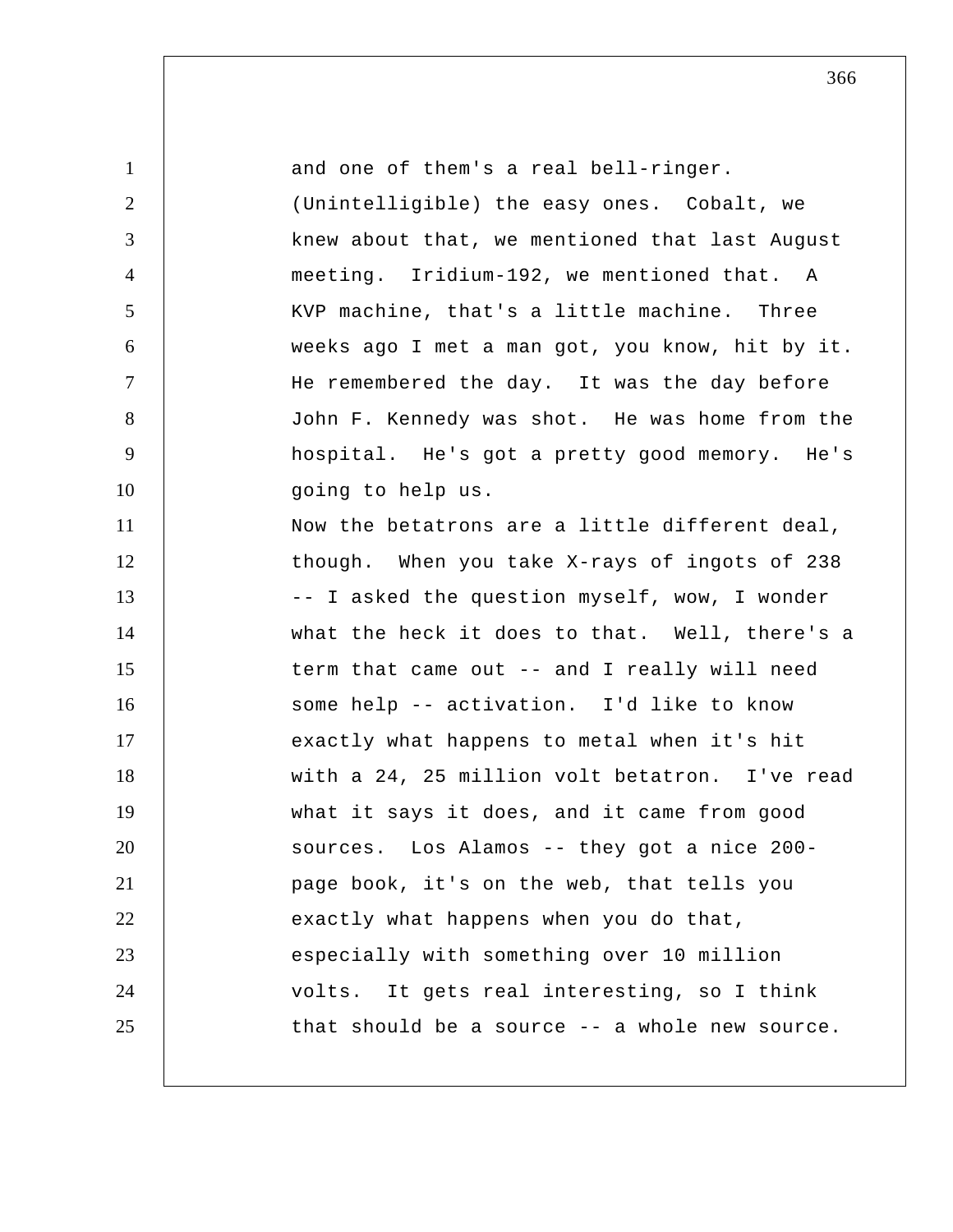1 2 3 4 5 6 7 8 9 10 11 12 13 14 15 16 17 18 19 20 21 22 23 24 25 The other thing that gets interesting -- when you do this to uranium, now that's just regular metal. Activation apparently can happen on anything. I'd really like to know what it does to that uranium, though, because now I talked to a man that told me what they did with the uranium when it was at the plants. They put it in a metal car, they brought it in. They took the so-called picture, but they took four pictures of it. Apparently it won't penetrate on one shot. They had to rotate the ingot, shoot it a quarter, shoot it a quarter, go in -- everything's manual -- go in, rotate it, and then shoot the other quarters. And each time they shoot a quarter, they got to move the camera. That's what they call it in the report, camera -- that's definitely not a -- a little camera. Now there's one little thing that's missing, though, and that's why I'm -- ask some people to review the site again, and that's why the site profile and outreach meeting was really important. It came in on a company-owned metal car. Railroad wasn't going to let them bring it in. They had to use their own company cars.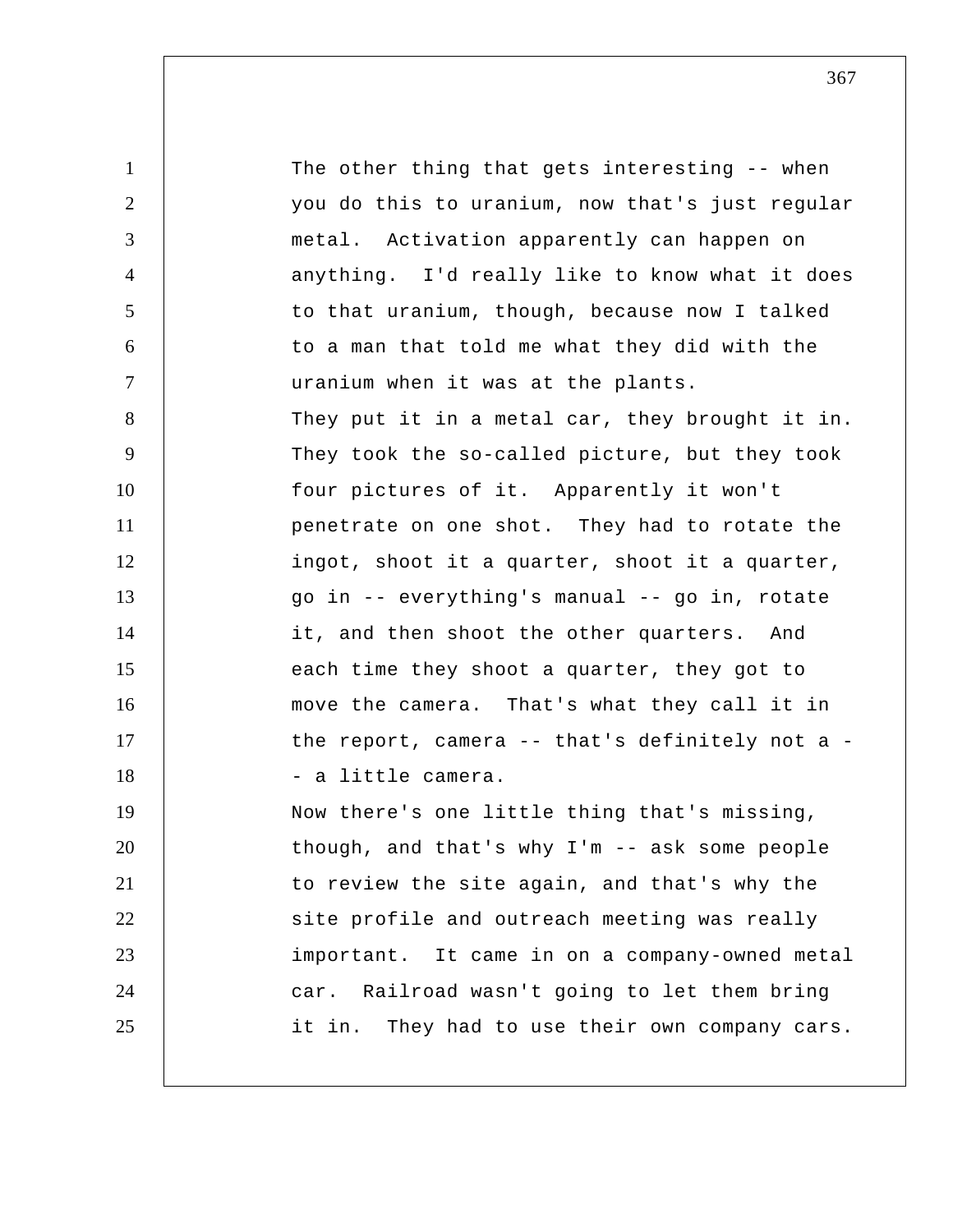1 2 3 4 5 6 7 8 9 10 11 12 13 14 15 16 17 18 19 20 21 22 23 24 25 That's what they used in the steel plant. Any steel plant has them. They beat them up, they bang them up. Guess what was missing when they did the cleanup? The cars. Those cars went in every part of that plant. They used it for everyday work. Now they found residual in the tracks. U-238 residual was cleaned up in those railroad tracks. I wonder what was on the car. I think I can guess. So I really would appreciate your help, your consideration. There's new sources. I think claims have maybe been denied and maybe ought to get reopened. You know, this is an individual talking, but if they all got judged on one uranium ingot, and it wasn't just one - you know, the web site from FUSRAP's great. It gives you a copy of the purchase orders. That's in that book I sent you. When you see a bill for \$2,800 for X-rays and they cost a buck apiece, that's a lot of metal. So that's just part of my comments. I appreciate your help. Mr. Elliott's helping us. Mr. Turcic's helping us. We're even getting the names changed, I think. They're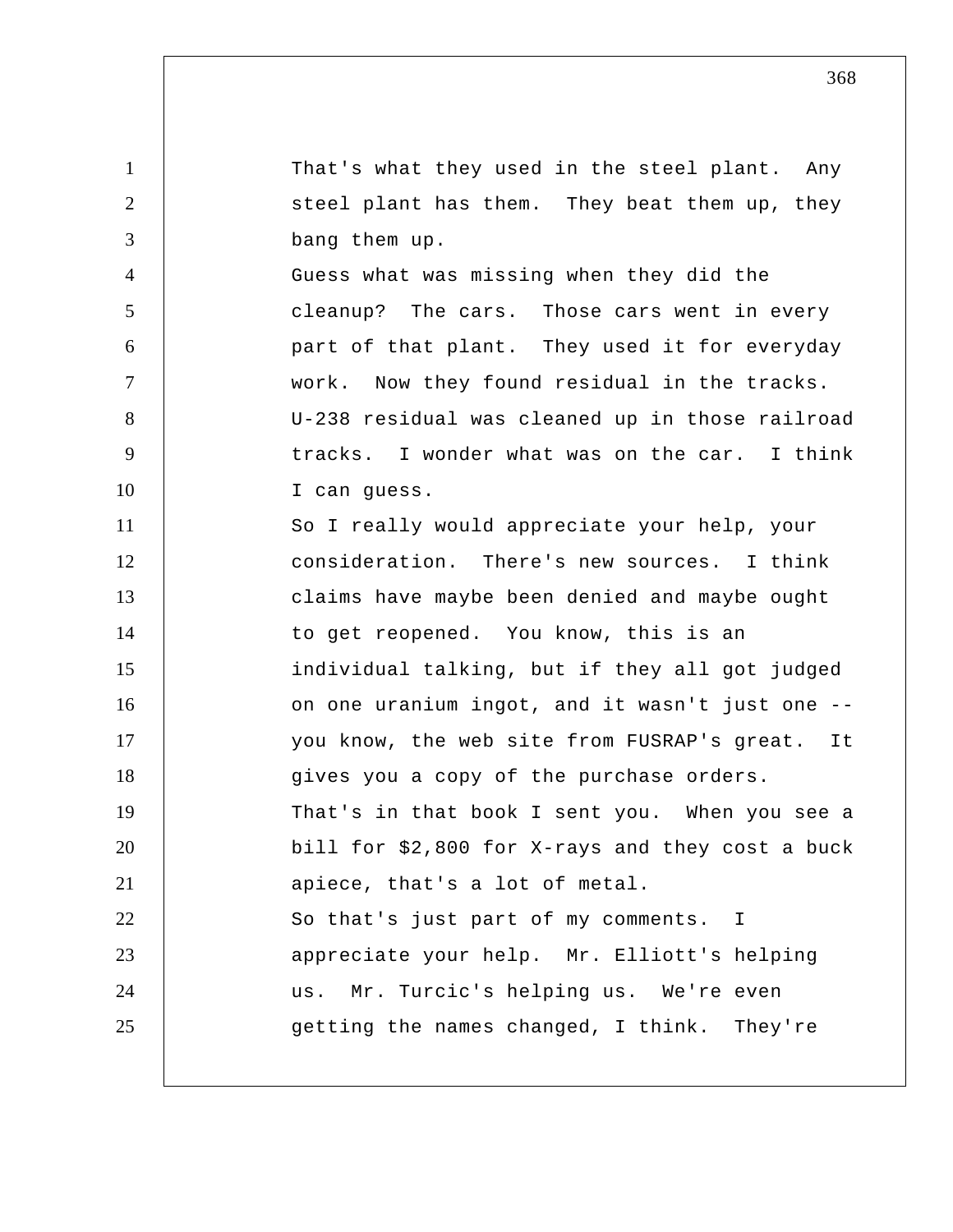1 2 3 4 5 6 7 8 9 10 11 12 13 14 15 16 17 18 19 20 21 22 23 24 25 going to call it the real thing, because that keeps people from even filing a claim. Most of these claimants -- they don't use the internet, and if they use the internet they have to hit four hyperlinks -- they'd have to look at Granite City Steel first, and Granite City Steel's like calling a -- I think I -- I was telling Mr. Elliott, it's like saying NIOSH is the post office. They're two totally different things. They're government agencies, but they're two totally different things. These two plants were two totally different places. So if you heard about a program like this - and we had it happen at one meeting, it's a heartbreaker. A guy comes in and he's sick. He worked at Granite City Steel and you've got to tell him you're out of luck, this is for General Steel. I don't want to do that again, so I'm asking for your help. DR. ZIEMER: Good. Thank you. **MR. RAMSPOTT:** Thank you. Appreciate it.  **DR. ZIEMER:** I think all the Board members did receive the -- the volume. You certainly put a lot of work into that. We thank you for -- for what you've done.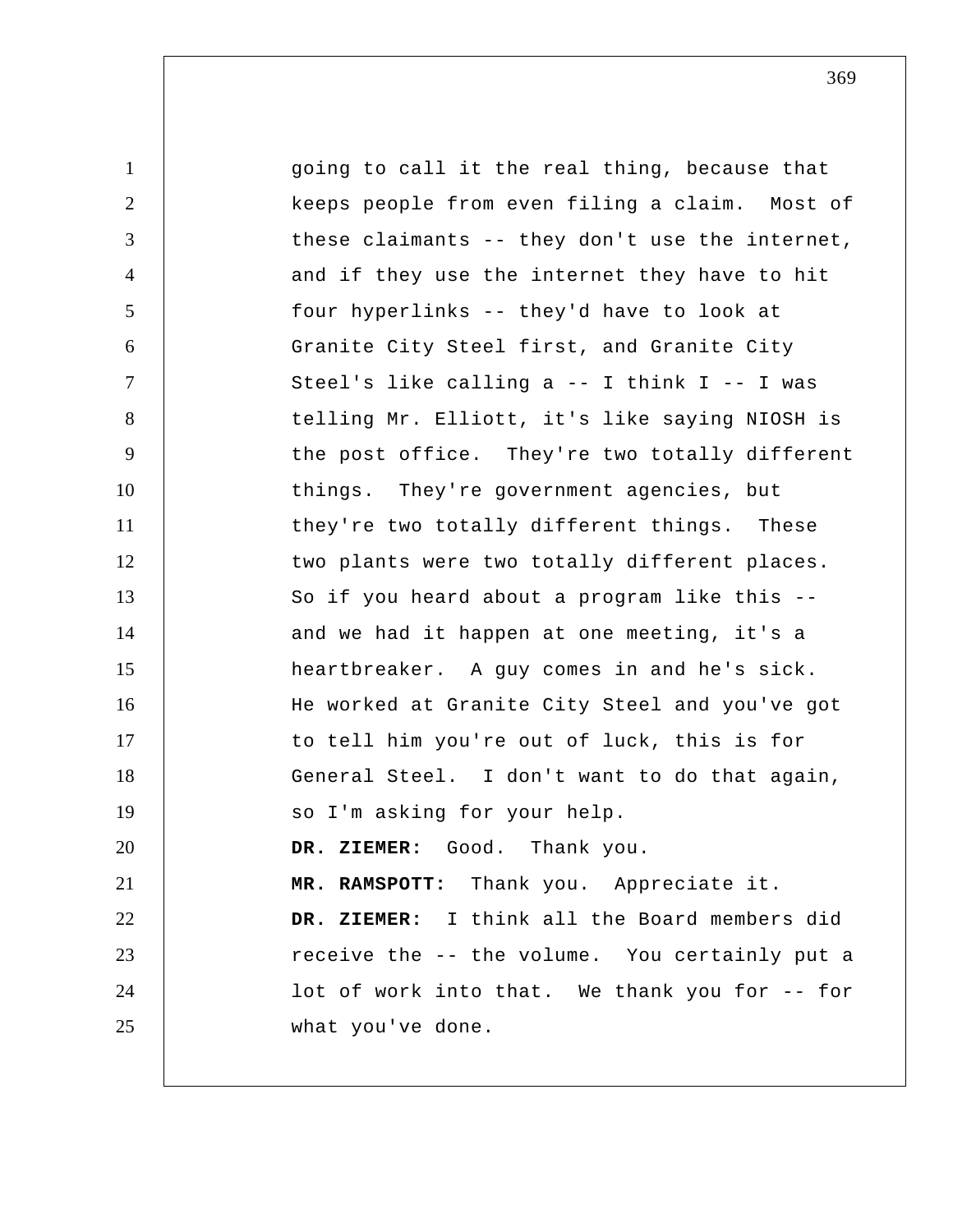1 2 3 4 5 6 7 8 9 10 11 12 13 14 15 16 17 18 19 20 21 22 23 24 25 **MR. RAMSPOTT:** You're welcome.  **DR. ZIEMER:** And I have Christine Ramspott, also. Is Christine also speaking? **MR. RAMSPOTT:** Who?  **DR. ZIEMER:** Someone wrote Christine Ramspott,  $I = -$ **MR. RAMSPOTT:** (Off microphone) Oh, yeah (unintelligible) --  **DR. ZIEMER:** It sounds like a relative to me. **MR. RAMSPOTT:** (Off microphone) My wife asked me to read a letter for her (unintelligible) --  **DR. ZIEMER:** Oh, okay, you'd better not forget that. **MR. RAMSPOTT:** And it was my wife's dad, so this -- this letter's from her. She addressed the Board last August, as well, and there's a couple of issues and one of them I think's being addressed now, but I'm going to read her letter. (Reading) Dear sirs and madams. On August 2005 I made public comment before this Board regarding two main issues for my father's workplace, General Steel Industries, also known as Granite City Steel -- under the program - one of the covered sites under the EEOICP Act.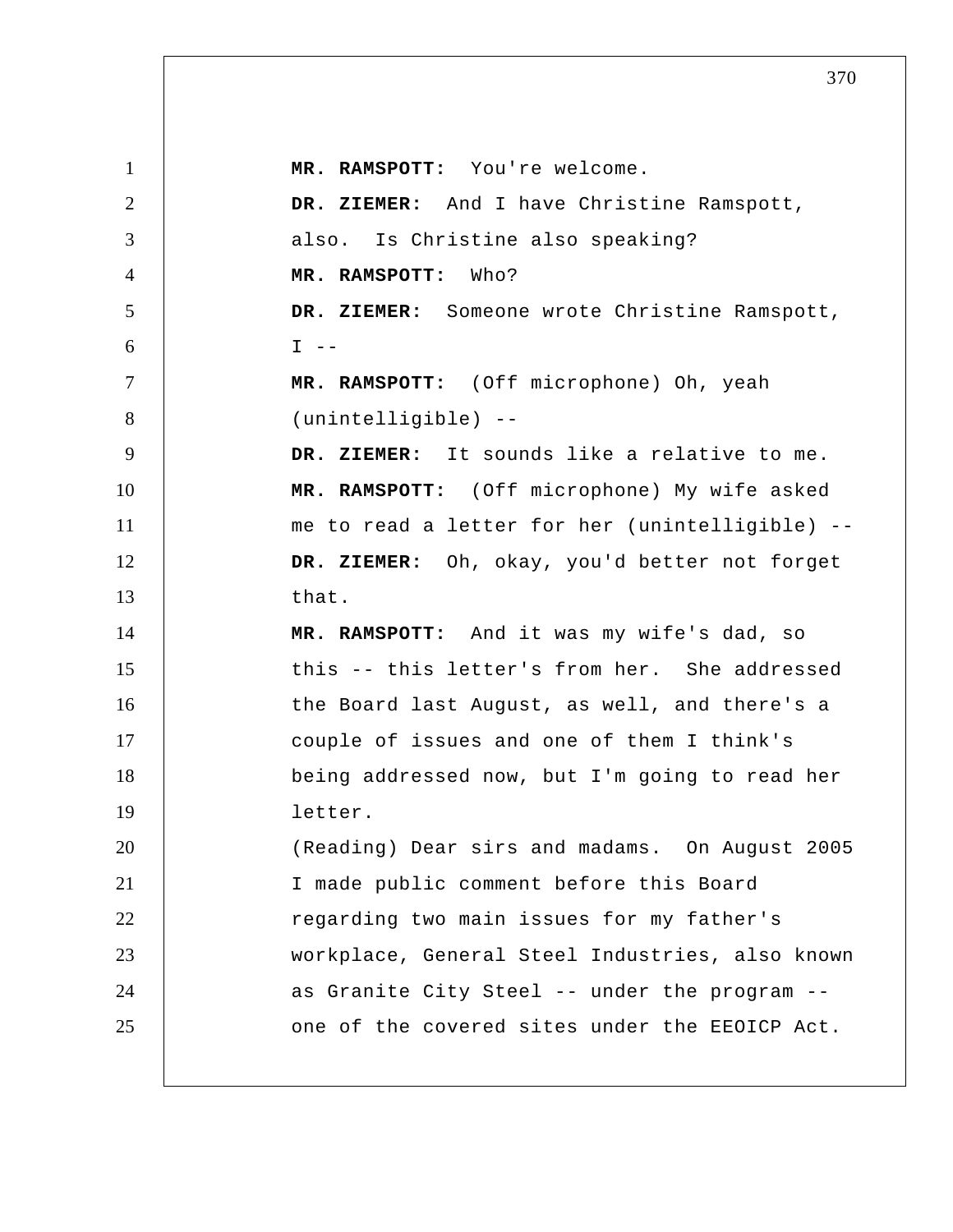1 2 3 4 5 6 7 8 9 10 11 12 13 14 15 16 17 18 19 20 21 22 23 24 25 These issues are still unresolved as far as I know, and I'm seeking guidance in these matters. Perhaps these are not the most pressing problems which face the Board, but these are issues which seem to me are administrative adjustments which could be made fairly easily, or perhaps not. As a teacher for over 33 years I have learned to become a problem-solver and helper for my students. In my current role as unofficial - really unofficial assistant to some elderly claimants who don't have any knowledge whatsoever of computers, the internet, how to fill out forms properly or even where to begin when faced with the most minor obstacles, I find it frustrating to try to explain to them why the Social Security report which they receive states that their loved one didn't work in Granite City, Illinois, where they lived all their lives, but they worked in Pennsylvania. The issue concerns the fact that General Steel Industries and National Roll of Avimore\*, Pennsylvania, a division of General Steel Industries, seem to both share the same EIN, Employee (sic) Identification Number. As I've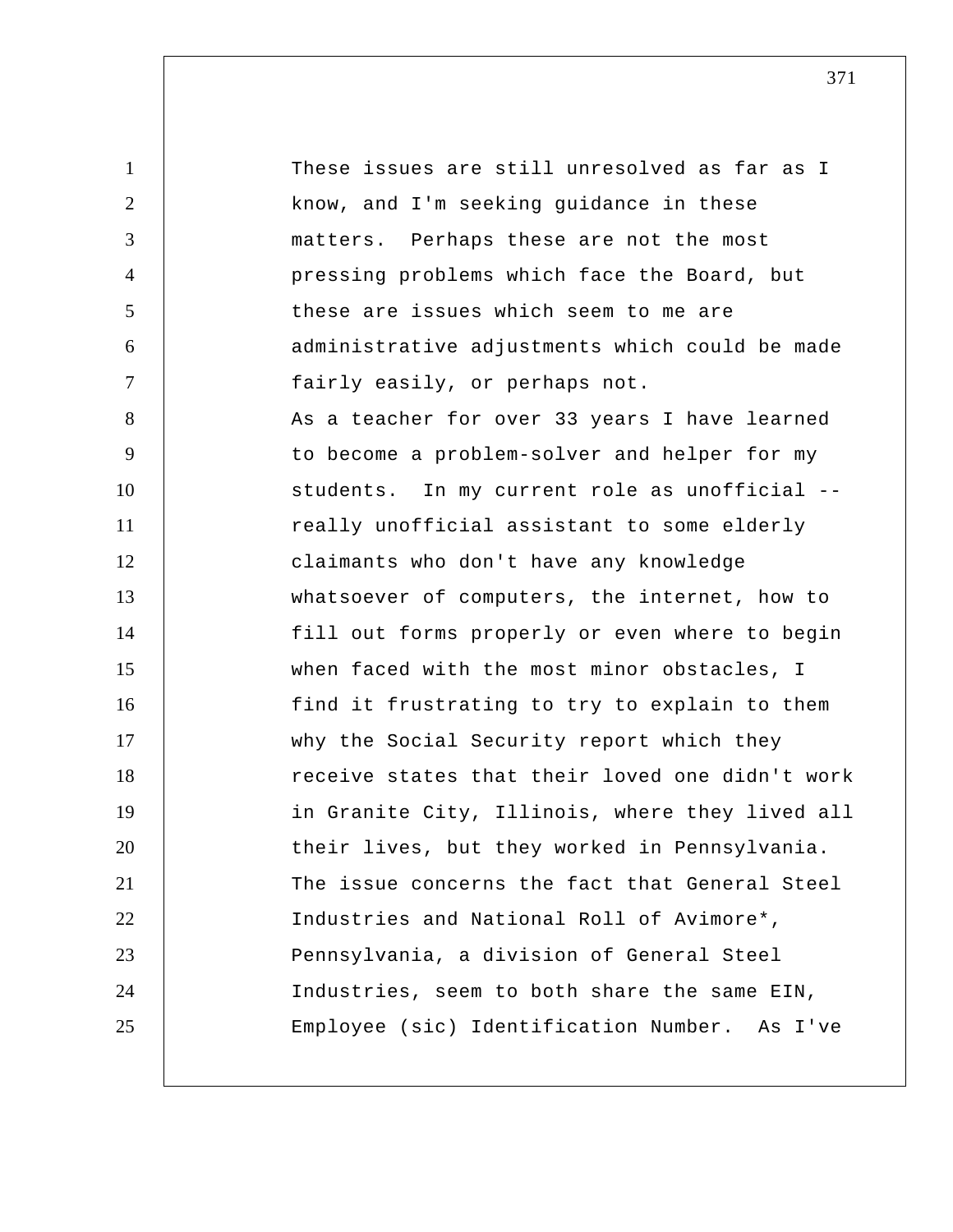1 2 3 4 5 6 7 8 9 10 11 12 13 14 15 16 17 18 19 20 21 22 23 24 25 been told, both companies are now out of business -- actually one of them's had a name changed, actually bought by somebody else, and that's not unusual in the steel industry. Or to whom -- what government agency do I address this concern? It now delays claims greatly and confuses and frustrates the claimants, who sometimes stop at the application process. There's two parts of this. First off is we call them Granite City Steel, and it isn't. And then when your Social Security verification of employment comes back, it says you didn't work at either one of those, says you worked at National Roll. How two companies have the same EIN -- I'm not real sure how that happens. That -- somebody's got to fix that 'cause it confuses everybody. I mean not just the claimants, but anybody handling a claim. I might want to add, anybody that we've talked to that's handling claims, polite, nice, easy to deal with. Social Security people good to deal with. But it doesn't get changed. Secondly, there's still a problem of letting the general public for this site know that a claim under this program might be their right.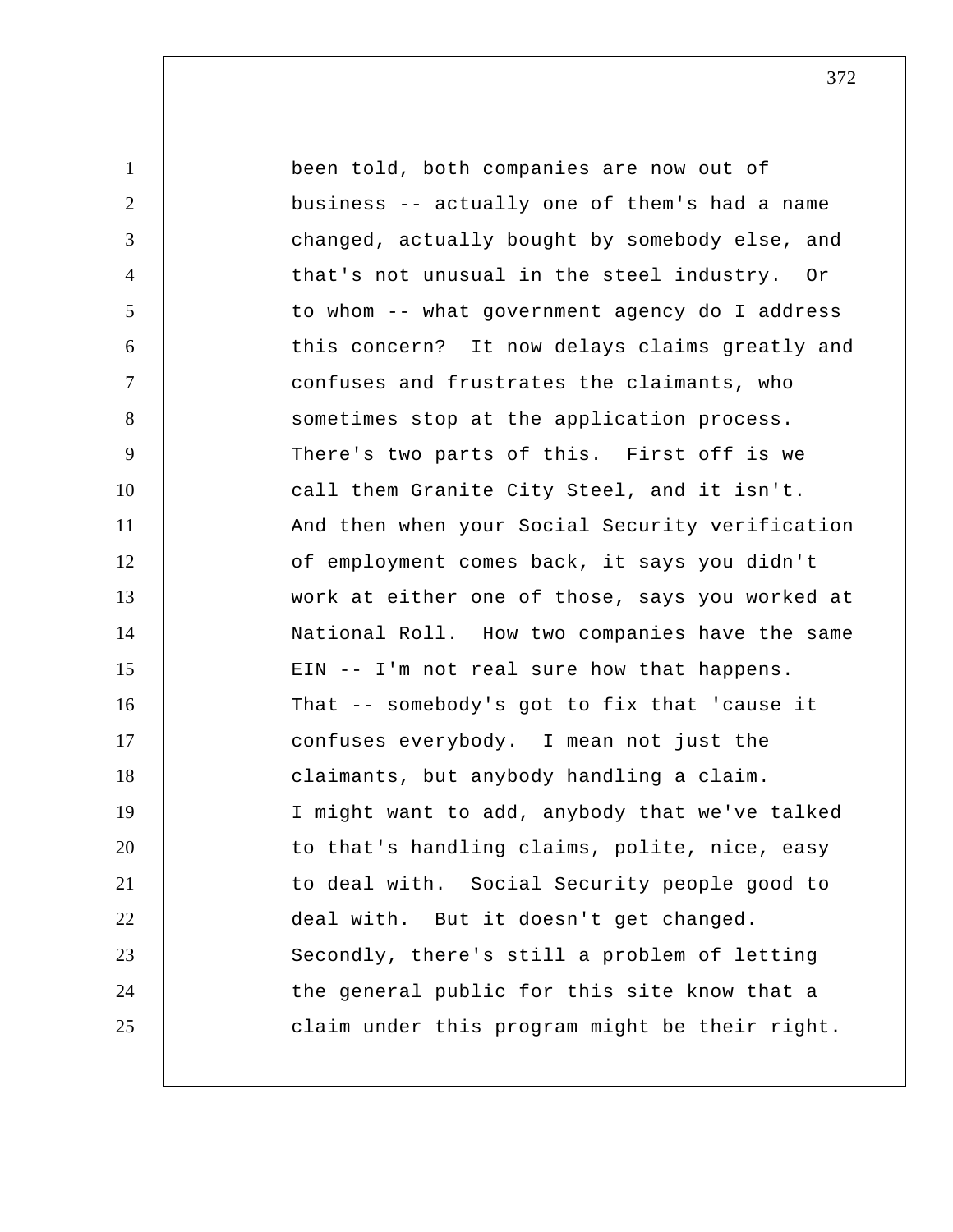1 2 3 4 5 6 7 8 9 10 11 12 13 14 15 16 17 18 19 20 21 22 23 24 25 I personally find it very sad and unfair when meeting a persons like Agnes. Agnes is a widow for over 25 years, her husband dying of cancer at a young age. Agnes was left to raise five children on her own. She did a fine job. She's still working at age 76. Her husband worked at General Steel Industries, and she has filed a claim. The receipt of this monies - she says she's going to retire. She's deserving. It is only by happenstance that she's learned of the program and my husband shared the program information with her when he was doing research about the site. She would never have known that Granite City Steel, which was doing -- or which was a competing steel company just across town from General Steel Industries -- actually was the name under which former employees of GSI or their families must search to find information about the program. General Steel had more than 3,500 employees for many years. This highly confusing circumstance, the misnaming of companies, does not only affect GSI employees but the employees of many other approved sites throughout the country with multiple names.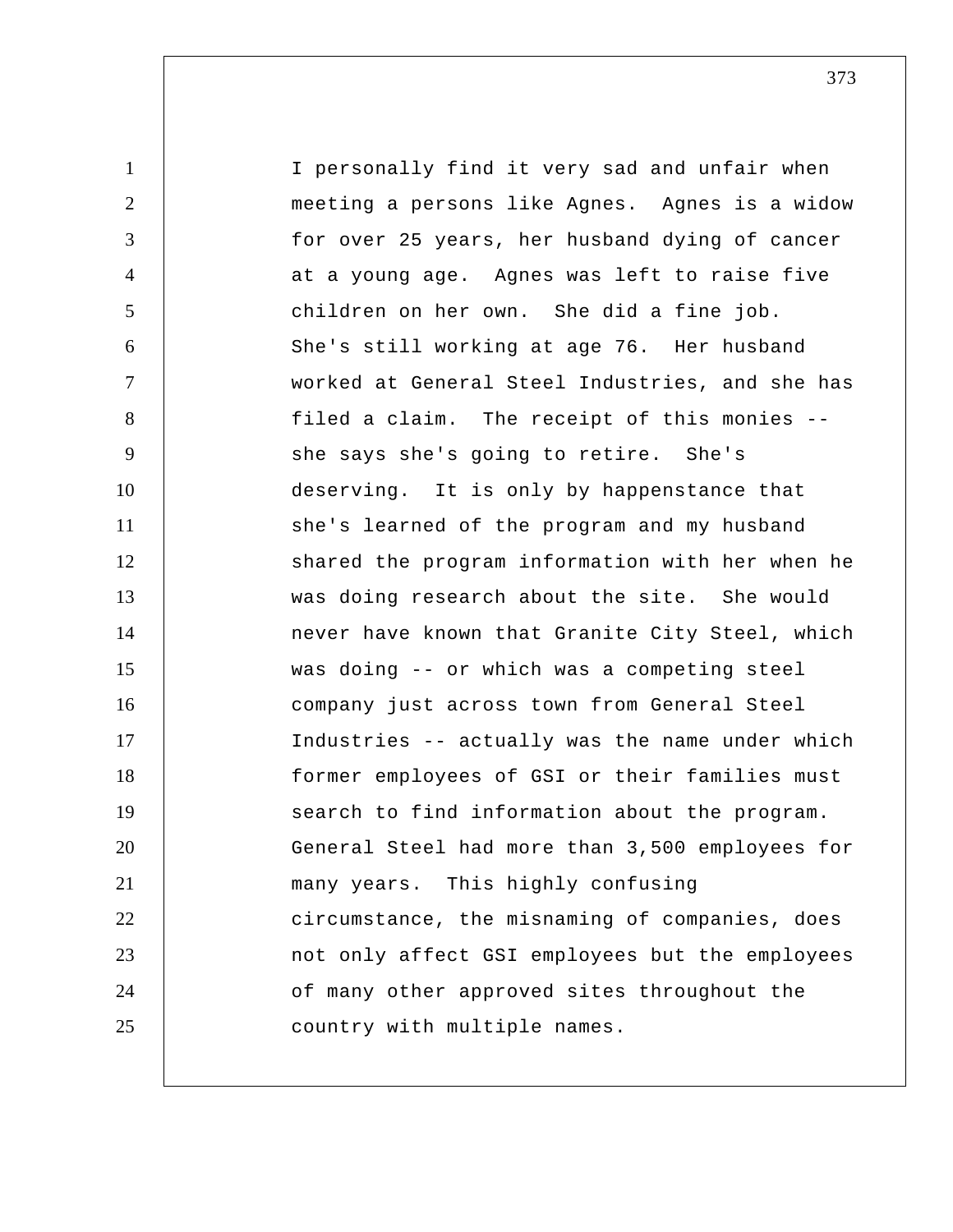| $\mathbf{1}$   | It is shameful that many of these Cold War    |
|----------------|-----------------------------------------------|
| $\overline{2}$ | veterans don't even know the program exists.  |
| 3              | How can that be remedied?                     |
| $\overline{4}$ | In conclusion, I'd like to remind the Board   |
| 5              | that I asked a question last August, quote,   |
| 6              | What happened to my daddy? After more than a  |
| $\tau$         | year's research with my husband and others, I |
| 8              | feel that I know. I'm sure that you can see,  |
| 9              | too, from the 400-page book which was sent to |
| 10             | you. I'm asking for your help in streamlining |
| 11             | the program and aiding these most deserving   |
| 12             | families.                                     |
| 13             | Thank you. Any assistance would be            |
| 14             | appreciated. Sincerely, Christine Ramspott.   |
| 15             | So thank you very much for both of us.        |
| 16             | DR. ZIEMER: Thank you. Okay, next, Adrian     |
| 17             | Beard. Adrian.                                |
| 18             | MR. BEARD: My name is Adrian Beard. I am a    |
| 19             | teacher of incarcerated youths in Prince      |
| 20             | Georges County in Maryland, and I'm not       |
| 21             | accustomed to being before a committee or     |
| 22             | commission like you. Give me a room full of   |
| 23             | carjackers and gang leaders, I'm okay. So --  |
| 24             | DR. ZIEMER: Close enough. Close enough.       |
| 25             | MS. MUNN: You've come to the right place.     |
|                |                                               |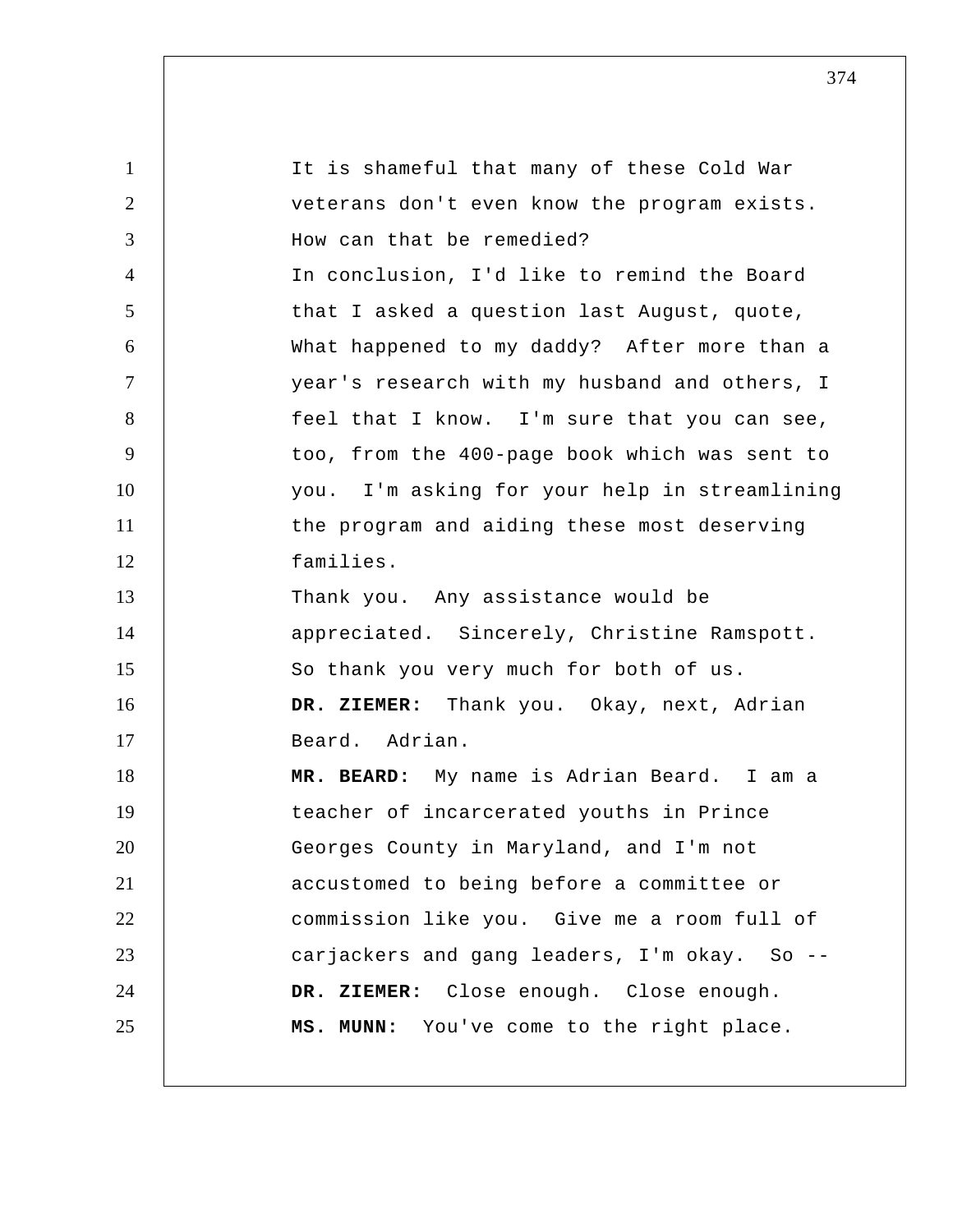1 2 3 4 5 6 7 8 9 10 11 12 13 14 15 16 17 18 19 20 21 22 23 24 25 **MR. BEARD:** My father's Alec Owens. From 1953 to 1980 he worked at the Nevada Test Site. He died in September of 2002. Before he died he filed a claim, and my sister, after his death, inquired about his claim. And we've been trying to get it resolved ever since then. July 22nd we received information from NIOSH and it indicated that they had verified his employment. They also indicated that they had also verified the ailment that he had died from, the particular cancer that would be - and it was related to abnormal dose of radiation. They also indicated that they were now pushing it towards a health physicist who would proceed to resolve it at this last stage. Now that was in July of 2005. Right -- I received a communication in January 2006. It was identical to the letter that I got a year before. So I guess my family's concern, my concern, is since both letters validate that my father's employment was at the Nevada Test Site, the medical data in both of the documents indicate that the cancer that's responsible for his death was consistent with abnormal dose of radiation, and all the data that I've heard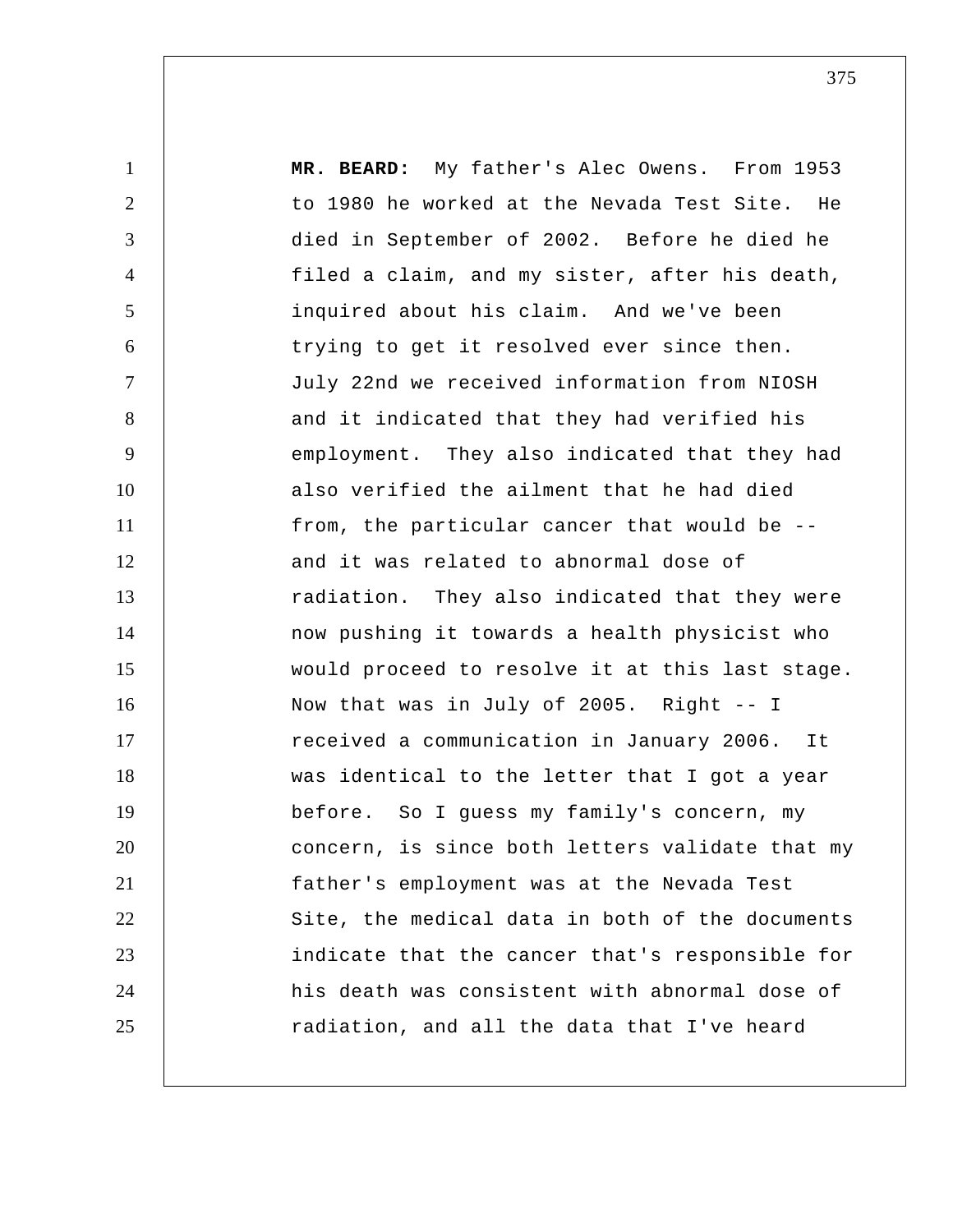| 1              | here and the personal testimony that I've heard |
|----------------|-------------------------------------------------|
| $\overline{2}$ | from other families and members of those        |
| 3              | families and the statements that I've heard     |
| $\overline{4}$ | from Congressional leaders and -- and I'm       |
| 5              | really getting educated here, more than I ever  |
| 6              | thought I would be -- indicates that this is a  |
| $\tau$         | repeated problem. And I'm trying to bring the   |
| 8              | -- the real seriousness of our concern that we  |
| 9              | get some resolution and not have a whole year   |
| 10             | of -- of not knowing the status or any reply or |
| 11             | any indication of what is going to happen or    |
| 12             | not going to happen.                            |
| 13             | I notice that the Nevada Test Site has          |
| 14             | something like over a 62 percent completion     |
| 15             | rate, and that doesn't seem to jive with what   |
| 16             | has happened with me when I tried to            |
| 17             | communicate.                                    |
| 18             | I'm also very much impressed with the report of |
| 19             | I think Mrs. -- is it Mrs. Behling -- relative  |
| 20             | to the discrepancies and the difficulty         |
| 21             | relative to information being transmitted to    |
| 22             | those claimants and their families. And I       |
| 23             | found that very interesting.                    |
| 24             | I also was asked by a number of other families  |
| 25             | relative to the data of minority claimants, how |
|                |                                                 |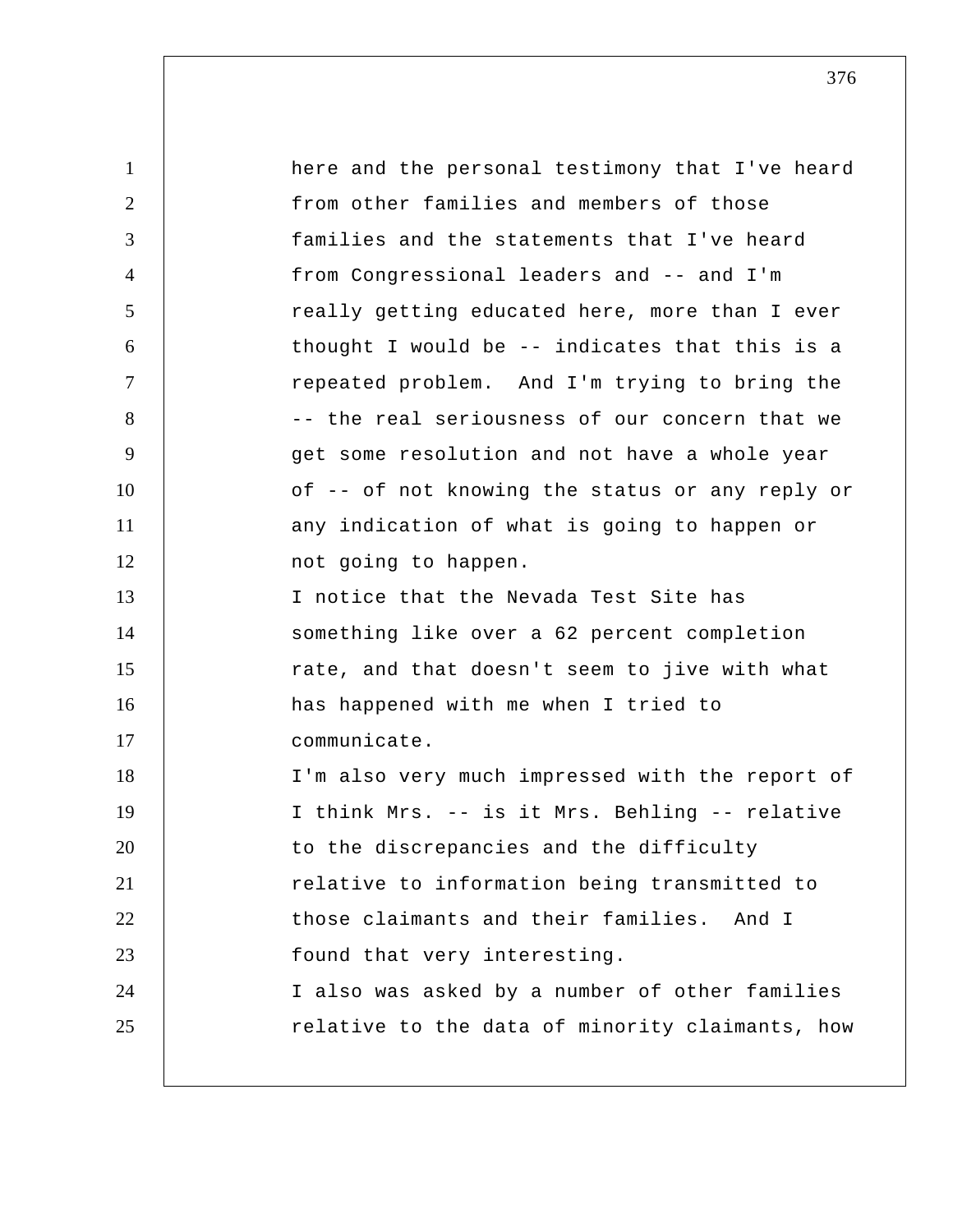1 2 3 4 5 6 7 8 9 10 11 12 13 14 15 16 17 18 19 20 21 22 23 24 25 many had filed, how many have been processed, how many have been compensated, and I couldn't find any data relative to that. And I was wondering if that was available somewhere. The last thing I wanted to -- to give to you, and I'm not going to -- I know your time is valuable and I don't want to keep you -- is something that I received from my coach. This -- it's in the sense of a story or I guess a anecdote. He was telling me about a young man that he had on his team, and he wasn't a real good player, but he had a lot of spunk so he put him on there. And the time that -- the day that he made the team was the day that he - the young man found out that his father was - was diagnosed with cancer. And so the whole time that the young man was playing -- he ended up, because of his talent, basically sitting on the bench. And the day before the last game the young man's father died. And the coach really didn't expect to see him show up for the game, but he did. Not only did he show up, but the coach told me that he really kept begging him, intensely begging him to let him get in the game just for a few minutes. And the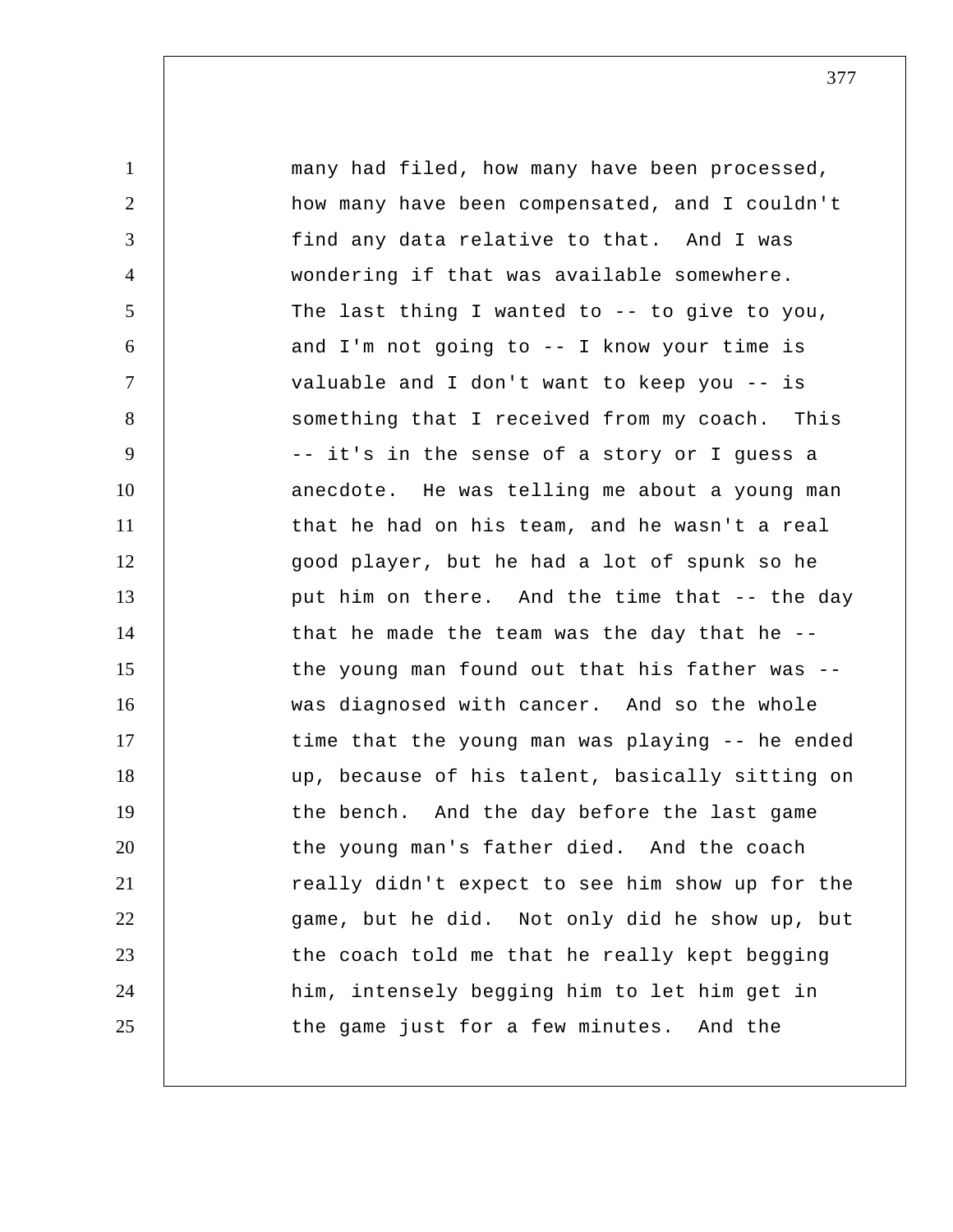1 2 3 4 5 6 7 8 9 10 11 12 13 14 15 16 17 18 19 20 21 22 23 24 25 coach, realizing that, you know, what the situation with the young man, it was the last game, he let him in and was going to take him out within a matter of minutes. But what happened was the first thing the young man did was cause a fumble and -- and captured the fumble for his team. Then the next thing he did, he intercepted a pass. And he just kept going like that. When the game was over with, the coach was like what got into you? He says, you know, I never seen you play like this. He said the young man looked him straight in the eye and said Coach, this is the first time that my dad will be able to see me play. We're kind of in that situation, you know. They're watching to see how we're going to play this. And I'm just asking you not to let it be so difficult for us. I thank you for your time.  **DR. ZIEMER:** Thank you. And we do have NIOSH case workers here today. I -- perhaps they're still there, but if there's information on this case, we'll get you to the right person. **MR. BEARD:** I had signed up to -- **DR. ZIEMER:** Oh, you have an appointment --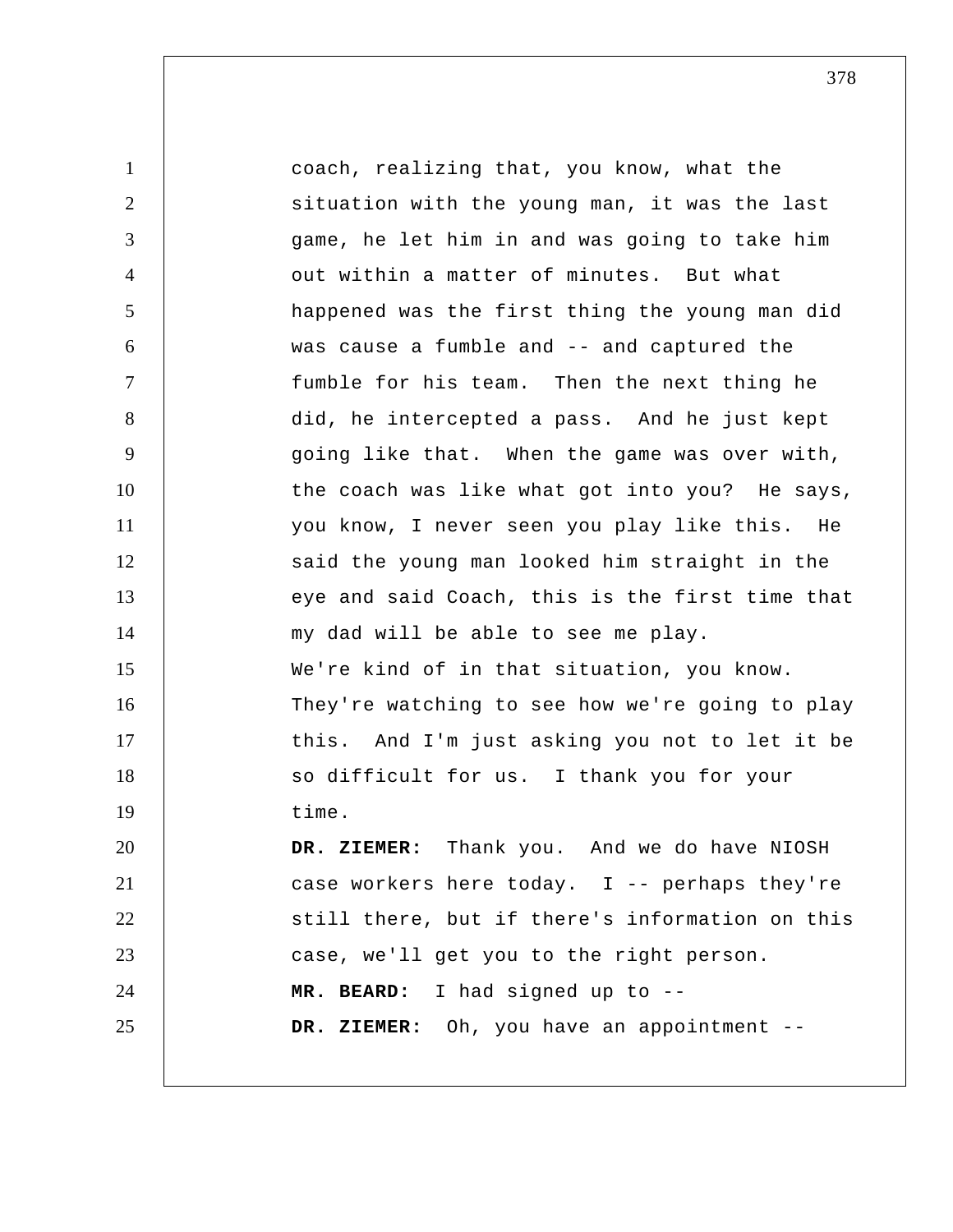1 2 3 4 5 6 7 8 9 10 11 12 13 14 15 16 17 18 19 20 21 22 23 24 25 **MR. BEARD:** -- meet with someone tomorrow at 2:30, but I can do it right now so you don't have a -- **DR. ZIEMER:** Well, I -- no, if you're signed up, that's the main thing. We'll make sure that you get the information you need, so -- **MR. BEARD:** Okay. And again, I thank you.  **DR. ZIEMER:** Veryl -- and I'm having a hard time reading the last name. Am I right -- is there a Veryl? Looks like V-e-r-y-l. (No responses) No Veryls -- Veryl -- Veryl? Okay. Organization looks like it's -- may be DLT or DLF. No? Okay. I've got one that signed up as Fred, that's it. (No responses) No one's admitting to being Fred. Okay, might have started to sign up and realized he was on the wrong sheet. Okay. That then completes our public comment session. Thank all of you for not only participating but being patient to -- to stick out -- stick it out to hear everyone. We will reconvene again tomorrow morning at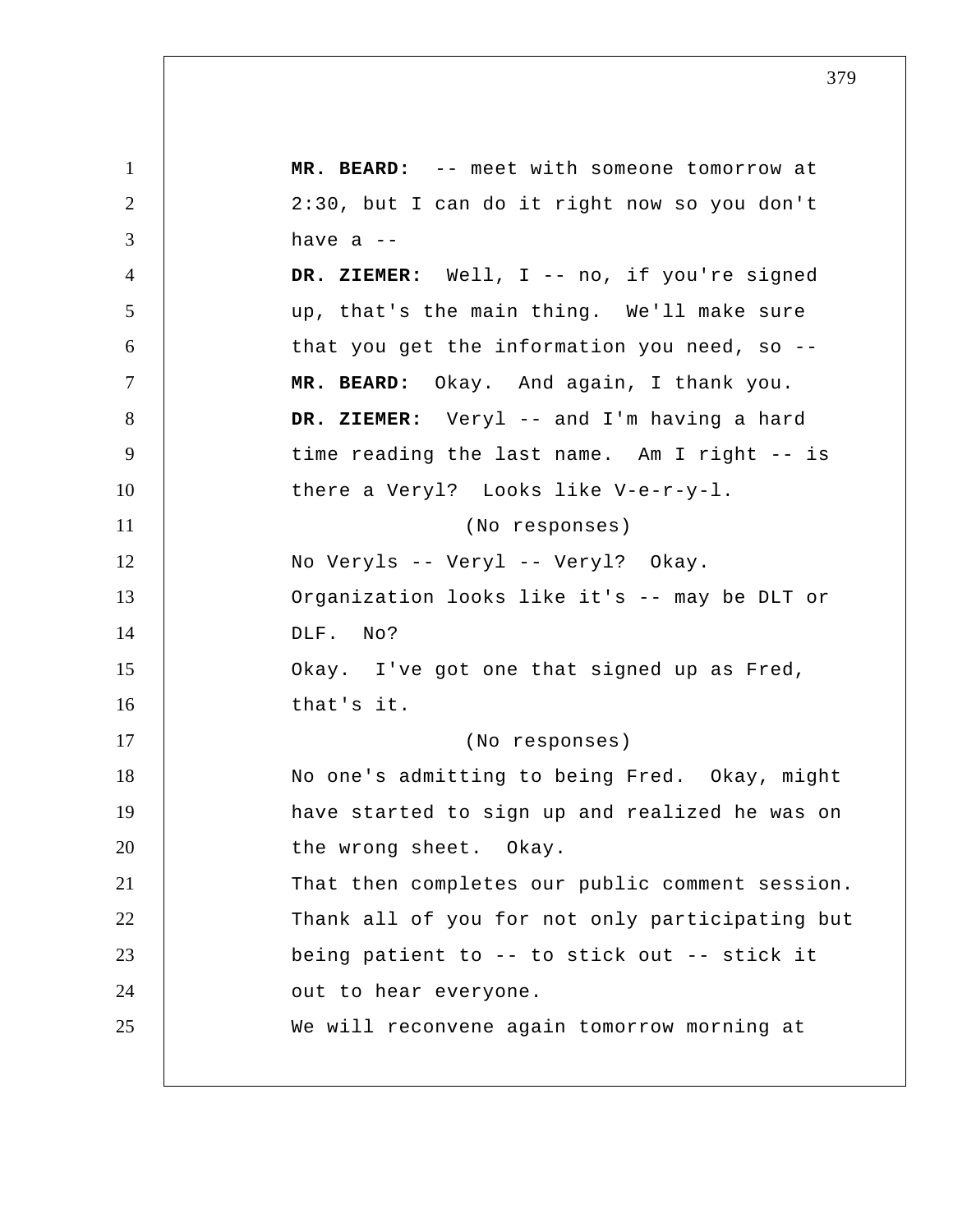| $\mathbf{1}$   | 8:30, so thank you very much. Good night, and   |
|----------------|-------------------------------------------------|
| $\overline{2}$ | we'll see you then.                             |
| $\overline{3}$ | (Whereupon, the day's business was concluded at |
| $\overline{4}$ | 6:15 p.m.                                       |
| 5 <sup>5</sup> |                                                 |
| 6              |                                                 |
|                |                                                 |
|                |                                                 |